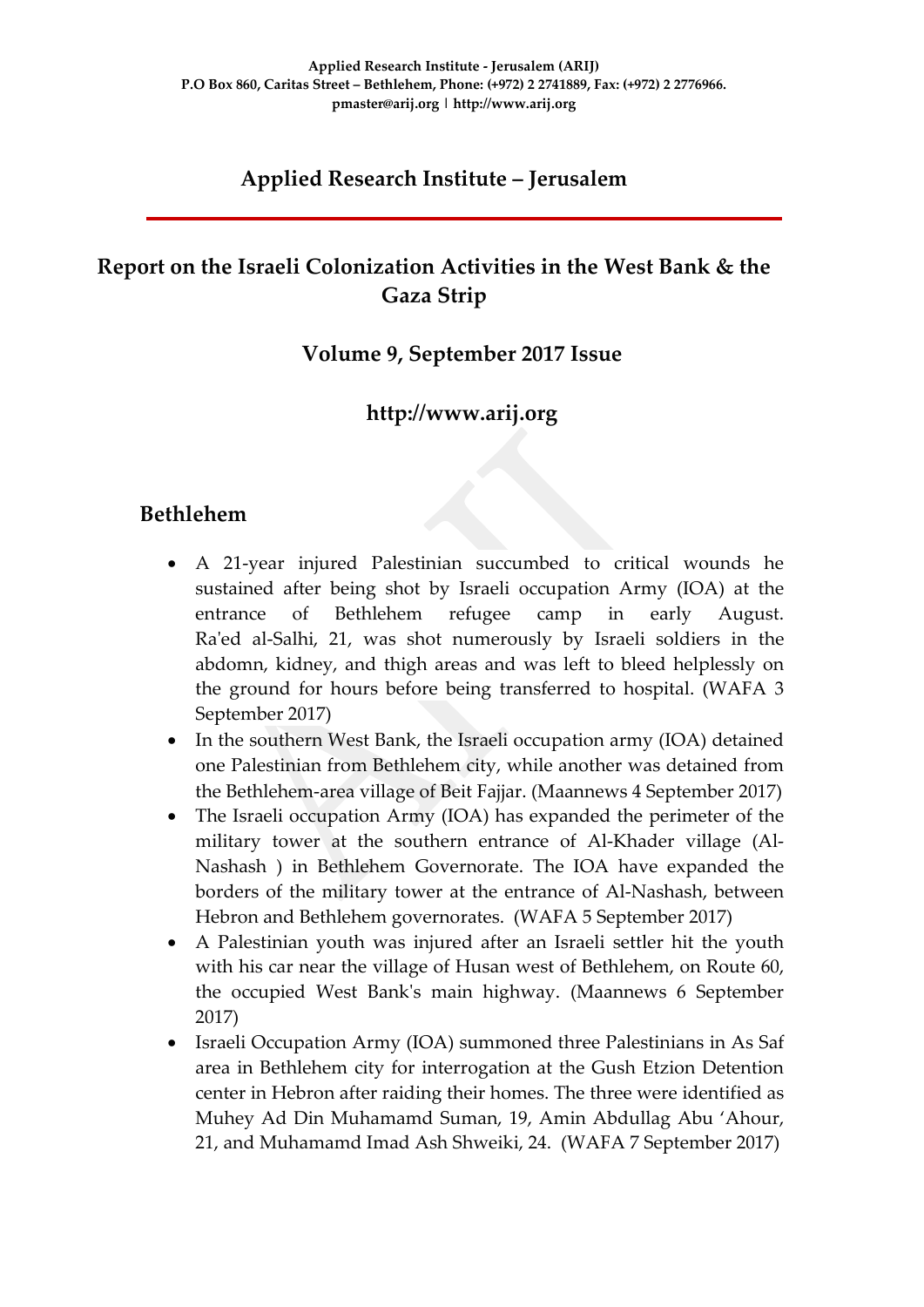- Israeli occupation Army (IOA) besieged Jub Ad Dheib School, east of Bethlehem, which was rebuilt last night after it was demolished by the IOA on the 23rd of August 2017. Clashes broke out in the area, where several Palestinians suffered gas inhalation and several others were arrested. (WAFA 9 September 2017)
- Israeli occupation Army (IOA) stormed the village of Jubbet al-Dhib in the occupied West Bank Governorate of Bethlehem, surrounded a site where Palestinians have been rebuilding a school that was dismantled last month, and attacked activists with tear gas, stun grenades, and bullets. Employees from the Bethlehem office of the Palestinian education ministry and activists rebuilt five [classrooms](http://www.maannews.com/Content.aspx?id=779029) with concrete blocks [overnight](http://www.maannews.com/Content.aspx?id=779029) Friday, as Israeli soldiers fired tear gas canisters at them. Large numbers of military vehicles and forces from the Israeli Civil Administration returned to the construction site and surrounded the school from three directions, sparking fears that Israeli authorities would destroy the school once again. Israeli forces attempted to evict Palestinian activists and workers, who were completing works at the school, firing tear gas, stun grenades, and gunshots toward the crowd. (Maannews 9 September 2017)
- Israeli occupation Army (IOA) arrested Mohammed Naseem Tatarqqa, 23, from the town of Beit Fajar, south of Bethlehem, at a sudden military checkpoint that was erected by the IOA at the western entrance of the town. (WAFA 9 September 2017)
- Israeli occupation Army (IOA) detained four Palestinians from the West Bank's Jerusalem and Bethlehem Governorates, identifying them as Ahmad Abu Diab, Nasrallah Abu Diab, Mahmoud Khalid Mansour, and 19-year-old Jihad Omar al-Sir, who locals said was from the town of al-Khader south of Bethlehem. (Maannews 10 September 2017)
- 30 Israel settlers approached the Jubbet al-Dhib school located east of Bethlehem with an intention to harm the students. Israeli occupation Army (IOA) seized mobile classrooms in the isolated village last month, the day before the first day of school. Israeli occupation Army (IOA) stormed the village on the  $9<sup>th</sup>$  of September 2017, surrounded the construction site, and attacked activists with tear gas, stun grenades, and bullets, sparking fears that Israeli authorities would destroy the school once again. However, the IOA only confiscated a work vehicle as a result of the raid. The school serves 64 students from Palestinian communities in grades one to four. (WAFA, Maannews 11 September 2017)
- Israeli occupation Army (IOA) shot and injured a young Palestinian man with a rubber-coated steel bullet during clashes in the village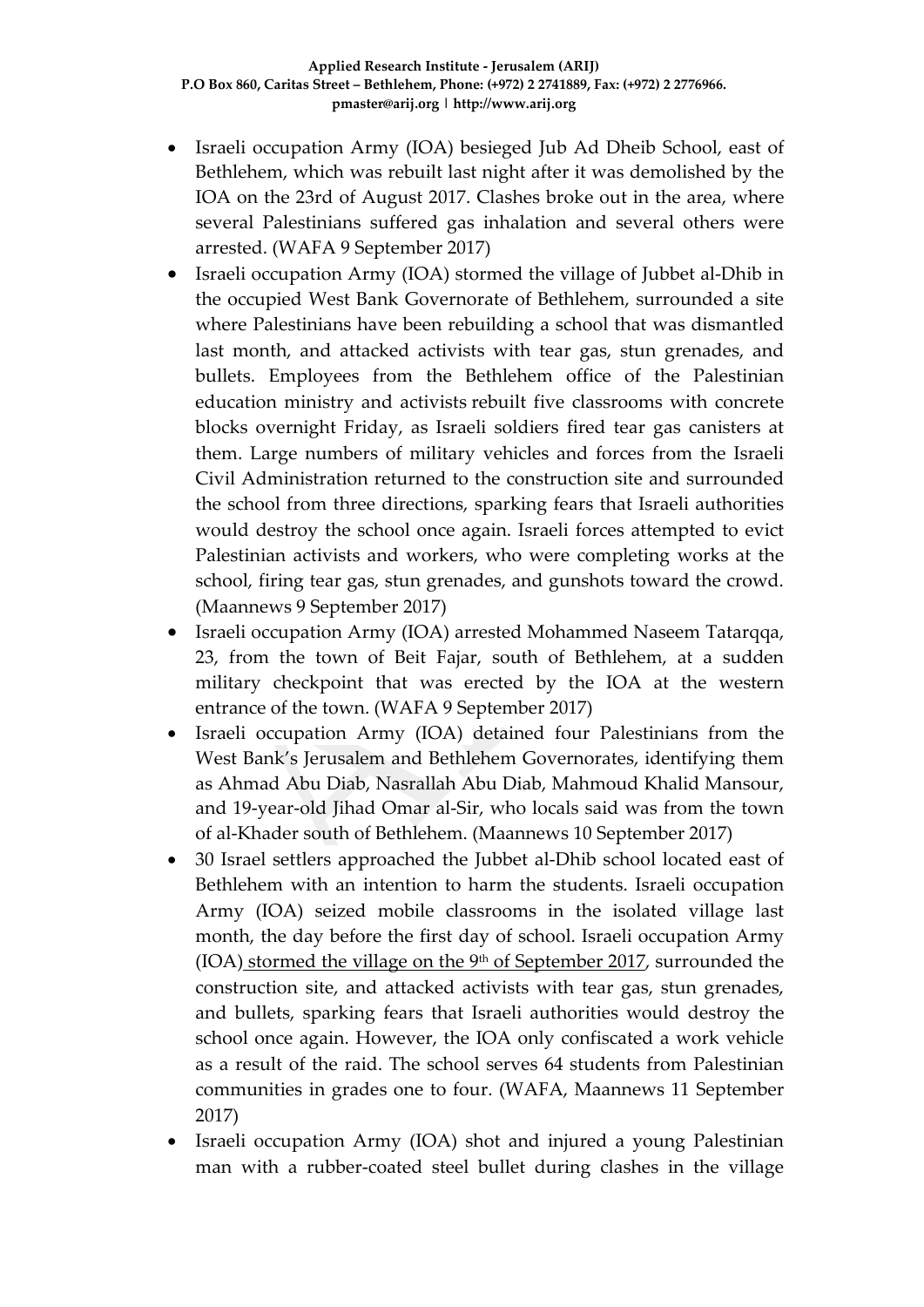Tuqu in the southern occupied West Bank Governorate of Bethlehem. Clashes broke out at the western entrance to Tuqu between young Palestinians and Israeli troops who fired tear gas canisters and rubbercoated bullets at the stone throwers. A young man, who remained unidentified, was hit with a rubber-coated steel bullet to his back, which left him moderately injured. (Maannews 12 September 2017)

- In the southern West Bank, Israeli occupation Army (IOA) conducted a predawn raid into Beit Fajjar, south of Bethlehem, where they detained two Palestinians. The two were identified as Muhammad Mansour Thawabta, 18, and Bara Nabeel Thawabta, 19. During the raid, the IOA also detained Ibrahim Ahmad Talahmah while they raided his house and messed with the contents. He was released later on. (WAFA 12 September 2017)
- The Israeli occupation Army (IOA) summoned two young men, Ahmad Maamoun Budair, 25, from Aida refugee camp north of Bethlehem, and Ihab Issa Omar, 34, from Beit Jala city, for interrogation at the Gush Etzion settlement after raiding their homes and searching them. (WAFA 15 September 2017)
- A 19-year-old Palestinian was shot in the leg by the Israeli occupation Army (IOA) during clashes with the IOA at the northern entrance of Bethlehem city. (WAFA 17 September 2017)
- Israeli occupation Army (IOA) ordered Palestinians to stop work on opening an agricultural road in the village of al-Khader south of Bethlehem in the southern occupied West Bank . The IOA issued the stop-work order against a road that is being constructed to serve several Palestinian farmers in the area, which was funded by the Basque Agency for Development Cooperation through Cooperation for Peace and Progress (CPP). Israeli soldiers informed workers from the Palestinian Agricultural Relief Committees that their vehicles and tools would be confiscated if work on the road continued. (Maannews 17 September 2017)
- An Israeli military court filed charges against three Palestinian minors after they were detained last month for allegedly throwing Molotov cocktails and stones at Israeli occupation Army (IOA) stationed at Rachel's Tomb, which is located next to an Israeli military base at the edge of Aida refugee camp in the southern occupied West Bank Governorate of Bethlehem. The three youths are aged between 15 and 16 years old. (Maannews 18 September 2017)
- In the southern West Bank, Israeli Occupation Army (IOA) detained two teenagers from Bethlehem city. The teens were identified as Fadi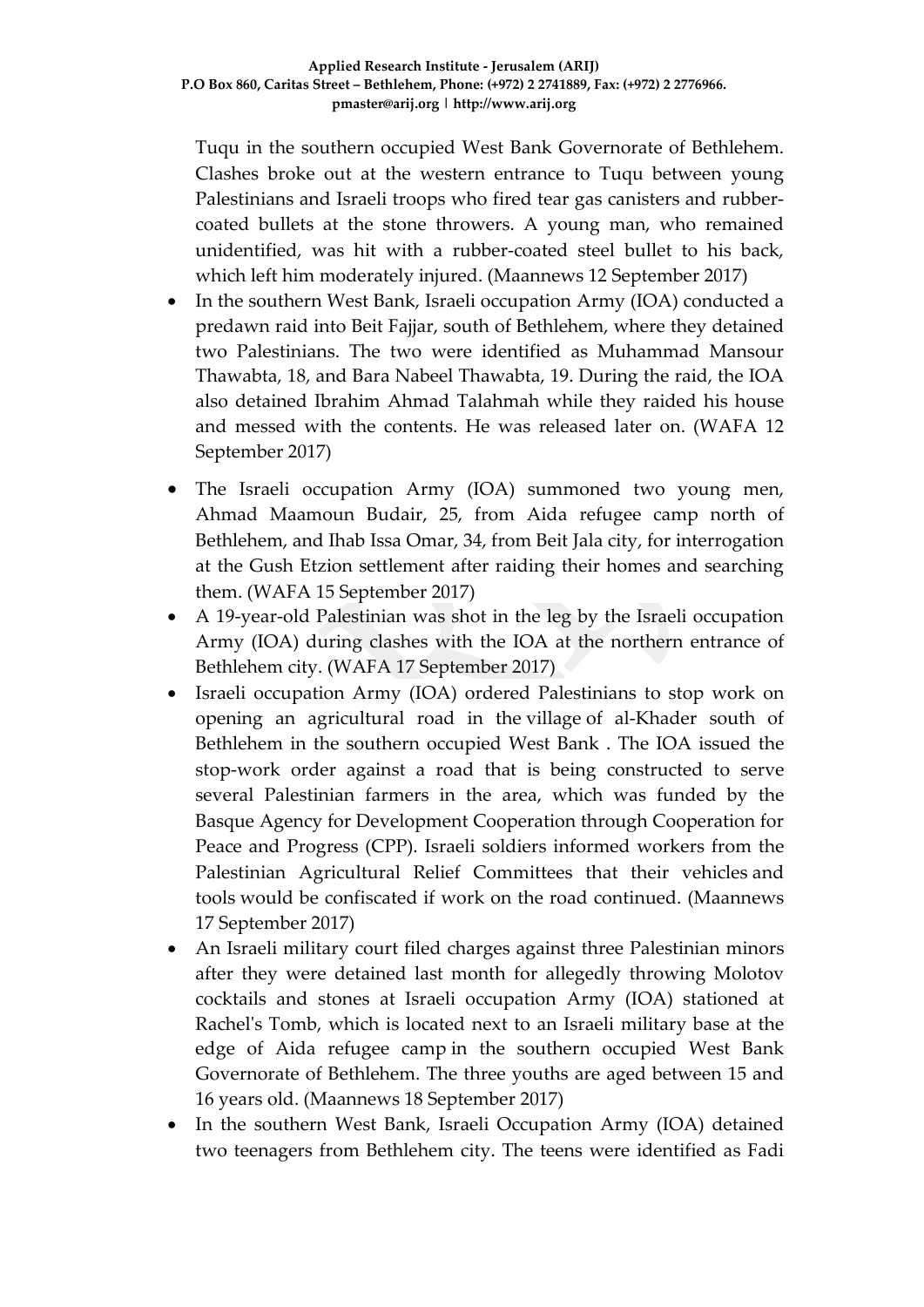Issa Atiq, 17, and Amir Samir Ikhmayyis, 18, from the al-Maslakh neighborhood in central Bethlehem. (Maannews 19 September 2017)

- Israeli occupation Army (IOA) detained four Palestinians from Aida refugee camp in the Bethlehem Governorate in the southern West Bank, and identified them as Malek al-Dibs, Sallum al-Dibs, Ihab Nayif Zbun, and Ahmad Hatem. (Maannews 20 September 2017)
- In the city of Bethlehem, Israeli occupation Army (IOA) detained a 25 year-old Saleh Ahmad Al Ju'eidi, 25, after raiding and searching his home in the al-Duheisha refugee camp. Clashes erupted at the northern entrance of Bethlehem city between Israeli occupation Army (IOA) and local youth. (Maannews 22 September 2017)
- Clashes erupted in the Aida refugee camp, located in Bethlehem city in the southern occupied West Bank, following an Israeli search and detention raid in the camp. Israeli occupation Army (IOA) raided several homes in the camp, allegedly to detain youth involved in clashes that regularly occur in the area. The IOA Clashed with Palestinians from the camp, firing rubber-coated steel bullets. No injuries or detentions were reported. (Maannews 23 September 2017)
- Israeli occupation Army (IOA) raided several houses in 'Aida refugee camp, north of Bethlehem. The IOA opened fire at Palestinian, but no casualties were reported.(WAFA 23 September 2017)
- Israeli Occupation Army (IOA) summoned two Palestinians for interrogation at the Gush Etzion settlement bloc after raiding their homes and ransacking properties. The two were identified as Mahmoud Ash Sweiki, 20, and Ameen Abdullah Abu 'Ahour from Bethlehem city. (WAFA 23 September 2017)
- The Israeli occupation Army (IOA) detained Mohammed Rabhi al-Amour, Mahmud Yousef al-Sheikh and Mohammed Saqer from Bethlehem governorate. (WAFA 24 September 2017)
- The Israeli occupation Army (IOA) detained Islam Mohammed Deiriyah (25 years), from the village of Beit Fajjar, south of Bethlehem, after raiding and searching his family's house. (WAFA 24 September 2017)
- The Israeli occupation Army (IOA) detained Walid Mahmoud al-Sheikh (27 years), from the village of Marah Rabah south of Bethlehem, after raiding and searching his family's house. (WAFA 24 September 2017)
- The Israeli occupation Army (IOA) detained Mohammed Rabhi al-Amour, 22, and Omar Hammad Hameed, 19, from the village of Teqoa, east of Bethlehem, after raiding and searching their families' homes. (WAFA 24 September 2017)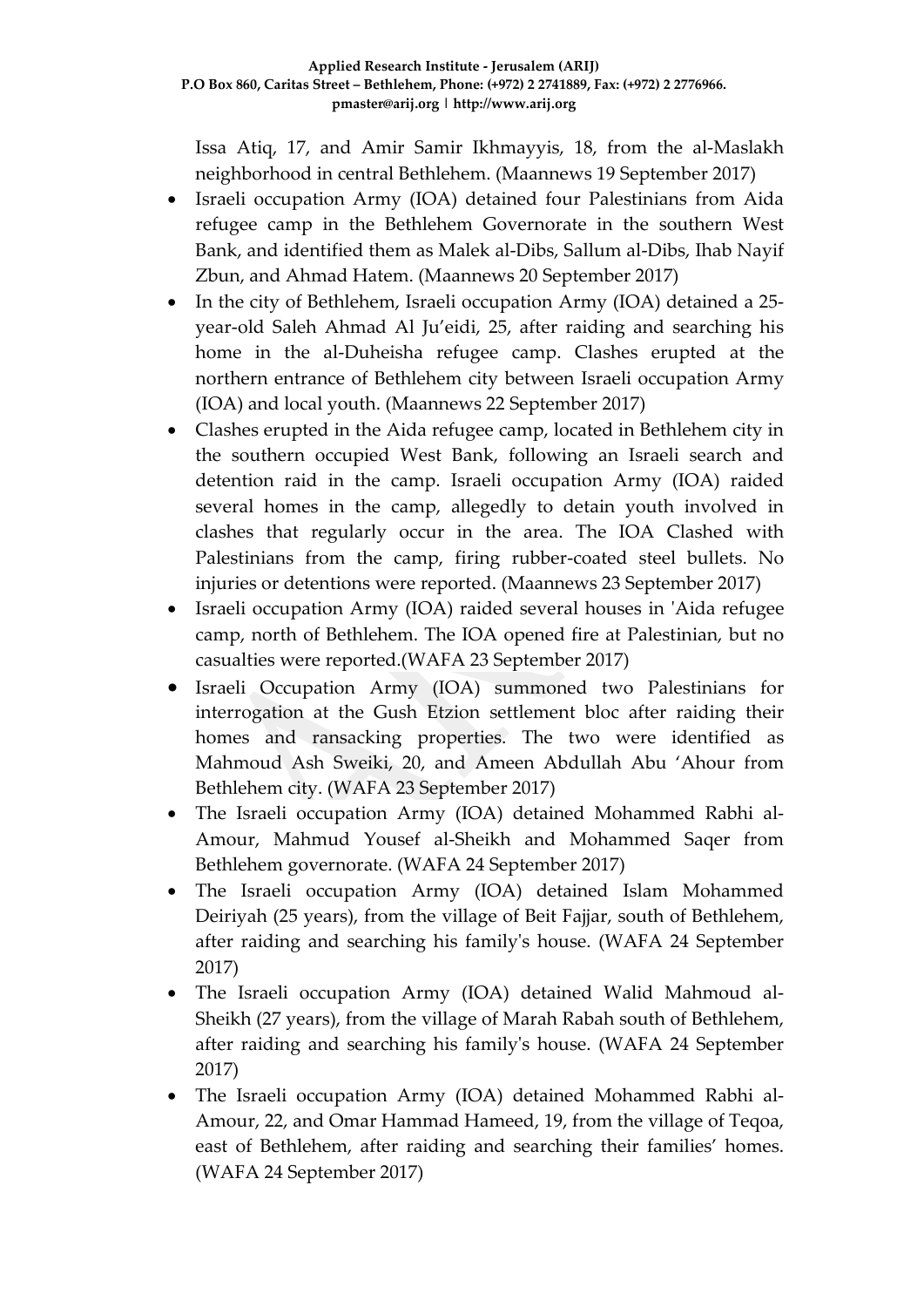- Israeli occupation Army (IOA) shut down a bookstore OWNED BY Jamal Ibrahim Farraj in Dheisheh refugee camp in Bethlehem, south of the occupied West Bank, during a raid of the camp. No reason was given for closing the bookstore, which is effective for three weeks. The order to close the bookstore came after an army force raided the camp and broke into some homes. Residents clashed with the raiding force during which the soldiers used acoustic grenades and teargas canisters to quell the protest. A number of people suffered from inhaling teargas. One camp resident identified as Ismael Sami Al Ja'fari was also severely beaten by the soldiers and required hospitalization. (WAFA 25 September 2017)
- Israeli occupation Army (IOA) raided a gas station in Tequ village east of Bethlehem, belonging to 'Adnan Hajajja, and seized recordings of surveillance cameras installed on the station. (WAFA 25 September 2017)
- The Israeli occupation Army (IOA) arrested two young men, Nour al-Din Kamal Da'ajneh, 19, from Al-Azza refugee camp in the north of Bethlehem and Anas Mohammed Nawawra, 19, from Wad Shaheen area in the centre of Bethlehem city. (WAFA 25 September 2017)
- Israeli settlers of Efrat Settlement pumped wastewater into Wadi al-Bayar agricultural land in the town of Al-Khader south of Bethlehem city. The land was flooded with waste-water and part of the vine yards was destroyed. (WAFA 25 September 2017)
- Israeli occupation Army (IOA) raided the village of Husan in the Bethlehem Governorate in the southern West Bank and the Aida refugee camp in Bethlehem city and detained four Palestinians. (Maannews 26 September 2017)
- Israeli occupation Army (AIO) detained Mustafa Yousef Kamel, 19, Adi Adel Shousha, 21, and Mohammed Saleh Za'ul, 24, from Husan village west of Bethlehem city after raiding and searching their homes. (WAFA 26 September 2017)
- Israeli occupation Army (AIO) detained Omar Adel Radhi, 17, Mohammed Raed Aweis, 22, and Mustafa Rami Hammad, 17, from Aida refugee camp in the north of Bethlehem city, after raiding and searching their homes. (WAFA 26 September 2017)
- Israeli settlers from Israel's illegal Hitmar settlement outpost had levelled Palestinian-owned agricultural lands in the Bethlehem-area village of al-Khader in the southern West Bank, in Baten Al Ma'si. Settlers were planning on building a sewage system for settlements in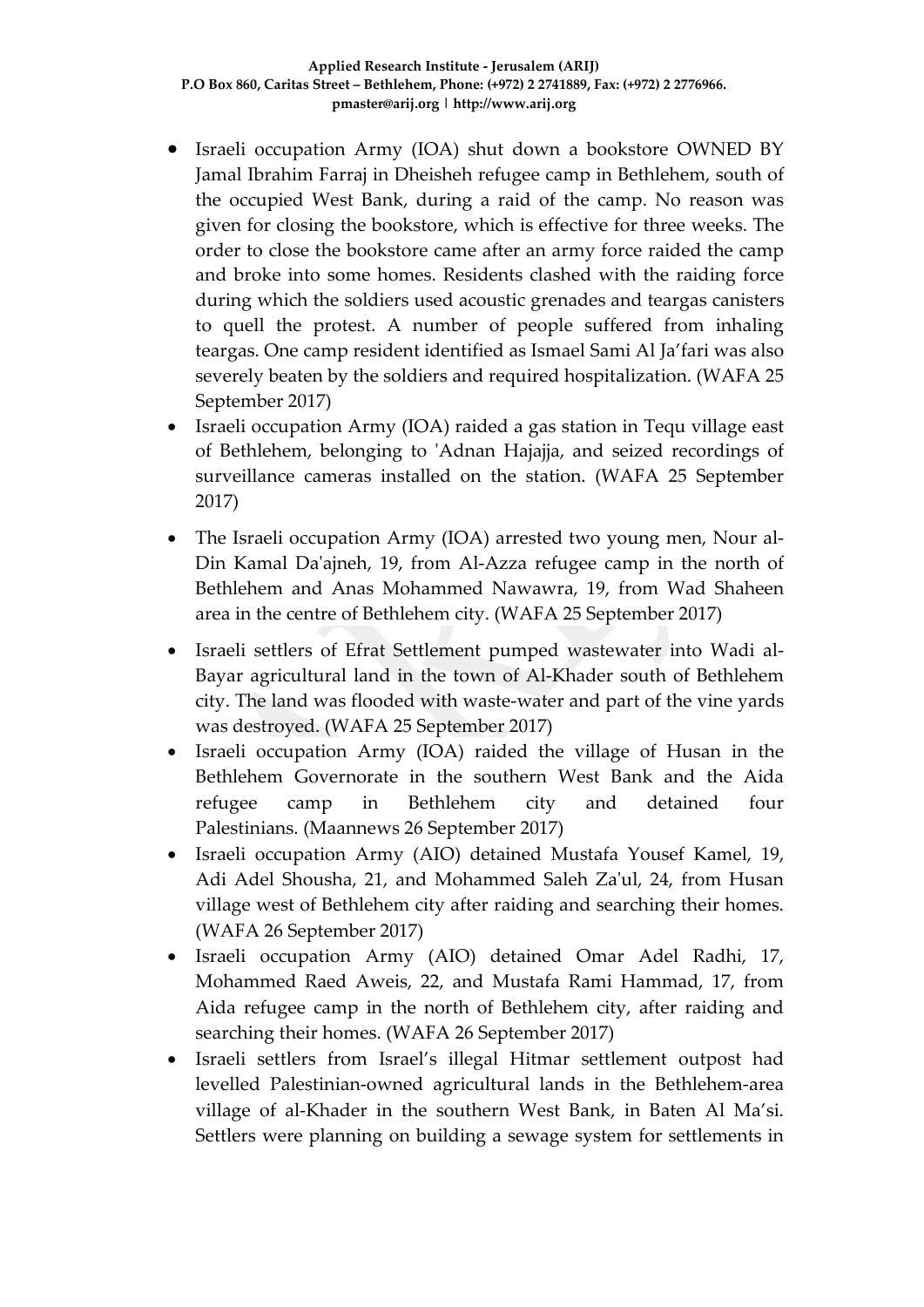the area, which would prevent Palestinian farmers from accessing their lands. (Maannews 26 September 2017)

- A young Palestinian man was shot and critically injured by undercover Israeli occupation Army (IOA) in a predawn military raid into al-Duheisha refugee camp the southern occupied West Bank. The IOA raided the Bethlehem-area refugee camp to detain local Akram al-Atrash, with soldiers clashing with youth and firing tear gas, stun grenades, and rubber-coated steel bullets at residents, with a number of people suffering from tear gas inhalation and other minor injuries. The IOA shot Akram with live ammunition and was critically injured in his arm. Locals managed to take him to a hospital, evading Israeli soldiers who deployed throughout the camp to detain the wounded man. Soldiers broke into al-Atrash home and detained Akram's father Imran and cousin Rami to pressure Akram to turn himself in. (Maannews 27 September 2017)
- Israeli occupation army (IOA) stormed Al Makhrour area in the town of Beit Jala to the west of Bethlehem, and prevented a Palestinian identified as Ramzi Qesieh from reclaiming his land and building retaining walls on it, under the pretext of non-licensing. The IOA also seized the tractor used to reclaim the land. (WAFA 27 September 2017)
- Israeli police detained a Palestinian man in the central Israeli city of Tel Aviv for not carrying a permit allowing him to enter Israel. The 21 year-old Palestinian is from the town Beit Sahour near Bethlehem in the southern occupied West Bank. (Maannews 28 September 2017)
- A number of Palestinian suffered tear-gas inhalation during confrontations with the Israeli occupation Army (IOA) in the city of Bethlehem. Clashes erupted in Wad Shaheen area between Palestinians and the IOA, where the latter fired sound and tear gas bombs, injuring a number of Palestinians and setting a field to fire. The IOA also raided the house of prisoner Sultan Bassel Salahat, who was arrested two days ago and ransacked contents. The IOA also occupied the roof of Nafez al-Rifai house and transformed it into a military watch point. (WAFA 29 September 2017)
- In the southern West Bank Bethlehem Governorate, Israeli occupation Army (IOA) detained Mustafa Salim Abu Aker, 17, from the Aida refugee camp
- In the southern West Bank Bethlehem Governorate, Israeli occupation Army (IOA) detained Iyad Mahmoud Taqatqa, 32, and Wajdi Kamal Thawabteh, 27, from the Beit Fajjar town.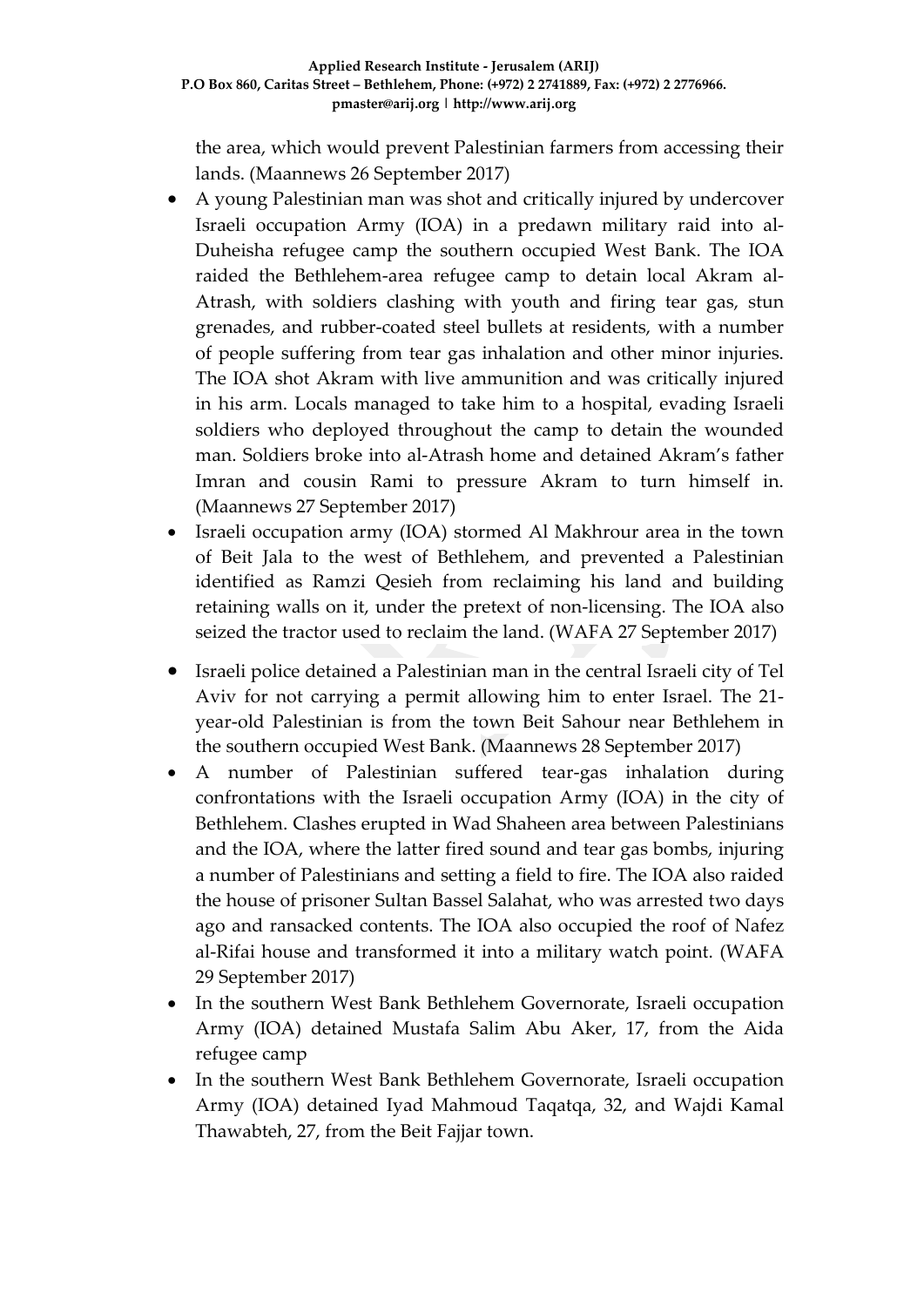- In the Hebron-area village of al-Shuyoukh, Israeli occupation Army (IOA) delivered interrogation summons to two brothers that locals identified as Qassam and Majd Moussa Halayqa.Qassam and Majd are former prisoners while their father, Moussa Abdullah Halayqa, is serving a 22-year sentence in Israeli prison
- Israeli occupation Army (IOA) detained two Palestinian youths near the Gush Etzion junction south of Bethlehem in the southern occupied West Bank. The IOA transferred the two Palestinians to Israeli intelligence for questioning. (Maannews 30 September 2017)

# **Jenin**

- Israeli occupation Army (IOA) conducted a raid into Mirka village, southwest of the northern West Bank city of Jenin, where they handcuffed and detained three Palestinian brothers and wreaked havoc into their family home. (WAFA 1 September 2017)
- Israeli occupation Army (IOA) detained a Palestinian during a predawn raid into Ya'abad town, southwest of Jenin. (WAFA 1 September 2017)
- Clashes broke out between Israeli Occupation (IOA) and Palestinian in tear gas canisters and stun grenades against Palestinians. (WAFA 3 September 2017)
- Israeli occupation SArmy (IOA) detained a 14-year-old Palestinia, Wael Tariq Abu Anaim, in the town of Musliyeh south of Jenin city. (WAFA 3 September 2017)
- Israeli occupation Army (IOA) obstructed the movement of Palestinians at a military checkpoint near Rummaneh village junction, west of Jenin. The IOA erected a checkpoint at the intersection of Rummaneh and Zububa villages, west of Jenin and stopped Palestinian vehicles, searched their vehicles and checked Palestinians' ID CARS. (WAFA 5 September 2017)
- In the northern West Bank, two Palestinians were detained from the Jenin Governorate, and were identified as: one detention from the village of Qabatiya, and one from Beit Anan. (Maannews 4 September 2017)
- In the northernmost Governorate of Jenin, Israeli occupation Army (IOA) detained Ahmad Yousif Malaysha and Kamal Yosuif Alawnah from the village of Jaba. (Maannews 5 September 2017)
- Israeli occupation Army (IOA) shut down a metal workshop in the town of Arraba, to the southwest of Jenin, and seized the equipment of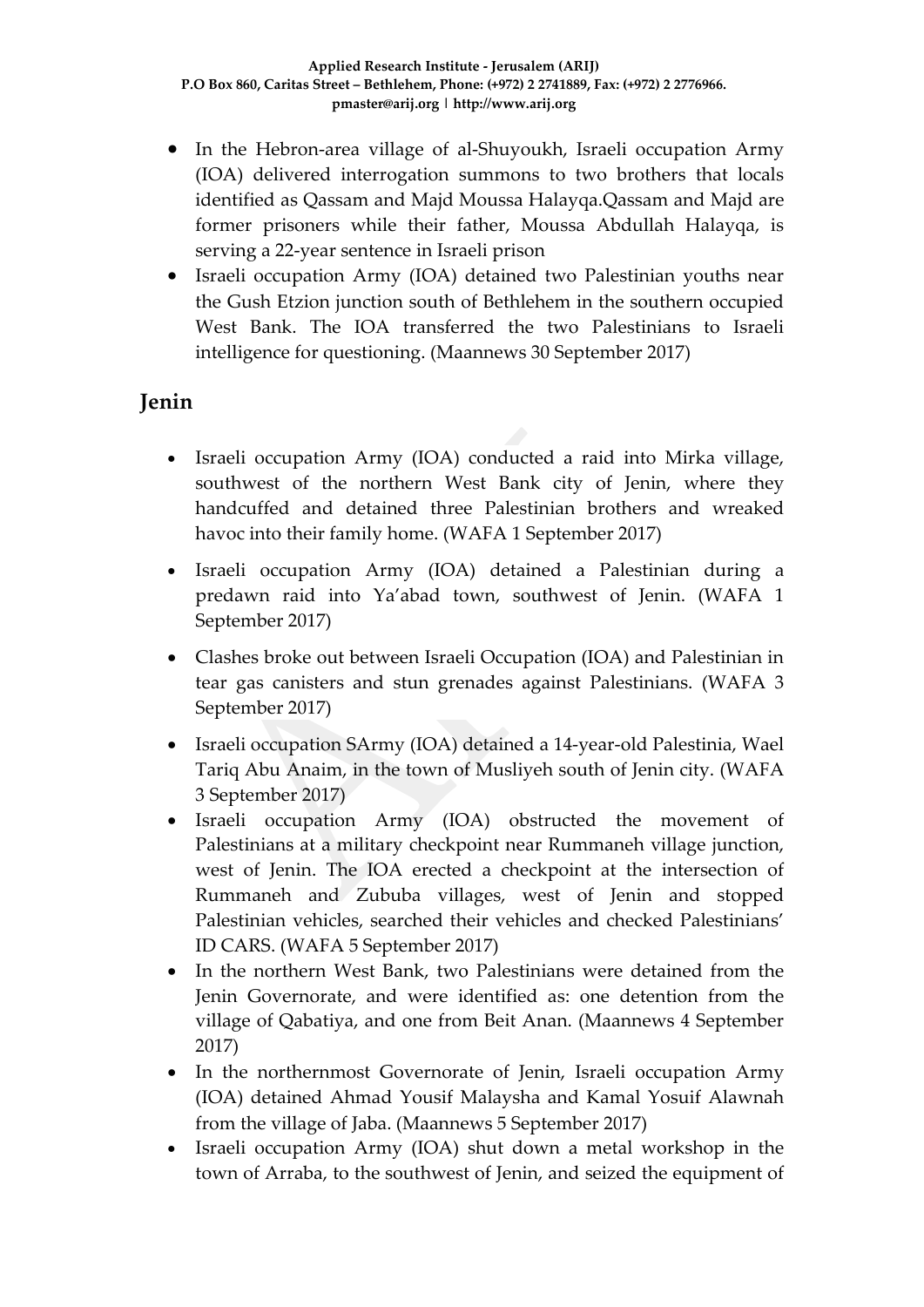three other workshops in the area. The IOA shut down metal workshop belonging to Mustafa Sadeq Arda, a local resident of Arraba, and confiscated equipment from three other metal workshops in the town. (WAFA 6 September 2017)

- Israeli Occupation Army (IOA) detained shut down a metal workshop in the town of Arraba in the northernmost Jenin Governorate. The IOA shut down the metal workshop, owned by Mustafa Sadeq Arda, and confiscated equipment from three other metal workshops in the town. Israeli claims that the workshop was manufacturing firearms and other weapons "intended for use in terror attacks against Israeli civilians and security personnel." (Maannews 6 September 2017
- Israeli Occupation Army (IOA) detained Muhammed Wajeeh Adeeb Zayoud, 24, FROM Silat Al Harthiya village west of Jenin city after raiding his house and searching it. (WAFA 7 September 2017)
- Israeli occupation army (IOA) detained a Palestinian in the village of Burqin in the northern Jenin Governorate, sparking clashes in the village. (Maannews 7 September 2017)
- The Israeli Occupation Army (IOA) raided Rummana village west of Jenin city amid shooting causing clashes to erupt between Palestinians in the village and the IOA. (WAFA 11 September 2017)
- In the northern West Bank, Israeli Occupation Army (IOA) raided the Jenin-area village of Yaabad and detained a blind man identified as Sheikh Izz addin Amarna, and a "young man" identified as Ghalib Muhammad Atatra after raiding their homes and searching them. (Maannews 11 September 2019).
- Israeli occupation Army (IOA) detained a Palestinian from the village of al-Yamoun, west of Jenin. (WAFA 12 September 2017)
- Israeli occupation Army (IOA) detained a Palestinian at a checkpoint near Silat al-Harithiya, northwest of Jenin, as he was on his way back home from the Arab American University in Jenin. The Detainee was identified as Muhamamd Abdullah Jaber Jaradat. (WAFA 12 September 2017)
- Israeli occupation Army (IOA) detained two Palestinians after ransacking their family homes during a raid that sparked clashes in Rumana village, west of Jenin in the northern West Bank. The IOA opened fire at local youths who protested the raid and attempted to block their passage. The two detainees were identified as Adham Muhammad Basem Jabareen, 20, and Waseem Iyad Matahen, 21. (WAFA 12 September 2017)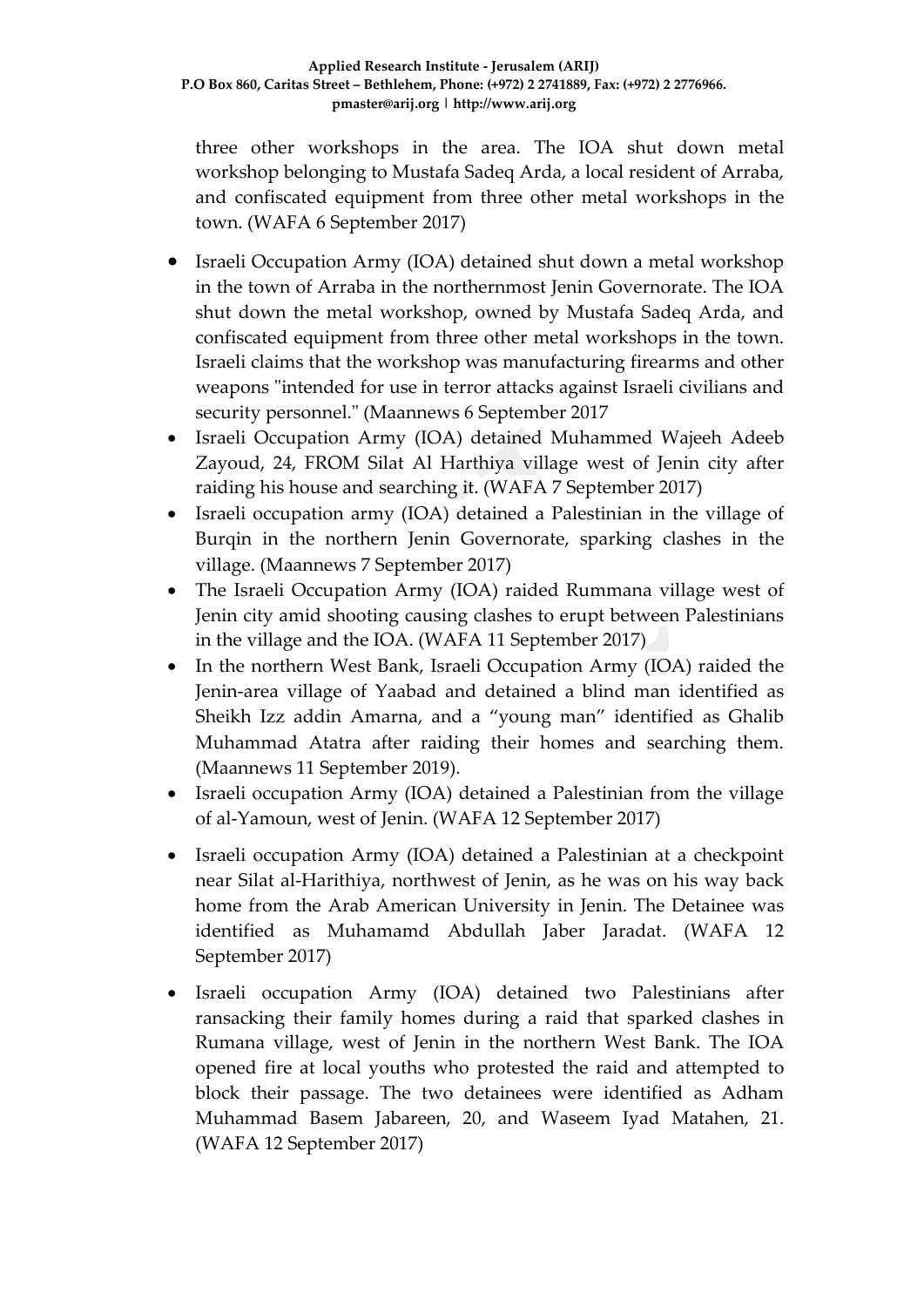- Israeli Occupation Army (IOA) raided Rummana, At Tayyba and Anin villages west of Jenin city, stormed several neighborhood in the aforementioned villages which sparked clashes with the Palestinians. (WAFA 13 September 2017)
- Israeli undercover forces escorted by the Israeli occupation Army (IOA) raided Bir Al Basha village south of Jnein city and detained a Palestinian after storming his family home. The detainee was identified as Odai Musa Tayseer GHawadra. (WAFA 13 September 2017)
- Israeli occupation Army (IOA) stormed the village of Kufeiret southwest of Jenin, raided shops, arrested a number of young men and checked their identities after interrogating them. (WAFA 14 September 2017).
- In the northern West Bank, Israeli occupation Army (IOA) detained Moussa Ghawadra, 35, from Bir al-Basha village in Jenin. (Maannews 14 September 2017)
- Israeli occupation Army (IOA) stormed Arraba village, southwest of Jenin, and raided a metal workshop in the village belonging to Jamil al- 'Ardah, which the IOA had previously closed after confiscating its contents a week ago. (WAFA 15 September 2017)
- The Israeli occupation Army (IOA) stormed the villages of Burqin, Kufeirat, T'innik, Silat al-Harithiya and Kafr Qud. The IOA patrolled their vehicles in the alleys and streets of the aforementioned villages. (WAFA 17 September 2017)
- The Israeli Occupation Army (IOA) arrested Hasan Ibrahim As Sayyed, 20, in the eastern neighbourhood of Jenin city, while trying to cross a military checkpoint erected by the IOA in the area and confiscated the motor he was driving. (WAFA 17 September 2017)
- The Israeli occupation Army (IOA) detained Ahmed Steiti at a sudden military checkpoint erected by the IOA on the bypass road leading to Jenin city while driving his motorcycle. Steiti was taken to Al Jalameh detention camp and was later released after interrogating him for hours. (WAFA 17 September 2017)
- A group of Israeli settlers under the protection of the Israeli occupation Army (IOA) stormed the site of "Tarsla" settlement, which was evacuated in 2005, near the village of Ajja, south of Jenin city, and carried out Talmudic rituals, and chanted racist slogans against Arabs and Muslims. (WAFA 17 September 2017)
- Israeli occupation Army (IOA) raided Jenin refugee camp and stormed the houses of Ayman Ar Rakh and his mother's, ransacked contents and caused damage to the properties. (WAFA 20 September 2017)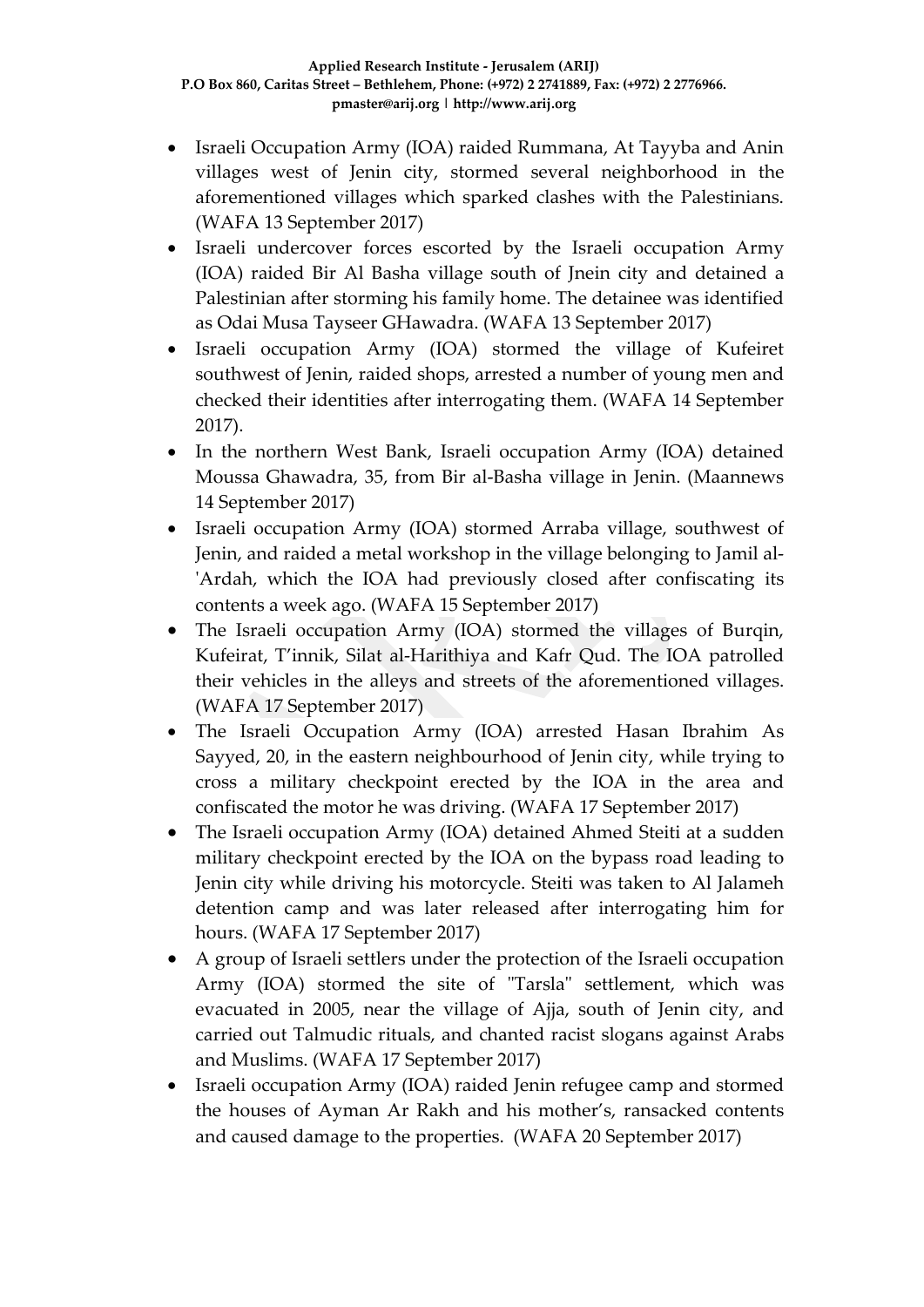- Israeli occupation Army (IOA) raided Jenin refugee camp in the northern West Bank, raiding and searching several houses including a house belonging to Ayman al-Rukh and his mother's house. Israeli soldiers interrogated residents. (Maannews 20 September 2017)
- Israeli occupation Army (IOA) detained mayor of Ya'bad village, Samer Abu Bakr, and his colleague at Imreha military checkpoint southwest of Jenin city for more than five hours. The IOA stopped the vehicle at the aforementioned checkpoint while they were on their way to the village of Daher al-Maleh, west of the wall. The IOA summoned Mayor Samer Abu Bakr for interrogation at Salem detention Camp and also confiscated his permit to enter the area isolated west of the wall. (WAFA 20 September 2017)
- In the northern West Bank, Israeli occupation Army (IOA) carried out raid and search operations in several houses in Jenin Governorate searching for wanted Palestinians accused of allegedly throwing rocks at Israeli military checkpoints near Tura and Umm ar-Rehan villages. The houses of Basem Fadel Qabha, Nehad Qabha and Mu'ayyed Qabha were among the targeted by the IOA. (Maannews 22 September 2017)
- In Jenin area, Israeli occupation Army (IOA) carried out raid and search operations in search for wanted Palestinians accused of allegedly throwing rocks at Israeli military checkpoints stationed near Tura and Umm ar-Rehan villages, in Jenin, in the northern West Bank. (WAFA 22 September 2017)
- The Israeli occupation Army (IOA) confiscated a truck loaded with three tons of manufactured in Yabad village, south of Jenin city, belonging to Sanad Fathi Atatra. The truck was transferred to Salem camp west of Jenin city. (WAFA 25 September 2017)
- Israeli occupation Army (IOA) detained citizen Rabah Fashafsha from the village of Jaba, south of Jenin, after storming the town and raiding and searching his family's house. (WAFA 25 September 2017)
- Israeli occupation Army (IOA) stormed Wadi Burqin, west of Jenin city, and launched a large search operation. The IOA erected a military checkpoint around the area, stopped Palestinian vehicles, searched them and checked the ID cards of Palestinians. (WAFA 26 September 2017)
- In the village of Jaba in the Jenin Governorate, the Israeli occupation Army (IOA) detained one Palestinian. (Maannews 26 September 2017)
- Israeli occupying Army (IOA) raided Jenin refugee camp and the town of Yaabad in the northern Jenin Governorate of the West Bank overnight and took pictures of several houses for unknown reasons.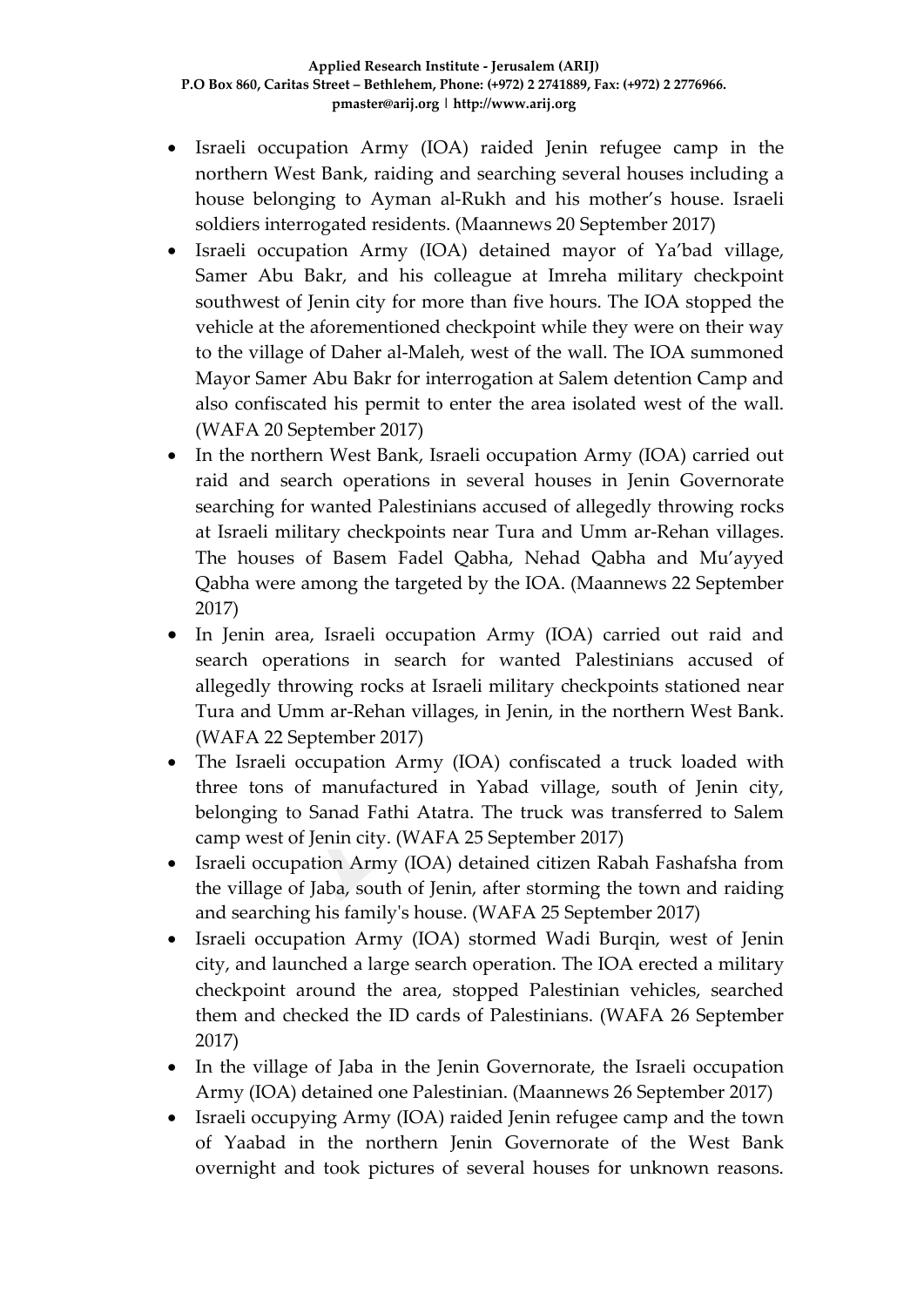The IOA raided Yaabad's al-Malul neighborhood and took pictures of Ahmad Ghaleb Abu Bakr, a local who was released from Israeli prison two days ago. Soldiers also took photos of the houses of his relatives Ghazi and Munir Khalid Abu Bakr. The IOA also interrogated several youths in the town during the raid -- one of them was identified as Abed al-Karim Abu Bakr. (Maannews 27 September 2017)

- Israeli occupying Army (IOA) confiscated thousands of shekels from the Jenin refugee camp and at a crossroads near the town of Qalqiliya. The IOA also confiscated vehicles from inside an auto-part shop belonging to Muhammad Naim Abu Rajab. (Maannews 27 September 2017)
- Israeli occupying Army (IOA) stormed the village of Zabuba west of Jenin, erected a military checkpoint in the center of the village and interrogated a number of citizens. (WAFA 27 September 2017)
- Israeli occupations Army (IOA) encircled an agricultural land with barbed wires and cement cubes in Mreiha area, near the military gate in Ya'bad village, southwest of Jenin city, in the West Bank and prevented its owners from entering it. The land is close to illegal Mevo Dotan settlement, just two kilometers to the south of Ya'bad. Palestinian Land owner no longer can access their land from the main road and are forced to seek alternative roads to do so. The targeted agricultural land belongs to Abu Shamla family. (WAFA 27 September 2017)
- Israeli Occupation Army (IOA) detained four young Palestinians during clashes that broke out with the IOA in the village of Ya'bad, southwest of Jenin. The detainees were identified as Hazem Abu Shamla, Amer Abdul Rahman Bajawi and Majd and Sayed Jamal Attatra . The IOA transferred the detainees to the Dotan military checkpoint. (WAFA 28 September 2017)
- A number of Palestinians were also shot and injured by Israeli occupation Army (IOA) in Jenin-Governorate village of Yaabad in the northern West Bank. (WAFA 29 September 2017)
- In the northern West Bank Governorate of Jenin, Israeli occupation Army (IOA) detained 14 Palestinians from the Yaabad village, including an unspecified number of minors. The detainees were identified as Nour Abd al-Karim Atatra, Nidal Yaqoub Infeiat and his brother Qaisar, Abdullah Harzallah, Shamel Farouq Harzallah, Izz Farouq Harzallah, Arafat Husni Amr and one of his children who remained unidentified, Taher Jawad Badarneh, Sharaf Abu Bakr, Mutaz Abu Bakr, Amer Baajawi, Khalid al-Qneiri and Nizar Atatra.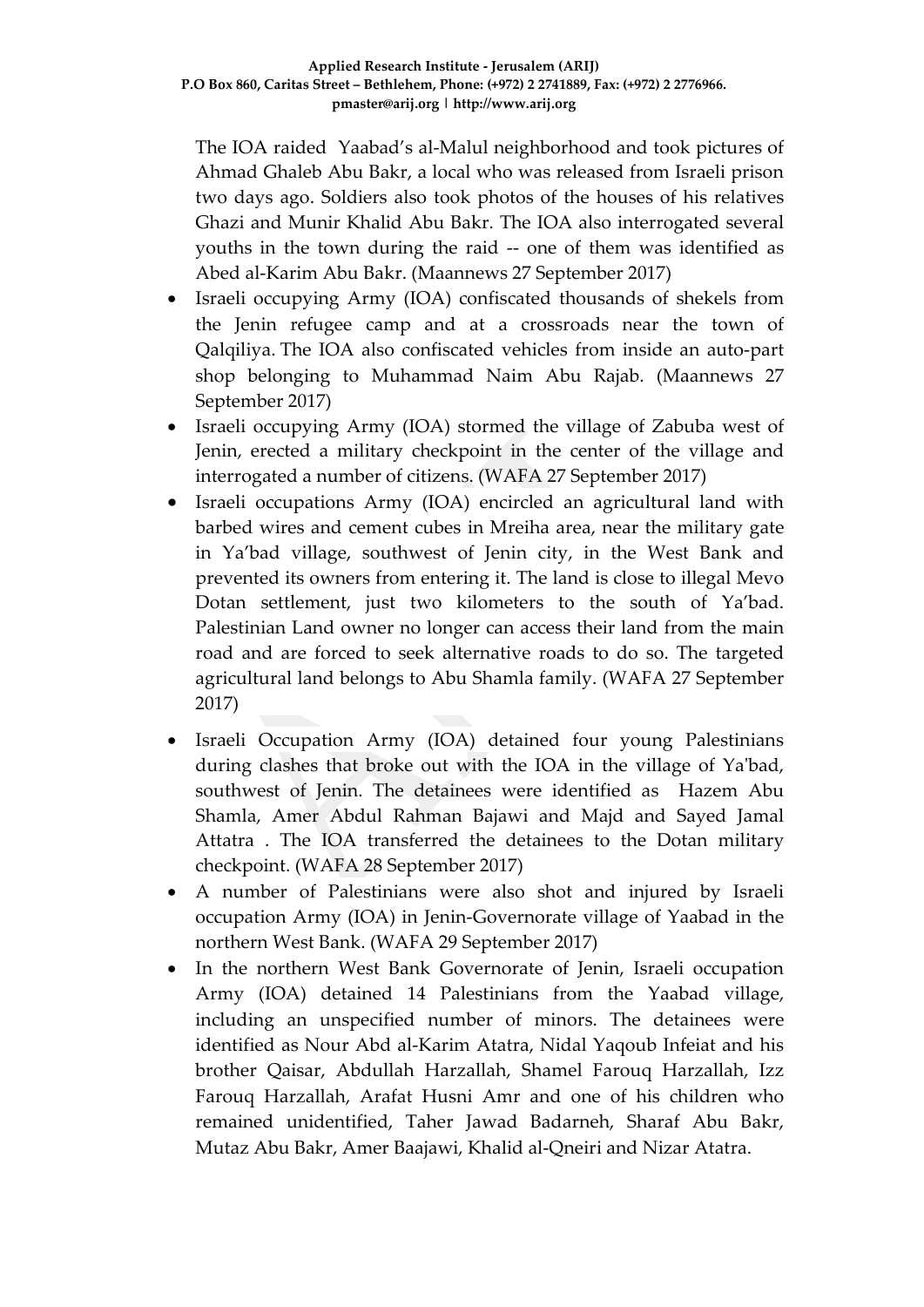• Israeli occupation Army (IOA) detained Dia' Riad Jasser (27 years) from Silat al-Harithiya village, west of Jenin while he was on his way to work inside the 1948 Lands, 'Israel'. (WAFA 29 September 2017)

## **Jerusalem**

- Israeli occupation authorities (IOA) decided to ban the Secretary of the Fatah movement in the al-Thawri neighborhood of occupied East Jerusalem from entering Jerusalem City for four months over alleged accusations of "incitement." The IOA delivered an order to Mahdi Abu Nijmeh banning him from the city. The order gave Nijmeh four days to file an appeal before the ban is implemented. The IO soldiers had raided Nijmeh's house several times in attempts to detain him, though Nijmeh was not home. Israeli occupation Army (IOA) then left Nijmeh interrogation summons, and when he headed to the Russian compound, he was interrogated for "incitement via Facebook" and was delivered the ban order after several hours of interrogation. (Maannews 1 September 2017)
- Israeli occupation authorities (IOA) raided the Sheikh Jarrah neighborhood of occupied East Jerusalem and delivered eviction notices to six families in the area. Israeli authorities handed over six eviction notices to the Tarwa, Shalalda, and Bader families. The six houses are home to about 30 Palestinians.
- Israeli police forces raided the home of the Shamasna family, who has recently been fighting eviction from their home of 53 years, telling them that they had until Sept. 9 to voluntarily leave their home. (Maannews 4 September 2017)
- Israeli police forcefully [evicted a Palestinian family from its home](http://www.haaretz.com/opinion/.premium-1.810974) for decades in the occupied East Jerusalem neighborhood of Sheikh Jarrah and allowed fanatic Jewish settlers to move right in. A large police and border police force raided the neighborhood in the early hours and forced the Shamasneh family, which has been living in that home since 1964, to leave it. Police then escorted a group of settlers as they moved into the evacuated home. An Israeli court had earlier ruled that the Shamasnehs should leave their home and turn it over to the settlers following a law suit claiming that the home belongs to Jews. The family contested the court ruling on the ground that they were protected tenants, but without success. (WAFA 5 September 2017)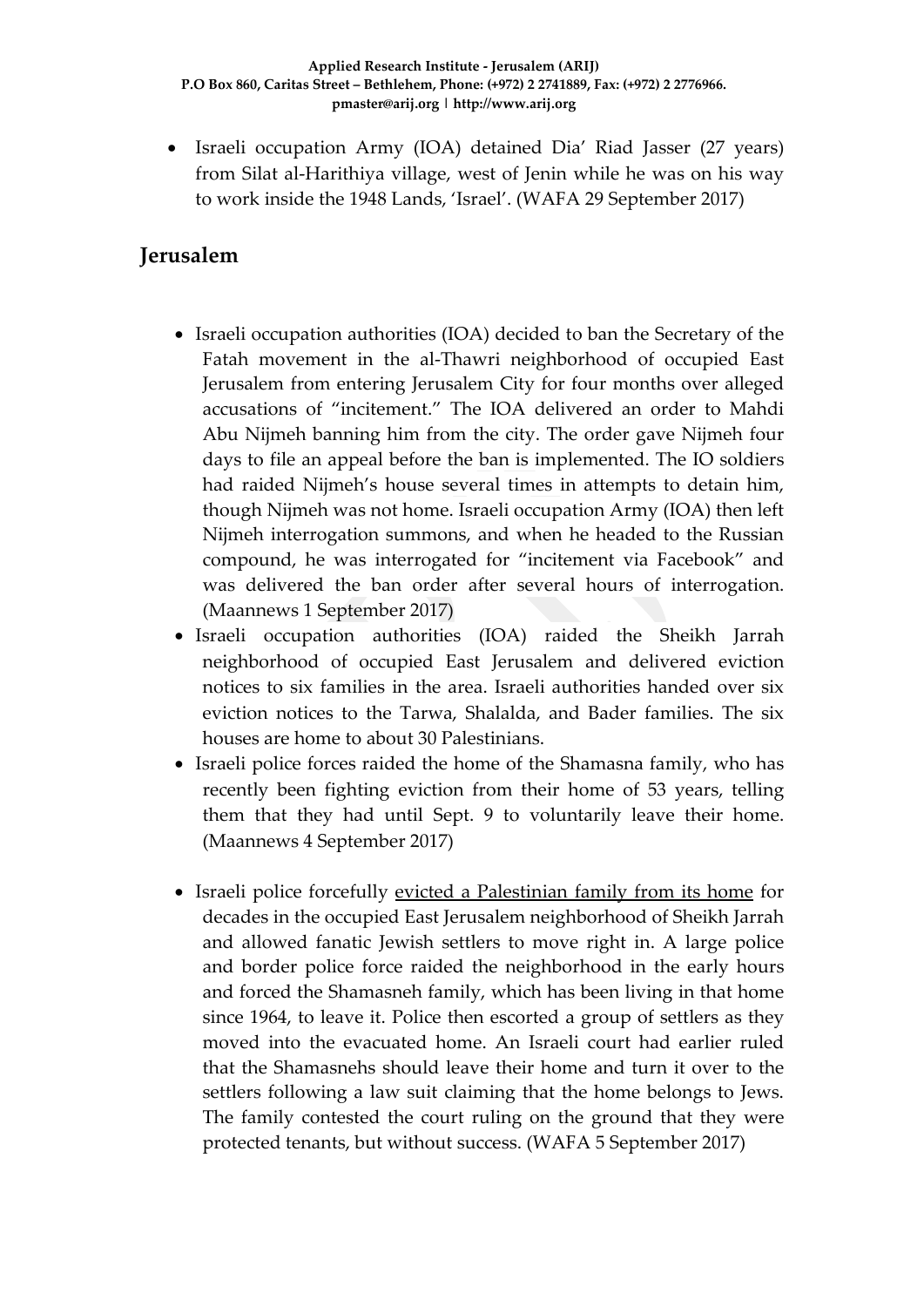- A Jerusalem court replaced a six-month administrative detention order -- imprisonment without charge or trial -- issued against human rights defender Salah Hamouri, and replaced it with a reinstatement of a past sentence against him in 2005. The court reinstated the rest of the prison sentence against Hamouri, who is a field researcher for Palestinian prisoners' rights group Addameer, and rescinded the administrative order that was issued [against](http://www.maannews.com/Content.aspx?id=778910) him last week. Hamouri was [detained](http://www.maannews.com/Content.aspx?id=778830) during an overnight raid last month from his home in the occupied East Jerusalem neighborhood of Kafr Aqab. The East Jerusalem resident was banned from entering the occupied West Bank until Sept. 2016, and his wife Elsa Lefort is currently banned by Israeli authorities from entering the occupied Palestinian territory or Israel. (Maannews 5 September 2017)
- The Israeli occupation Army (IOA) arrested two members of the Jerusalem Shamasna family and a foreign solidarity activist, and attacked them during a sit-in protest outside the house of the Shamasna family in the Sheikh Jarrah neighbourhood of occupied East Jerusalem after they were expelled from their home in the early morning hours. The IOA arrested Mohammed Shamasneh and his son Dharar after severely beating them. They also arrested a foreign activist who was in solidarity with the Palestinian family in the area and beat other activists who were also protesting against the evacuation of the Shamasna family. The IOA also imposed a military siege on the house to provide protection to the settlers. (WAFA 3 September 2017)
- Israeli settlers moved inside the house of the Shamasna family in the occupied East Jerusalem neighborhood of Sheikh Jarrah hours after it was evicted. Three teenagers had occupied the building. (PEACENOW 5 September 2017)
- Israeli Occupation Army (IOA) detained four Palestinians from the at-Tur neighborhood after raiding their houses. They were identified as Abdullah Abu Ghannam, 18, Imad Abu Ghannam, 17, Kamel al-Alami, and his brother Tariq. (Maannews 6 September 2017)
- In Shufat refugee camp in Jerusalem, Israeli Occupation Army (IOA) raided the house of Muhammad Abu Taleb in the camp and detained him, with the raid sparking violent clashes between the IOA and locals. The IOA deliberately provoke locals in the camp by randomly raiding houses on a daily basis and showering houses and local shops with tear gas. (Maannews 6 September 2017)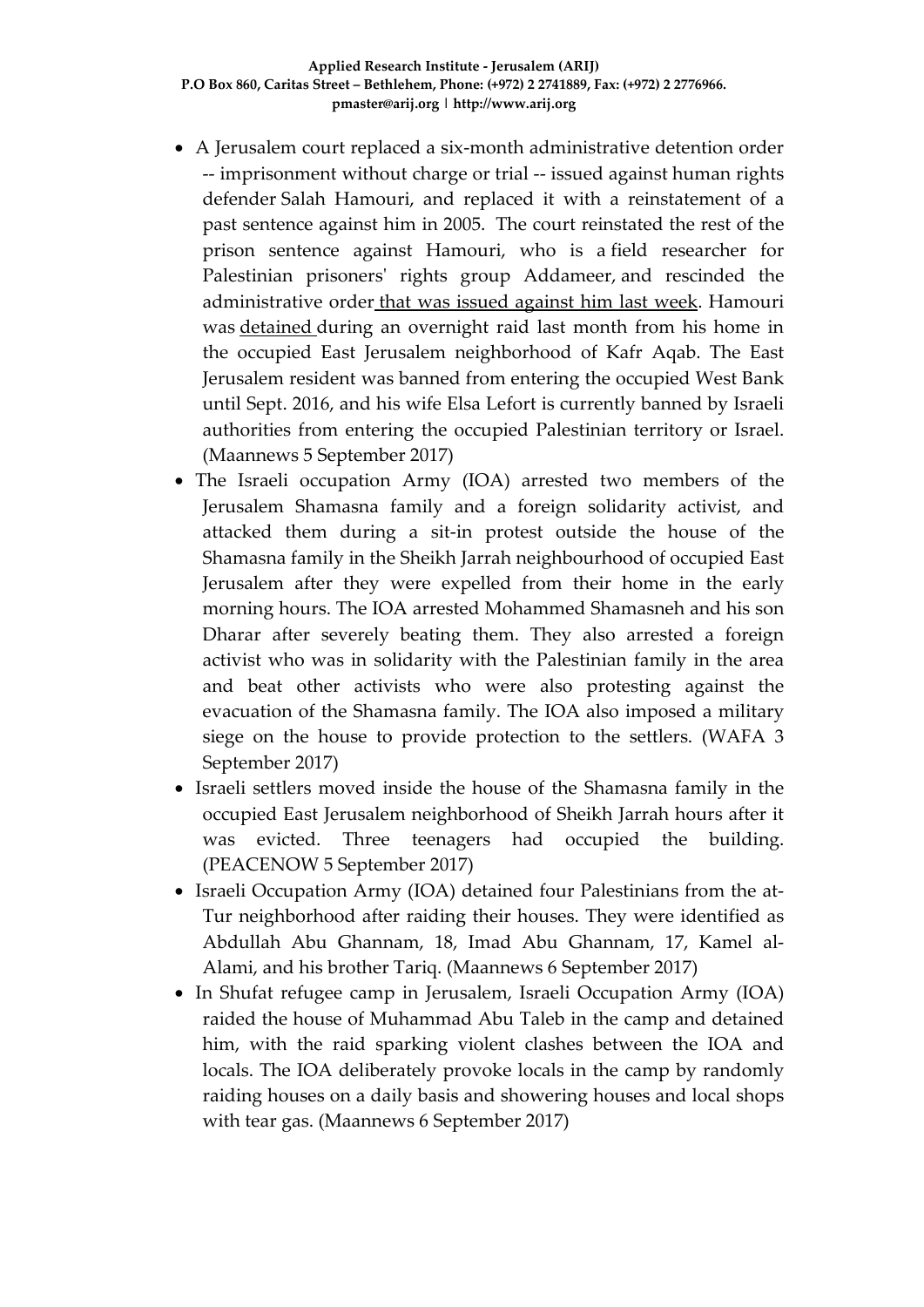- Israeli police and intelligence forces raided Al Isawiya town in occupied East Jerusalem with police dogs and searched the house of Rafaat Tariq al-Issawiya. (Maannews 6 September 2017)
- After serving out an eight-month period in house arrest, Israeli occupation authorities handed 48-year-old Sahar al-Natsheh a [prison](http://www.maannews.com/Content.aspx?id=774780) [sentence](http://www.maannews.com/Content.aspx?id=774780) in Nov. 2016, accusing the occupied East Jerusalem resident and mother of seven of "incitement" on social media, after having also been banned from the Al-Aqsa Mosque compound. Israeli authorities accused her of incitement on social media for posting pictures of slain Palestinians, writing "inciting captions," and posting the will of [slain](http://www.maannews.com/Content.aspx?id=772944) [Palestinian](http://www.maannews.com/Content.aspx?id=772944) attacker Bahaa Elayyan. Al Natsheh has six daughters and a son, the eldest being 28 and the youngest 15. She has 12 grandchildren. (Maannews 6 September 2017)
- Israeli settlers raided Al Aqsa Mosque through Bab Al Magharbeh (Al Mughrabi Gate) and carried out provocative tours in the courtyard of Al Aqsa Mosque. (WAFA 6 September 2017).
- [The Local Committee for Planning and Construction of the Jerusalem](http://www.haaretz.com/israel-news/1.810994)  [Municipality](http://www.haaretz.com/israel-news/1.810994) is expected to discuss requests by settlers for construction permits for 176 housing units in Jabel Mukaber, adjacent to the settlement of "Nof Zion." If approved and constructed, this will be the largest Israeli settlement built within a Palestinian neighborhood. During the 1990s, Jewish Israelis purchased a plot of land in Jabel Mukaber from Palestinians and prepared a construction plan for the area. In 1994, plan number 4558, for the construction of 395 housing units in the area, was approved and in the early 2000s the first phase of the project had begun with the construction of 91 housing units in the neighborhood of Nof Zion. The project proved unsuccessful, as purchasing a luxury apartment in the heart of a Palestinian neighborhood was not attractive to Israelis, unless they were ideological settlers, but these did not necessarily have the means to afford such apartments. Shortly thereafter, the developer went bankrupt and sold the project to other developers. About a year ago, a company called "Shemini Properties LTD," which owns a significant portion of the plot, requested construction permits for 13 buildings containing a total of 176 housing units (requests number 1141- 1146/2016). These are the units to be discussed on Sunday. It should be noted that the procedure of granting a construction permit is mainly bureaucratic, as the District Planning and Construction Committee had already approved the plan in 1994. The issuing of a permit is under the authority of the Local Planning and Construction Committee of the Jerusalem Municipality. Although it is not in the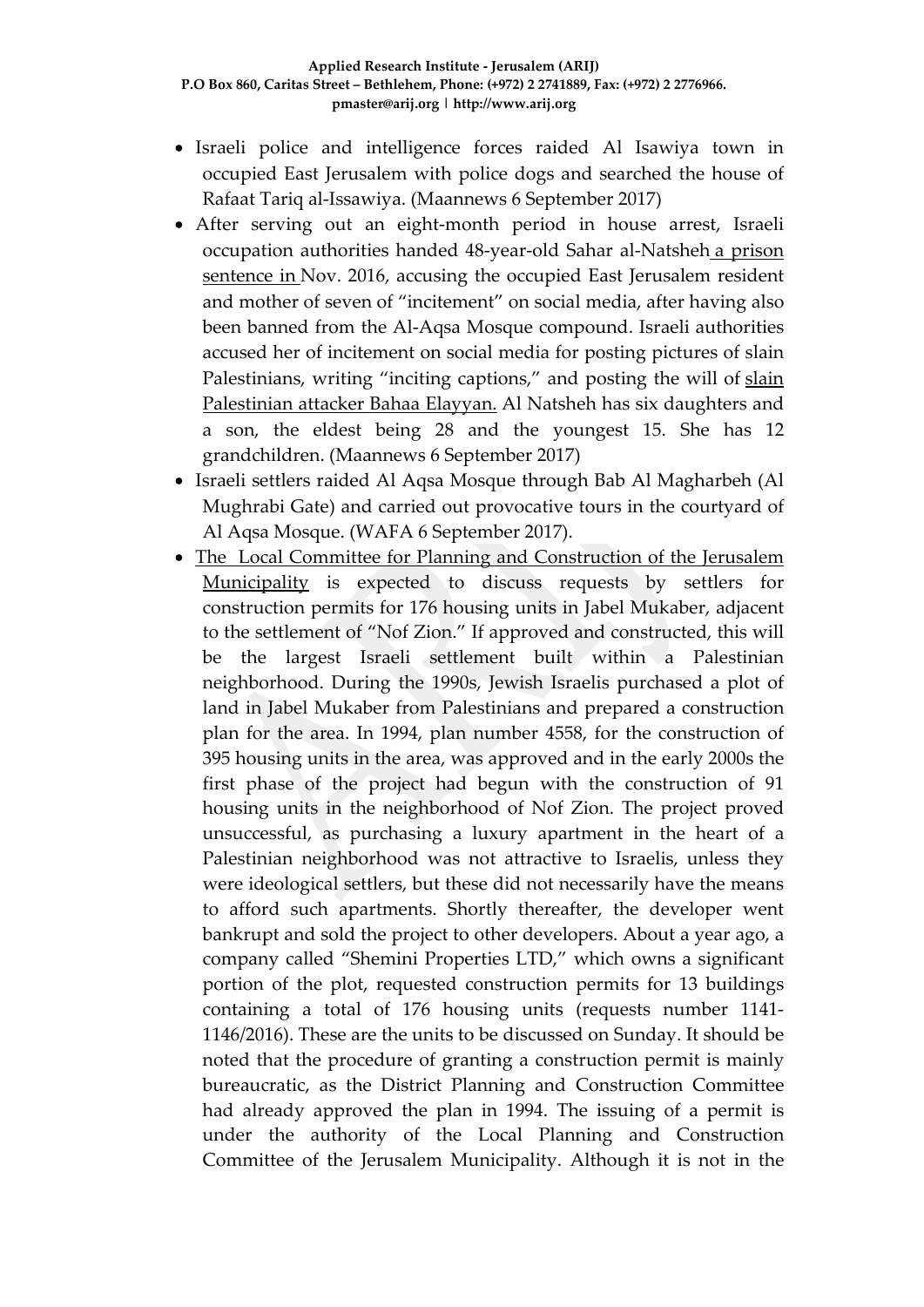hands of the government to control the local committee's agenda, we know from past experience that the Prime Minister can intervene and unofficially take plans and permits off the agenda of municipal bodies. The objections to be discussed on Sunday were submitted by other Israeli landowners in the area – who hold the rights to construct approximately 100 additional housing units – based on disagreements around who owns which area of the plot. The company behind this project is Shemini Properties LTD, which was registered three years ago and is owned by several foreign companies registered in Australia, the Cayman Islands and the United States. The man behind the company is Australian Billionaire Kevin Bermeister, who funds a variety of different settlement activities in Jerusalem, and who is considered to have radical and messianic views. Rami Levy Hashikma Marketing is the owner of 15% of the company. [\(PEACENOW](http://peacenow.org.il/en/jabel-mukaber-settlement) 6 September 2017)

- Israel's National Council of Planning and Building (NCPB) approved a new settlement plan to build thousands of settlement units on the hills of occupied Jerusalem. The construction plan covers an area of 600 hectares on which 4,500 housing units will be built. (PNN 6 September 2017)
- Israeli occupation Army (IOA) clashed with Palestinians in Abu Dis town, east of Jerusalem, causing suffocation cases and burns among Palestinians. (WAFA 7 September 2017)
- Israeli undercover forces had detained a Palestinian identified as Rami Badr Halabiya in Abu Dis. During the raid on Abu Dis, clashes had erupted between Palestinians and the IOA. At least 10 Palestinians suffered from tear gas inhalation during the clashes, while another Palestinian suffered from burns. (WAFA 7 September 2017)
- Israeli occupation army (IOA) detained five Palestinians, including a minor, in al-Eizariya in the Jerusalem Governorate.(Maannews 7 September 2017)
- In occupied East Jerusalem, Israeli police detained three Palestinian in the Old City and near the neighborhood of Silwan. (Maannews 7 September 2017)
- Local Committee for Planning and Construction in the Jerusalem Municipality will discuss on Sunday a plan to expand the Jewish neighborhood of Nof Zion in the city's east by [176 housing units.](http://www.haaretz.com/israel-news/1.810994) If the plan is approved, Nof Zion will the biggest among the Jewish neighbourhoods in Jerusalem within an Arab neighbourhood. For now, there are 91 housing units in the neighborhood, which is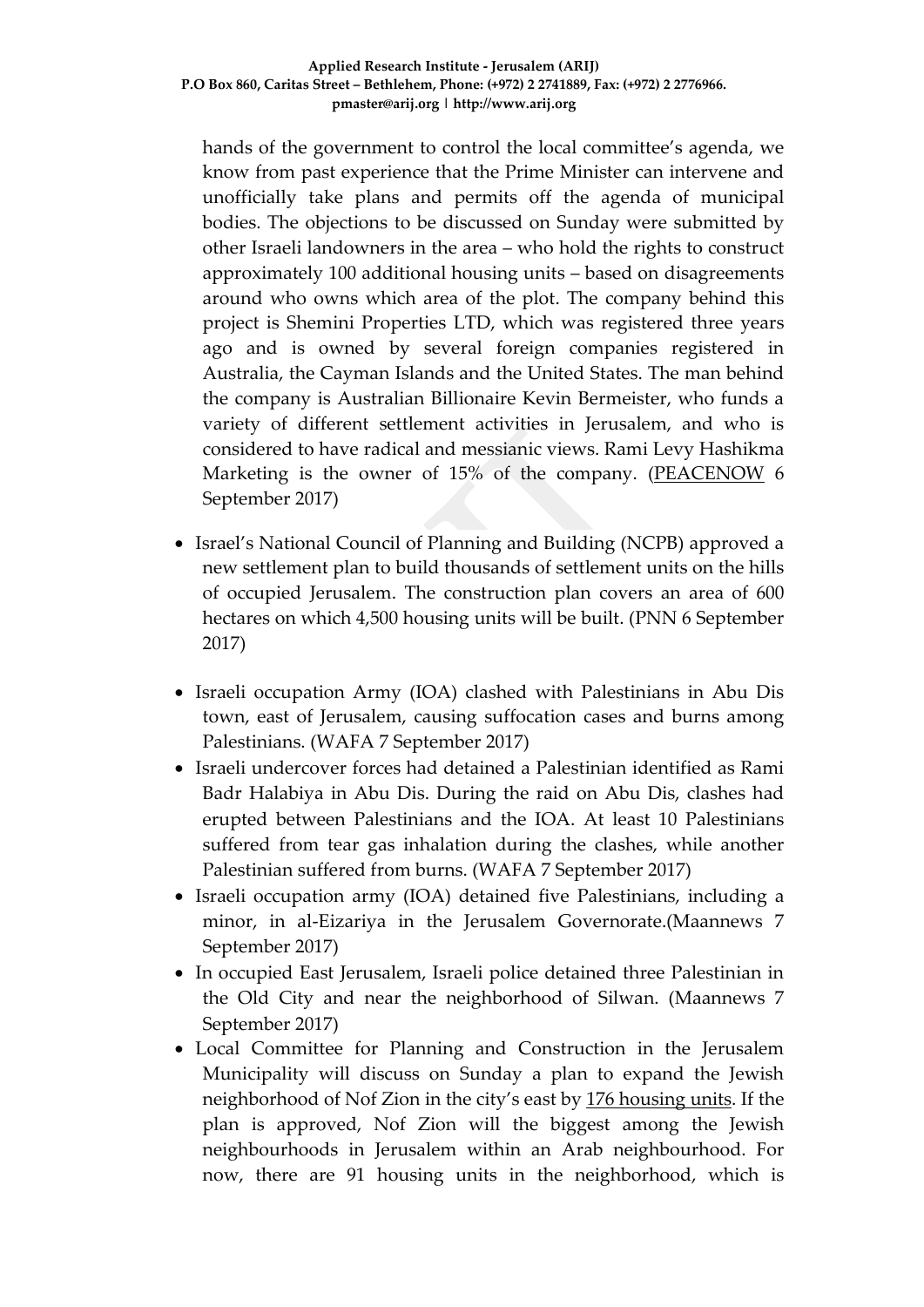surrounded by the southeastern Arab neighbourhood of Jebl Mukaber.

During the 1990s, real-estate contractors purchased a plot of land in Jebl Mukaber from Arabs and prepared a construction plan for the area. In 1994, the construction of 395 housing units was approved, and in the early 2000s the first phase of the project saw the construction of the current 91 housing units in Nof Zion. About a year ago, Shemini Properties Ltd., which owns a significant portion of the plot, requested construction permits for 13 buildings to contain a total of 176 housing units, which will be discussed in Sunday's meeting. Peace Now condemned the request, and said approving an expansion of a Jewish neighborhood in east Jerusalem would be yet another move damaging the two-state solution. "It appears that the government has opened all the floodgates when it comes to settlement developments within Palestinian neighborhoods," the NGO said in a statement. "Building a large settlement in the heart of a Palestinian neighborhood would constitute a severe blow to Jerusalem and to the chance to arrive at a two-state solution. This is not a matter of real estate but a matter of politics and sovereignty, as the Israelis moving to homes inside Palestinian neighborhoods are motivated solely by ideology, and are trying to prevent a future compromise in Jerusalem." [\(JPOST](http://www.jpost.com/Israel-News/Israeli-plan-to-expand-east-Jlm-neighborhood-a-severe-blow-to-two-state-solution-504472) 7 September 2017)

- In occupied East Jerusalem, Israeli Occupation Army (IOA) detained two minors over suspicions that they were involved in rock-throwing incidents at the light rail in Jerusalem last week. (Maannews 8 September 2017)
- Israeli police attacked a guard at Al-Aqsa Mosque in Jerusalem and a group of Turkish tourists after one of the tourists raised a Palestinian flag to take a picture with it in the Muslim holy compound. The police pepper sprayed the guard and tourist. (WAFA 9 September 2017)
- Israeli police detained at least five protesters, including two Palestinian minors, during a nonviolent protest outside of the Shamasna family home in the occupied East Jerusalem neighbourhood of Sheikh Jarrah, which was taken over by Israeli settlers on Tuesday, while a mother was injured when she attempted to prevent the arrest of her 14-yearold son. Israeli police had assaulted and pushed Palestinian protesters during a demonstration in Sheikh Jarrah, after Palestinians performed Friday prayers outside the Shamasna family home of 53 years in an act of nonviolent protest against the eviction. Israeli forces detained Mutaz Mahmoud al-Sau, 14, and his brother Muhammad, 12, during the protest. A foreign activist had sustained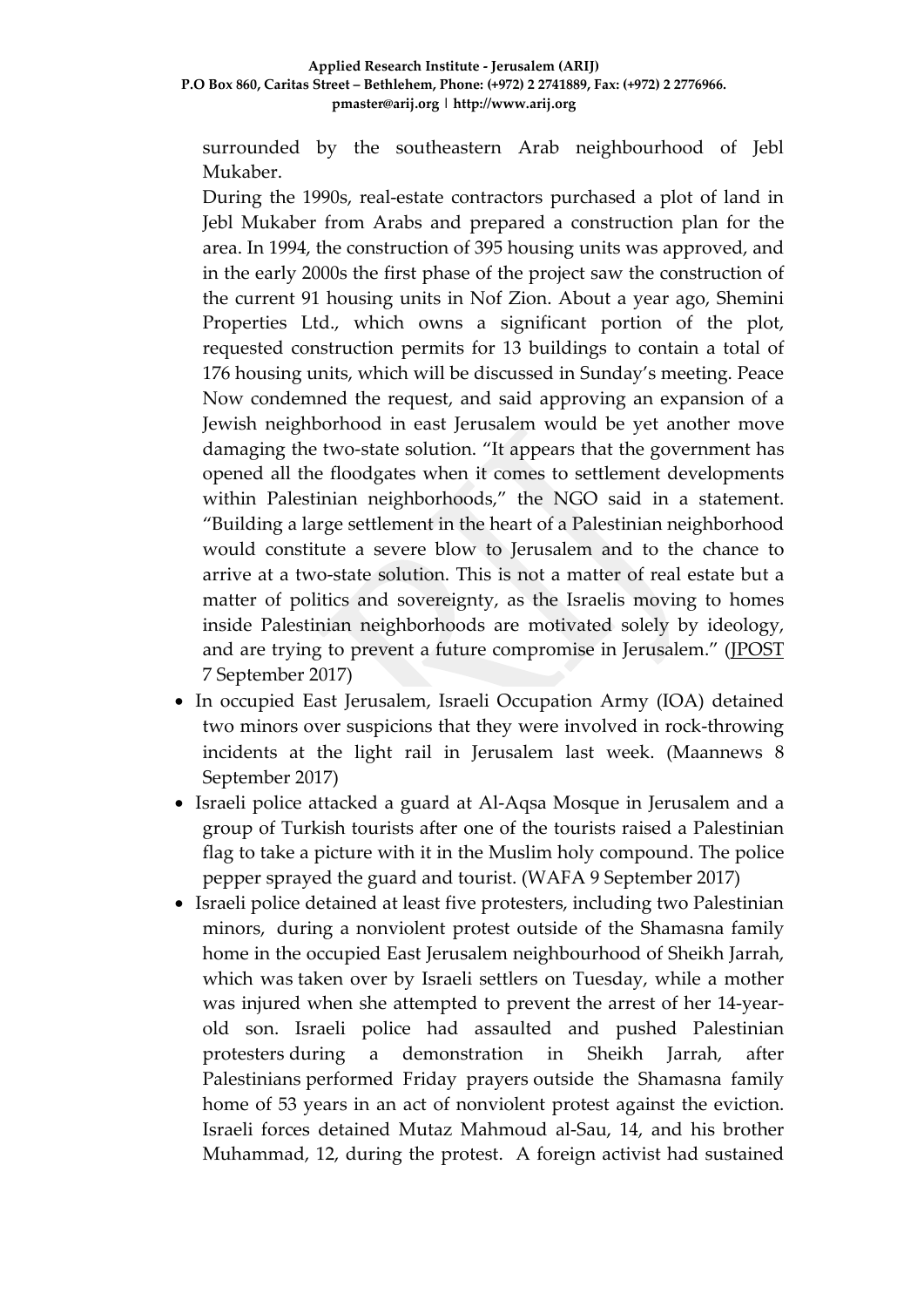an injury in the head after Israeli forces pushed him during the protest. (Maannews 9 September 2017)

- Israeli occupation Army (IOA) fired teargas canisters at students in the town of Abu Dis, east of occupied East Jerusalem, causing multiple cases of suffocation among them. Israeli soldiers attacked with teargas students while they were on their way to school, causing many cases of suffocation among them. (WAFA 10 September 2017)
- Around 100 Israeli settlers and 20 Yeshiva students raided Al Aqsa Mosque FROM Bab Al Magharba (Al Mughrabi Gate) escorted by Israeli Police, and carried out provocative tours. (WAFA 10 September 2017)
- Israeli Civil Administration personnel came with security forces to the community of [Badu al-Baba](http://www.btselem.org/facing_expulsion_blog?community=141128) that lies near 'Eizariyah, northeast of Jerusalem, and confiscated two trucks with building material donated by an aid organization for fixing the access path to the community. The forces slashed the community's main water pipe, leaving residents without water, and damaged its power network. This follows the confiscation of the community's preschool in late August. [\(BTSELEM](http://www.btselem.org/facing_expulsion_blog?nid=152634) 10 September 2017)
- The Israeli occupation authorities decided to deny entry to Anas al-Dabbagh, a construction worker at Al-Aqsa Mosque, from his place of work in the Mosque for 15 days. (WAFA 11 September 2017)
- In the occupied East Jerusalem town of Silwan, Israeli Occupation Army (IOA) detained Wael Ulayyan, 18, Muhammad Abu Sbeih,19, and Muhammad Abu Khalaf, 18. (Maannews 11 September 2019).
- Dozens of Israeli settlers escorted with special security forces stormed Al-Aqsa Mosque from Al Mughrabi Gate and carried out provocative tours in its courtyards and facilities. (WAFA 11 September 2107)
- Israeli occupation Army bulldozers demolished parts of the outer wall of a Palestinian cemetery in occupied East Jerusalem that included remains of 400 people killed during the June 1967 war. The bulldozers escorted by officers of Israel's Nature And Parks Authority (INPA) demolished the western section of the al-Shuhada, or 'martyrs', cemetery, which is an extension of the al-Yusifiya cemetery located at the Lion's Gate entrance of the Old City. After demolishing the outer cemetery wall, bulldozers continued to work in the area before a group of Jerusalemite Palestinians arrived and "coerced the bulldozers to stop levelling the land. (WAFA, Maannews 11 September 2017)
- Israeli Occupation Army (IOA) detained an employee of the Al-Aqsa Mosque compound, Mahmoud al-Anati, from inside the walled holy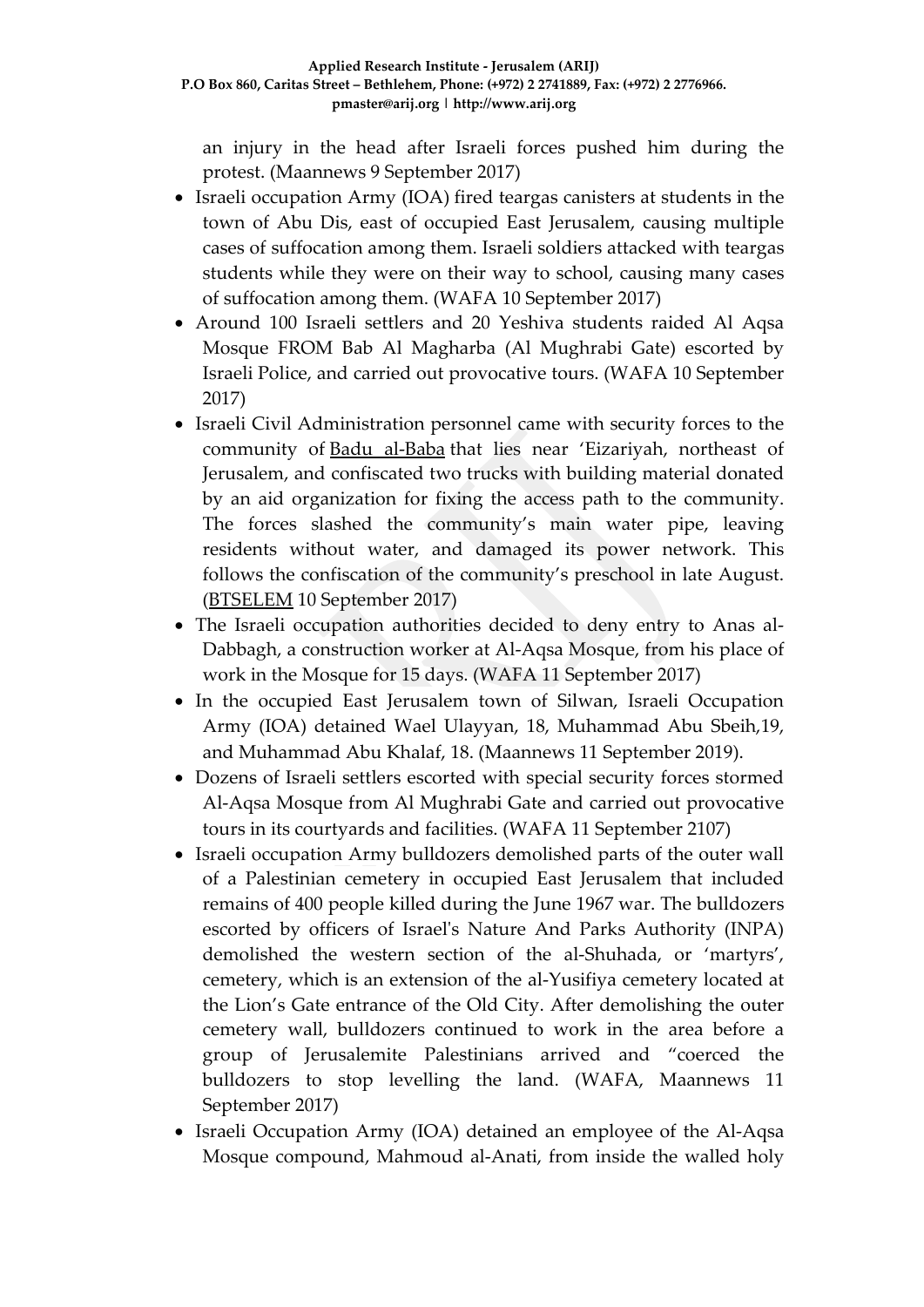site, as some 57 right-wing Israelis and settlers toured the compound. (WAFA 12 September 2017)

- Israeli Occupation Authority (IOA) banned Al-Aqsa employee, Anas al-Dabbagh, from entering the compound for two weeks.
- The Israeli occupation authorities (IOA) issued a decision to expel the Secretary of the "Fateh" movement in Jerusalem area, Shadi Mtawar, from Al Al-Aqsa Mosque for 6 months. The Israeli intelligence police summoned Mtawar for investigation after his arrest for the second time in two days on charges of helping the people and merchants of Jerusalem and of strengthening the presence of the "Fateh movement" in the occupied city of Jerusalem. (Maannews 12 September 2017)
- Inspectors from Israel's Jerusalem municipality delivered demolition warrants to Palestinian families in the occupied East Jerusalem town of Issawiya, while a homeowner near the Old City has managed to delay an imminent demolition order by a few more days Israeli inspectors stormed the town under Israeli police protection and posted demolition warrants, stop-work orders, and court summonses on the walls of several structures, under the pretext that they were built without the nearly impossible-to-obtain Israeli permits. Some of the buildings that were targeted were licensed and built long ago. A warrant directed to Dirbas family was erroneously posted on a fully licensed building owned by the Mustafa family. The warrants were mainly delivered to buildings near the entrance to Issawiya and in the center of the town. The municipality inspectors took photos of several buildings and streets. (Maannews 12 September 2017)
- A lawyer representing [Muatasim Abu Farha](http://www.wafa.ps/ar_page.aspx?id=Gv2oJRa798255227913aGv2oJR) family has managed to postpone for five days the demolition of their home in the Ras al-Amud neighborhood east of the Old City. The Jerusalem magistrate's court granted the postponement on Tuesday morning, when the demolition was initially scheduled to be carried out. The family started to evacuate their belongings from the two-story building on Monday night. Since the building was built a year ago, Muatasim Abu Farha and his brother Muntasir have been trying to obtain a construction license from the Jerusalem municipality, who have refused their every attempt. Eight people live in the building. (Maannews 12 September 2017)
- Several Palestinians suffered as inhalation after the Israeli occupation Army (IOA) fired teargas bombs at Palestinians in Abu Dis and Hizma towns east and northeast of occupied East Jerusalem. The clashes erupted when the IOA raided the two towns to arrest Palestinians. (Maannews 13 September 2017).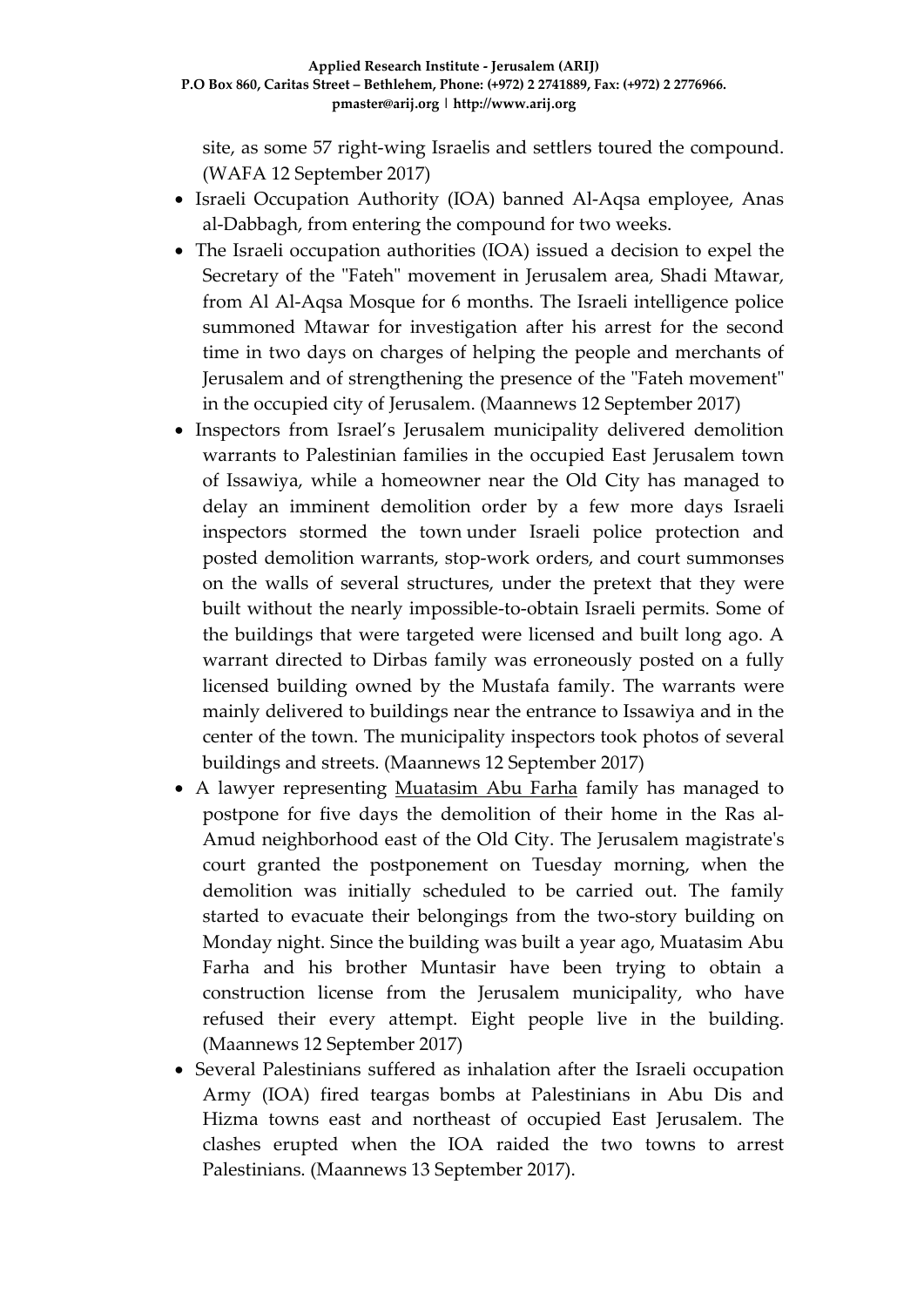- The Israeli central court in Jerusalem extended the arrest of the Jerusalemite Khadeja Khweis to next Sunday until the investigation is over. The Israeli military prosecution hampered a court order on Tuesday to release Khweis on a bail of 5,000 shekels. Khweis was arrested on the 5<sup>th</sup> of September 2017 after being summoned for investigation at 'Ouz' police station in Jerusalem on the pretext of her involvement in defending al-Aqsa Mosque . (PALTIMES 13 September 2017)
- 90 Israeli settlers raided Al Aqsa Mosque from Al Mughrabi gate under full protection and carried out provocative tours in the court yard of the Mosque. (WAFA 13 September 2017)
- The Israeli West Jerusalem municipality demolished a two-story apartment building in Ras el-Amoud, a neighborhood in occupied East Jerusalem, under the pretext of construction without a permit. A 200-strong Israeli police force cordoned off the area as bulldozers proceeded to knock down the building owned by two siblings, Mutasem and Muntasir Abu Farha. The family had appealed the demolition order, but a court rejected the appeal and upheld the demolition forcing the family to evacuate its home and move elsewhere in anticipation of the demolition. (WAFA 13 September 2017)
- The Israeli occupation Army (IOA) stormed the town of Issawiya in occupied East Jerusalem and conducted extensive searches in several lands in the town. Among the plots of land that were raided is one belonging to Hamdan family, claiming that it was looking for weapons in the area. (WAFA 14 September 2017)
- In East Jerusalem, Israeli occupation Army (IOA) detained two teenagers identified as Mahmoud al-Awar, 16, and Islam al-Natsheh, 15. The two boys, both residents of the al-Issawiya Town, were detained while in the Silwan neighborhood of East Jerusalem. (Maannews 15 September 2017)
- Israeli occupation Army (IOA) detained a Palestinian in the town of al-Eizariya in the Jerusalem Governorate of the occupied West Bank during dawn hours identified as Suleiman An Natsheh. (Maannews 15 September 2017)
- Israeli occupation Army (IOA) have notified residents of the Bedouin village of Khan al-Ahmar that they are at risk of imminent forcible transfer from their lands, weeks after Israeli Israeli Defense Minister Avigdor Lieberman reportedly announced that plans were underway to expel Khan al-Ahmar's residents within a few months. Israeli army and Civil Administration told locals in Khan al-Ahmar that their only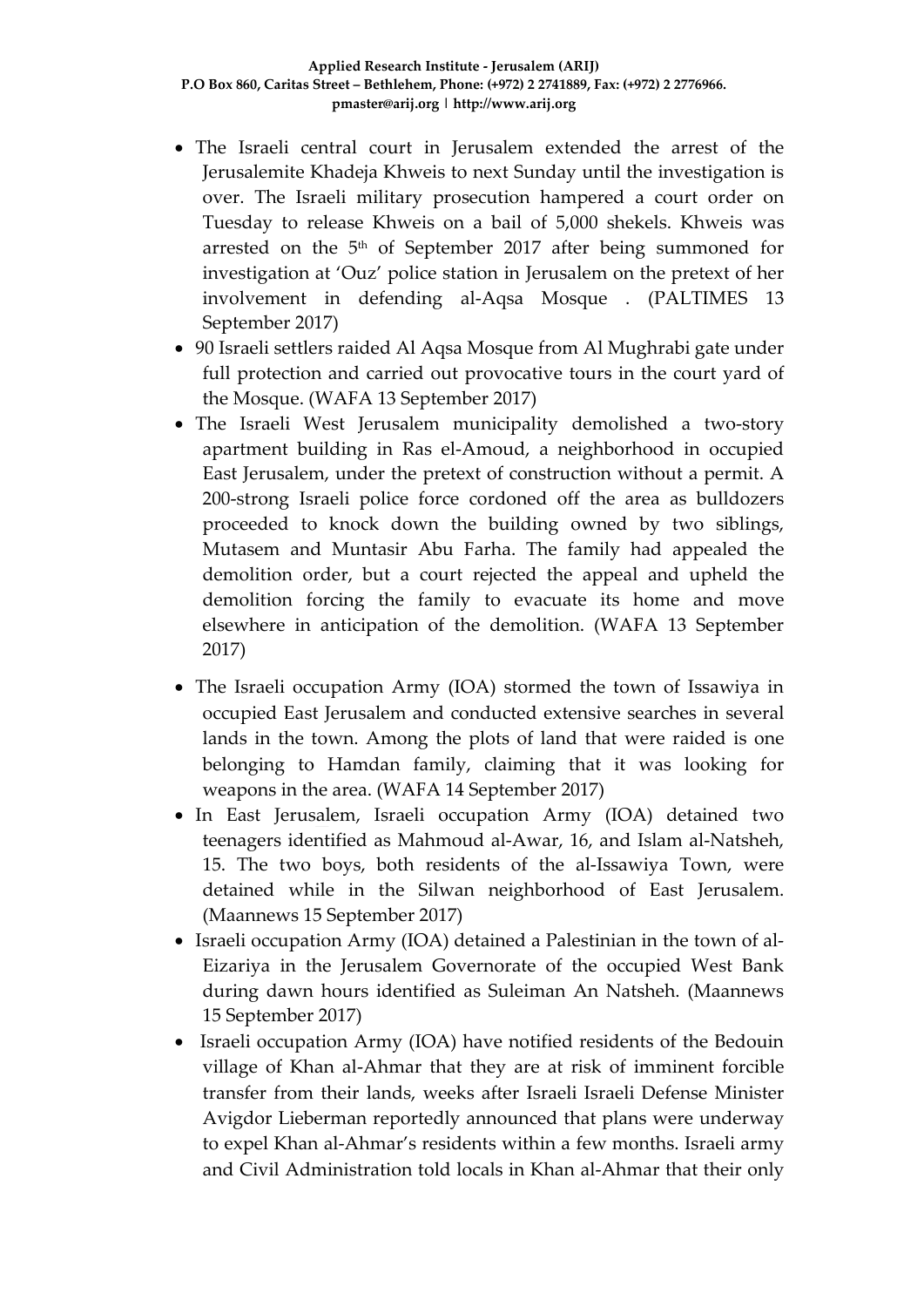option is to move to a so-called relocation site that was allocated by Israel to the Bedouin community without consulting them. The proposed site known as al-Jabal West is located next to a garbage dump in Adu Dis. A hearing at the Israeli Supreme Court has meanwhile been scheduled for Sep. 25, regarding petitions submitted against the Israeli state's plans to demolish all Khan al-Ahmar's structures, as well as a petitions submitted by illegal Israeli settlements in the area that want Khan al-Ahmar's school to be demolished. (Maannews 17 September 2017)

- An Israeli court sentenced two Palestinian minors to 18 years in prison each after they were convicted of carrying out a stabbing attack in May 2016 in the illegal Israeli settlement of East Talpiyot, which left two elderly Israeli women injured. A third underage Palestinian was also sentenced to 25 months in prison for his alleged involvement in planning the attack. In addition to the 18-year sentences, the Jerusalem Juvenile Court also ordered the two teens to pay 200,000 shekels (\$57,000) in compensation to the wounded Israelis. The youths were between 16 and 17 years old. They are all from the occupied East Jerusalem neighbourhood of Jabel al-Mukabbir. (Maannews 18 September 2017)
- The Israeli occupation Army (IOA) arrested seven young men from Jerusalem. The seven were identified as: Lu'ay Shakhshir, Muhammad Iddik, Muhammad Abu Nab, Mustafa Kashur, Tariq Jabir, Wa'am Jaradat and Abdullah Abu Al Hawa. (WAFA 18 September 2017)
- Tens of Israeli settlers raided Al Aqsa Mosque from Al Mughrabi gate and performed Talmudic rituals and provocative tours in the court yard of Al Aqsa Mosque under heavy military protection. (WAFA 18 September 2017)
- Israeli bulldozers demolished a Palestinian residential building in the town of al-Zayyem, to the southeast of Jerusalem. The building, which belongs to Mohammad al-Sairy, was demolished under the pretext it was built without a permit. Israeli occupation Army (IOA) cordoned off the area where the building was located as bulldozers proceeded to demolish it. (WAFA 18 September 2017)
- Israeli occupation Army (IOA) closed the area of Bab al-Amoud (Damascus Gate) for an hour, amid widespread deployment of Israeli troops, intelligence Police and special units. The IOA hindered the entry and exit of Palestinian citizens to and from the old city of Jerusalem on the pretext of carrying out "security" trainings in the area simulating an operation against Israeli soldiers, amid the presence of Israeli ambulance crews. (WAFA 18 September 2017)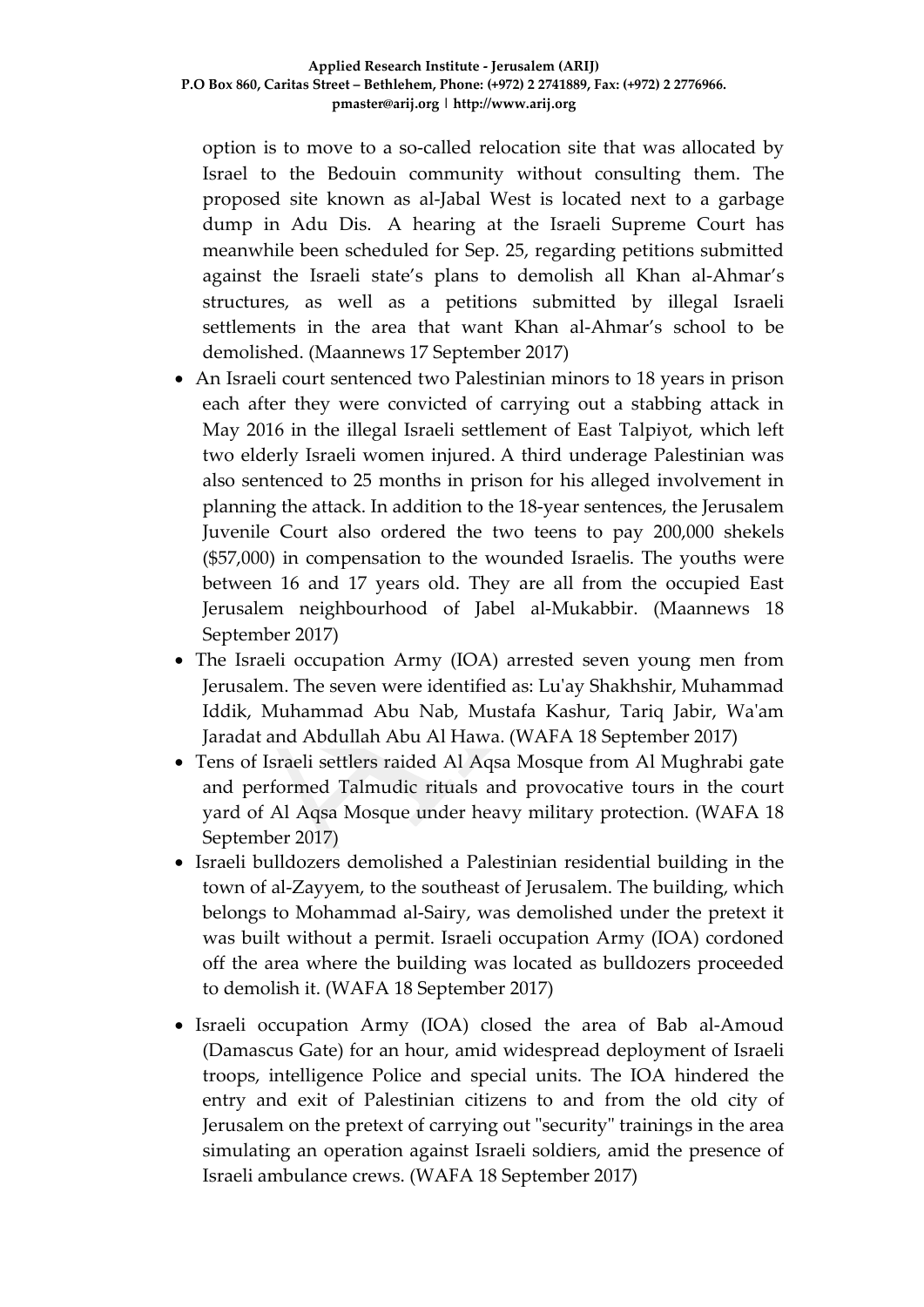- 11 Palestinian residents of occupied East Jerusalem were detained, nine Jerusalemite detainees from Shufat refugee camp, al-Tur, Silwan, and Beit Hanina, while two other Palestinians in their 20s from al-Tur for their alleged involvement in throwing rocks and fireworks at the IOA. (Maannews 19 September 2017)
- The Israeli occupation authorities (IOA) released Mohammed Abu Nab from the town of Silwan, south of the Al-Aqsa Mosque with a 500-NIS bail and house-arrest for 3 days. (WAFA 19 September 2017)
- Israeli Jewish settlers force their way into East Jerusalem's flash point Al-Aqsa Mosque compound from Al Magharbah gate. This came as Jewish settler groups called on their members to step up their intrusions into the holy place during the upcoming days under the pretext of Jewish holidays. (WAFA 19 September 2017)
- Israeli occupation authorities (IOA) demolished a "car wash workshop" in occupied East Jerusalem town of Shufat owned by Bashar Bader. The IOA cordoned the area off before they demolished the facility. (WAFA, Maannews 19 September 2017)
- The Israeli occupation authorities (IOA) began installing observation towers in Bab al-Amoud area (Damascus Gate area) in Jerusalem city, two days after the IOA and police carried out security training in the area along with the participation of Israeli intelligence Police and soldiers. (WAFA 19 September 2017)
- Israeli occupation Army (IOA) raided Abu Dis town in Jerusalem Governorate as students were heading to school, and claiming that there was "a suspicious object found," with clashes erupting in the area afterwards. Israeli soldiers indiscriminately fired tear gas canisters and stun grenades at Al-Quds University campus and schools in the area, interrupting schooling. Schoolchildren were evacuated from the classrooms after inhaling the tear gas. One person was hit by a live bullet while eight others were injured from rubbercoated steel bullets. (Maannews 20 September 2017)
- Israeli occupation Army (IOA) banned the head of Sharia (Islamic) education at Al-Aqsa Sheikh Najeh Bkeirat from entering Al-Aqsa for three months. (Maannews 20 September 2017)
- The Israeli occupation Army (IOA) obstructed the entry of Palestinian worshipers and students to the Al-Aqsa Mosque, without reasons. The ban was "selective," including high school students. Note that the IOA has lately placed iron barricades at the gates of al-Aqsa, to search Palestinian worshipers. The IOA later allowed students and staff to enter after careful and provocative searches and seized the books of some students. (WAFA 20 September 2017)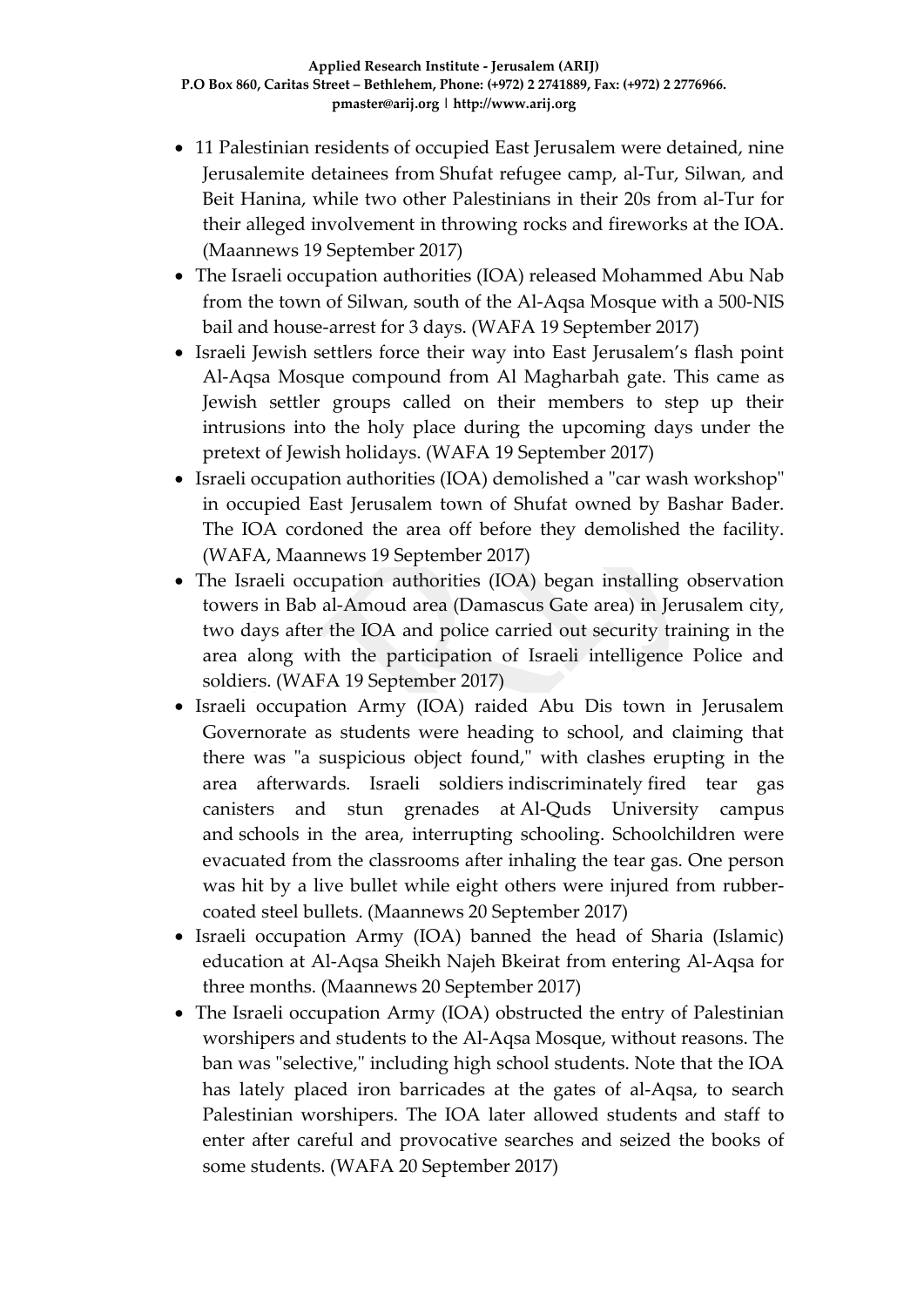- Israeli occupation Army (IOA) detained Raed Tarawa from Jerusalem city. (Maannews 20 September 2017)
- Israeli undercover forces kidnapped a Palestinian in Hizma village northeast of Jerusalem city and took him into unidentified location. (WAFA 20 September 2017)
- Hundreds of Israelis entered Al-Aqsa Mosque compound on the eve of the Jewish holiday Rosh Hashanah, which marks the start of the Jewish New Year, under the protection of armed Israeli forces. 241 Israeli "settlers" had "raided" Al-Aqsa Mosque compound via the Moroccan Gate in the morning and afternoon. (Maannews 20 September 2017)
- Israeli police have detained a 35-year-old Palestinian man for allegedly threatening violence and "inciting terrorism" on social media. The man was detained in Jerusalem "on suspicion of threats to violence and incitement and supporting terrorism" on social media. His detention is extended until Sep. 27. (Maannews 24 September 2017)
- The Israeli occupation court extended the arrest of the two Jerusalemite teachers Hanadi Halawani and Khadija Khuweis to next Thursday on charges of defending Al Al-Aqsa Mosque (WAFA 24 September 2017)
- A group of Israeli settlers performed Talmudic prayers in al-Ghazali Square, in Al-Aqsa Mosque near Al Asbat Gate, with reinforced security presence. The settlers also resumed their incursions into the Al-Aqsa Mosque from the Mughrabi gate escorted by Israeli security guards and the Israeli occupation Army (IOA). (WAFA 24 September 2017)
- Israeli occupation Army (IOA) and bulldozers took over and ravaged Palestinian-owned land in the town of Hizma, to the northeast of Jerusalem, to pave a new road in the area without giving any justification. (WAFA 24 September 2017)
- The Israeli occupation Army (IOA) raided the headquarters of Bur Al-Laqlaq in the Old City of Jerusalem and prevented a football match from being held between Burj Al-Laqlaq team and a British team. The IOA along with intelligence personnel raided Burj Al-Laqlaq headquarters and hung an order on its gate preventing a football match from being held under the pretext of being sponsored by the Palestinian Authority; the order was signed by the Minister of Internal Security, Gilad Ardan. The IOA also prevented the British team from entering the Old City of Jerusalem and detained them near Herod's Gate and checked their official papers. (SILWANIC 25 September 2017)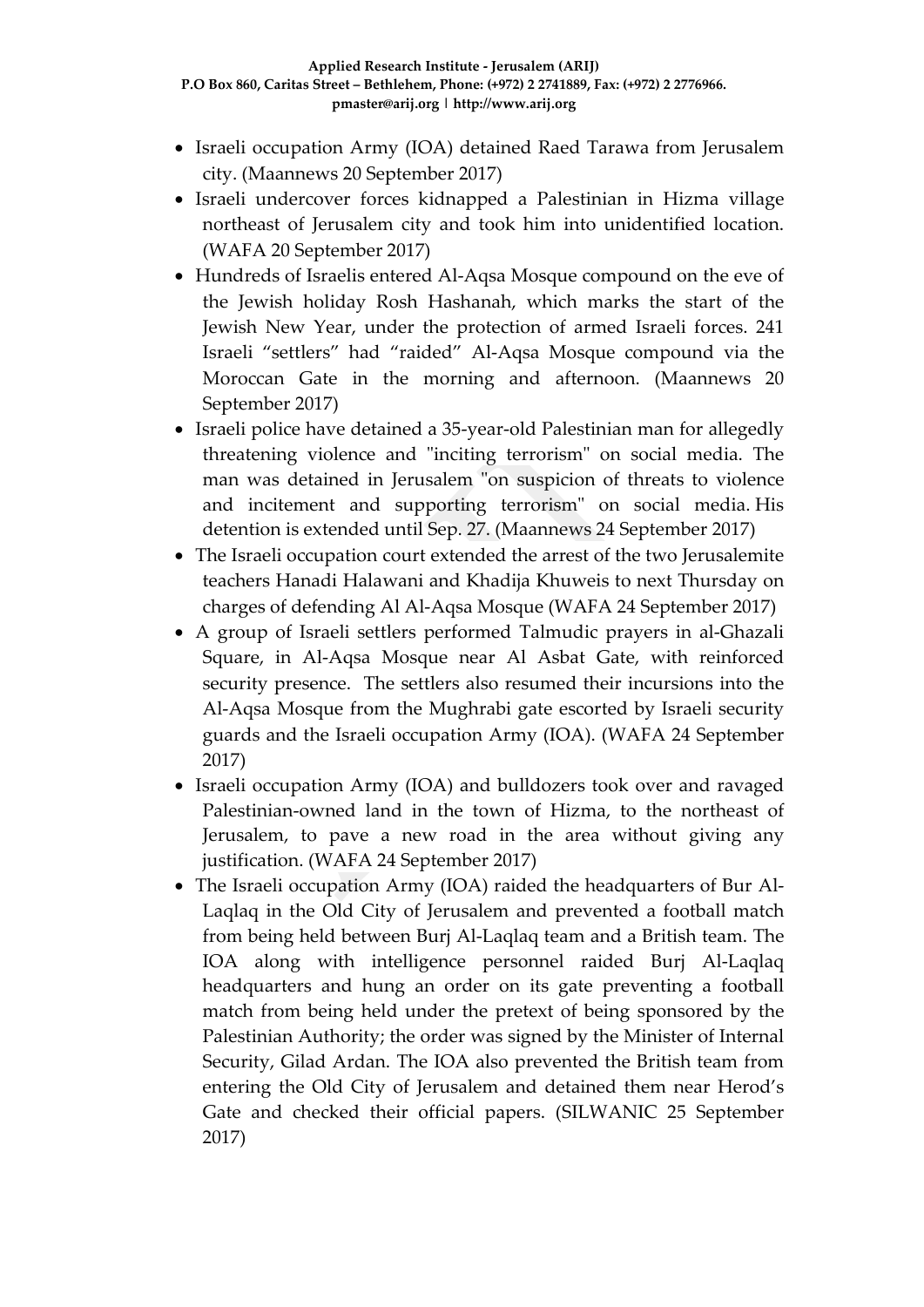- Israeli occupation Army (IOA) stormed the airport area near Qalandiya refugee camp, north of occupied Jerusalem, and began photographing residential buildings in the camp- including a mosque - threatening to demolish them. The IOA has recently issued demolition orders for a number of residential buildings (including apartments, some of which are occupied), on the pretext that they are not licensed and in favor of a road that passes in front of these buildings which are adjacent to sections of the Israeli Segregation Wall. (WAFA 25 September 2017)
- Israeli occupation Army (IOA) detained 'Uday al-Natsheh after storming his house in the town of Abu Dis, southeast of occupied Jerusalem. (WAFA 25 September 2017)
- Israeli occupation Army (IOA) summoned journalist Dawood Afaneh from Abu Dis town southeast of occupied Jerusalem for interrogation. (WAFA 25 September 2017)
- Israeli occupation Army (IOA) detained Zaidani brothers, 20, Mohammed Awad Eshu, 18, and Yousef Daoud al-Abbasi, after breaking into the homes of their families in the town of Silwan, south of the Al-Aqsa Mosque. (WAFA 25 September 2017)
- The occupation municipality requested the 20-year old Fouad Al-Qaq for interrogation at Al-Maskobyeh police center in West Jerusalem. (SILWANIC 25 September 2017)
- Israeli occupation Army (IOA) detained a 14-year-old girl from Anata village northeast of Jerusalem. (WAFA 25 September 2017)
- The Israeli occupation Army (IOA) detained Mohammad Mazen Ja'bari (15) and Mohammad Haitham Ajloni from their homes in the Old City of Jerusalem. (SILWANIC 25 September 2017)
- Around 120 Israeli settlers, escorted by Israeli Occupation Police, raided Al Aqsa Mosque from Al Mughrabi gate and carried out provocative tours in the court yard of Al Aqsa Mosque. (WAFA 25 September 2017).
- Israeli occupation Army (IOA) placed the village of Beit Surik in the occupied West Bank's Jerusalem governorate under a military lockdown on with all passages and crossings around the village blockaded by the Israeli army and a village-wide curfew being announced by the IOA. The IOA had raided the village, stormed Nimer Jamal home, detained his brother Medhat, destroyed the family's furniture and other items during the raid. The IOA had also forced a United Nations health clinic to close during the raid. (ARIJ, Maannews 26 September 2017)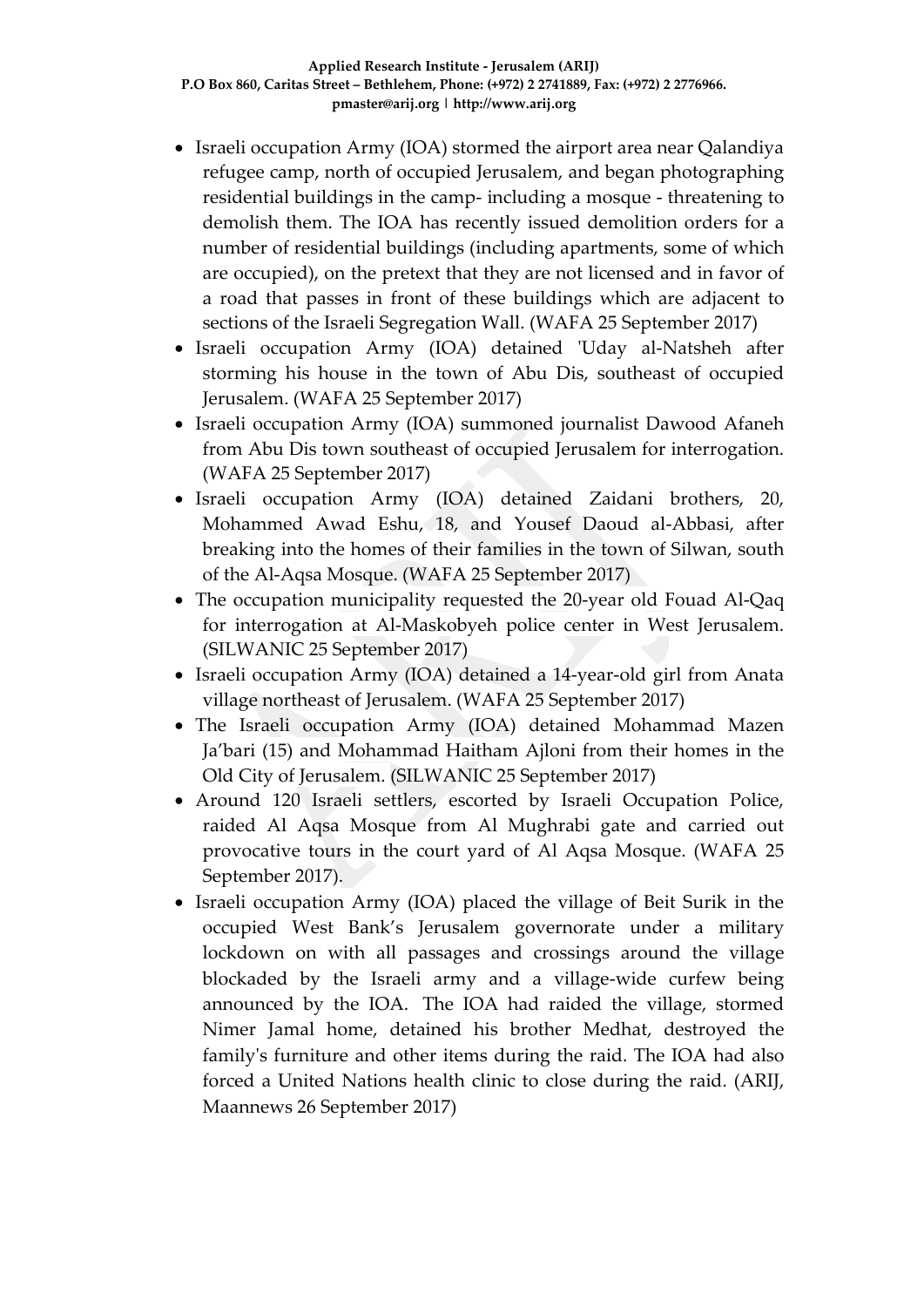- In the central West Bank, three Palestinians, including a minor, were detained during raids in the Jerusalem Governorate. (Maannews 26 September 2017)
- A Palestinian was detained at the container checkpoint northeast of Jerusalem after being stopped by Israeli forces. The detainee is a resident of al-Arroub refugee camp in Hebron and was identified as Musa Amjad Mousa al-Titi, 20,. (Maannews 26 September 2017).
- The Israeli occupation police released Sali Mohammad Al-Shawa (14) with a bail and on condition of deportation from her house; she is from the town of Anata in occupied Jerusalem. The Israeli Magistrate judge decided to release Sali Al-Shawa on condition of house-arrest and deportation from her house in the town of Anata to the town of Beit Hanina for one week in addition to a 500-NIS bail. The girl was arrested when she was with her mother in a bus in the town of Shu'fat north of Jerusalem. The IOA stopped the bus and arrested the girl on suspicious of "intention to carry out an attack". (SILWANIC 26 September 2017)
- Israeli occupation Army (IOA) arrested Mehdi Ahmed al-Sayyad from Jabal al-Zaytoun neighborhood after clashes erupted in the area due to provocative and humiliating Israeli searches of young Palestinians. (WAFA 26 September 2017)
- Israeli occupation Army (IOA) arrested a young man from Ein al-Luza neighborhood in the town of Silwan, south of al-Aqsa Mosque, after he was severely beaten during clashes that extended to most of the town's neighborhoods. (WAFA 26 September 2017)
- The occupation municipality's crews distributed 10 demolition orders and notices to follow up with the municipality in the Town of Esawyeh in Jerusalem.Joint crews from the municipality, Ministry of Interior, police and borders police raided the town of Esawyeh and hung demolition orders and follow-up notices on several residential establishments in the village; they also took pictures of streets and establishments. Crews from the Ministry of Interior raided the southeastern part of the town that is at risk of being seized in favor of the "National Park" and hung notice for the owners to follow up with municipality. One the owners recently demolished a room used for agricultural purposes following an order issued by the municipality. Despite that, a 10-thousand NIS fine was imposed on him and he was threatened to be fined again if any works are held in the land. Municipality crews also distributed demolition orders to several other establishments in the town. (SILWANIC, Maannews 26 September 2017)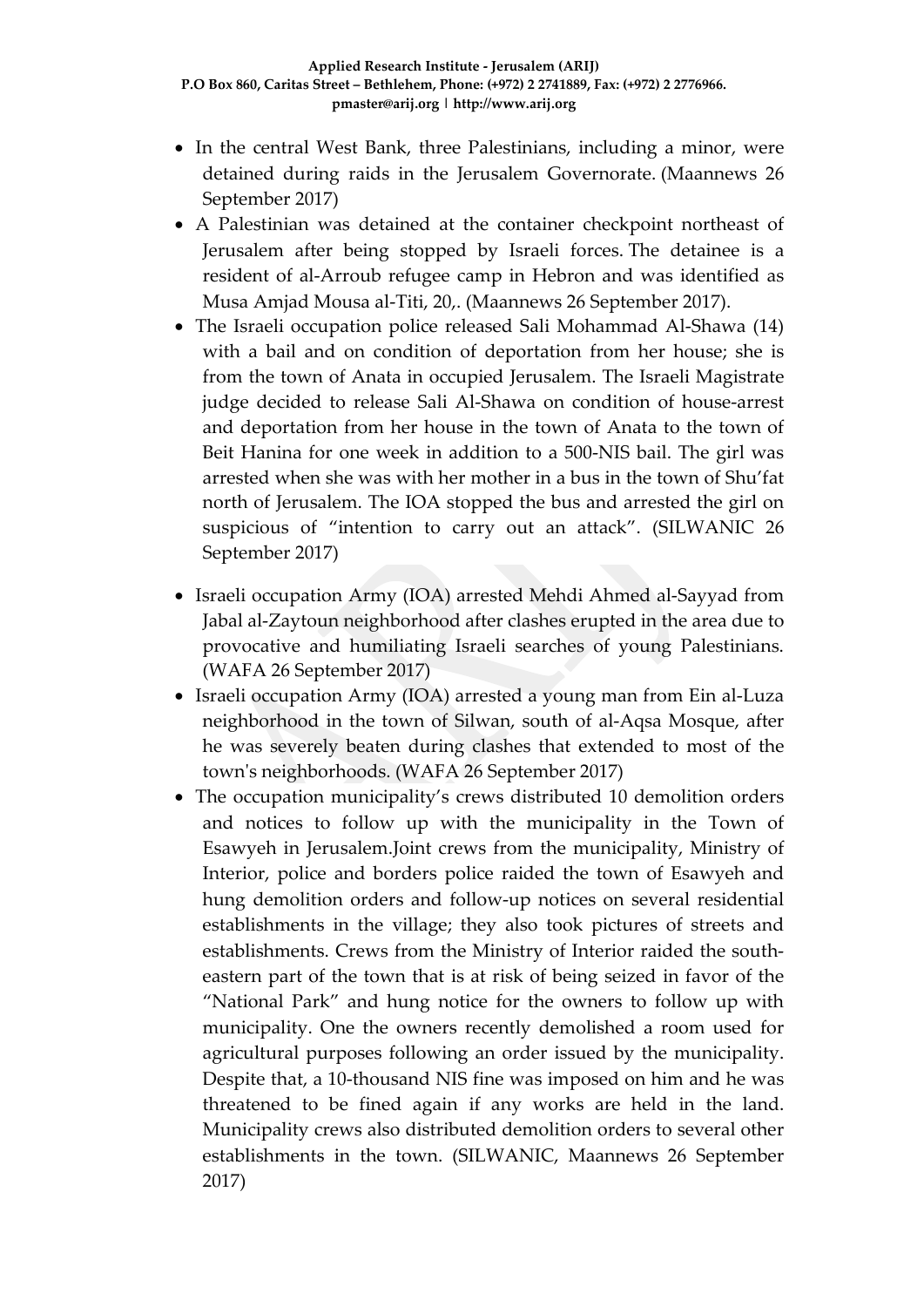- Israeli Bulldozers affiliated to the Israeli municipality of Jerusalem bulldozed a private plot of land in the town of Issawiya in occupied Jerusalem without pre-warning. The bulldozers, escorted by the Police forces, stormed Al Issawiya town at dawn, and imposed a tight military closure around the target land before bulldozing it. (WAFA 26 September 2017)
- Israeli occupation Army (IOA) detained dozens of Palestinian cars at the entrance of the tunnel leading to villages north-west of Jerusalem city, where the Israeli soldiers closed the tunnel, the only road leading to the villages of northwest Jerusalem, which is inhabited by about 60,000, allowing a limited number of cars to pass from time to time. The Israeli soldiers also searched Palestinians' vehicles and provoked passengers before allowing them to pass. (WAFA 27 September 2017)
- Israeli occupation Army (IOA) injured at least seven Palestinians during clashes that erupted early between hundreds of Palestinian youths and Israeli occupation Army (IOA) in the village of Biddu in the occupied West Bank's Jerusalem Governorate following an Israeliimposed siege placed on the entire village. The IOA closed the main road, which is also the entrance of the village, between Ramallah and the surrounding villages and towns, causing clashes to erupt with Israeli Occupation Army (IOA). (Maannews 27 September 2017)
- Israeli occupation Army (IOA) closed the main road of the village of Biddu in the occupied West Bank's Jerusalem Governorate, which is also the entrance, between Ramallah and the surrounding villages and towns, causing clashes to erupt with the IOA and the injury of 7 Palestinians. (Maannews 27 September 2017).
- 90 Israeli settlers escorted by the Israeli Occupation Army (IOA) raided Al Aqsa Mosque from Al Mughrabi Gate and toured in the courtyard of the Al Aqsa Mosque. (WAFA 27 September 2017)
- Israeli occupation Army (IOA), accompanied by Police forces, stormed Salah Ad Din street in Jerusalem, stopped young Palestinian men and started searching them. (WAFA 28 September 2017)
- Israeli Occupation Army (IOA) detained Rami Jamal from the Jerusalem-area village of Beit Surik in northwest Jerusalem Governorate after breaking into and ransacking his family home during a raid into the village, northwest of Jerusalem. Other members of the Jamal family had been detained. (Maannews 28 September 2017)
- An Israeli magistrate court decided to release two Palestinian women from occupied East Jerusalem from Israeli detention. The court ruled to release Hanadi al-Halawani and Khadijeh Khweis on the condition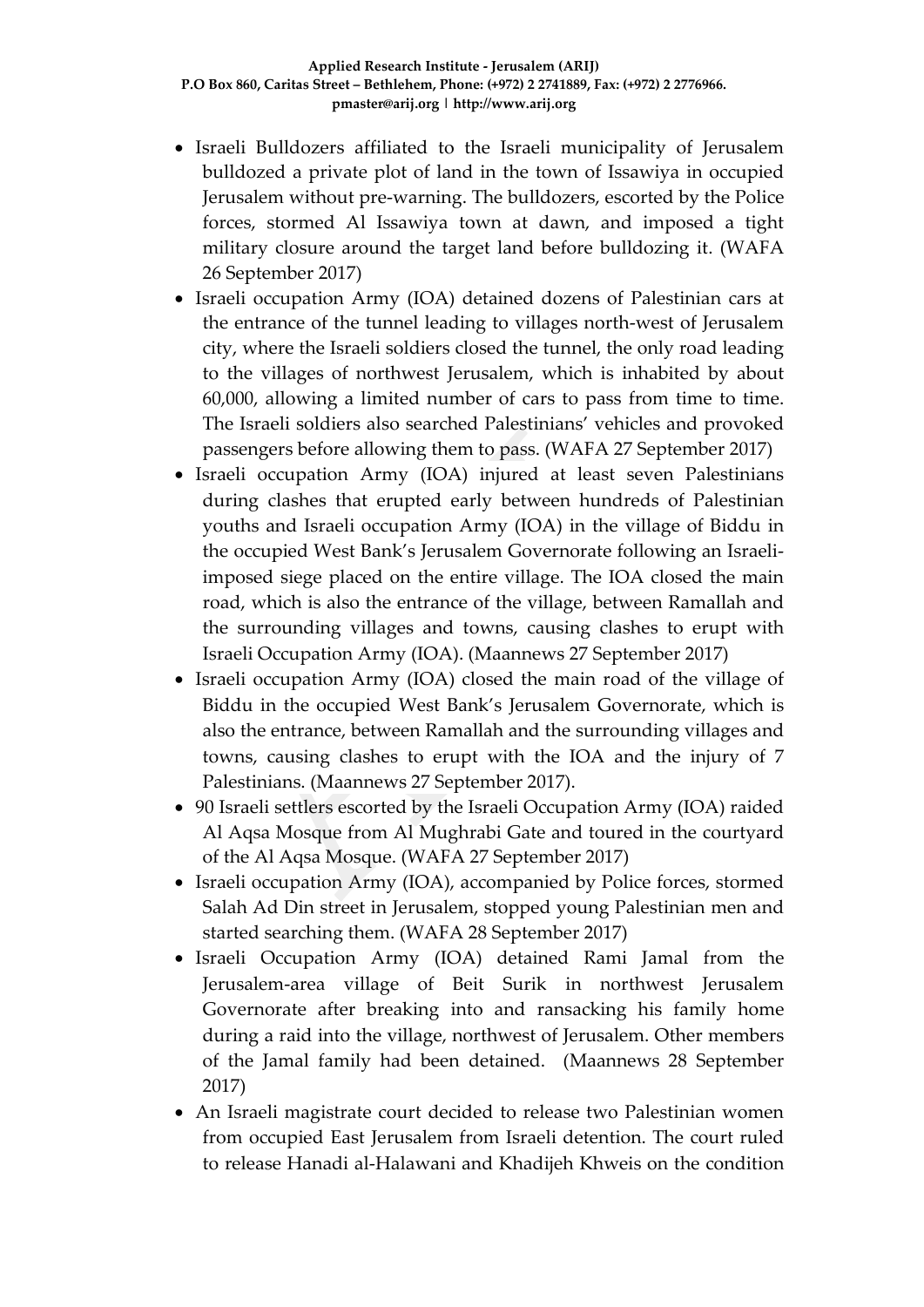of being banned from entering the al-Aqsa mosque for 1 month, being held under house arrest for two weeks, and being banned from entering the occupied West Bank and travelling out of the country for 180 days. (Maannews 29 September 2017)

- Israeli authorities banned a Jerusalemite Palestinian school teacher and activist from entering the Al-Aqsa Mosque in occupied East Jerusalem for a month. Israeli intelligence summoned Shiha Bkeirat to the al-Qishla police station in the Old City of Jerusalem and handed her an order banning her from entering Al-Aqsa. (Maannews 29 September 2017)
- In the central West Bank village of Biddu, located in the Jerusalem Governorate, undercover Israeli occupation Army (IOA) detained three Palestinian "youths" after a raiding a home in the village. Clashes erupted during the raid. (Maannews 29 September 2017)
- Israeli occupation Army (IOA) continues to impose siege on the cluster of Palestinian villages, northwest of Jerusalem city, for the third day in a row. Israeli soldiers maintained presence at checkpoints set up at the entrances to villages that lead to a number of area villages, banning people from leaving the area or entering it. The army also erected metal gates at the roads leading to these villages. Residents were forced to use alternative unpaved roads to reach their workplace or health and education facilities. (WAFA 29 September 2017)
- Israel closed off the West Bank and besieged Gaza Strip and deployed heavy police reinforcements across Jerusalem for Yom Kippur, turning the holy city into a military barrack. The closure to be imposed until Sunday. (WAFA 28 September 2017)

## **Hebron**

- Israeli occupation Army (IOA) seized toys during a raid into Bani Naim, a town to the east of Hebron in the southern West Bank. The IOA raided the town, ransacked toy shops and seized bead guns, paintball guns, fireworks, and laser pointers, citing lack of permits as a pretext. The commander of the military forces plastered a statement at the shops' doors banning the possession of such toys, which he said could be used by "terrorists who threaten the security in this area". (WAFA 1 September 2017)
- Israeli Occupation Army (IOA) raided a radio station in Hebron and confiscated transmission devices, equipment and televisions and shut it down for six months. Israeli soldiers raided al-Hurriya Media Company, which runs Manbar al-Hurriya radio station and al-Nawras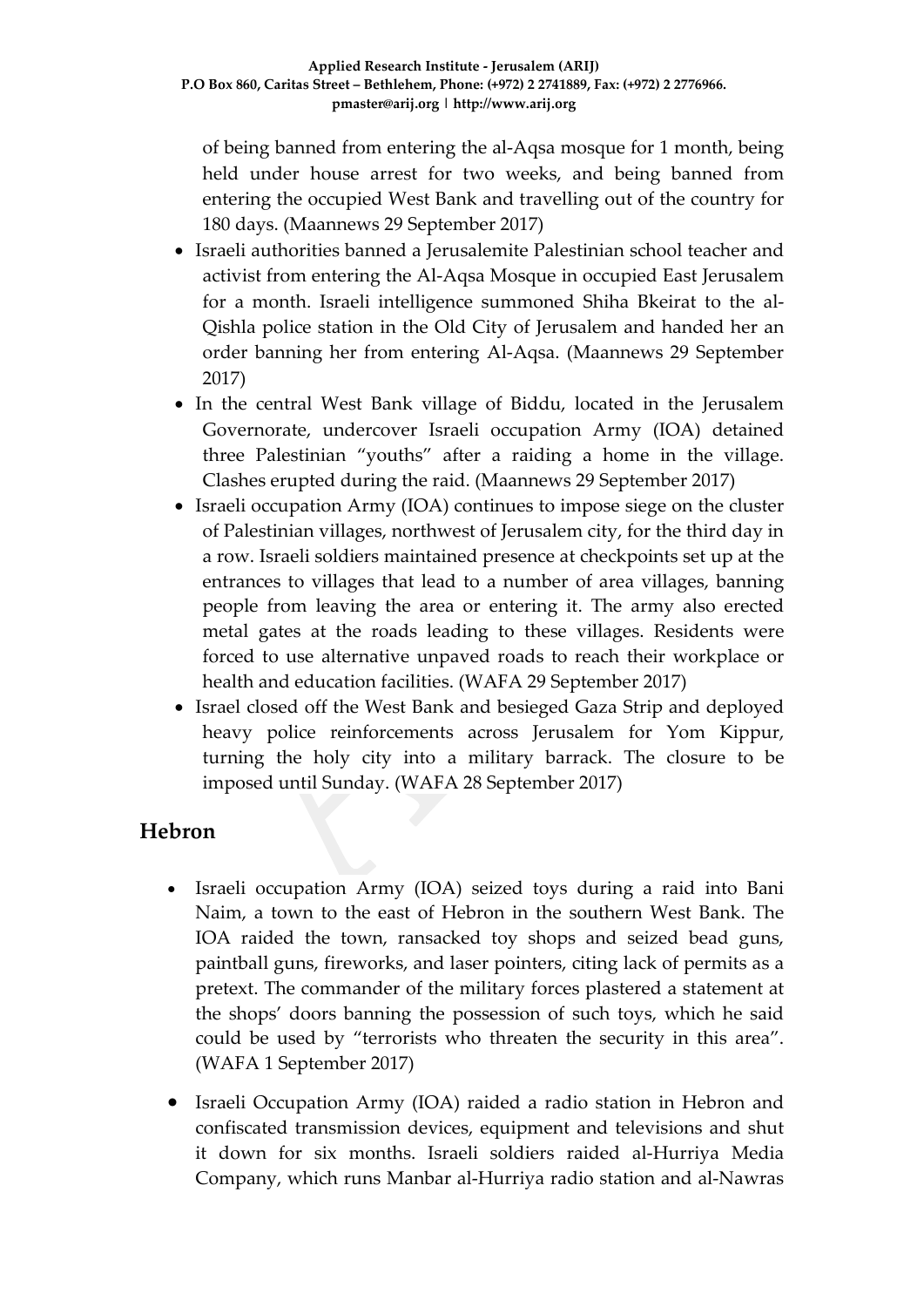TV, and detained two employees before vandalizing and confiscating transmission devices and equipment. The army delivered a military order to shut down the radio for six months until February 14, 2018, under the pretext of "taking part in and inciting terrorist attacks". 56 people work in the station to support their families. According to the military order, the employees and owners of the radio are entirely banned from accessing the radio station. (WAFA 1 September 2017)

- Israeli occupation Army (IOA) raided a tent and a cave in the village of Susiya in Mafasser Yatta, south of Hebron. The IOA stormed a tent and a cave belonging to Naser al-Nawaj'ah family, damaging food and housing. Settlers from the Karmiel settlement near Susya also threw stones at the houses of the Hathalin family. (WAFA 1 September 2017)
- Israeli occupation Army (IOA) detained three Palestinians after breaking into their homes in Bani Naim town, east of Hebron.(WAFA 1 September 2017)
- Israeli occupation Army (IOA) ransacked a number of homes and detained one Palestinian in a predawn raid into Dura town, southwest of Hebron in the southern West Bank. (WAFA 1 September 2017)
- A 6-year-old girl was seriously injured when she was run over by an Israeli settler in Al-Ras area, adjacent to the Kiryat Arba settlement in the southern part of Hebron city. The girl was identified as Samira Alaa Al Ja'bari . (WAFA 1 September 2017)
- The Civil Administration registered to the Jewish National Fund 87.6 hectares (216 acres) in the Kfar Etzion area, thereby ending a 70-year acquisition process. The land had previously been considered survey property whose land ownership status was unknown. It is located both within and immediately outside the lines of the Kfar Etzion settlement in the Gush Etzion region of the West Bank. The land reclassification to the JNF subsidiary Himnuta expands the settlement boundaries, which will now include the area of the original Kfar Etzion Kibbutz, which was destroyed by the Arab Legion in the War of Independence. The fall of the four Gush Etzion kibbutzim, and the Arab Legion massacre of 157 residents of the original Kfar Etzion, has become ensconced in the Zionist ideology and is one of the foundations for the Jewish return to Judea and Samaria in the last 50 years. The modern Kfar Etzion was the first settlement to be established in the immediate aftermath of the Six Day War. The government's official ceremony marking the end of the war will be held in Gush Etzion on September 27. "This is a historic event," said Kfar Etzion field school director Yaron Rosenthal. "Fifty years after we returned to this hilltop, once again our prayer was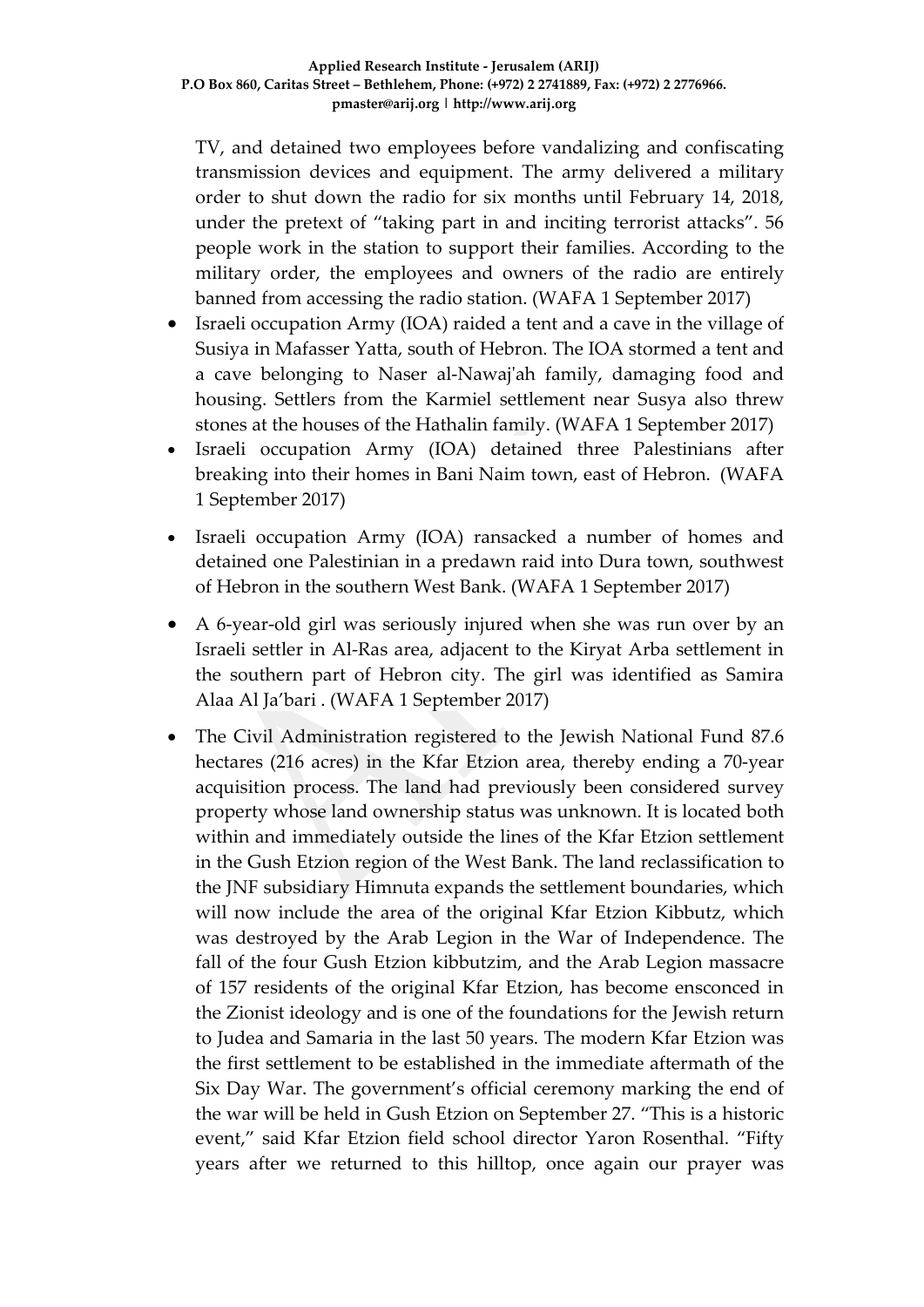heard, and all doubt has been removed that this hilltop was, and remains, in Jewish hands," Rosenthal said. JNF World Chairman Daniel Atar said the registration of the land will change the area's landscape. "Now the kibbutz will be able to make zoning changes to existing plans and begin new construction," he said. The left-wing group Peace Now said in response, "We are disappointed to see the JNF's continuous involvement in the settlement enterprise, which seeks to prevent the possibility for a two-state solution and risks the future of Israel as a Jewish and democratic state." [\(JPOST](http://www.jpost.com/Israel-News/IDF-registers-876-dunams-of-Jewish-land-in-the-West-Bank-503978) 1 September 2017)

- Israeli occupation Army (IOA) opened fire at a vehicle near Khallet Al Mayya area in the town of Yatta south of Hebron city in the southern occupied West Bank. (Maannews 3 September 2017)
- Israeli Special forces detained a Palestinian from Yatta town in the southern Hebron. The detainee was identified as the 22 Years Sami Hafeth Bilal Al Hreini and was taken to unknown destination. (WAFA 3 September 2017)
- The State submitted its response to the High Court of Justice on the petition demanding to evacuate the settlers who took over the Abu Rajab House (Beit HaMachpela) in Hebron. In its response to the petition submitted by the Palestinian owners, the State indicated its intention to evacuate the settlers within one week. A week later, on September 3, the settlers submitted their own petition to the High Court of Justice, demanding to halt the evacuation. The court gave the State one week to submit its response to the settlers' petition and issued a temporary injunction [to prevent the evacuation until the](http://elyon1.court.gov.il/files/17/010/068/Z01/17068010.Z01.pdf)  [State's response on](http://elyon1.court.gov.il/files/17/010/068/Z01/17068010.Z01.pdf) September 10. According to media publications, the settlers' petition includes a repetition of baseless arguments from previous legal proceedings, in which they try to argue that both the appeals committee's decisions and the transaction permit they hold give them the right to reside in the property. The State strongly rejected these arguments in its response to the petition filed by the Palestinian owners last week, and stated that the settlers are trespassers that need to be evacuated. The transaction permit held by the settlers does not prove ownership and its content states that "the permit does not constitute a license for construction or for using the land." Rather, the permit is a part of a bureaucratic procedure allowing the settlers to submit an application to register the property under their name. Furthermore, the appeals committee, which allowed the settlers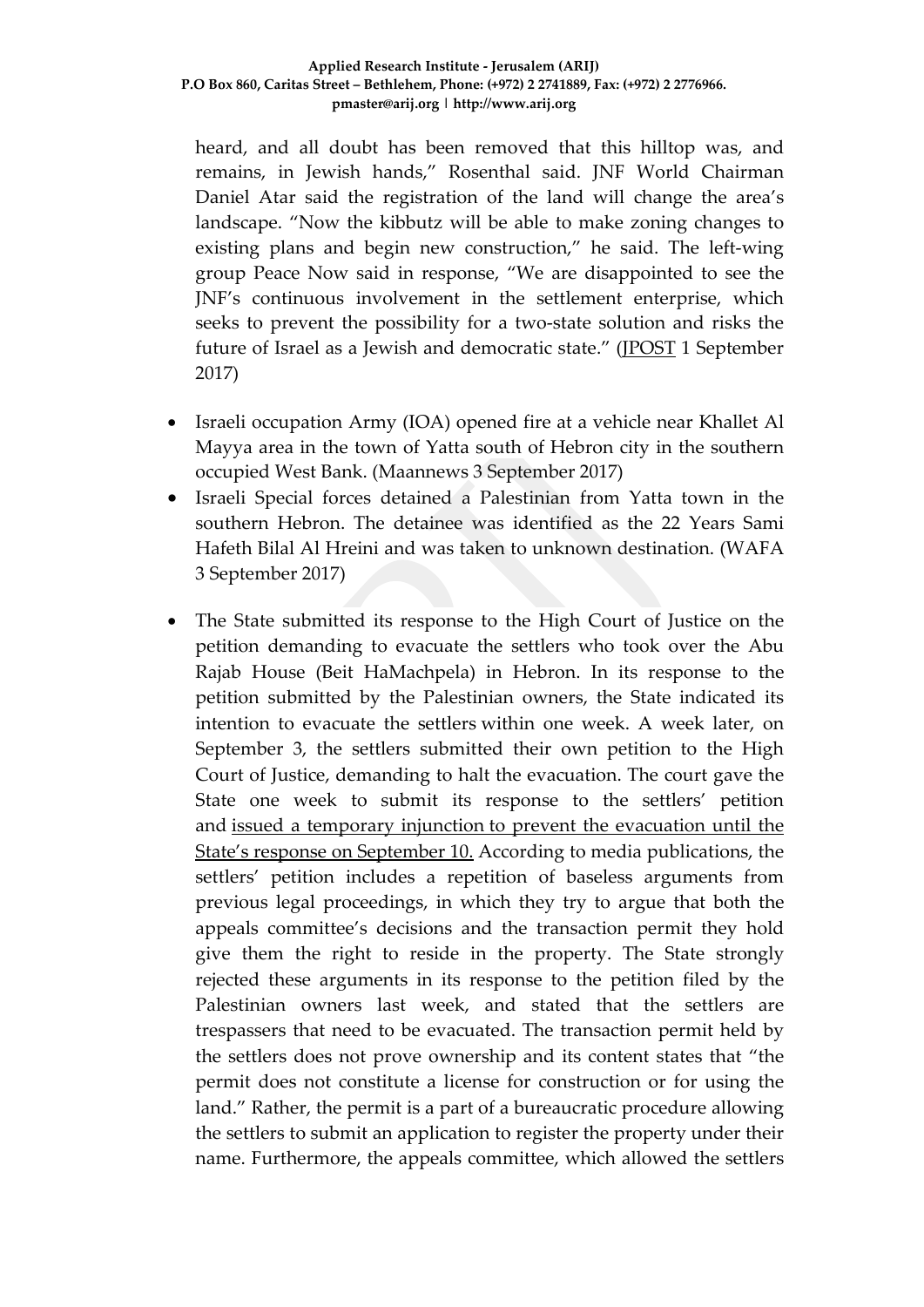to return to the first registration committee with additional documents, stated that its decision "does not determine anything regarding the submissibility, originality credibility, righteousness or meaning of these documents." [\(PEACENOW](http://peacenow.org.il/en/updates-developments-hebron) 4 September 2017)

- Israeli military vehicles conducted raids in Hebron city's al-Mahawir, Abu Rumman, al-Sharif, and Abu Sneina neighborhoods, where no detentions were reported. (Maannews 5 September 2017)
- In the southern occupied West Bank Governorate of Hebron, the Israeli occupation army (IOA) detained three Palestinians. Jihad al-Masri was detained in the town of Dura, while Yousif Mahmoud Abu Mariya and Hasan Muhammad Zaaqiq were detained in Beit Ummar. Israeli troops stormed the town's central Bahar neighborhood and ransacked two houses, damaging their interiors, before detaining the two men and taking them both to Israel's Gush Etzion detention center north of Beit Ummar. Abu Mariya, 39, has previously served a total of seven years in Israeli custody, and that 22-year-old Zaaqiq was a senior undergraduate at al-Quds University. (Maannews 5 September 2017)
- In the nearby al-Arrub refugee camp, Israeli occupation Army (IOA) detained 31-year-old Muhammad Mahmoud Hasaniya from his house. Hasaniya is an officer in the Palestinian Authority's national security forces. (Maannews 5 September 2017)
- A Palestinian was detained in al-Alaqa village in the Hebron Governorate identified as Jalal Naji Sweiti, allegedly for "inciting to kill Israelis" and expressing admiration for Adolf Hitler and Adolf Eichmann in Facebook posts. (Maannews 5 September 2017)
- In the southern occupied West Bank Governorate of Hebron, Israeli Occupation Army (IOA) detained three Palestinian residents of the area, also seizing cash and a private vehicle during the raids. Munjid Mousa al-Jenidi and Muhammad Maher Ebied were detained after the IOA raided their houses in Hebron city. (Maannews 6 September 2017)
- Israeli Occupation Army (IOA) detained Muhammad Mousa Rujoub, a Palestinian security forces officer from the Hebron-area town of Dura, after he passed through the Allenby Bridge border crossing with Jordan, upon returning from the hajj pilgrimage in Saudi Arabia. (Maannews 6 September 2017)
- Israeli Occupation Army (IOA) raided and searched the homes of Nihyad al-Jabaa and Amro Ebied in Hebron city. (Maannews 6 September 2017)
- Israeli Occupation Army (IOA) detained raided and searched a bakery in Hebron (Maannews 6 September 2017)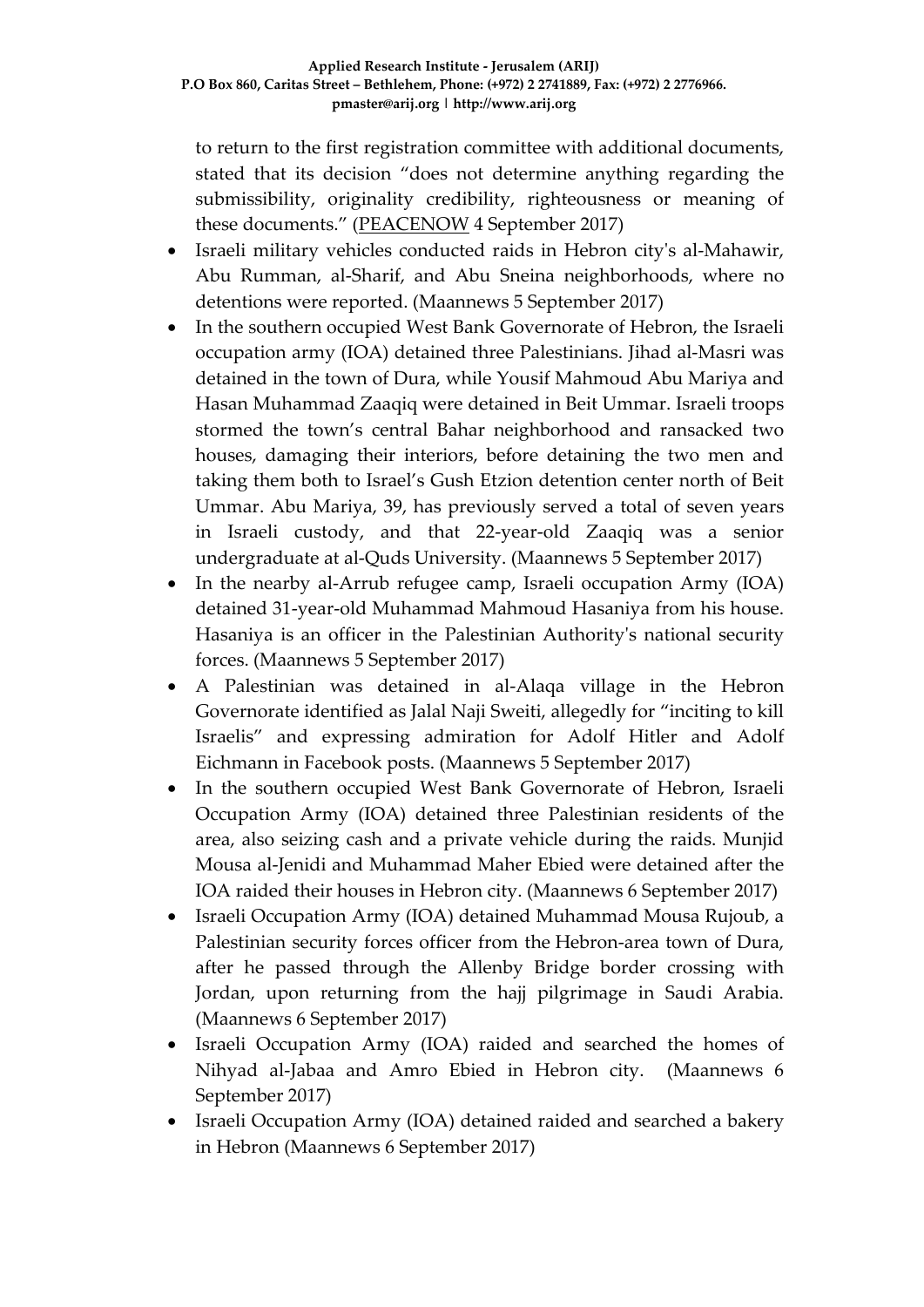- Israeli Occupation Army (IOA) seized 13,000 shekels (about \$3,650) and a vehicle from Saadi al-Qawasmeh after raiding his house in Hebron city, though he was not detained. (Maannews 6 September 2017)
- In Beit Ummar north of Hebron city, Israeli Occupation Army (IOA) detained conducted a violent raid in the town, assaulting a family. The IOA raided Muhammad Kamil al-Zaaqiq's house, destroying doors, beds, and other furniture and belongings. Israeli soldiers assaulted Muhammad's two sons Ayman, 37, and Kamil, 20, by kicking them and beating them with rifles. The IOA also attempted to assault their 60 year-old Muhammad and his wife. Kamil sustained different injuries and was badly bruised. (Maannews 6 September 2017)
- Israeli police detained a Palestinian near the Ibrahimi Mosque in the southern occupied West Bank Governorate of Hebron for allegedly being in possession of a knife. The 16-year-old Palestinian from the Hebron area was transferred to interrogations with Israeli authorities. (Maannews 6 September 2017)
- Israeli Occupation Army (IOA) raided a number of Palestinian neighbourhoods in Hebron and searched houses belonging to Sa'ad Sa'adi al-Qawasmi, and seized his vehicle and 16,000 shekels. They also searched the homes of Nihad Amran al-Juba and Omar Maher Obaid and a bakery belonging to them. (WAFA 6 September 2017)
- Israeli Occupation Army (IOA) arrested Citizens Munjid Musa al-Junaidi and Mohammed Maher Obaid during a raid and search operation carried out in the city of Hebron, and confiscated a vehicle belonging to Arafat Jamjoom. (WAFA 6 September 2017)
- Israeli Occupation Army (IOA) arrested Mohammed Mousa Rajoub, from Dura town, south of Hebron, while he was returning from Al Hajj at Al-Karama crossing and interrogated him. (WAFA 6 September 2017)
- Israeli Occupation Army (IOA) raided and searched a house belonging to Husam 'Abdul Rahim Abu Hadid in Al-Saheb junction area in Hebron city. The IOA searched the house before arresting his son Yazen, 19, who was taken to Ofer prison near Ramallah. (WAFA 6 September 2017)
- The IDF has created a new authority to provide municipal services for Jewish settlers in Hebron, drawing accusations that Israel is moving closer to annexing parts of the volatile West Bank city. The military order, signed last week, alters a 20-year-old agreement in Hebron's Old City, where several hundred ultranationalist settlers live in heavily guarded enclaves surrounded by tens of thousands of Palestinians.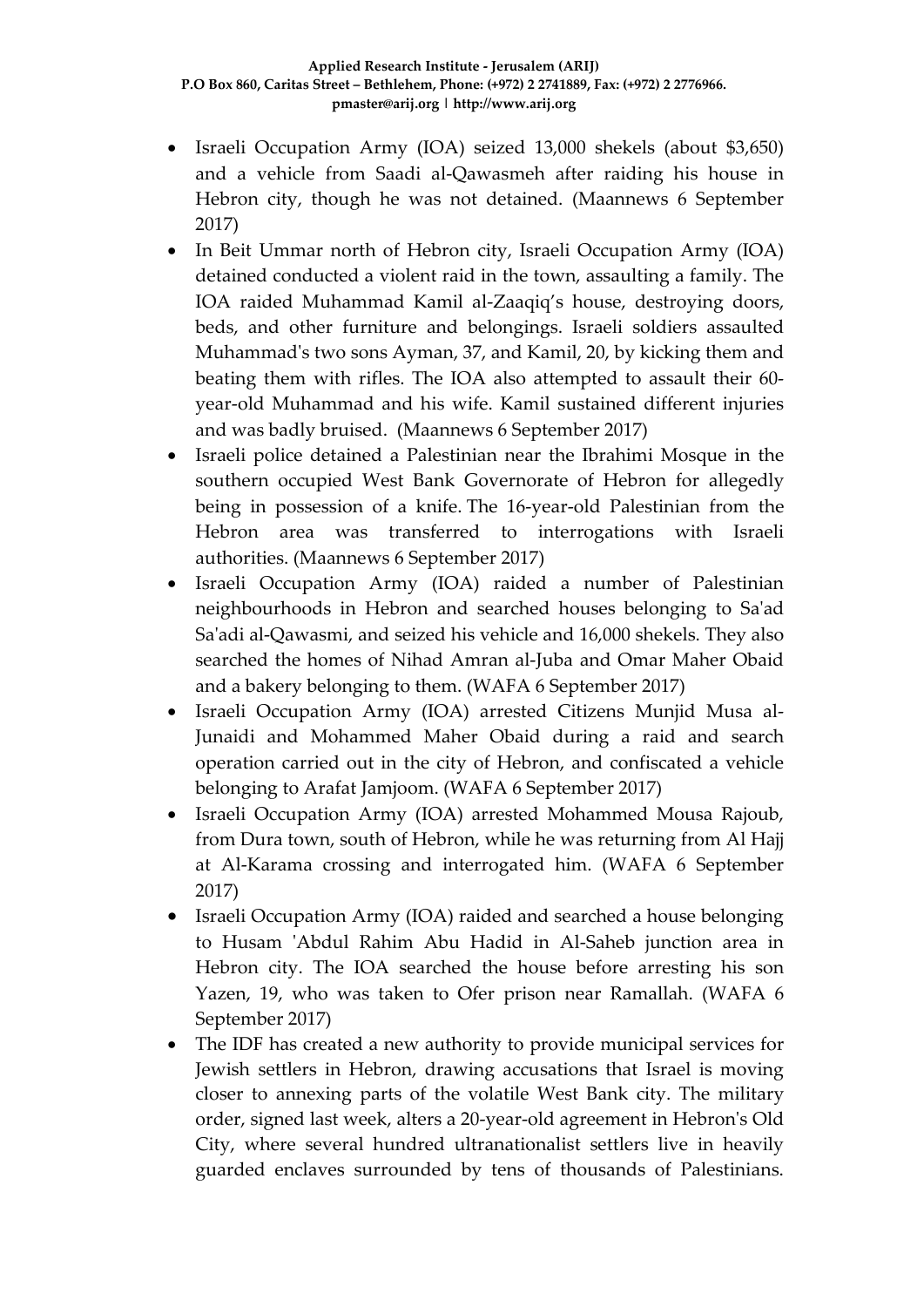#### **Applied Research Institute - Jerusalem (ARIJ) P.O Box 860, Caritas Street – Bethlehem, Phone: (+972) 2 2741889, Fax: (+972) 2 2776966. pmaster@arij.org | http://www.arij.org**

While Israel maintained security control over the area under the 1997 agreement, municipal services to Palestinians and settlers were provided by the Palestinians. The order, signed by Maj. Gen. Roni Numa, head of the Central Command, establishes a new "municipal services administration" for the Jewish neighborhood, the army said."By force of the order, an administration will be established to represent the residents of the Jewish neighborhood in Hebron and to provide them with municipal services in a variety of fields," it said. Hebron is the largest city in the West Bank, and a frequent flashpoint of violence between the small Jewish community and the Palestinian majority. It also has deep religious significance for Jews and Muslims, who revere it as the burial site of religious patriarchs. The Palestinians claim all of the West Bank, captured by Israel in the 1967 Six-Day War, as part of a future independent state. They say that all settlements are illegal, a position that has wide international backing. Kamel Hmeid, the city's Palestinian governor, said the military's order favored settlers at the expense of the Palestinian population and was meant to deepen Israeli control. "It paves the way for the settlers to expand their control over the Old City and paves the way for Israel to annex this part of the city," he said. "Israel has been facilitating the settlement project in the city for years, and now they have made a big leap in changing the face of the city and Judaizing it." Hagit Ofran of the anti-settlement watchdog group Peace Now said the decision formalized what she called "the already existing apartheid in the city," since Jewish settlers will now receive superior municipal services from Israel. "It also undermines the authorities of the Palestinian municipality," she added. "It is symbolic but also a meaningful step that allows the settlers to control their lives and get more budgets to affect what's going on in Hebron." [\(YNETNEWS](https://www.ynetnews.com/articles/0,7340,L-5013136,00.html) 7 September 2017)

- Israeli occupation Army (IOA) detained a Palestinian near the Ibrahimi Mosque checkpoint in the southern occupied West Bank Governorate of Hebron for allegedly being in possession of a knife. The Palestinian was transferred for interrogations with Israeli authorities. (Maannews 8 September 2017)
- Israeli Occupation Army (IOA) detained a Palestinian and his son in Yatta town south of Hebron city. The two were identified as Rateb Muhamamd Abu Samra, 60, and his son Naser, 33. The IOA also raided their house and caused destruction to the properties. (WAFA 8 September 2017)
- Tens of Israeli settlers escorted by the Israeli Occupation Army (IOA) raided Jala area west of Beit Ummer town and carried out Talmudic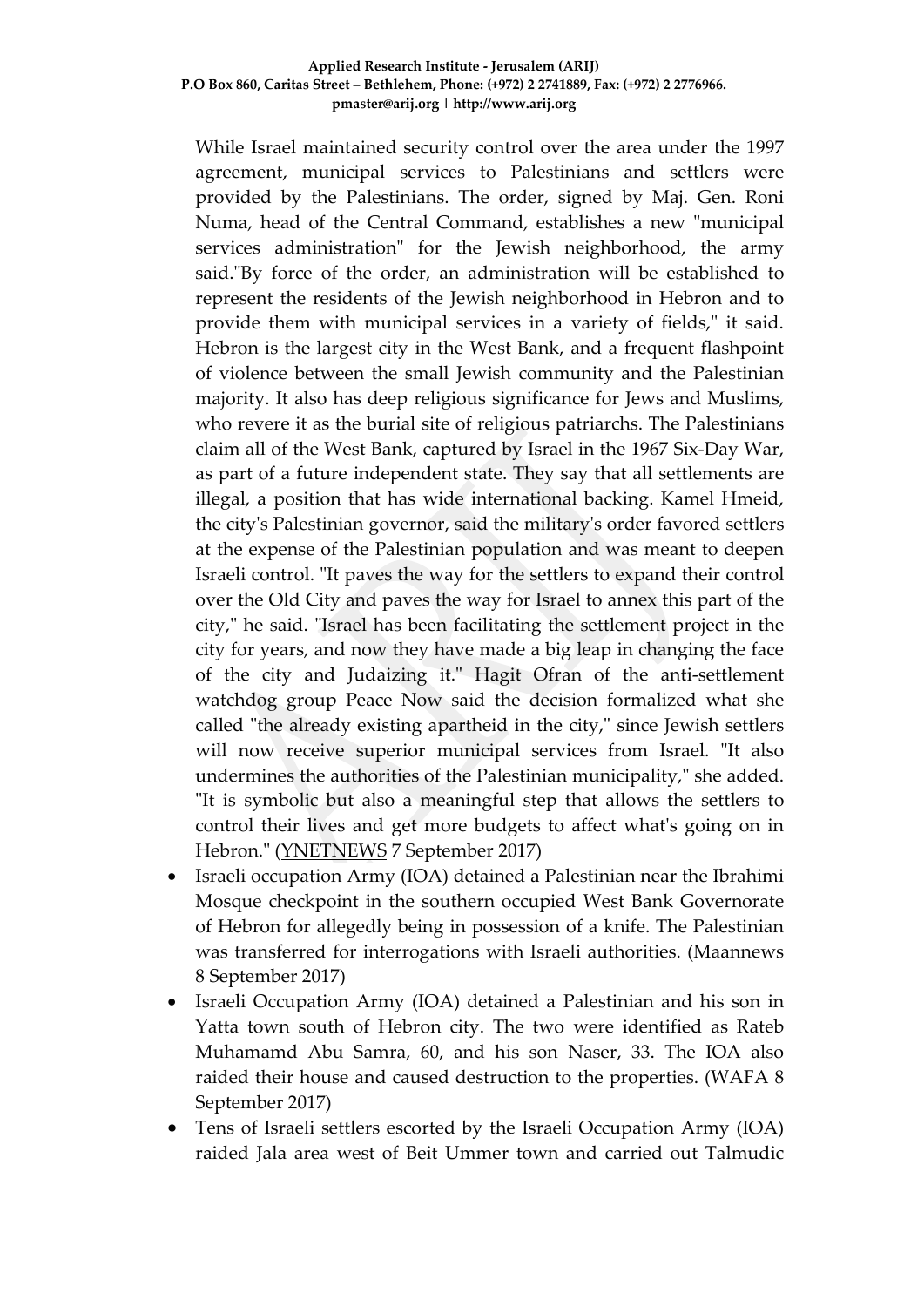rituals and provocative tours to some archeologically and Islamic sites in the area and water springs. (WAFA 8 September 2017)

- The public transportation company Egged stopped its activity in the Bat Ayin settlement in Gush Etzion after an Arab driver working for the company was attacked and threatened by several settlers while on his route near the community. At around midnight, two masked youths hailed the driver to stop, asking him where he is headed. When he replied that he was on his way to Jerusalem, one of the youths immediately drew a pistol. The driver made a hasty escape, as the youths, now left behind, threw stones at the passenger bus. YNETNEWS 8 September 2017)
- At about 3:00 P.M., a military force came with a bulldozer to the dirt road that connects the town of Yatta with the villages of Masafer Yatta, dug it up and blocked it off with rocks. The destruction of the road, which had been renovated just a day earlier with aid funding, forces villagers to now take a long detour. Masafer Yatta, which extends southeast of Yatta in the South Hebron Hills, is home to more than 1,000 people which Israel has been trying to expel for many years, including by declaring the area Firing Zone 918. For more information, click here. [\(BTSELEM](http://www.btselem.org/facing_expulsion_blog?nid=152633) 8 September 2017)
- An elderly Palestinian woman was injured in the head when Israeli settlers threw stones at her in the Old City of Hebron. The settlers threw stones at Hala Abu Rajab, 55, while she was on the balcony of her house, injuring her in the face. The house is located near the Abu Rish checkpoint leading to the Ibrahimi Mosque in the Old City of Hebron. (WAFA 9 September 2017)
- In the southernmost Hebron Givernorate, Israeli occupation Army (IOA) detained Ahmad Issa Kanaan after raiding and ransacking his home in the village of Beit Kahil north of Hebron city. (Maannews 10 September 2017)
- In the southern West Bank, Israeli Occupation Army (IOA) detained Nadir Abd al-Halim al-Natsha, 31, Musab Abd al-Hadi al-Jabari, 34, and Khalid Hatim Abu Sneina were detained from Hebron city. (Maannews 11 September 2019).
- The Israeli occupation Army (IOA) and settlers began to put barbed wire on large areas of land in a mountainous area in Kherbit Umm al-Khayr in Mafasr Yatta in ssouthern Hebron, paving the way to seize it. The area is more than 200 dunums and belongs to the families of Hathalin, Abu Hameed and Awad. (WAFA 11 September 2017)
- Israeli occupation Army (IOA) detained a 15-year-old Palestinian minor near the Ibrahimi mosque in Hebron allegedly for having a knife in his possession. (WAFA 12 September 2017)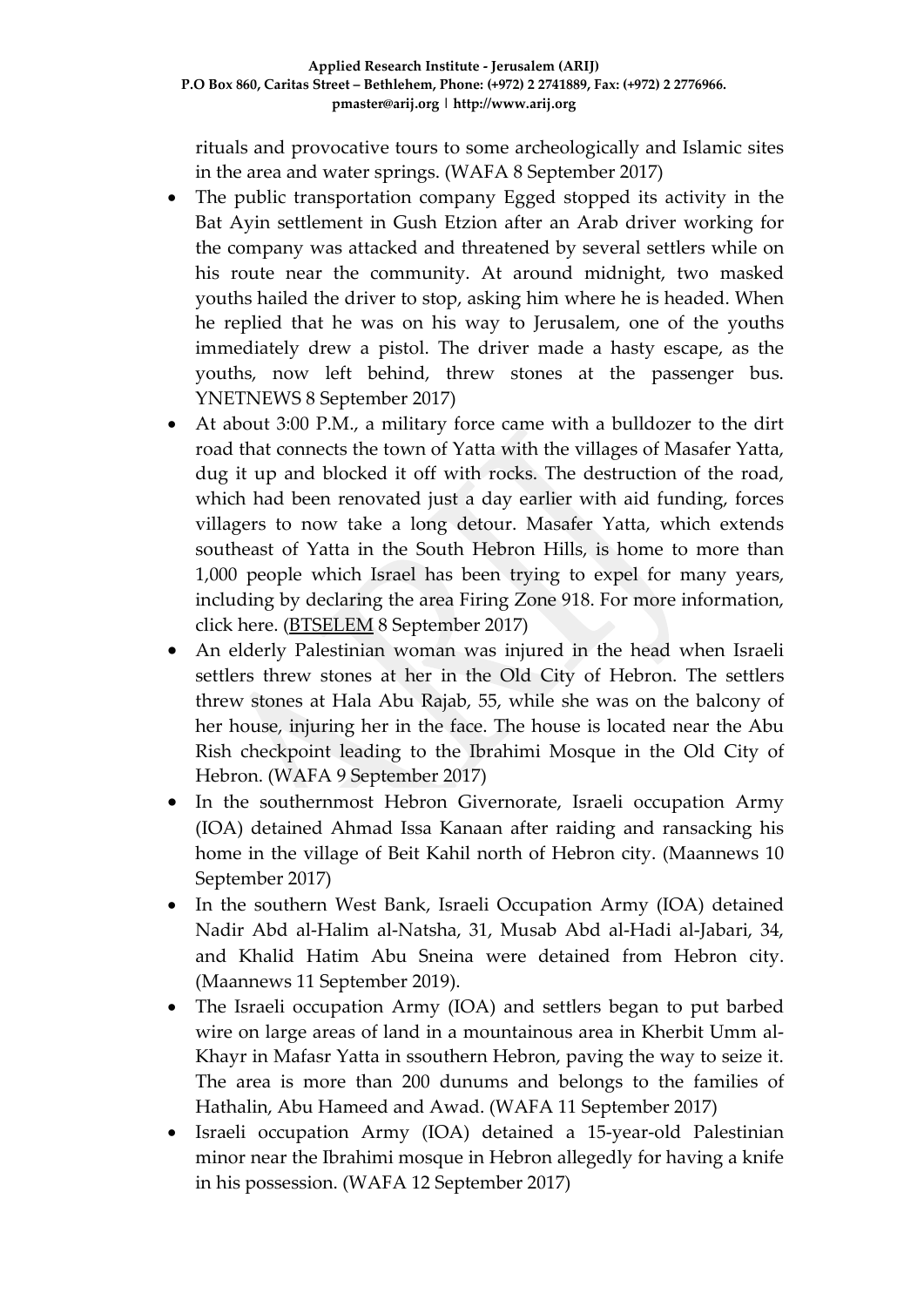- In the southern Hebron Governorate, Israeli Occupation Army (IOA) detained Jalal Jamal Yaghmour from his home in the Bir al-Mahjar area in Hebron city.
- A 15-year-old Palestinian boy was detained by the Israeli Occupation Army (IOA) at a military checkpoint near the Ibrahimi mosque in the southern occupied West Bank city of Hebron, alleging that the child had a knife hidden under his clothes. The boy was reportedly taken for interrogation. (Maannews 12 September 2017)
- Israeli occupation Army (IOA) shot and wounded a 13-year-old Palestinian east of Hebron city outside Israel's illegal Kiryat Arba settlement in the southern occupied West Bank. The injured Palestinian was identified as Haitham Hsan Issa Jaradat from Sa'ir town. (Maannews 13 September 2017)
- Israeli occupation Army (IOA) detained a Palestinian from the Beit Ummar town in the southern occupied West Bank Governorate of Hebron after raiding and searching his home for the second time in a week. The IOA raided the area of Khillet al-Ein in Beit Ummar and searched the home of Muhammad Kamel Zaaqiq for the second time in a week. Yousif Muhammad Kamel Zaaqiq, 27, was detained during the raid on the home. Yousif had previously spent five years in Israeli prison, and was released two months ago. Yousif was transferred to Israel's Etzion detention centre in northern Beit Ummar to undergo interrogations with Israeli authorities. (Maannews 13 September 2017)
- Israeli border police along with officers of Israel's Nature and Parks Authority stormed and inspected a Palestinian home in the southern occupied city of Hebron and seized dozens of birds from its courtyard. The IOA detained a Palestinian in his thirties for questioning. (Maannews 13 September 2017)
- Israeli occupations Army (IOA) had raided and searched a blacksmith workshop belonging to Inad Abu Taha, in addition to a lathing workshop in the Hebron-are Yatta town in the southern West Bank. Israeli forces were heavily deployed across the area. (Maannews 14 September 2017)
- The Israeli Occupation Army (IOA) raided several houses in Yatta town, south of Hebron in the area of Abu al-Arjan belonging to Maher Shawamra, Yasser Shawamra, Yusuf Shawamra, and Riad Namura; on the pretext of searching for weapons. (WAFA 14 September 2017)
- An Israeli military court extended the detention of two injured Palestinians for an additional 11 days. The detentions of [Haitham](http://www.maannews.com/Content.aspx?id=779096) Hassan Issa [Jaradat,](http://www.maannews.com/Content.aspx?id=779096) 15,from the Hebron Governorate town of Sair and Laith Muamer Daraghma, 18, from the northern West Bank city of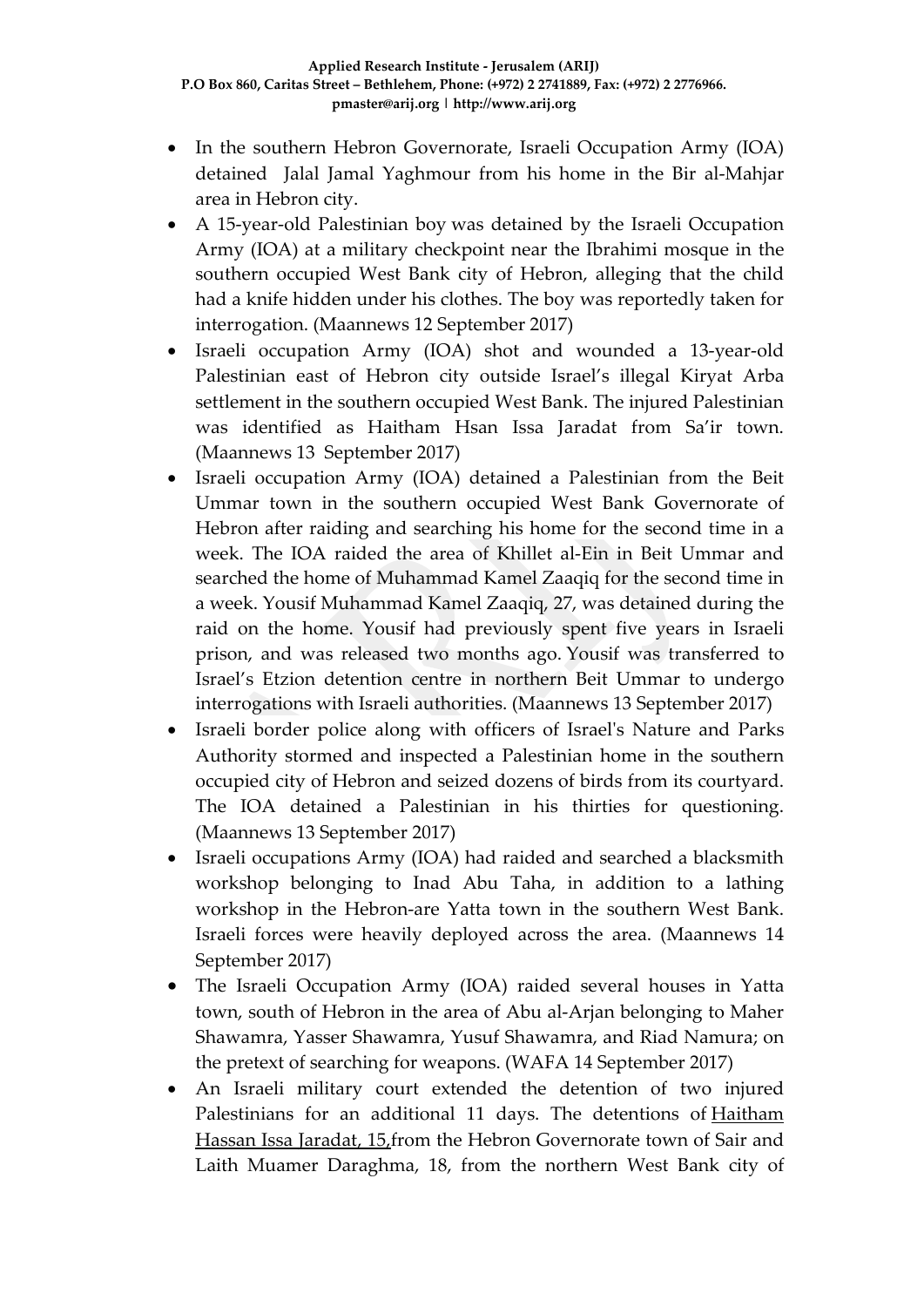Tubas, were extended. The two were detained earlier this week after being shot with live fire by the IOA. The 15 year-old Jaradat was shot with a bullet in the back that penetrated his abdomen and came out through his stomach. (Maannews 14 September 2017)

- Israeli Occupation Army (IOA) raided Yatta town, south of Hebron, and searched the house of Tha'er Makhamra in the Jabal al-Arous area in Yatta and summoned him for interrogation. (WAFA 14 September 2017)
- The Israeli Occupation Army (IOA) seized a sum of 48,000 shekels from the house of prisoner Murad Abdullah Idais before arresting his father 49, in Yatta town, south of Hebron. (WAFA 14 September 2017)
- Israeli occupation Army (IOA) suppressed a peaceful march that was launched following Dhuhr (noon) prayers towards the Old City OF Hebron in southern West Bank to protest a recent decision by the Israeli army to extend [municipal](http://www.maannews.com/Content.aspx?id=778940) services to Israeli settlers illegally [residing](http://www.maannews.com/Content.aspx?id=778940) there. The IOA fired tear gas canisters at protesters, and prohibited them from approaching the settlements in the city. (Maannews 15 September 2017)
- Israeli occupation Army (IOA) suppressed a march at the entrance of Khirbet Qalqas south of Hebron city. The march was launched to protest the Israeli closure of the village's entrance several years ago. Protesters demanded that he IOA open the gate. The IOA responded by shooting tear gas canisters at the protesters, causing several to suffer from tear gas inhalation. The IOA also detained two Palestinian protesters. (Maannews 15 September 2017)
- In the southern West Bank Governorate of Hebron, Israeli occupation Army (IOA) raided the al-Arrub refugee camp, causing clashes to erupt between soldiers who fired live ammunition at Palestinians. (Maannews 15 September 2017)
- Several Palestinians suffered from severe tear gas inhalation after clashes erupted in the southern occupied West Bank town of Beit Ummar, following an Israeli raid on the area. The Israeli occupation Army (IOA) raided several areas in central Beit Ummar, where they searched a house belonging to Ibrahim Sabri Awad. The soldiers claimed they were "searching for wanted men." They also raided a house belonging to Abed al-Qader Muhammad Ikhlayyel, claiming they were searching for weapons. The IOA also raided the houses of Mahmoud Abdullah Awad and Ibrahim Ayyad. Clashes erupted following the raids, during which time Israeli soldiers fired live ammunition in the air and tear gas at locals, causing several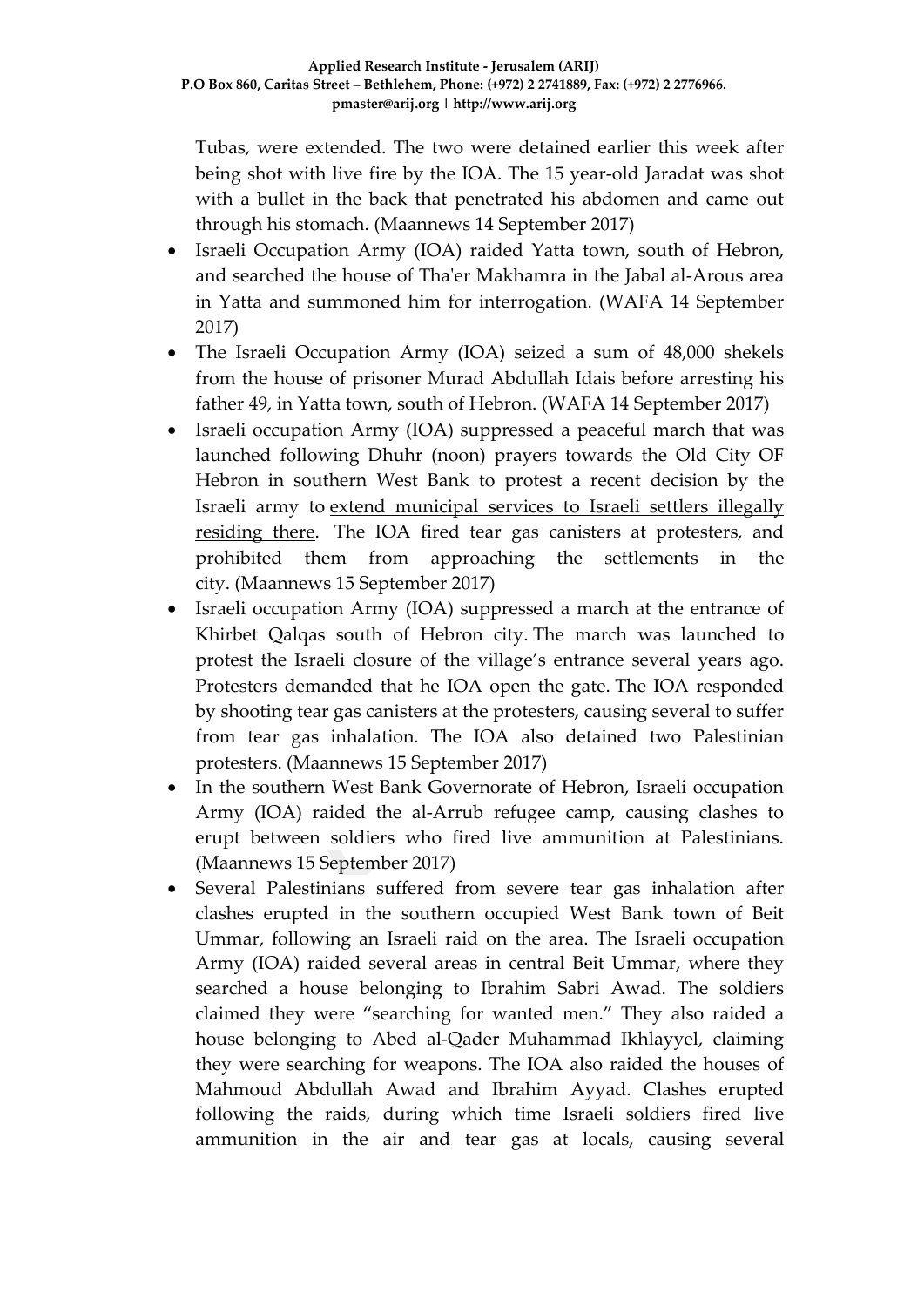Palestinians to suffer from severe tear gas inhalations. (Maannews 15 September 2017)

- Israeli forces Saturday raided a number of Hebron area locations, showered them with tear gas and arrested one person, according to Palestinian security sources and WAFA correspondents. Soldiers raided the town of al-Samoa, south of Hebron, where they detained Nizar Abu Arqoub, 20, after breaking into and ransacking his family home, the security sources told WAFA. Meanwhile, Israeli soldiers fired tear gas grenades at civilian homes in the area of al-Hareeqa, east of Hebron, causing dozens to suffer from inhaling the gasWAFA correspondent said Israeli forces raided the neighborhood located close to the illegal Kiryat Arba settlement and fired tear gas at homes. The soldiers also raided and ransacked several homes in the area. (WAFA 16 September 2017)
- Dozens of Palestinians suffered Gas inhalation as the Israeli occupation Army (IOA) fired poisonous gas at their homes in Al Hareqa area near the settlement of Kiryat Arba, east of Hebron. The IOA also raided and searched a number of houses in the area. (WAFA 16 September 2017)
- In the town of al-Samu, south of Hebron, Israeli occupation Army (IOA) raided and ransacked Sami Abu Arqoub's home before detaining two of his sons. Nisar, 19, and Basel, 22. The soldiers also confiscated jewellery, three computers, and 20,000 shekels (\$5,680). (Maannews 16 September 2017)
- In Hebron city, Israeli Occupation Army (IOA) raided the area of al-Hareeqa in eastern Hebron, where they fired tear gas at civilian homes in the area, causing dozens to suffocate. The IOA raided and ransacked several homes in the area. (Maannews 16 September 2017)
- Israeli occupation Army (IOA) and settlers severely beat seven International activists who crossed the fence erected by the settlers a few days ago, in order to seize Palestinian lands in favor of Karmiel settlement in Massafer Yatta area, causing bruises to them. (WAFA 16 September 2017)
- Israeli occupation Army (IOA) raided, searched and ransacked several homes in the southern West Bank city of Hebron and area towns, without any reports of arrests, Palestinian security sources told WAFA on Monday. They said soldiers raided a number of neighborhoods in the Palestinian city as well as in the nearby towns of Beit Ula and Sourif, while setting up checkpoints at roads leading to Hebron and the attached towns of Sair and Halhoul. The soldiers stopped cars and checked passengers' identity papers. No reason was given for the intensified army's action in that area. Meanwhile, fanatic Jewish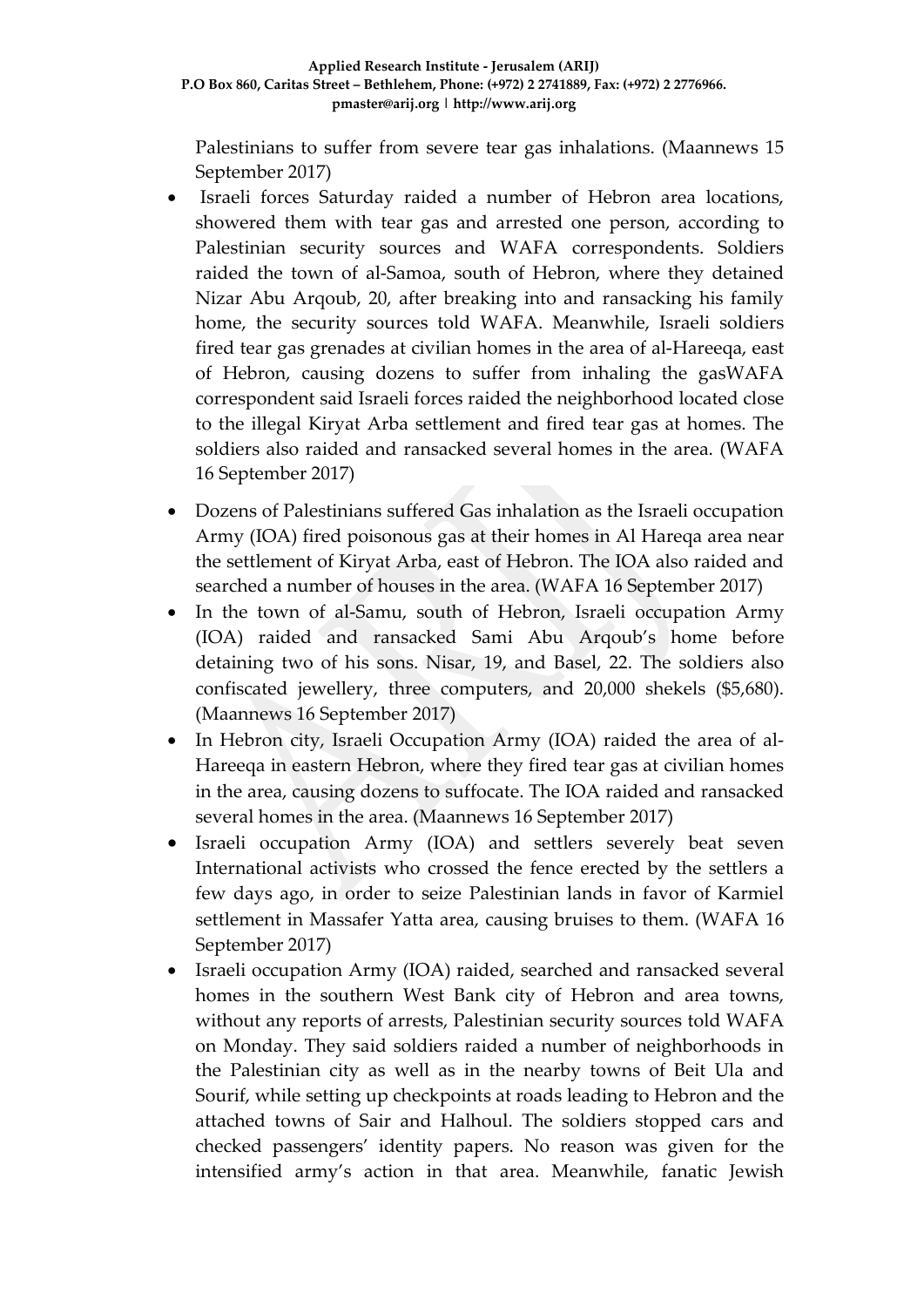settlers held wild celebrations in the old town of Hebron, which is under full Israeli military control, marking the Jewish New Year, which starts on Thursday. Palestinian residents of the old town reported rowdy and uncontrolled celebrations as settlers freely used fire crackers and played loud music during the late hours of the night. Israel bans fire crackers in the Palestinian areas and would prosecute Palestinians who use them. (WAFA 18 September 2017)

- The Israeli occupation Army (IOA) raided several neighbourhoods in the city of Hebron, searched several houses and ransacked contents. Of the ransacked houses, the house of Munther Abu Hadid was identified. (WAFA 18 September 2017)
- The Israeli occupation Army (IOA) held a celebration for Israeli settlers on the occasion of the so-called "Jewish New Year", which falls next Thursday, at the entrances and in the squares of the Ibrahimi Mosque amidst Israeli military reinforcements. Settlers fired Fireworks and played loud music late in the night and lasted until dawn. (WAFA 18 September 2017)
- The Israeli occupation Army (IOA) raided several neighbourhoods in Beit Ula and Surif town in Hebron Governorate, in the southern West Bank. The IOA also erected military checkpoints at the entrances of Sa'ir and Halhul towns, and at the northern entrance of Hebron city and Jouret Bahlas. They stopped vehicles and searched Palestinian ID cards. (WAFA 18 September 2017)
- In the Hebron Governorate, Israeli Occupation Army (IOA) raided the town of Dura and detained two Palestinians identified as Abed Walid Sweiti and Mahmoud Damhan al-Fasfous. The IOA also confiscated a vehicle belonging to the wife of former prisoner Sufiyan Jamjum. (Maannews 19 September 2017)
- Israeli Occupation Army (IOA) raided the house of two prisoners Suhaib and Abd al-Halim Qufeisheh in Hebron City and delivered their unidentified brother a summons notice to meet with Israeli intelligence. (Maannews 19 September 2017)
- In the Hebron-area village of Beit Ummar, clashes erupted after Israeli Occupation Army (IOA) raided the area in the predawn hours. Clashes erupted in the al-Qurneh area, where soldiers delivered an interrogation summons to Mujahed Ziad Abdullah Awad, 27. The IOA fired teargas at youths who threw stones, as well as at homes, causing several locals to suffer from severe tear gas inhalation. (Maannews 19 September 2017)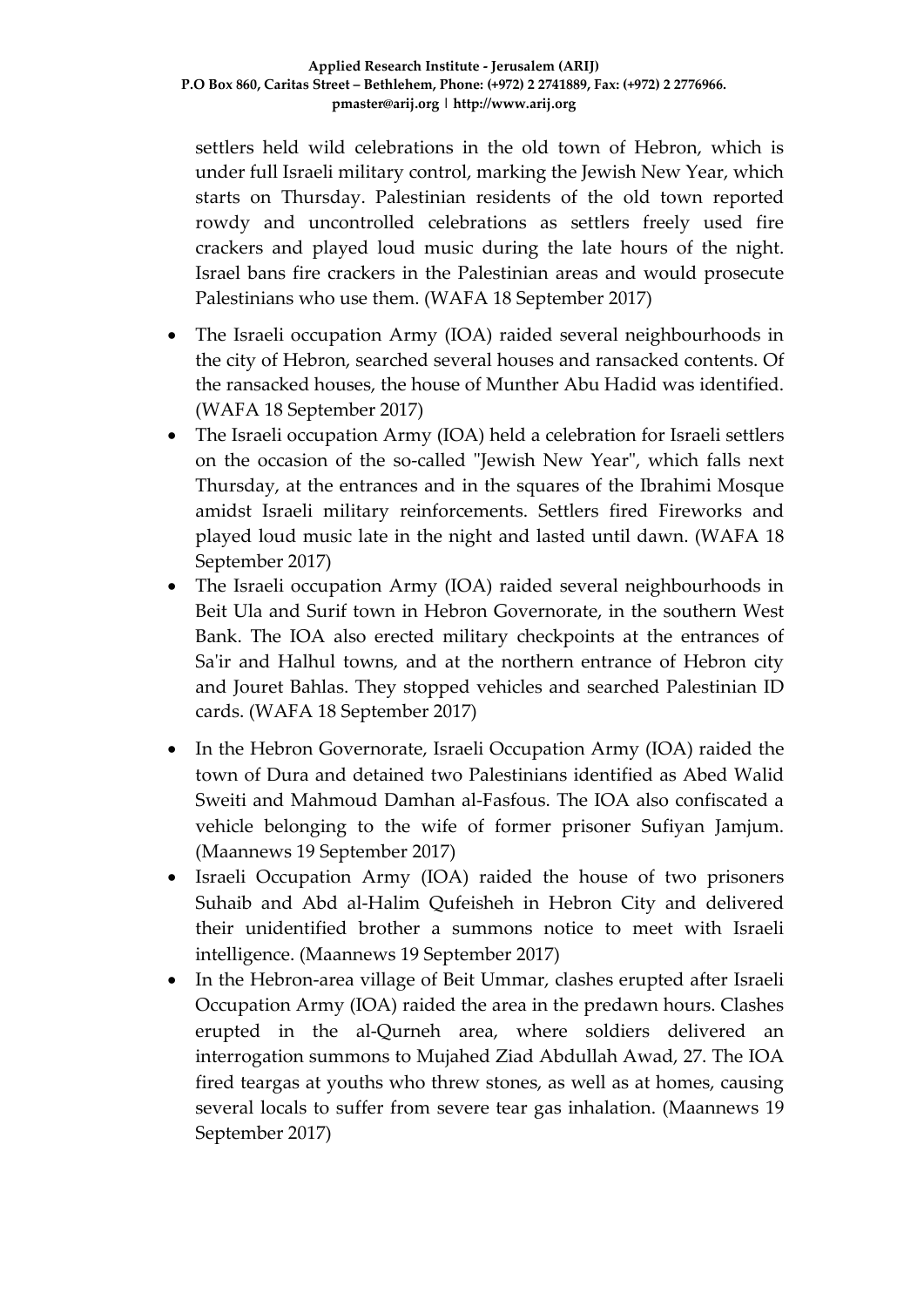- Clashes erupted between Palestinians youths and Israeli occupation Army (IOA) in central Hebron city in the southern occupied West Bank, in the Bab al-Zawiya area of the city. The soldiers shoot stun grenades and tear gas at the Palestinians. (Maannews 20 September 2017)
- In Hebron in the southern West Bank, Israeli Occupation Army (IOA) raided the offices of a local organization called the Friends of Palestinian Martyr's Society in the city, ransacked the offices causing heavy damages to property and files before leaving the area. (Maannews 20 September 2017)
- In the southern Governorate of Hebron, Israeli occupation Army (IOA) raided the al-Arrub refugee camp as well as the Hebron city area, before detaining a Palestinian from his home on the al-Salam street in Hebron city. The man was identified as Yahya Naser Ad Din. (Maannews 22 September 2017)
- Several Palestinians suffocated after inhaling tear gas fired at them by Israeli occupation Army (IOA) during clashes that broke out in two different locations in Hebron Governorate in the southern West Bank. Clashes erupted after the army quelled a demonstration organized by residents in Qalqas village, south of Hebron, to protest the army's closure of the main road that connects the said area with Hebron city, with earth mounds. Clashes also broke out in Bab al-Zawyeh area, in central Hebron city. The IOA used tear gas canisters and stun grenades against residents, causing several suffocation cases among them. (WAFA 22 September 2017)
- Israeli Occupation Army (IOA) detained two Palestinian teenagers in Hebron city in the southern occupied West Bank. The IOA raided the Bab al-Zawiya area of Hebron city and detained Salim Muhammad Samouh, 14, and Hamdi Khalil Qawasmeh, 14, for unknown reasons. (Maannews 23 September 2017)
- Israeli occupation Army (IOA) detained Ma'amoun Hussein al-Natsheh (19 years old) from Tel Rumeida neighborhood in the center of Hebron city and took him to an unknown destination. (WAFA 23 September 2017)
- Israeli occupation Army (IOA) fired at a Palestinian vehicle south of Hebron city while driving on the Israeli bypass Road No. 60, adjacent to the northern entrance of Yatta town, locally known as 'Zif Junction'. (WAFA 24 September 2017)
- In the southern occupied West Bank town of Beit Ummar, Israeli Occupation Army (IOA) stormed Beit Ummar before dawn and arrested 20-year-old Essam Muhammad Issa Bahr, after raiding and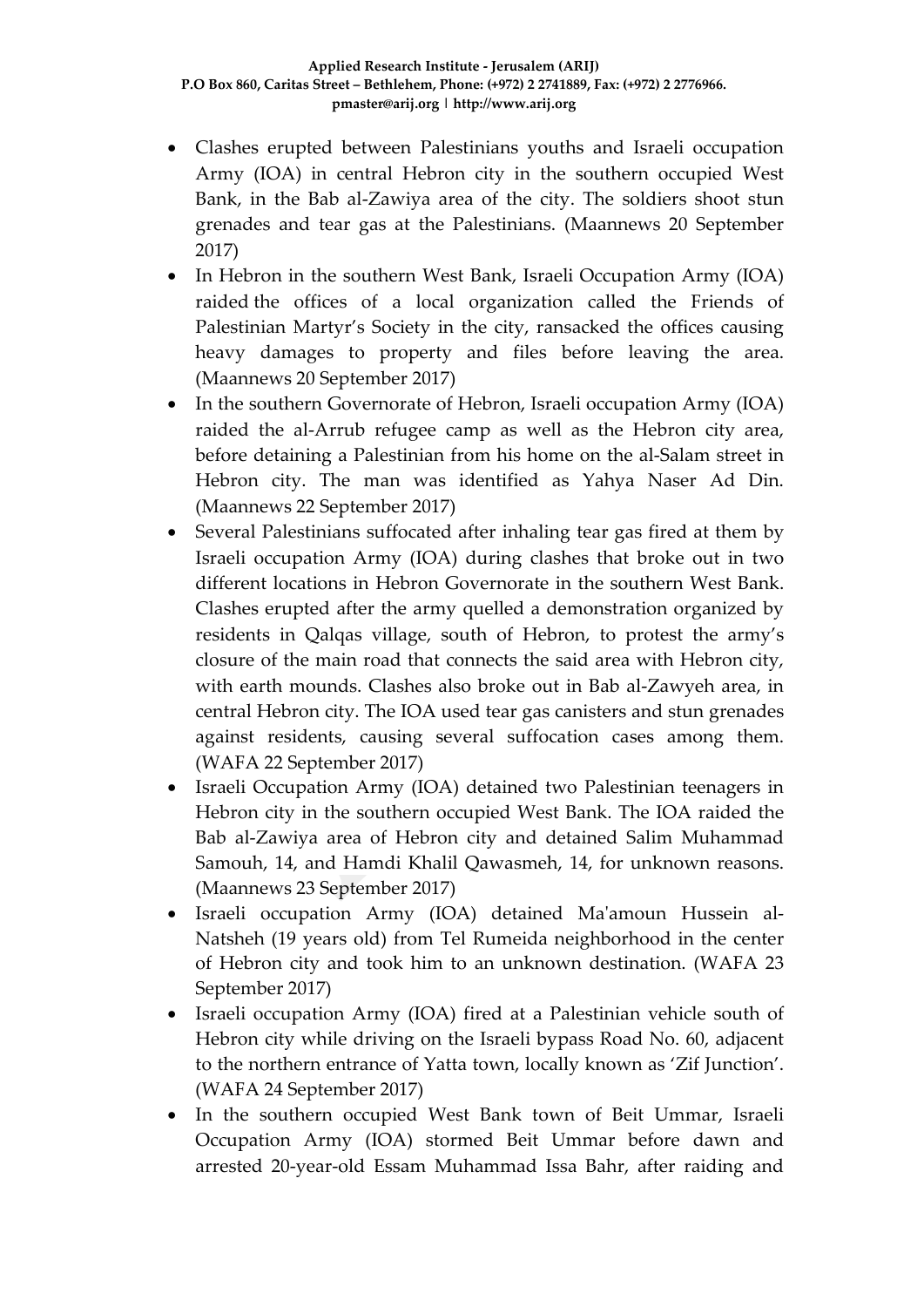searching his family's house. Israeli soldiers took him in a military jeep to Israel's Gush Etzion detention center north of Beit Ummar. (Maannews 24 September 2017)

- Israeli Occupation Army (IOA) detained a Palestinian man, identified as Mamoun Hussein al-Natsheh, in the Tel Rumeida area of the southern occupied West Bank city of Hebron, with the IOA claiming the man had a knife in his possession and was planning to stab soldiers. (Maannews 24 September 2017)
- The Israeli occupation Army (IOA) detained Issa Mohammed Bahr and Raslan Rizq Maslama from the town of Beit Awwa in Hebron. (WAFA 24 September 2017)
- The Israeli occupation Army (IOA) raided the town of Beit Awwa, southwest of Hebron, and arrested Raslan Rizq Masalameh after searching his house and ransacking contents. (WAFA 24 September 2017)
- The Israeli occupation Army (IOA) raided al-Zuhur area, south of Beit Ummar town, near Karmei Tzur settlement, and detained 'Issa Mohammed Bahr, 20, after searching his family's house. (WAFA 24 September 2017)
- The Israeli occupation Authorities (IOA) continue to close (512) shops in the Old City of Hebron with military orders. (1300) merchants in Hebron closed their shops in the Old City due to continued Israeli violations, and preventing Palestinians from shopping and accessing, in addition to the repeated settler attacks. (WAFA 24 September 2017)
- Israeli occupation Army (IOA) raided al-'Arroub refugee camp in Hebron Governorate and detained Mohammed Hussein al-Badawi (16 years old), Abdul Suhail Halikawi and Mohammed Ahmad al-Badawi after searching their homes. (WAFA 25 September 2017)
- Israeli occupation Army (IOA) stormed the town of Yatta in Hebron Governorate and detained Mohammed Ali al-Najjar and took him to an unknown destination. (WAFA 25 September 2017)
- Israeli occupation Army (IOA) stormed the city of Hebron and summoned a number of Palestinians for interrogation at the Gush Etzion Settlement bloc. Among the summoned Palestinians, the following were identified: Hisham Sharbatati and Anas al-Juba. (WAFA 25 September 2017)
- The Israeli occupation Army (IOA) demolished a 150-square-meter barracks in the area of Beit Za'tah, east of Beit Ummar in Hebron Governorate. The barracks was owned by Saber Zamel Hamad Abu Mariya and was used for stone engraving. (WAFA 25 September 2017).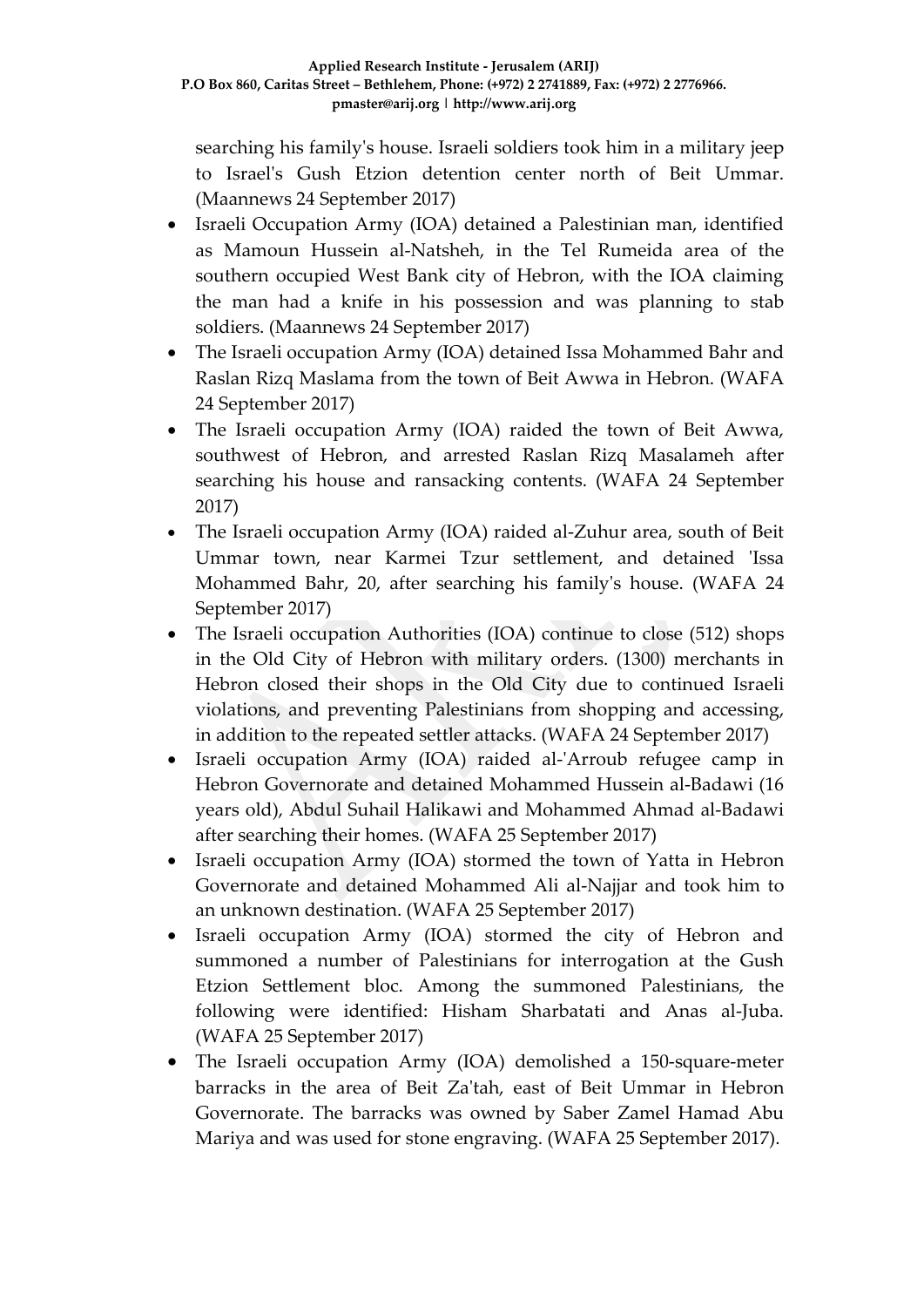- The Israeli occupation army (IOA) has established a guard post in the center of a village in the southern occupied West Bank that is supposed to be under full Palestinian Authority control. The pillbox was erected several weeks ago in the village Khursa west of Hebron city, so that the army can protect Israelis living in the illegal Negohot settlement who drive through the PA-controlled area as a shortcut to Jerusalem. The road in which the guard post was placed connects the occupied West Bank's main artery, Route 60, and the village of Beit Awwa in Hebron's western outskirts. According to Peace Now, in the late 1990s after the establishment of the Negohot settlement, settlers have been pressuring the Israeli government to be able to use it to shorten travel time to Jerusalem. The Israeli army later allowed settlers to pass through with a military escort only, but settlers began to use the road without authorization anyway. [\(PEACENOW,](http://peacenow.org.il/en/idf-guard-post-placed-area-protect-settlers-driving-illegally-palestinian-area) Maannews 25 September 2017)
- Israeli occupation Army (IOA) violently assaulted three Palestinians in the southern occupied West Bank Governorate of Hebron. Israeli soldiers had raided the village of Jawaya in the Masafer Yatta area of Hebron and assaulted three village residents. The residents sustained "serious bruises" on their bodies and were identified as Adham Ahmad Al-Shawahin (25 years), Qusay Ayed Ali Al-Shawahin (17 years old), and Ayed Ali Al-Shawahin (42 years). (Maannews 26 September 2017)
- A number of Palestinians suffered gas inhalation during clashes with the Israeli occupation Army (IOA) in Al Thohor area south of Beit Ummar, north of Hebron, during which Israeli soldiers fired tear gas bombs at Palestinians and their homes. (WAFA 26 September 2017)
- The Israeli occupation Army (IOA) searched several houses in the city of Hebron belonging to Majed Dandis and Akram Abu Assab. (WAFA 26 September 2017)
- The Israeli occupation Army (IOA) detained Mohammed Sa'id Amro, 25, from the Singer neighborhood in Dura village south of Hebron after searching his house and ransacking its contents. (WAFA 26 September 2017)
- In the Hebron Governorate, Israeli occupation Army (IOA) detained a Palestinian from the village of Dura. (Maannews 26 September 2017)
- A 14-year-old Palestinian was also detained during a separate Israeli army raid in the Hebron Governorate. (Maannews 26 September 2017)
- Israeli occupation Army (IOA) detained Bilal 'Abdul Rahman Isma'ad' Awadh, 17, while he was working in Qat'et al-Arbaeen area, in the town of Beit Ummar, north of Hebron, in the southern West Bank. (WAFA 26 September 2017)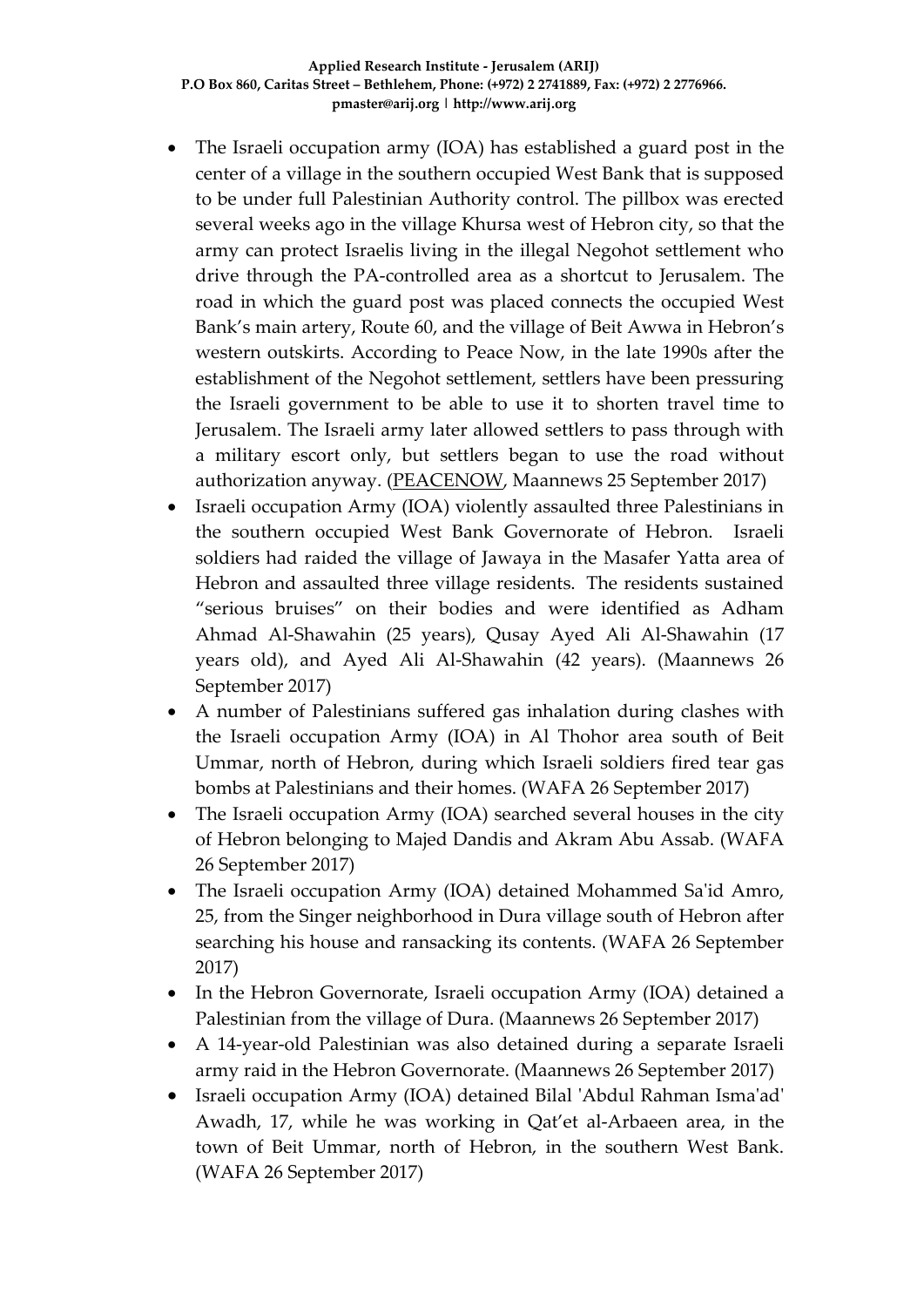- Dozens of Israeli settlers , some of whom were armed, congregated on Road 60 near the Palestinian villages of Bani Naim and Yatta in Hebron Governorate, and just outside Israel's ultra right Kiryat Arba settlement, and pelted rocks and empty bottles at Palestinian vehicles. Several vehicles were damaged during the incident; however, no physical injuries were reported. (Maannews 26 September 2017)
- Tamara Anwar Khalil Ayish, 21, was moderately injured when she was hit by an Israeli settler near the entrance of Al Arroub College north of Hebron where she studies. (WAFA 26 September 26, 2017)
- In the town of Dura west of Hebron city in the southern occupied West Bank, Israeli occupying Army (IOA) detained a Palestinian youth identified as Yousef Fares Abu Arqoub. (Maannews 27 September 2017)
- Israeli occupation Army (IOA) raided a house belonging to Abed al-Latif Abu Isnineh in Dura and turned into a military outpost, with Israeli soldiers informing the owner that soldiers would be deployed on the rooftop of the house for several days. (Maannews 27 September 2017)
- Two young Palestinian men were injured by rubber-coated bullets and a number of Palestinians suffered gas inhalation during clashes with the Israeli occupation Army (IOA) in the town of Beit Ummar, north of Hebron, in Ath Thaher area adjacent to the settlement of Karmei Tzur. (WAFA 28 September 2017)
- Clashes erupted between Palestinian youths and Israeli occupation Army (IOA) in the southern occupied West Bank city of Hebron, as journalists reported being threatened at gunpoint by Israeli occupation Army (IOA). Clashes erupted in the Bab al-Zawiya area in the center of the city, with Israeli occupation Army (IOA) firing tear gas and rubbercoated steel bullets at Palestinians at the entrance of al-Shuhada street. The IOA detained an unidentified Palestinian "youth". Meanwhile, journalists covering the clashes were forced to leave the area at gunpoint. (Maannews 29 September 2017)
- Israeli occupation Army (IOA) injured a number of Palestinians and caused several others to suffocate during raids into Bethlehem-district camp of Duheisha and Hebron-district town of Beit Ummar in the southern West Bank. (WAFA 29 September 2017)
- Israeli Occupation Army (IOA) suppressed a march in the old city of Hebron in the southern occupied West Bank near Al Ibrahimi Mosque condemning the the Israeli central Command order which would expand the municipal powers of Hebron's Jewish settlers in the city.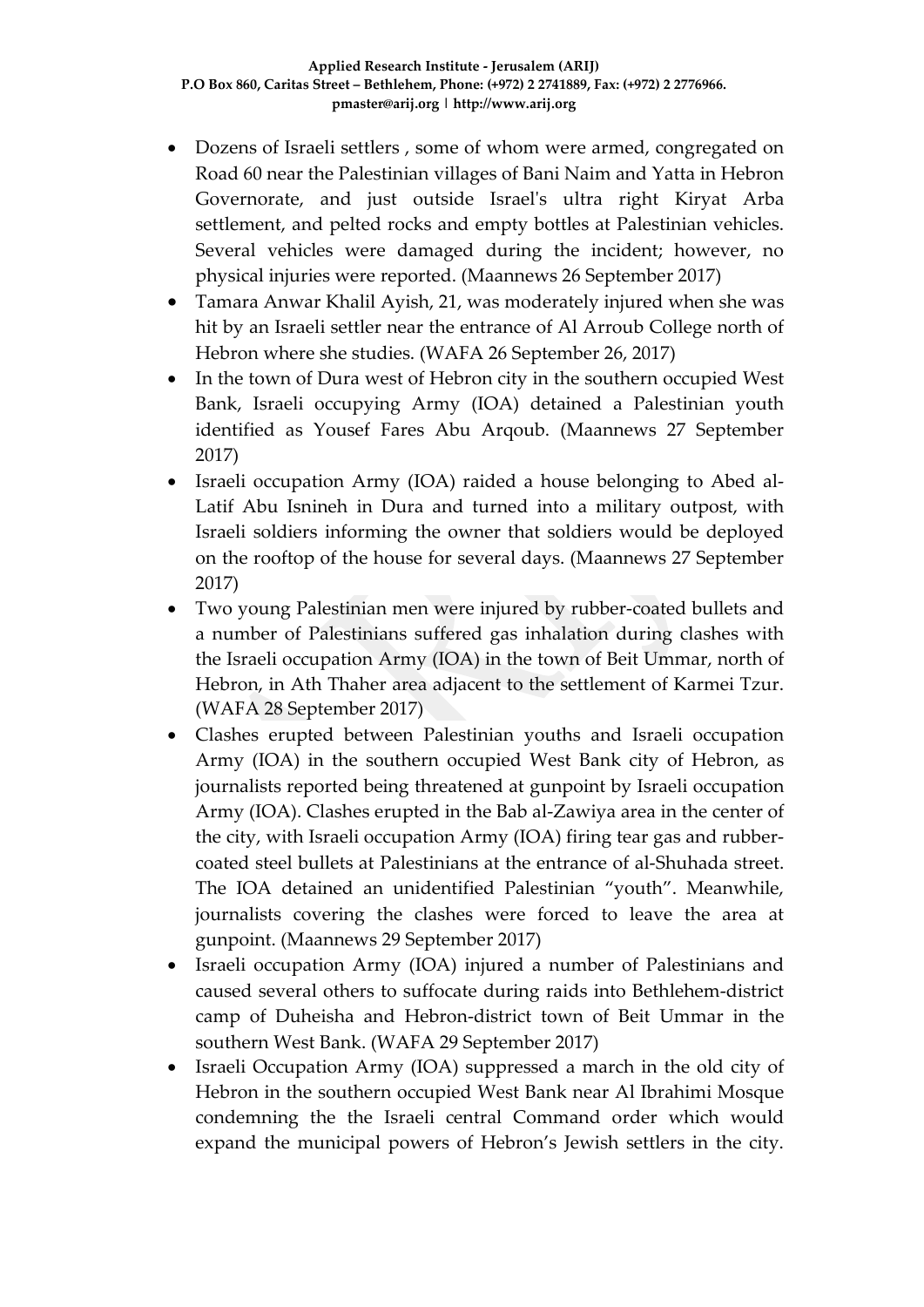The IOA assaulted protestors and forced them to leave the area under threats. (Maannews 29 September 2017)

• Israeli occupation Army (IOA) assaulted Palestinian activists during protests at the Ibrahimi Mosque in the southern occupied West Bank city of Hebron following Friday prayers at the mosque. Palestinian activists carrying flags began chanting slogans calling for lifting Israeli army closures of Hebron and in condemnation of last week's closure of the mosque. (Maannews 30 September 2017)

# **Qalqilyah**

- Israeli occupation Army (IOA) injured a 14-year-old Palestinian with a rubber-coated steel bullet while suppressing a weekly march in the village of Kafr Qaddum in the northern occupied West Bank Governorate of Qalqiliya. Yousif Amer, 14, was injured with a rubber bullet in his stomach while inside his uncle's house. Residents of Kafr Qaddum began staging weekly protests in 2011 against Israeli land confiscations, as well as the closure of the village's southern road by Israeli forces. The road, which has been closed for 14 years, is the main route to the nearby city of Nablus, the nearest economic center. The Israeli army blocked off the road after expanding the illegal Israeli settlement of Kedumim in 2003, forcing village residents to take a bypass road in order to travel to Nablus, which has extended the travel time to Nablus from 15 minutes to 40 minutes. (Maannews 1 September 2017)
- Israeli Occupation Army (IOA) detained three Palestinian in the town of Jayyus in the northern occupied West Bank Governorate of Qalqiliya, identifying them as Yahiya Ali Nufil, Abada Shamasna, and Fouad Naim Bida. (Maannews 6 September 2017)
- Israeli occupation army (IOA) detained two Palestinians in the Qalqiliya Governorate during raids in several villages. (Maannews 7 September 2017)
- Israeli occupation Army (IOA) injured a Palestinian with a rubbercoated steel bullet on Friday after suppressing a weekly march in the village of Kafr Qaddum in the northern occupied West Bank Governorate of Qalqiliya. A Palestinian "youth" was struck in the chest after the IOA opened rubber bullets on the crowd of protesters. His injuries were reported as moderate. Th IOA have begun using two drones in the village in order to take photos of protesters during the marches. (Maannews 8 September 2017)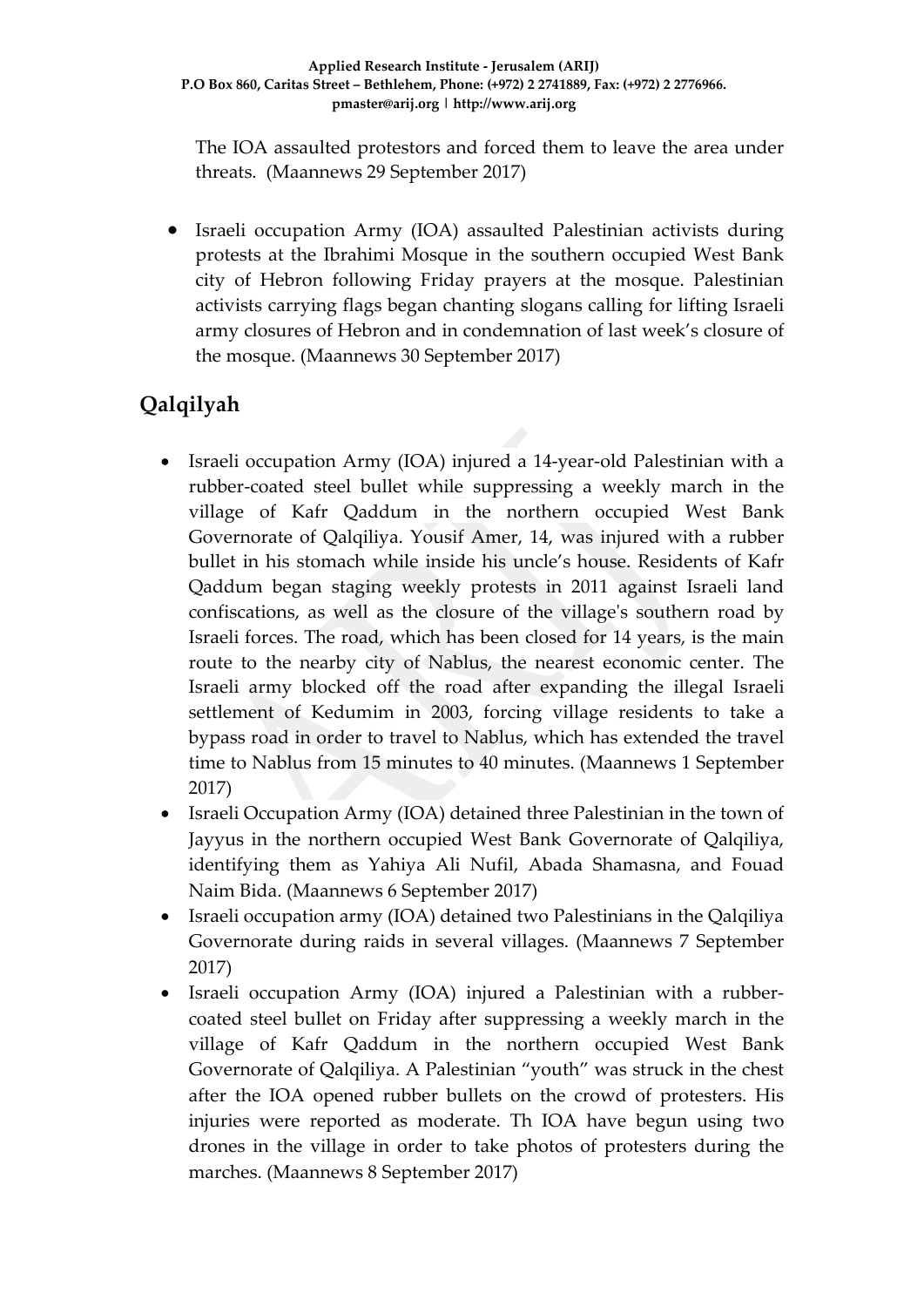- Israeli occupation Army (IOA) delivered demolition orders for a number of Palestinian homes in the town of Jit, east of Qalqiliya in the northern West Bank. The IOA and so-called "Civil Administration" officers broke into the town and handed demolition orders to [13](http://www.maannews.com/Content.aspx?id=779015) Palestinians purportedly for building their homes without obtaining necessary licenses. The homeowners were reportedly told their appeals to the demolition orders would be considered by a court on September 27. (Maannews, WAFA 8 September 2017)
- Israeli occupation Army (IOA) suppressed a weekly march in the village of Kafr Qaddum in the northern occupied West Bank Governorate of Qalqiliya by shooting rubber-coated steel bullets at protesters. The IOA raided the village and fired rubber-coated steel bullets at the protesters, without causing any injuries. The IOA also installed a military checkpoint at the entrance of the village Friday morning and banned supporters of the march from entering the village. The soldiers also searched vehicles and checked identity cards of locals passing the checkpoint. (Maannews 15 September 2017)
- Israeli occupation Army (IOA) seized a bulldozer in the village of Kafr Qaddum east of Qalqilya while working on rehabilitating agricultural roads for the village council and detained its driver, Amjad Jumaa, 43. (WAFA 16 September 2017)
- At least three Palestinians were shot and injured as Israeli occupation Army (IOA) quelled the weekly and peaceful anti-settlement demonstration in the village of Kafr Qaddum to the east of Qalqilyia. The IOA violently suppressed demonstrators, who also rallied to protest Israel's closure of the main road that connects the village of Kafr Qaddum with the city of Nablus since 2003. Forces heavily fired live ammunition, and rubber-coated steel bullets at demonstrators, shooting and injuring three youths with rubber bullets. (Maannews 20 September 2017)
- Israeli occupation Army (IOA) detained five Palestnians during an incursion into the village of Jayyus east of the Qalqiliya governorate in the northern occupied West Bank. The five were identified as Ezz Bader Shamasneh, Fahd Saqer Shamasneh, Amjad Salim, Amir Emad Nofal and Ali Khuraisha. The IOA moved the five detainees after being handcuffed inside military vehicles to an unknown destination. (WAFA 21 September 2017)
- In the Qalqiliya Governorate, Israeli occupation Army (IOA) detained five Palestinians from the village of Jayyus. (Maannews 22 September 2017)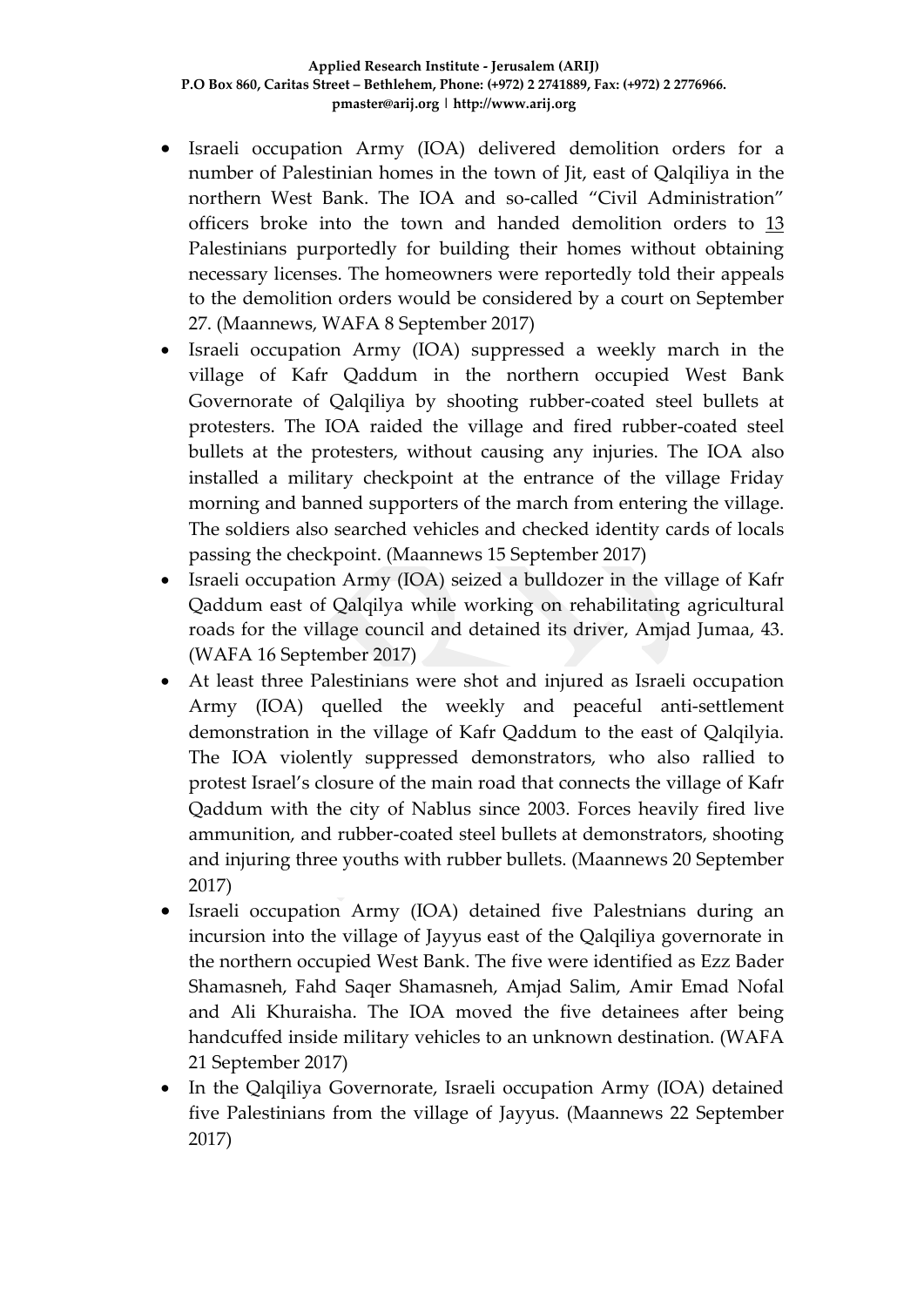- The Israeli occupation Army (IOA) detained five Palestinians from Qalqiliya governorate. The five were identified as: Ragheed Tabassiya, 24, Tariq Abdel Rahim Baajeh, 26, Ahmed Abdel Rahim Baajeh, 19, Farid Kadoumi, 19, and Mahmoud Subhi Adwan. (WAFA 24 September 2017)
- Israel's Civil Administration is expected to advance plans as early as next week for up to 2,000 new homes in West Bank settlements, a senior government official said on Sunday. Most of the plans in question will simply be moving onto another stage of the planning process, the official said, with only a few tenders for immediate construction slated to be approved. If the plans aren't advanced next week, they will be right after the Sukkot holiday ends on October 11, the official added. Due to understandings the government reached with the Trump administration on restraining settlement construction, the Civil Administration's Supreme Planning Committee meets to discuss construction plans in the settlements only once every three months. Its last meeting was in early June. The committee was supposed to meet two weeks ago, but that meeting was postponed. The Yesha Council of settlements and settlement supporters in the cabinet and Knesset were upset by the postponement, since all of them had pushed for the meeting to be held on time. The senior official, who spoke on condition of anonymity, said that at Sunday's security cabinet meeting, the ministers were told the planning committee's meeting has been postponed several times at the White House's request. The goal of these postponements was to make sure the committee's meeting didn't clash with the UN General Assembly or the various diplomatic meetings that surrounded it. For instance, the committee's agenda was originally supposed to be published on September 19, a day before U.S. President Donald Trump met in New York with Palestinian President Mahmoud Abbas. The senior official said the White House asked the Prime Minister's Office to postpone publication of the agenda so it wouldn't sabotage the Trump-Abbas meeting, and the PMO agreed. The agenda is now slated to be published this Tuesday, the official said, so the committee can meet next Tuesday, before Sukkot begins. If the agenda isn't ready by then, the committee will meet the following week, immediately after the seven-day Sukkot holiday ends. The agenda will apparently include several different plans covering up to 2,000 new homes. Most of these plans are still only partway through the planning process, so approval would merely advance them to the next stage. However, a few are ready for final approval, which would allow the land to be marketed to contractors for immediate construction. One plan expected to receive final approval is for the construction of another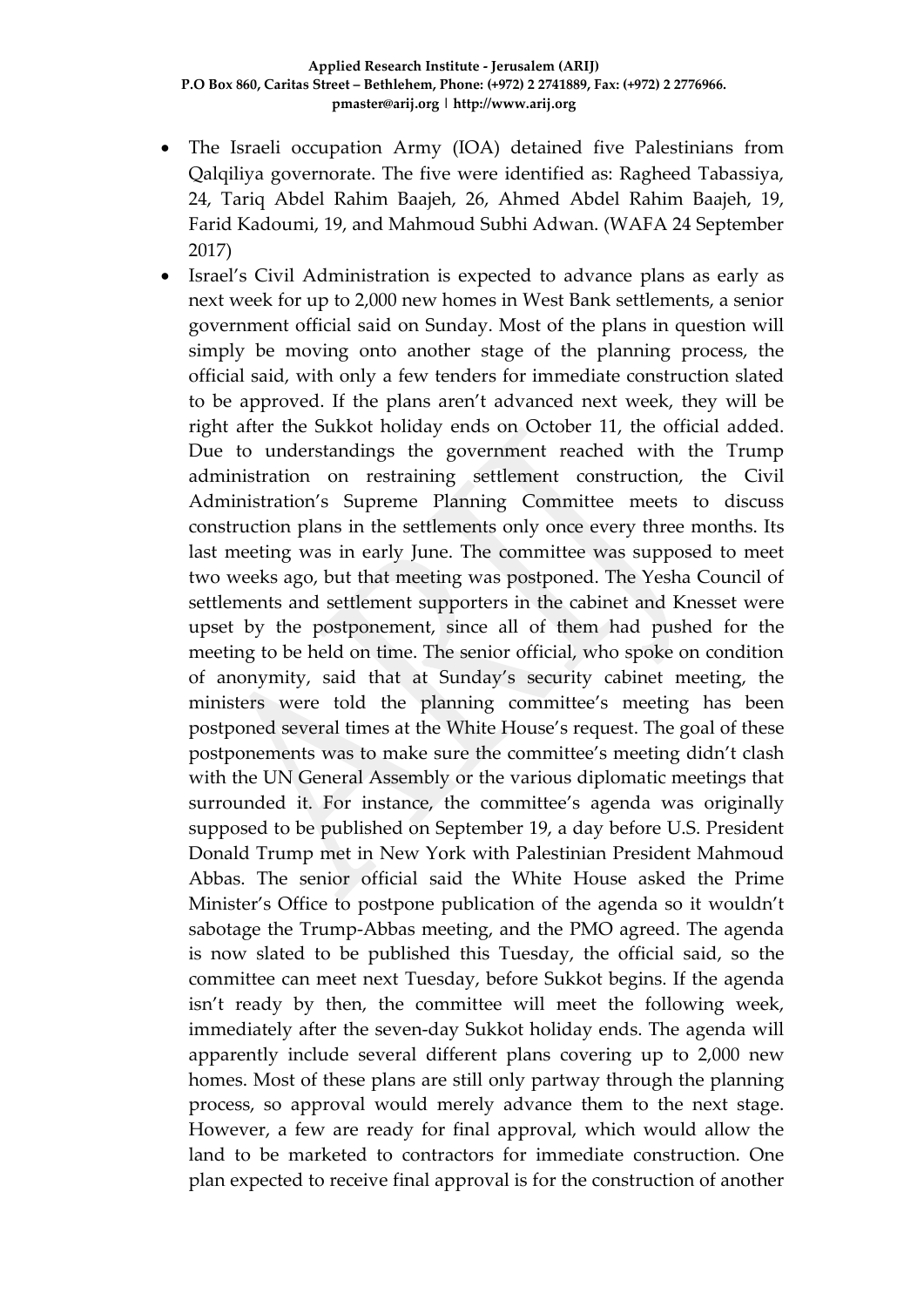300 homes in Beit El, which the government promised to settler leaders more than five years ago, following the demolition of illegally built homes in the settlement's Ulpana neighborhood. A senior official said that over the next two days, final talks will be held to decide whether to add or remove certain construction plans from the committee's agenda. At Sunday's security cabinet meeting, Prime Minister Benjamin Netanyahu also briefed ministers on his meetings with Trump and Egyptian President Abdel-Fattah al-Sissi last week, on the sidelines of the General Assembly. Netanyahu said the U.S. administration has asked Israel to advance several infrastructure projects that would benefit the Palestinians. The ministers discussed these projects on Sunday, the senior official said, but no vote was taken. Some ministers also asked about the status of a plan to build additional homes for Palestinians in the West Bank city of Qalqilyah. They were told that this plan, which was initially approved by the security cabinet but then frozen due to pressure from the settlers, remains frozen for the time being. [\(Haaretz](http://www.haaretz.com/israel-news/.premium-1.813966?=&ts=_1506324579310) 24 September 2017)

- Two Palestinians were detained from the Qalqiliya Governorate. (Maannews 26 September 2017)
- Israeli Occupation Army (IOA) suppressed a weekly march in the village of Kafr Qaddum in the northern occupied West Bank Governorate of Qalqiliya, firing rubber-coated steel bullets at Palestinian protesters. The IOA "attacked" protesters by firing rubbercoated steel bullets, and chased protesters with military vehicles. (Maannews 29 September 2017)

### **Tubas**

- Dozens of Israeli soldiers, accompanied by several patrols, toured among the tents of the residents of al-Farsiya area in the northern Jordan Valley, causing a state of fear among young and women. (WAFA 3 September 2017)
- Israeli occupation Army (IOA) detained a number of sheep herders in the northern Jordan Valley for several hours, claiming that they were sheltering under one of the bridges installed in the area. (WAFA 5 September 2017)
- A Palestinian youth was wounded by a live bullet in one of the legs during clashes that broke out in al-Fara'a refugee camp, south of Tubas between Palestinians and the Israeli Occupation Army (IOA). (WAFA 5 September 2017)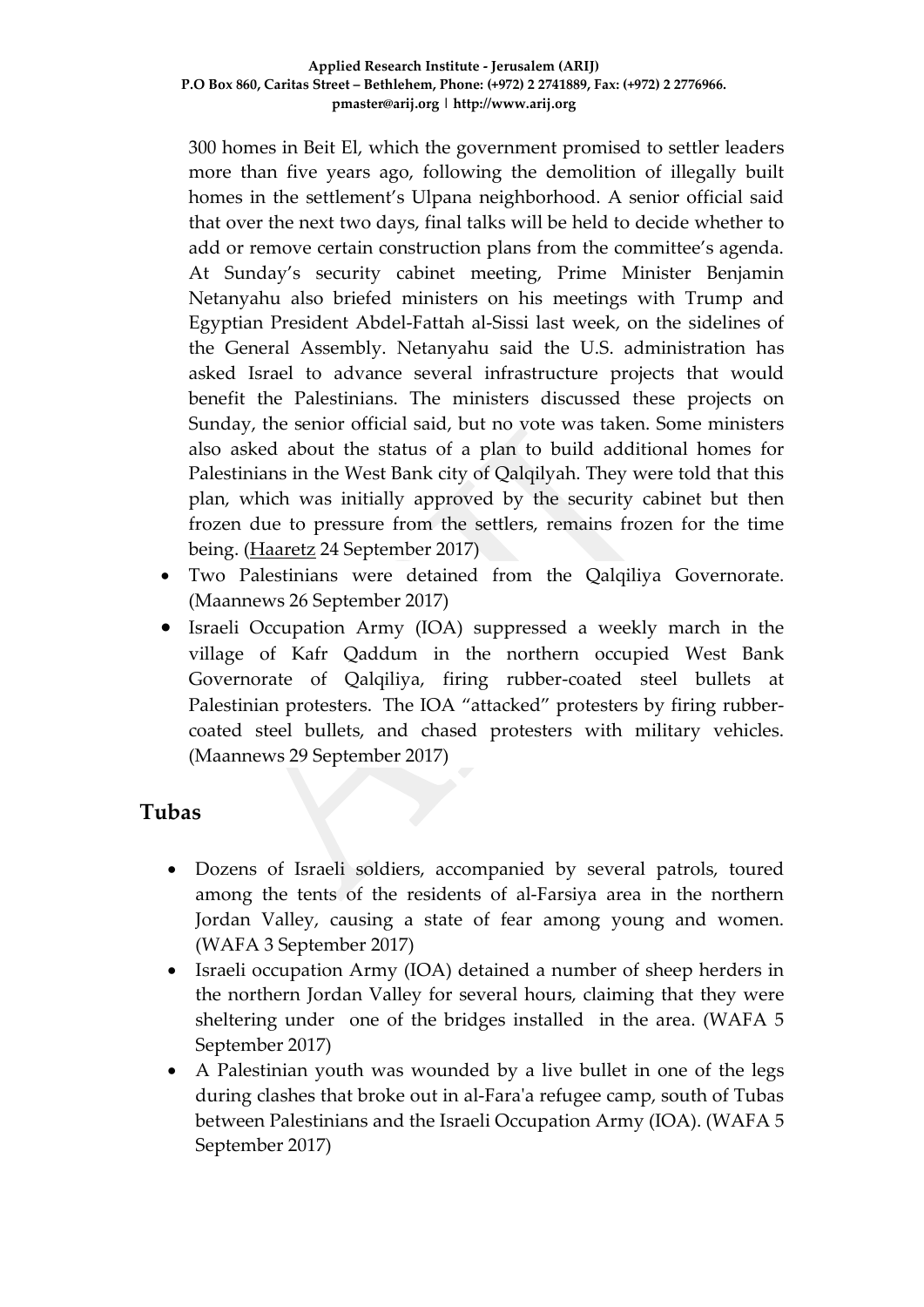- Israeli occupation forces arrested three young men from al-Fara'a refugee camp, south of Tubas after they raided their houses in the camp. The arrestees were identified as: Ahmad Subh, Ma'az Ghazlawi and Ahmad 'Odeh. (WAFA 5 September 2017)
- Israeli occupation Army (IOA) detained five Palestinians in al-Fara refugee camp in the Tubas Governorate of the northern occupied West Bank, west of the Jordan Valley. The detainees were identified as Ahmad Omar Subih, Muath Issa Allawi, Jihad Anwar Udah, Jumah Fathi al-Shafie and his brother Omar. (Maannews 5 September 2017)
- Israeli occupation Army (IOA) seized an agricultural tractor, a public bus, a private vehicle and an electric generator belonging to citizens in Al Khan Al Ahmar area southeast of Tubas. The IOA moved the equipment and vehicles they had taken to a nearby camp in the area. (WAFA 6 September 2017)
- Israeli occupation army units held training near residential tents in Hammamat al-Maleh in the northern Jordan Valley causing panic and terrifying children. The training was so close to the tents where Palestinian residents of the village live to a point that children and women were kept awake all night fearing of what could happen. (WAFA 7 September 2017)
- Israeli occupying Army (IOA) seized several vehicles belonging to residents of Al Khan Al Ahmar area, southeast of Tubas, belonging to Burhan Daraghma, Jazi Daraghmeh and Nadim Sawafta . (WAFA 10 September 2017)
- Israeli occupation Army (IOA) confiscated Palestinian-owned agricultural machinery in the northern Jordan Valley region of the occupied West Bank east of Tubas. The IOA confiscated three farming machines, without specifying what they were, in the Ras al-Ahmar area of the Jordan Valley under the pretext that were found illegally in the so-called fire zone 901. (Maannews 10 September 2017)
- Israeli occupation authorities (IOA) confiscated a number of cattle and water tanks belonging to Palestinians in the village of Um al-Ubor in the Jordan Valley region in the West Bank. Staff from the so-called Israeli Civil Administration, accompanied by a military force confiscated a number of cows belonging to Jamal Daraghmeh. The Authorities also confiscated dozens of water tanks, which are badly needed for the local community who live off farming and herding. (WAFA 12 September 2017)
- Israeli occupation Army (IOA) confiscated a truck that was carrying vegetables in Ras al-Ahmar area, south of Tubas in the Jordan Valley as it was driving in the area. The truck belongs to Ammar Wakhaymeh.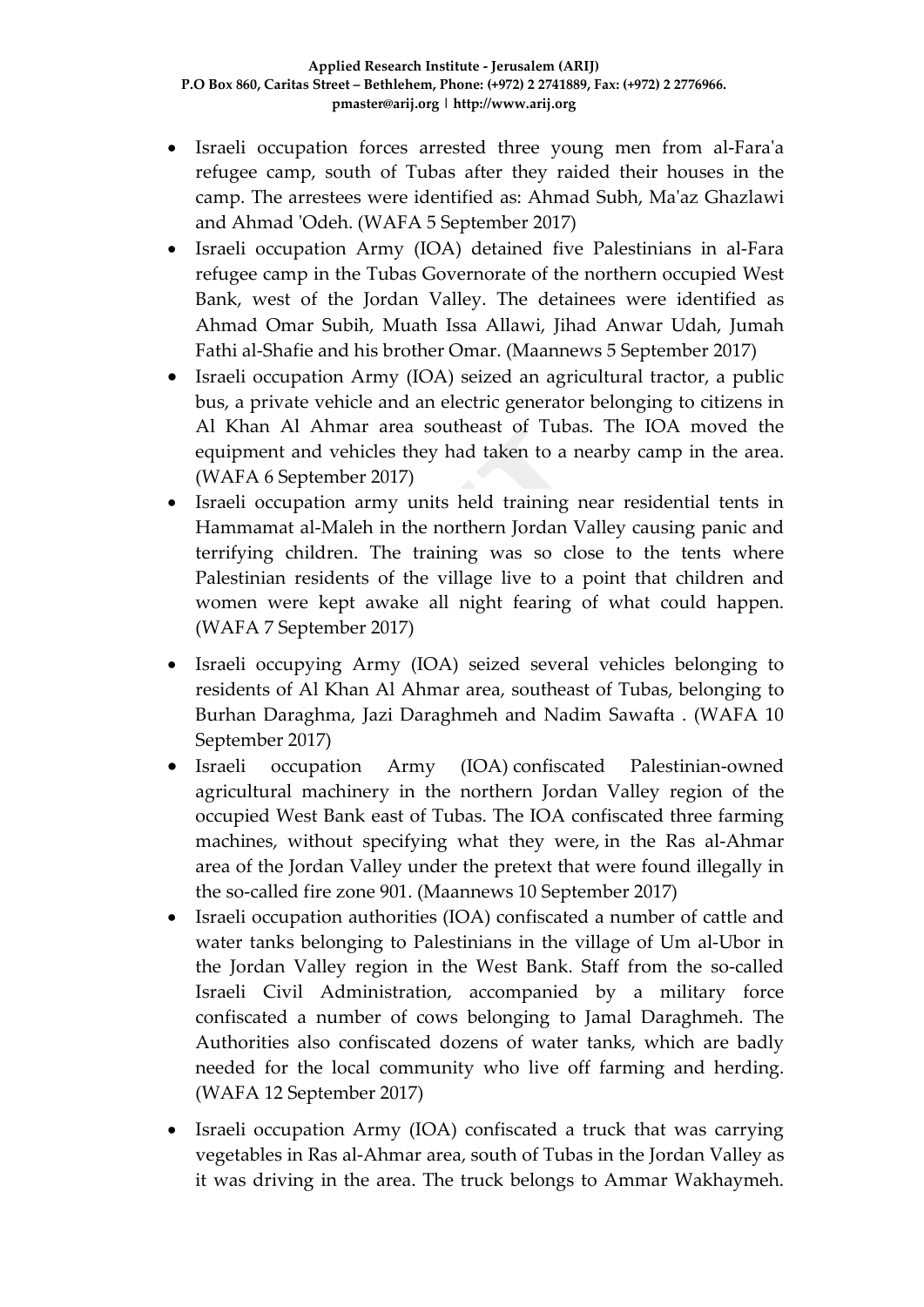The IO soldiers also forced farmers to leave their lands. (WAFA 13 September 20147)

- Israeli occupation Army (IOA) surrounded Ein Al Hilwah area in the northern Valleys in an attempt to confiscate Agricultural tractors. Clashes erupted between the IOA and Palestinians in the area. No injuries were reported. (WAFA 13 September 2017)
- Israeli occupation Army (IOA) obstructed the movement of Palestinian citizens heading from Tubas to the Jordan Valley, following the closure of Al Hamra checkpoint which connects Palestinian towns and villages in the West Bank with the Jordan Valley. (WAFA 18 September 2017)
- Israeli occupation Army (IOA) seized vehicles and tractors in Ras al-Ahmar, south of Tubas in the Jordan Valley region of the occupied West Bank. Israeli soldiers seized three cars and two tractors that belong to residents of Ras al-Ahmar allegedly for entering a military firing zone against the law and without coordination with the Israeli military army. (Maannews 24 September 2017)
- Israeli occupation Army (IOA) stormed the villages of Bardala and 'Ein al-Bayda, in the northern Jordan Valley, and registered the ID cards of some Palestinians in the two villages after raiding their homes. A state of panic and fear was caused by Israeli soldiers in the aforementioned villages. (WAFA 25 September 2017)
- Israeli occupation Army (IOA) suppressed a protest in the Sahl al-Biqeaa area of Tubas in the northern occupied West Bank by shooting tear gas at the demonstrators, causing at least 15 Palestinians to suffer from tear gas inhalation. Five Palestinians, had suffered tear gas inhalation, including the Governor of Tubas Ahmad al-Assad. (Maannews 27 September 2017)
- Israeli occupation Army (IOA) seized a tractor and a water tank in the village of Bardala, in the northern Jordan Valley of the West Bank. The IOA seized a tractor used for agricultural purposes and a water tank used in transporting water belonging to a Palestinian resident in the village of Bardala. (WAFA 27 September 2017)
- Israeli occupation Army (IOA) seized a tractor used as water tank belonging to Jamil Khadairat from Bardala village in the northern Jordan Valley. (WAFA 27 September 2017)
- Israeli occupation Army (IOA) arrested Citizen Ahmed Daraghmeh while he was in al-Fara'a refugee camp, south of Tubas. (WAFA 27 September 2017)
- Israeli occupation bulldozers destroyed a water line feeding Palestinian farmers' lands in the village of' Atuf, south of Tubas city and bulldozed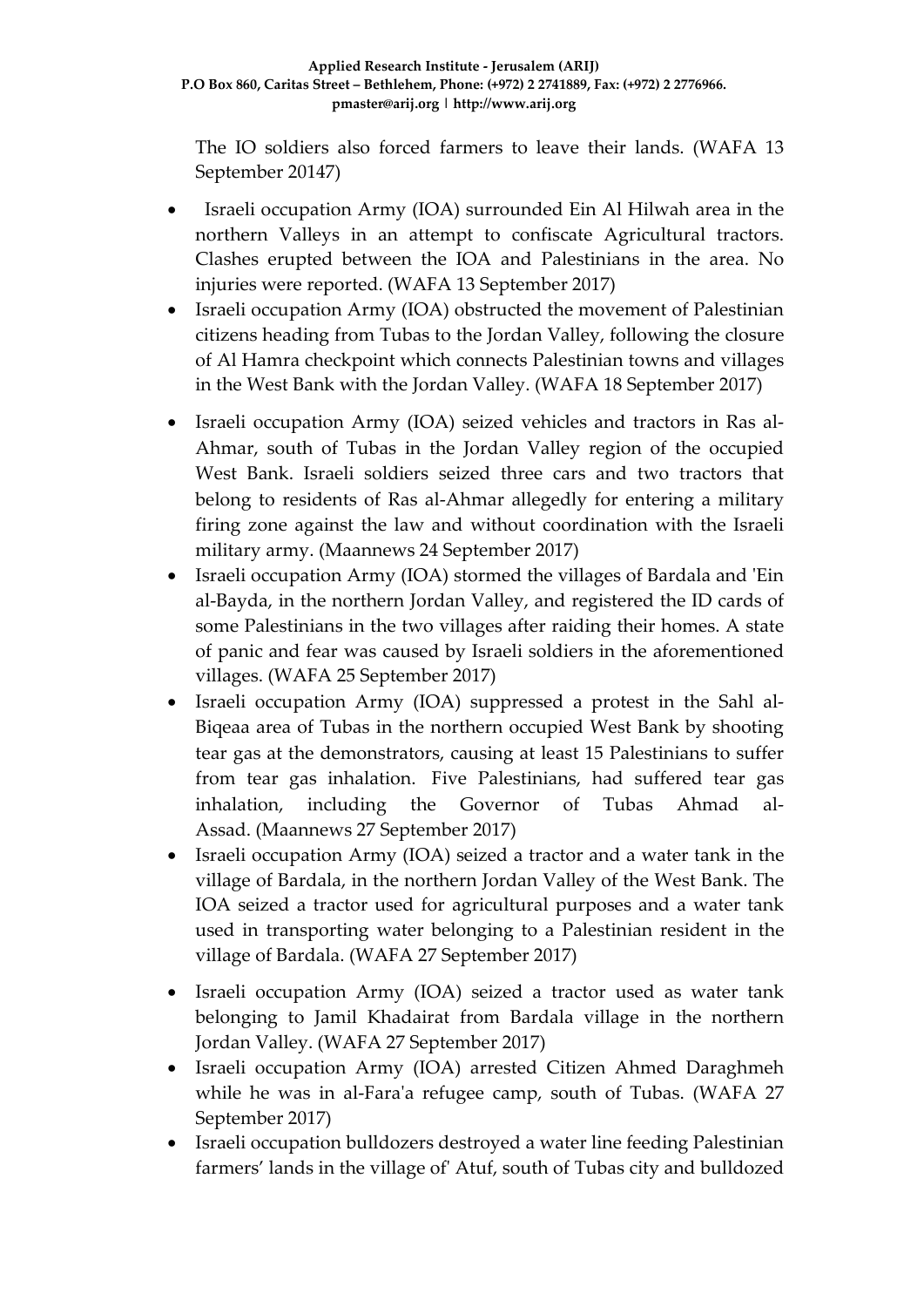an agricultural road linking the lands together in the village. (WAFA 27 September 2017)

• Israeli occupation Army (IOA) destroyed water pipes and a rural road that serves Palestinian farmers in the Jordan Valley-area village of Atouf, The IOA accompanied by a bulldozer raided the occupied West Bank village and destroyed the water pipes and the rural road, causing clashes to break out between locals and the IOA. (Maannews 28 September 2017)

# **Ramallah**

- Israeli Occupation Army (IOA) detained a 60-year-old Palestinian woman near the village of Nilin in the central occupied West Bank Governorate of Ramallah amid unclear circumstances, as Israeli occupation Army (IOA) claim that she was intending to carry out a stabbing attack. Israeli soldiers had opened live ammunition on the woman, injuring her, after suspecting her of intending to carry out a stabbing attack when she walked close to where the soldiers were stationed at an Israeli checkpoint. (Maannews 2 September 2017)
- Israeli occupation Army (IOA) detained a Palestinian youth from al-Jalazun refugee camp in the central occupied West Bank Governorate of Ramallah, a day after his brother was also detained by the IOA. The youth was identified by locals as Ammar Riyad Salam al-Tirawi, 19. His brother, Amer, 25, was detained during a dawn a day ago. Israeli soldiers had raided the family's home, assaulted them, searched for weapons, and destroyed furniture during the raids. (Maannews 2 September 2017)
- Israeli occupation Army (IOA) conducted a predawn military raid into the village of Deir Abu Mashal northwest of Ramallah in the central occupied West Bank. Clashes erupted after the IOA stormed the village. No detentions were reported. (Maannews 3 September 2017)
- Israeli occupation Army (IOA) predawn shot and injured a Palestinian young man after they raided the village of Beit Rima, to the northwest of Ramallah in the West Bank. The IOA opened fire at the young man, who was not yet identified, injuring him in the thighbone. The IOA also arrested another young man in the village during the raid. (WAFA 4 September 2017)
- Israeli occupation Army (IOA) closed the entrance of Bani Zaid villages following clashes with Israeli soldiers who stormed the village of An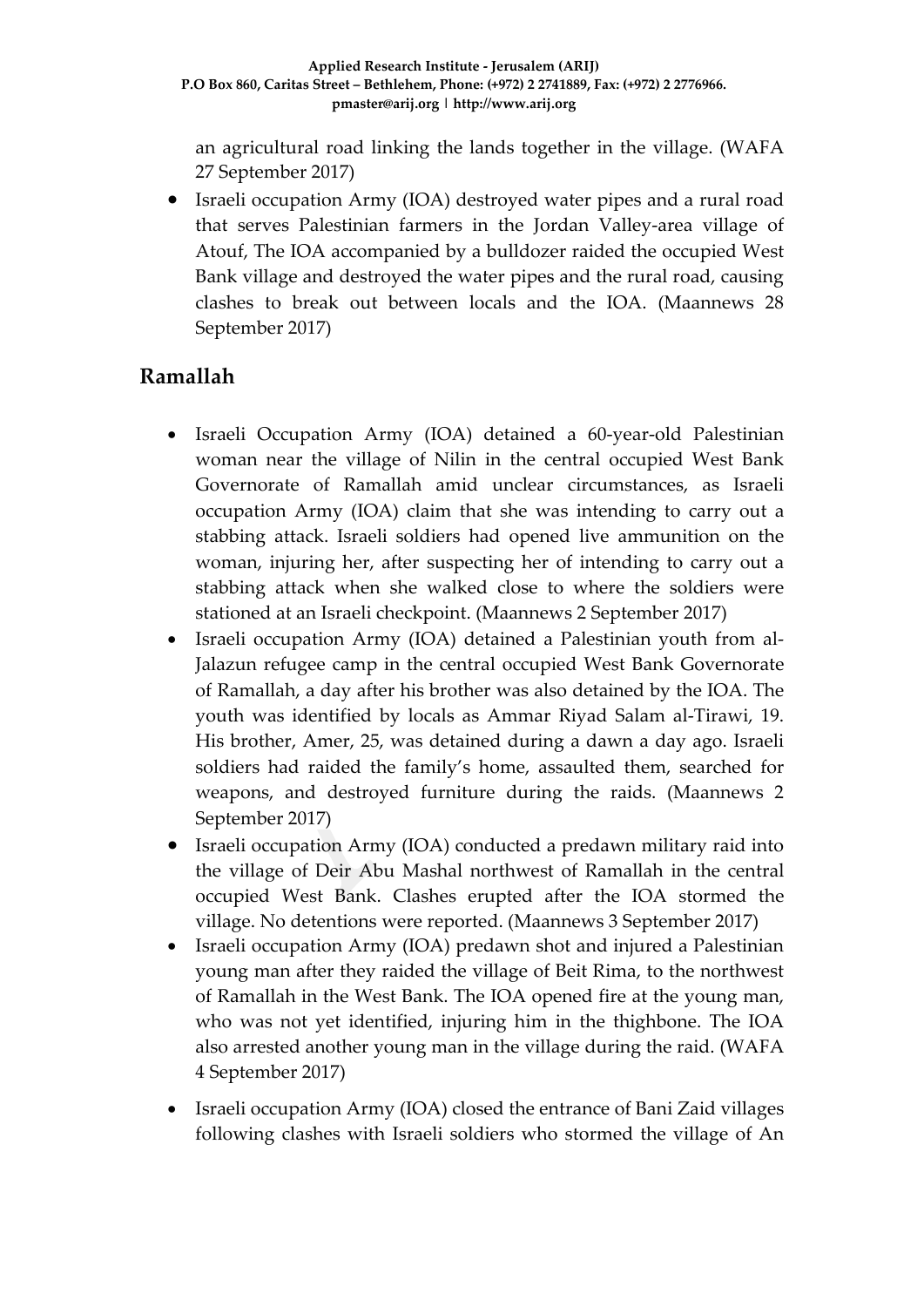Nabi Saleh. Israeli soldiers closed the Iron Gate leading to the villages of Bani Zaid. (WAFA 4 September 2017)

- In the central West Bank Governorate of Ramallah, one Palestinian was detained from the Beit Rima village. The Israeli Occupation Army (IOA) shot and injured a young man during the raid. The soldiers opened fire at the young man, who was not yet identified, injuring him in the thighbone. (Maannews 4 September 2017)
- Israeli soldiers ordered shut a print shop following a raid into the center of Ramallah. An army unit raided al-Nour print shop located in al-Nijmeh building on Irsal Street in the center of the city, only meters away from the headquarters of President Mahmoud Abbas, and seized printing equipment and computers before sealing it shut. Palestinians clashed with the army unit during the raid. (WAFA 5 September 2017)
- Clashes broke out in Ramallah city, al-Bireh, Umm al-Sharayit, and al-Amari between locals and Israeli soldiers who fired tear gas canisters and rubber-coated steel bullets at the protesters. Clashes broke out following Military raids to the aforementioned towns and villages. (Maannews 5 September 2017)
- Israeli Occupation Army (IOA) raided and shut down al-Nur printing house in Ramallah city and confiscated equipment, including computers and printers. The Israeli army alleged that the printing workshop "produced inciting materials," and confirmed that equipment was seized from the business. (Maannews 5 September 2017)
- Israeli Occupation Army (IOA) raided the offices of a local committee for the rehabilitation of disabled people in al-Amari refugee camp, and that the Israeli soldiers damaged equipment there. (Maannews 5 September 2017)
- Israeli Occupation Army (IOA) scattered leaflets throughout the streets of Ramallah and al-Bireh, warning shop owners and merchants not to sell toy guns. The leaflets said that anyone who trades toy guns could be detained because toy guns serve "a dual purpose". (Maannews 5 September 2017)
- Israeli occupation Army (IOA) raided al-Amari refugee camp in the central occupied West Bank Governorate of Ramallah and detained 17 year-old Yahya Jibril Rummana. (Maannews 5 September 2017)
- In the central occupied West Bank, Israeli Occupation Army (IOA) detained Yousif Awad al-Tabal from Abud northwest of Ramallah. (Maannews 6 September 2017)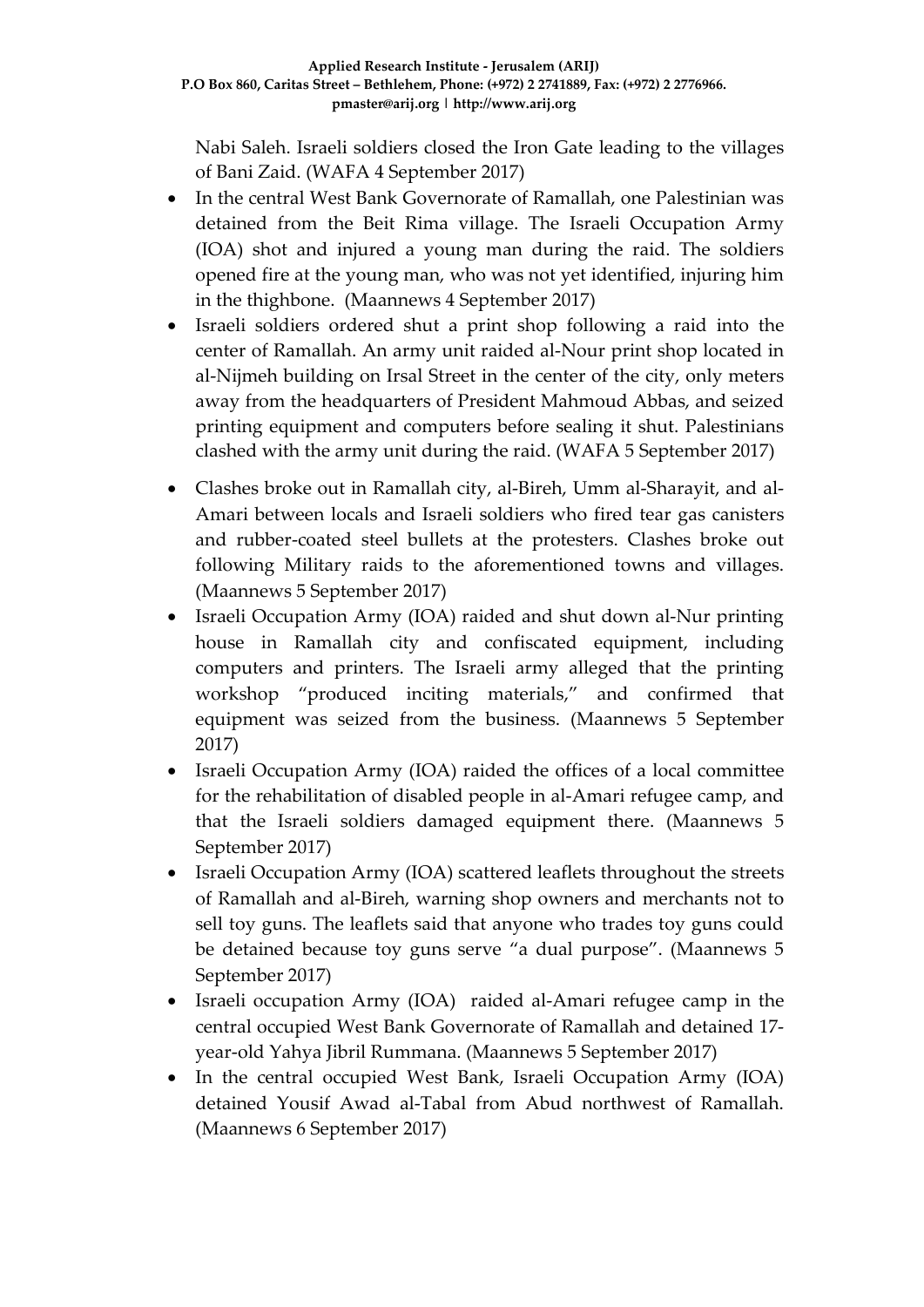- Israeli Occupation Army (IOA) detained Muhammad Yousif Jaber in Beitin in the northern outskirts of Ramallah city. (Maannews 6 September 2017)
- Israeli undercover forces -- known as Mustaarabin in Arabic -- raided al-Jalazun refugee camp in the central occupied West Bank Governorate of Ramallah at 10 a.m and detained a Palestinian during the raid. The detainee was identified as Mahdi Jamal Abu Sharifa. (Maannews 7 September 2017)
- In the central West Bank, Israeli occupation army (IOA) detained three Palestinians in the Ramallah Governorate. (Maannews 7 September 2017)
- Israeli Occupation Army (IOA) detained a Palestinian man in his 30s allegedly for driving a stolen Israeli vehicle near the village of Silwad in the Ramallah Governorate. (Maannews 8 September 2017)
- Israeli Occupation Army (IOA) detained a Palestinian, a resident of al-Mazraa al-Sharqiya village in Ramallah. (Maannews 8 September 2017)
- Israeli Occupation Army (IOA) detained five Palestinians in the central West Bank Governorate of Ramallah, identified as Akif Hussein Abu Alia from al-Mughayyer, Shadi Moussa Jumaa from Ein Yabroud, Wasim Basim Asfour, Thaer Qahir Fuqaha, and Suleiman Muhammad Asfour from Sinjil. (Maannews 11 September 2019).
- In the central West Bank, Israeli occupations Army (IOA) detained five Palestinians from the Qalandiya refugee camp in Ramallah, and were identified as Muhammad Nimr al-Luzi, Ahmad Hasan Mteir, Nael Abed al-Rahman, Adham al-Qumbuz, and Wissam Abu Lafi. The IOA also raided and searched several houses in the refugee camp, causing clashes to erupt that continued until the morning hours during which Israeli soldiers, opened live ammunition, rubber-coated steel bullets, tear gas, and stun grenades at Palestinian youths. (Maannews 14 September 2017)
- In the central West Bank Governorate of Ramallah, Israeli occupation Army (IOA) raided the Beituniya town where they searched several homes in the area. (Maannews 15 September 2017)
- Israeli occupation Army (IOA) raided Betunyia town, west of Ramallah, stormed and searched the houses of Usama and Hamouda al-Jamal and confiscated records of Surveillance cameras installed on the balconies of the two houses. Clashes also broke out near the Beituniya secondary school where the IOA fired tear gas and sound bombs at students and young men. (WAFA 15 September 2017)
- The Israeli occupation Army (IOA) erected a checkpoint at the entrance to Ni'lin village west of Ramallah. The IOA stopped Palestinian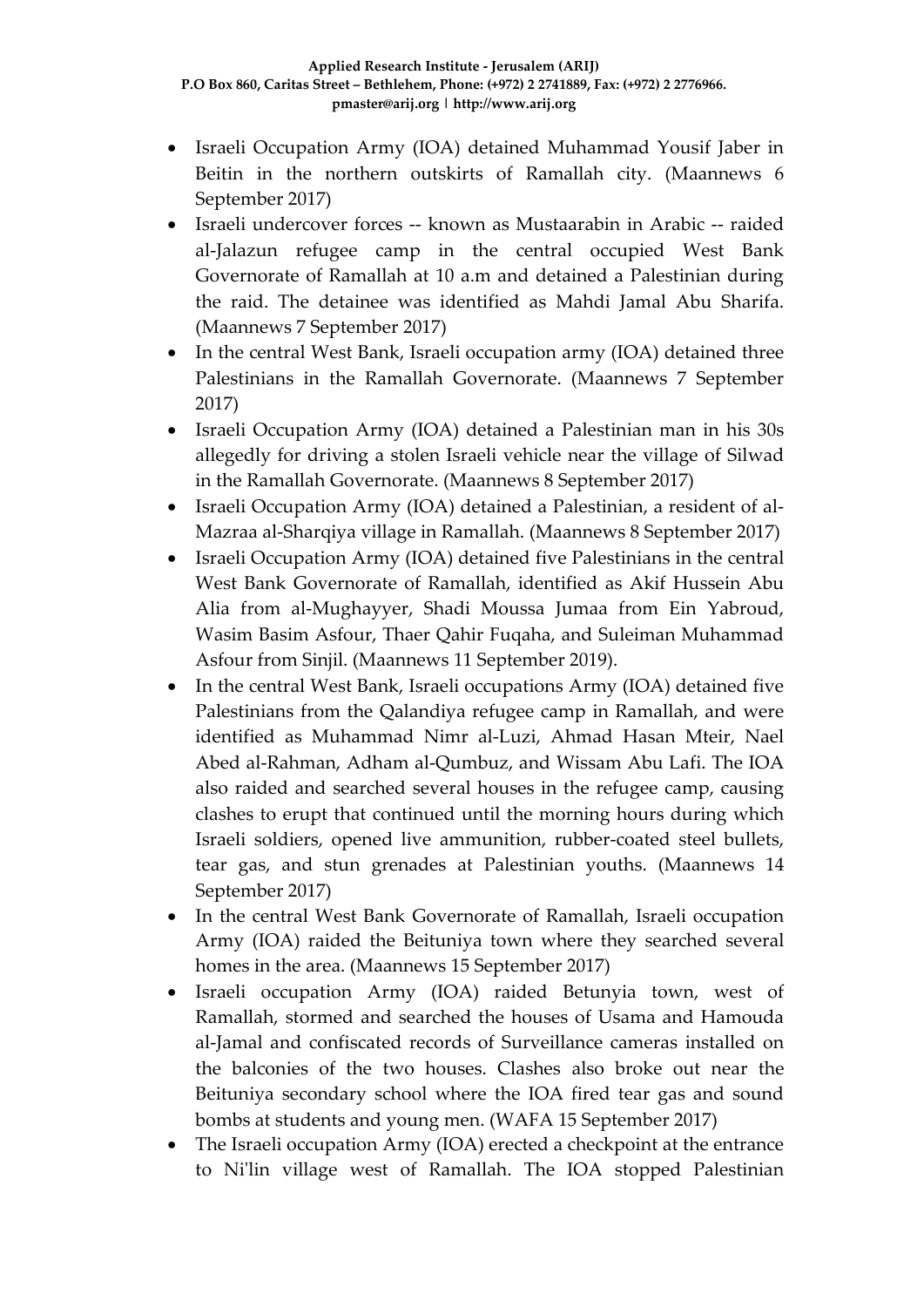vehicles and checked their ID cards, which caused an obstruction to the movement of Palestinian vehicles to and from the village. (WAFA 15 September 2017)

- Israeli occupation Army (IOA) arrested five Palestinians in Kober village in Ramallah Governorate. The five were identified as Ahmed Hassan Yousef, 35, Basel Fahad Abu al-Haj, 32, Raed Mahmoud Sabah, 43, Jihad Mohammed Abu al-Hajj, 47, and Adnan Ibrahim, 26. (WAFA 18 September 2017)
- Israeli occupation Army (IOA) detained two Palestinians from the central Ramallah and al-Bireh Governorate, identified as 17-year-old Laith Imad Abu Khurmeh from Kafr Ein village and Ihab Walid Hmeidat, 27, from al-Jalazun refugee camp. (Maannews 20 September 2017)
- Israeli Occupation Army (IOA) detained A young Palestinian after Israeli police forces rammed into his vehicle and physically assaulted him. An Israeli police vehicle forcefully rammed into 20-year-old Zaid Fawaw Hamid's car near the entrance to the village of Silwad in the central occupied West Bank Governorate of Ramallah, and then proceeded to violently beat him. The IOA were seen preventing local Silwad medics and ambulance crews from approaching the area to treat Hamid, who Israeli soldiers detained for unknown reasons. (Maannews 24 September 2017)
- Israeli occupation Army (IOA) detained Abdul-Rahman Awad, a journalist, from the Ramallah-area village of Budrus. (Maannews 26 September 2017)
- In the Ramallah-area village of Budrus, Israeli Occupation Army (IOA) detained three Palestinians, including a journalist. Their identities remained unknown. (Maannews 28 September 2017)
- Israeli Occupation Army (IOA) suppressed a weekly march in the village of Ni'lin in the central occupied West Bank Governorate of Ramallah, firing rubber-coated steel bullets at Palestinian protesters. (Maannews 29 September 2017)
- Israeli occupation Army (IOA) detained Hammad and Ammar Hamed during searches and raids in the village of Silwad, east of Ramallah and al-Bireh, and took them to an unknown destination. (WAFA 29 September 2017)

# **Jericho**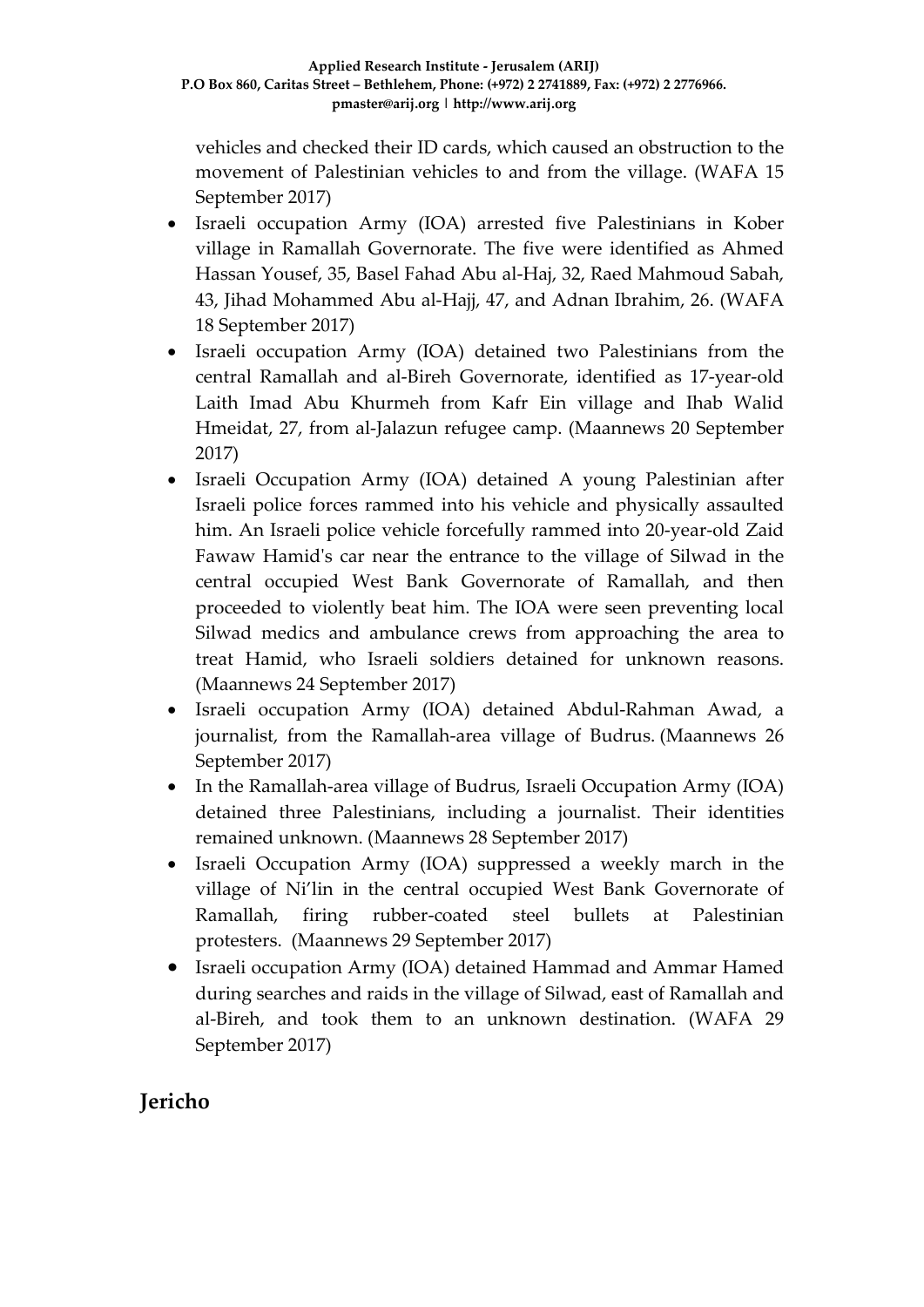• Israeli occupation Army (IOA) demolished eight homes and six retaining walls in Steih Dyouk, a village to the west of Jericho in the West Bank. Four bulldozers came to the village and demolished eight homes that were ready to be inhabited along with six retaining walls built to protect the homes and land from landslides and floods during the winter season. One house was identified belonging to Mohammad Jahalin, and is 120-square-meter area. (WAFA, ARIJ 13 September 2017)

## **Salfit**

- Israeli Occupation Army (IOA) detained two Palestinians in the town of Kifl Haris in the central Salfit Governorate north of Ramallah. (Maannews 5 September 2017)
- Israeli Increased Israeli settlement activities are taking place in Al Kroum area west of the wall, on lands of Az Zawiya village in Salfit Governorate. Palestinian Land owners were not notified of the recent activities neither were they allowed to access their lands isolated west of the wall. (PALTIMES 13 September 2017)
- The Israeli occupation Army (IOA) closed the southern and western entrances of Kifl Hares village in Salfit Governorate which connect with an Israeli bypass road that Settlers use. The two entrances were closed with an iron gate that was erected by the IOA earlier last year on the southern side of the village. (PALTIMES 13 September 2017)
- The Israeli occupation Army (IOA) closed the Salman Gas-station in Deir Istya village, northwest of Salfit, by order of the Israeli military commander and forced owners to close and leave the station after confiscating the keys. The IOA threatened to close the station for a month "if they find out that the Gas Station provides gas for vehicles belonging to Palestinian citizens accused of activities against the occupation," Israel claims. (WAFA 18 September 2017)
- Israeli Occupation Army (IOA) demolished a Palestinian-owned car wash owned by Amer Khalil Abdel Elah in Al Marj area in the village of Deir Ballut, located west of Salfit in the central occupied West Bank. The IOA forced Palestinians to shut down their businesses located along the road that leads to the village of Kafr al-Dik before proceeding razing the car wash to the ground. (Maannews 25 September 2017)

# **Tulkarem**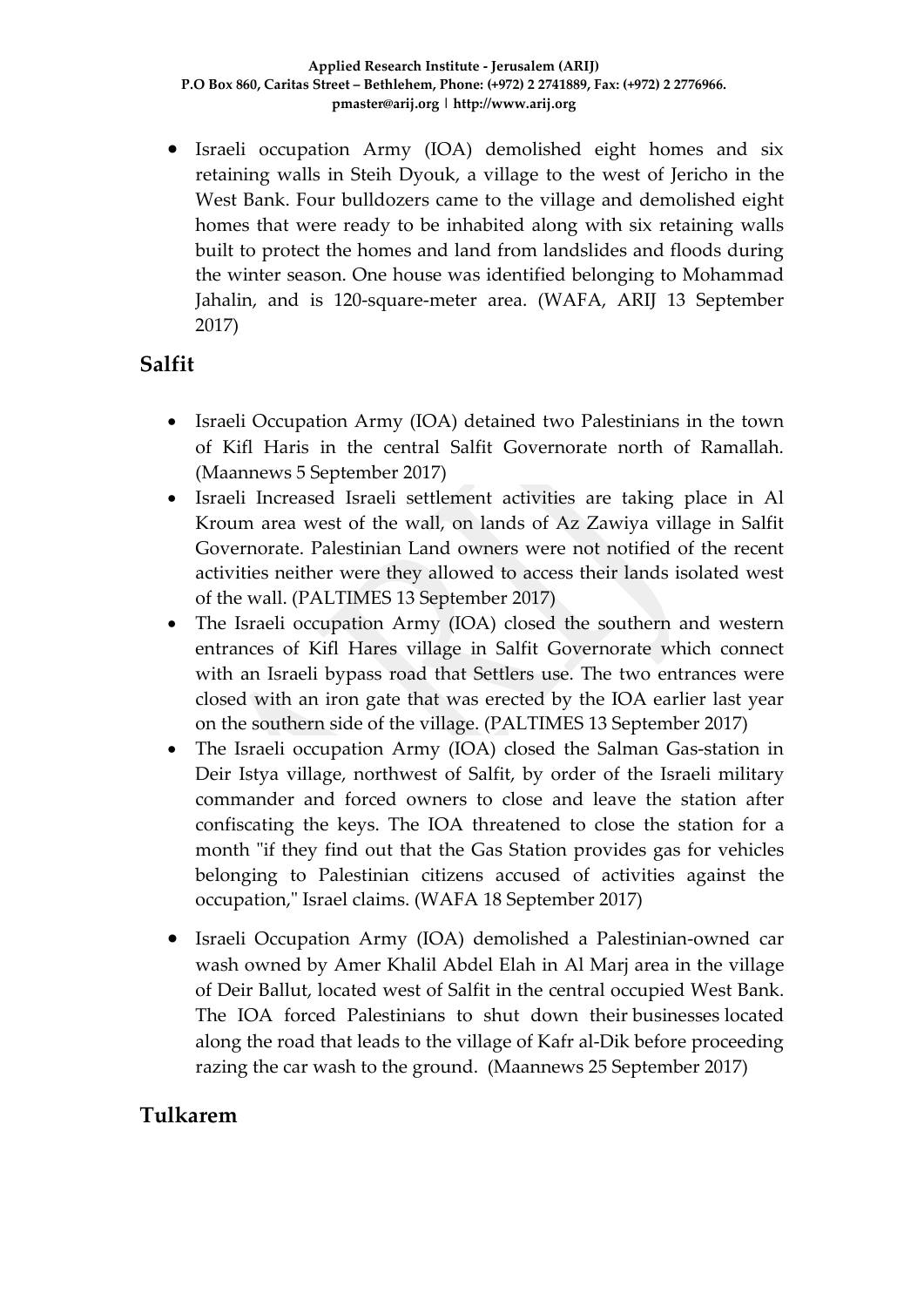- Israeli Occupation Army (IOA) detained a Palestinian in the northern West Bank Governorate of Tulkarem, as clashes erupted with Palestinians and the IOA. (Maannews 8 September 2017)
- In the city of Tulkarem, Israeli Occupation Army (IOA) detained Alaa Adib Shreitih from his home. (Maannews 11 September 2019).
- Israeli occupation Army (IOA) detained Hassan Husni Abu Zant, 35, and Samer Khalid Muhammad Ghanem, 35, in a neighborhood west of Tulkarem city. The IOA had raided and searched the homes of Abu Zant and Ghanem before detaining them. Clashes erupted in the area following the raids and detentions, as the IOA fired stun grenades and tear gas bombs at Palestinians. (Maannews 14 September 2017)
- Israeli forces detained seven youths from Jerusalem, five from the Ramallah-area village of Kobar and six from the Tulkarm district. (WAFA 18 September 2017)
- Israeli occupation Army (IOA) arrested six Palestinians from Tulkarem governorate. The six were identified as Mohammed Khairallah, Yousry Talal Rashid, Fathi Khalil Rashid, Al-Montaser Belallah Ahmed Hashim, Mohammad Khairallah and Yousry Fathi. (WAFA 18 September 2017)
- Israeli occupation Army (IOA) have uprooted dozens of fruit trees and levelled Palestinian land west of Nablus city in the northern occupied West Bank Governorate of Tulkarem. Tareq Hazzaa, the owner of the land, said that a bulldozer escorted by Israeli Civil Administration forces razed more than 50 fig and lemon trees that were bearing fruit, and was told the works were undertaken to expand the main Nablus-Tulkarem road near the Beit Lid crossroads and to create a roundabout in the area. About two dunams (0.5 acres) were also levelled out of his four-dunums piece of land. (Maannnews 20 September 2017)
- In the northern West Bank city of Tulkarem, clashes erupted after Israeli occupation Army (IOA) raided Haseib al-Sabbagh female students' dormitory at the Khadouri Technical University. Israaeli Soldiers ransacked and searched several dorm rooms, while a number of Israeli jeeps closed off the main street to the university. During the raid, clashes broke out in the area between students and the IOA, who fired tear gas, causing several to be hospitalized after suffering from severe tear gas inhalation. A car was also reportedly burnt after it was hit by a tear gas canister, causing extensive damage to the vehicle. (Maannews 25 September 2017)
- Israeli occupation Army (IOA) closed Shufa-Kafr al-Labad agricultural road, east of Tulkarm, with earth-mounds and large stones. Israeli bulldozers, accompanied by heavy Israeli soldiers, closed the only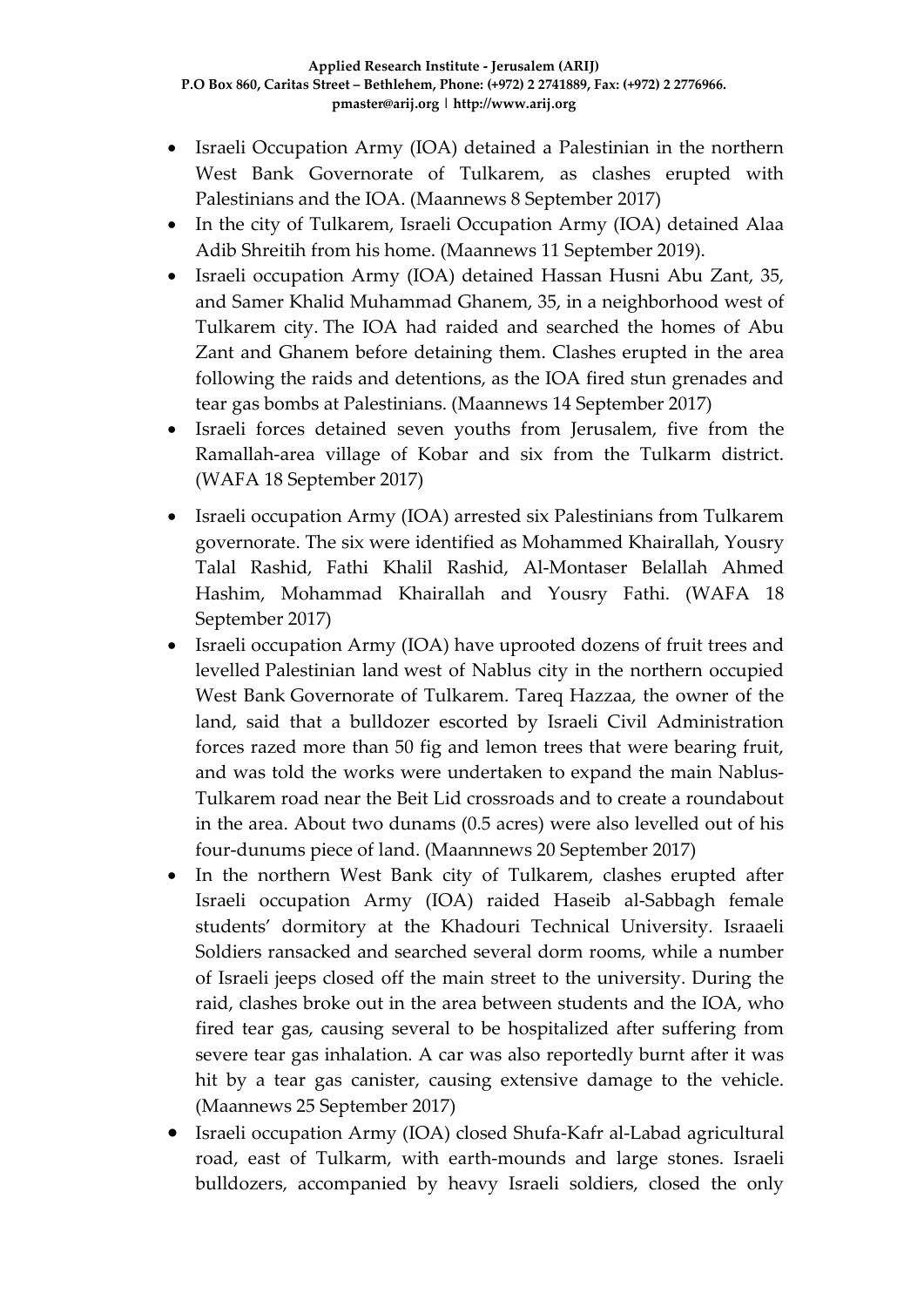agricultural road, which serves tens of Palestinian farmers in the area and up until Shufa village. (WAFA 28 September 2017)

# **Nablus**

- The government is set to approve an additional NIS 55 million budget for the initial construction of the newly created Amihai settlement for the Amona evacuees. This comes atop NIS 60 million that have already been spent on the project. The government will also be asked to provide an additional NIS 5 million to temporarily house the 40 Amona families until their permanent homes are built. [Security](http://www.jpost.com/Israel-News/IN-PICTURES-Bracing-for-evacuation-of-illegal-West-Bank-outpost-480214) forces [forcibly](http://www.jpost.com/Israel-News/IN-PICTURES-Bracing-for-evacuation-of-illegal-West-Bank-outpost-480214) evicted the 40 families from the Amona outpost in February after the High Court of Justice ruled that their hilltop community, on the outskirts of the Ofra settlement, was illegally built on private Palestinian property. The families have been housed since then in the Ofra field school. In March the government approved construction of an entirely new settlement for the Amona families, calling it Amihai, which will be build next to Shiloh in the Binyamin region of the West Bank. But work on that site has since come to a standstill because of lack of funds. Concurrent to the initial construction work, the Higher Planning Council for Judea and Samaria is working to approve a zoning and building plan for the settlement. Palestinians from the nearby village of Jalud, who claim ownership to some of the land within the settlement's boundaries, have filed an objection with the council against the plan. The village has also petitioned the High Court of Justice against the plan. Initial construction work on the settlement has been allowed to move forward in spite of the lack of bureaucratic approvals and the pending court case. [\(JPOST](http://www.jpost.com/Arab-Israeli-Conflict/Israel-set-to-approve-NIS-55-million-budget-for-new-settlement-503996) 2 September 2017)
- Israeli settlers installed a number of caravans and tents on a land near the village of Jaloud, to the south of Nablus in the West Bank. The caravans and tents were set up only a few meters away from the site where Israeli authorities are building a new illegal settlement. (WAFA 4 September 2017)
- In the northern Nablus, Israeli occupation Army (IOA) detained Yasin Abu Lafah, Mousa al-Madfa, and Qusay Hashash from Askar refugee camp. (Maannews 5 September 2017)
- Israeli Occupation Army (IOA) notified Palestinians of their intentions to destroy the water pipeline providing services to residents in Kherbit Al Marajem near the village of Duma, south of Nablus. The IOA handed residents notices informing them of their intention to remove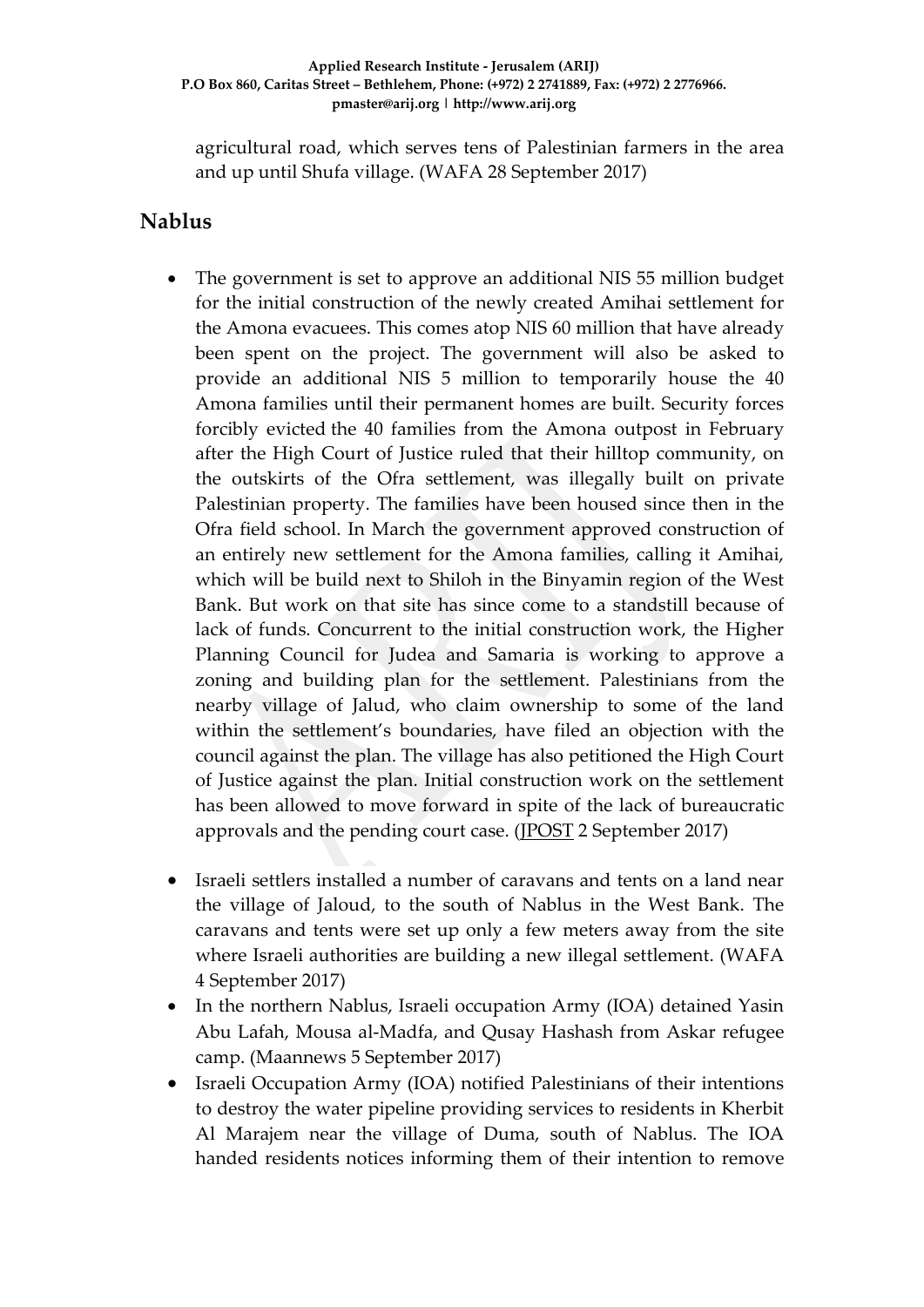the water pipeline; the sole source of water for that area. There are only 14 families living in the locale. (WAFA 5 September 2017)

- In the north in Nablus city, Israeli Occupation Army (IOA) detained Islam Bilal al-Masri. (Maannews 6 September 2017)
- A group of Israeli settlers assaulted and wounded a Palestinian teenager near Israel's illegal Homesh settlement in the northern occupied West Bank Governorate of Nablus. The 16-year-old Osama Jamil Daghlas, from the Burqa village, sustained wounds across his body after being assaulted by several settlers at the main road near the Homesh settlement. The settlers struck the minor with sharp objects and wood, and stripped off his clothes. (Maannews 6 September 2017)
- Israeli occupation Army (IOA) notified Palestinians living near the village of Duma in the northern occupied West Bank Governorate of Nablus that their sole water pipeline servicing the area's residents was slated for removal, as Israeli authorities have said the pipeline is "illegal." Israeli forces had informed the residents of their intention to remove and destroy the pipeline. The pipeline is the sole water source for the area. 14 Palestinian families live in the area and depend on the water pipeline. (Maannews 6 September 2017)
- Israeli settlers chopped down dozens of olive trees belonging to the Palestinian village of As-Sawiya, south of Nablus city. A number of Israeli settlers from the nearby Rachalim settlement overnight chopped down a total of 43 olive trees using chainsaws in al-Wad area, north of As-Sawiya village. The chopped olive trees reportedly belong to Juma'h Fathallah, a resident of the village. (WAFA 8 September 2017)
- Israeli Occupation Army (IOA) detained citizen Jihad Najwat Fashafsha from Jaba' village south of Jenin city while trying to cross Shavei Shomron checkpoint near Nablus. (WAFA 11 September 2017)
- In the Nablus district, Israeli Occupation Army (IOA) detained Muhammad Ghassan Hin 19, and Bashar Samir Dweikat 19. (Maannews 11 September 2019).
- Racist, "Anti-Arab" graffiti was founded spray-painted in Hebrew in the northern occupied West Bank Governorate of Nablus. The graffiti was found in the al-Mahjar area of Nablus, and that Palestinian property in the area also sustained minor damages. (Maannews 11 September 2019).
- Israeli occupation Army (IOA) detained a Palestinian after being stopped at a military checkpoint near Shavei Shomron settlement, northwest of Nablus. The detainee was reportedly a resident of Jenindistrict town of Jaba. (WAFA 12 September 2017)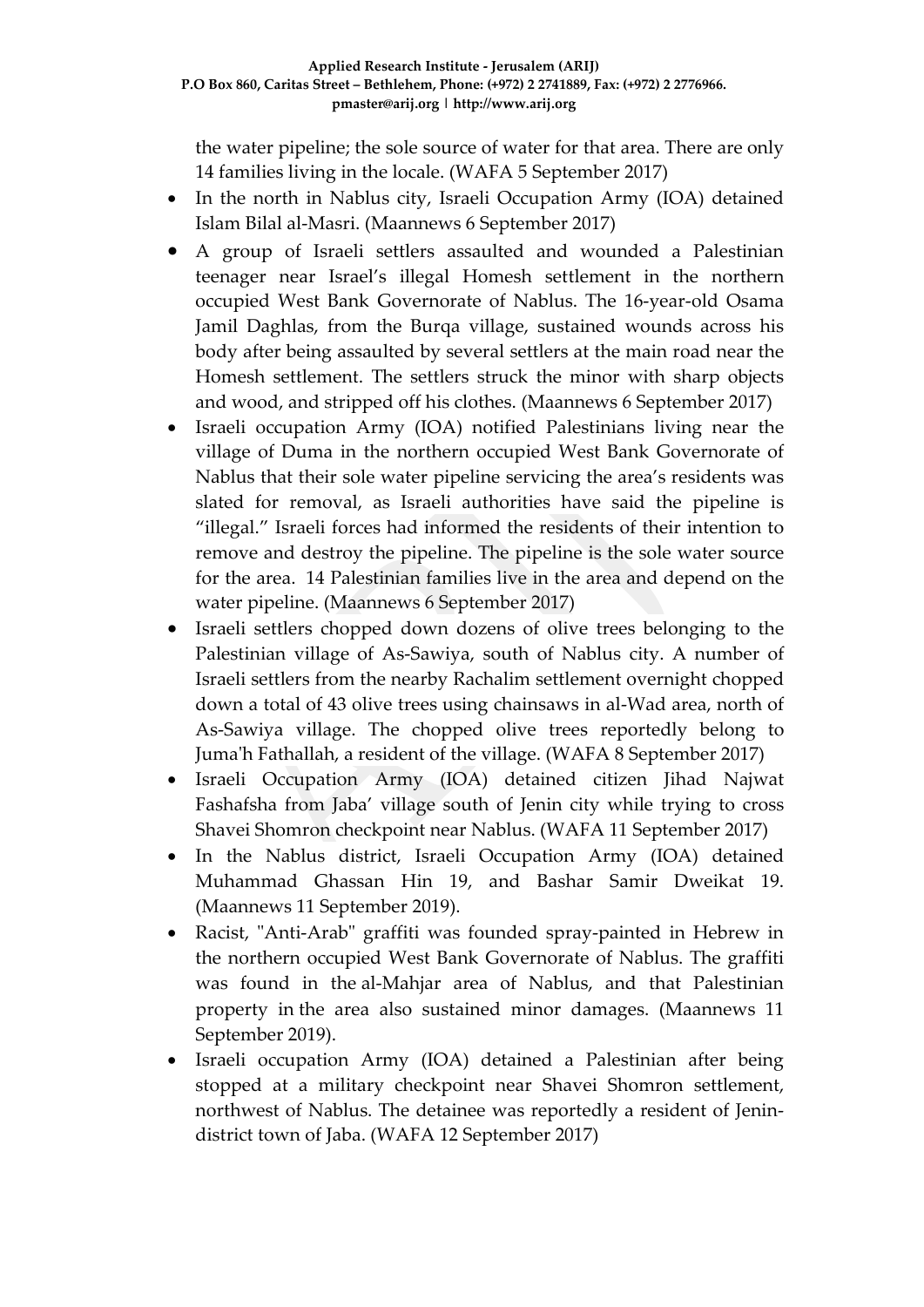- Israeli settlers uprooted a number of olive trees in the village of Burin, south of Nablus. Settlers from Yitzhar settlement entered Palestinian agricultural land located on the outskirts of the village and uprooted 27 fruitful olive trees. The olive harvest season starts next month and thousands of Palestinian families rely on this season for their household income and livelihood. (WAFA 13 September 017)
- A young Palestinian, identified as Jaber Kadous was shot in the hand during clashes with the Israeli occupation Army (IOA) in the village of Iraq Burin, south of Nablus. A number of Palestinians also suffered gas inhalation as the IOA fired tear-gas bombs at Palestinians to disperse them. (WAFA 16 September 2017)
- In the northern Nablus Governorate, Israeli Occupation Army (IOA) detained a member of the Huwwara village's municipal council identified as Murad Tawfiq Odeh, 47, after raiding and searching his house in central Huwwara.
- In Nablus city in the northern occupied West Bank, Israeli occupation Army (IOA) detained four Palestinians, including three brothers from Balata refugee camp in eastern Nablus. (Maannews 20 September 2017)
- Israeli occupation Army (IOA) raided the refugee camp at dawn and broke into the house of Ali al-Najmi, and detained his three sons Mutasem, Yazan, and Saif al-Najmi. The IOA also detained Ghazi al-Saudi after raiding and searching his family house in the camp. (Maannews 20 September 2017)
- Israeli settlers site fire to a grove of olive trees on privately-owned Palestinian land in the northern occupied West Bank, shortly after Israeli occupation Army (IOA) evacuated an illegal settlement outpost in the area. Officers from the Israeli Civil Administration and the Israeli army had arrived to evacuate the small outpost, which consisted of three tents and a building near the village of Kafr Qalil south of Nablus city. In response to the eviction, settlers later torched a number of olive trees belonging to Palestinian resident of Kafr Qalil. (Maannews 24 September 2017)
- For the third day in a row, Israeli bulldozers continue to raze large areas of lands in Deir al-Hatab vilage, east of Nablus, near Alon Moreh settlement. The lands that were razed are owned by five Palestinian families. No confiscated orders were handed over to affected families, who filed a complaint to the Israeli Supreme Court. (WAFA 25 September 2017)
- Six Palestinians, two of whom were former prisoners of Israel, were detained by Israeli occupation Army (IOA) after their homes were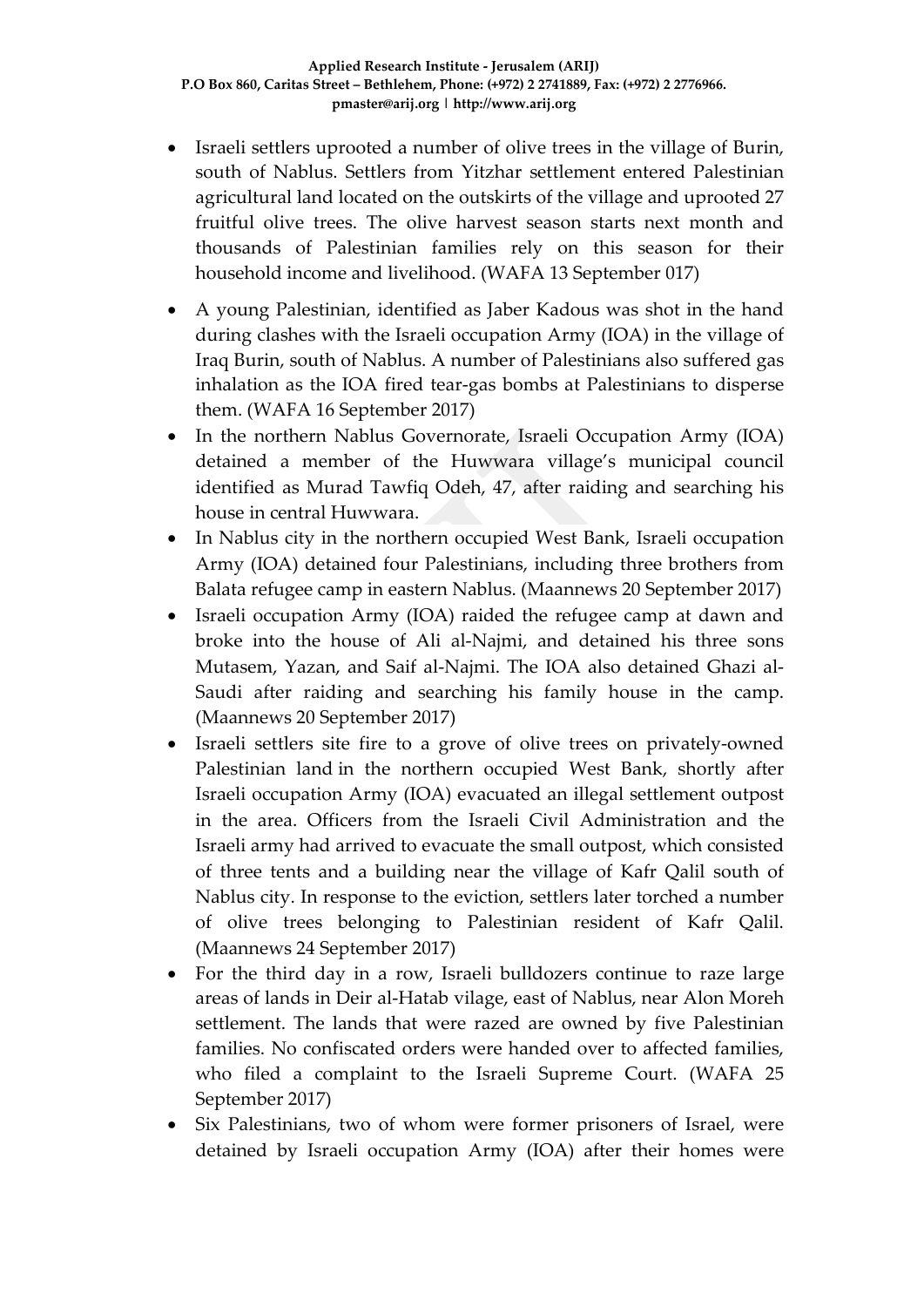raided in the Nablus Governorate of the northern West Bank. (Maannews 26 September 2017)

- The Israeli occupation Army (IOA) closed Huwwara checkpoint south of Nablus in both directions to provide protection to dozens of settlers who gathered in the area. The road was diverted to the town of Awarta, southeast of Nablus. (WAFA 26 September 2017)
- Israeli occupation Army (IOA) detained about 20 Palestiniangovernment cars at Za'tara checkpoint south of Nablus, including the car of Abdel Nasser Saleh, the deputy of the Palestinian Ministry of Culture. (WAFA 27 September 2017)
- Clashes erupted near Joseph's Tomb in the northern occupied West Bank city of Nablus between Palestinian youths and Israeli Occupation Army (IOA), who were escorting hundreds of Israeli settlers to the area to perform religious rituals. The IOA fired bullets, tear-gas and stun grenades at the youth who threw rocks and Molotov cocktails. The Israeli army were "providing security to 1500 Israeli settlers at the Joseph's Tomb area." (Maannews 28 September 2017)

### **Gaza**

- A number of Israeli military vehicles infiltrated the Gaza borders east of Gaza City and razed agricultural land. Three tanks and three bulldozers infiltrated the borders and moved 150 meters inside the Gaza Strip. The bulldozers levelled agricultural border land east of Shajaiyeh as drones flew over the area. Israel has declared the border area that extends 300 meters inside Gaza as a buffer zone and opens fire at Palestinians who enter that area, which is mainly rich agricultural land. (WAFA 5 September 2017)
- Israeli occupation Army (IOA) allegedly detained a Palestinian lecturer from the besieged Gaza Strip last week over suspicions that he was working with a Hamas-affiliated hacker group. The IOA detained Dr. Ramzi Abid when he attempted to leave Gaza through the Israelicontrolled Erez . Abid had been traveling to Italy in order to attend a workshop. Abid works as a lecturer at Gaza's Islamic University, according to the sources. (Maannews 5 September 2017)
- Israeli occupation Army (IOA) arrested Fadel Abu Hasira, 27, at the Beit Hanoun crossing in northern Gaza. (WAFA 10September 2017)
- Several Israeli military vehicles and bulldozers crossed the border with the Gaza Strip and levelled lands in the "buffer zone" in the northern coastal enclave. Six bulldozer levelled lands east of Beit Lahiya in the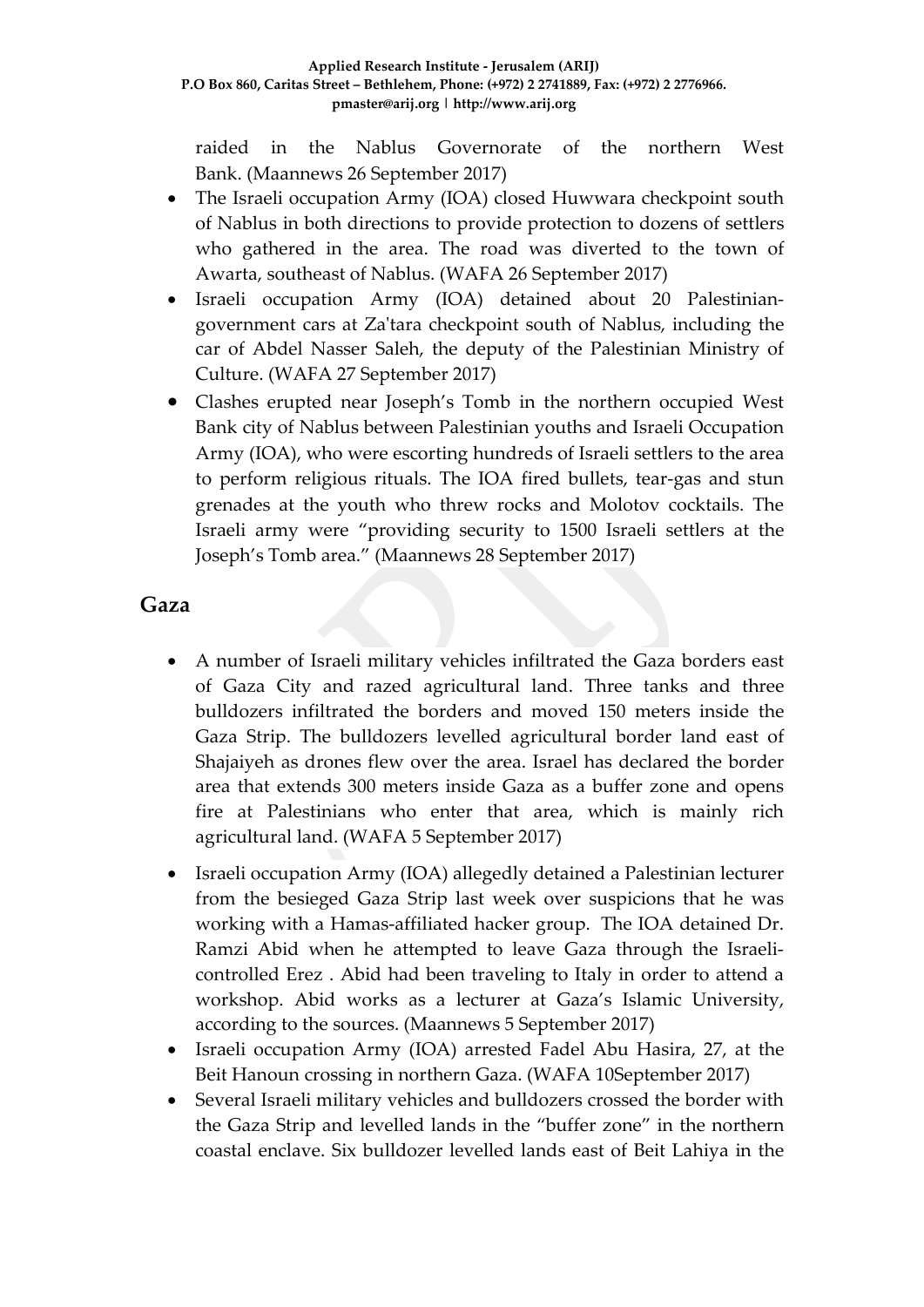northern Gaza Strip under military protection. (Maannews 11 September 2017)

- Several Israeli military bulldozers crossed the border with the Gaza Strip and levelled lands in the "buffer zone" east of Khan Younis in the southern part of the besieged coastal enclave. Four D9 bulldozers arrived from Israel's Kissufim military post, crossed the border fence through a gate in the area, and levelled land near the fence. Israeli reconnaissance planes hovered at low altitude during the limited Israeli incursion. (Maannews 12 September 2017)
- Three Palestinians were injured when Israeli occupation Army (IOA) fired tear gas bombs at Palestinian civilians during clashes that broke out east of Jabalya in the northern Gaza Strip. (WAFA 15 September 2017)
- Three Palestinian youths suffered from severe tear gas inhalation, during clashes with Israeli forces near the border of the northern Gaza Strip. The IOA fired tear gas at Palestinian youths near the border, outside the Jabaliya refugee camp, causing three "youth" to suffer from suffocation. (Maannews 16 September 2017)
- Two Palestinians were reportedly detained by Israeli occupation Army (IOA), after the two crossed the border from Gaza into Israel. The two were transferred to the Shin Bet, Israel's internal intelligence agency. (Maannews 16 September 2017)
- Israeli naval forces detained two Palestinian fishermen and seized their boat off the coast of the northern Gaza Strip. The forces "attacked" a Palestinian fishing boat while it was sailing four nautical miles from the shore. The Israeli army claim that the Palestinian vessel deviated from the designated fishing zone in the northern Gaza Strip, prompting Israeli naval forces to call on the vessel to halt. (Maannews 18 September 2017)
- Israeli navy arrested two Palestinian fishermen off the Gaza shore and seized their boat. Israeli naval ships attacked the boat while it was sailing at four nautical miles from the shore before arresting the two fishermen who were on board and confiscating the boat. According to the Palestinian Center for Human Rights (PCHR), all Israeli attacks on Palestinian fishermen have taken place within the distance of six nautical miles, which it said "proves that Israeli forces' policies aim to tighten restrictions on the Gaza Strip's fishermen and their livelihoods." (WAFA 18 September 2017)
- The IDF announced on Tuesday that it will put in place a closure of the West Bank and Gaza Strip beginning at 12:01 a.m. on Wednesday, ahead of the holiday of Rosh Hashanah, the Jewish new year, which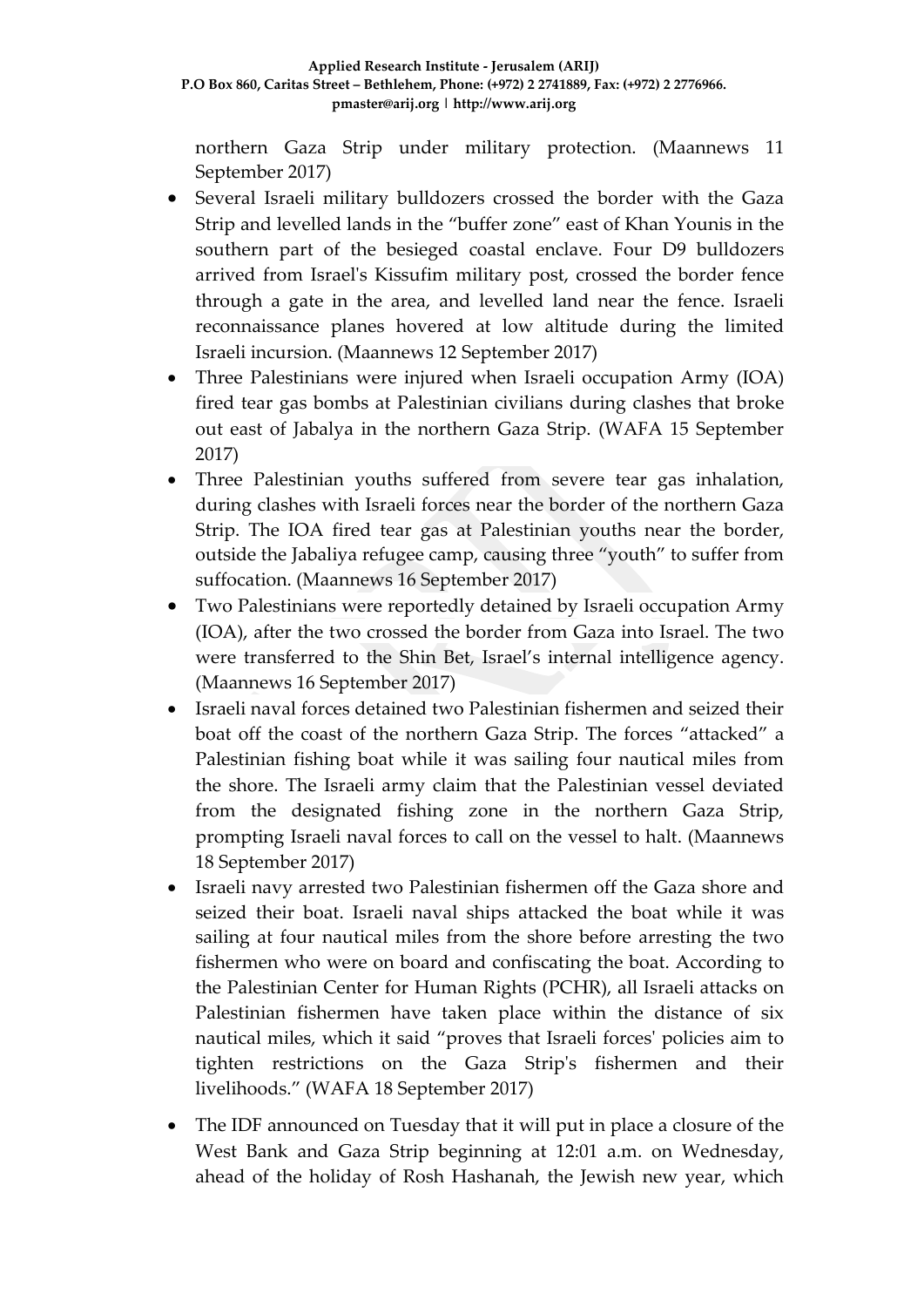starts Wednesday evening. The closure, a routine procedure during Israeli and Jewish holidays, is expected to last until midnight on Saturday, "depending on a situational assessment," the army said. Ordinarily, tens of thousands of Palestinians from the West Bank enter Israel for work each day. A far smaller number of Gaza residents also travel to Israel, mostly to receive medical treatment. According to the IDF, during the closure exceptions will be made for humanitarian and other outstanding cases, based on an assessment by the Defense Ministry's Civil Administration. The Israel Police also announced on Tuesday that additional police officers would be stationed around the city of Jerusalem in order to keep the peace during the holiday. The West Bank and Gaza closure is intended both to prevent attempts at terror attacks in Israel during the holiday period and to allow the Israeli security officials who operate the crossings to celebrate the festival. The Jewish high holidays, of which Rosh Hashanah is the first, are generally seen by defense officials as a time period of increased tension in the region, when the risk of terror attacks is higher. The police said they would be focusing considerable attention on the Old City and the Western Wall, where thousands are expected to pray during the two-day holiday on Thursday and Friday, and the following Shabbat. However, additional officers will also be present throughout the city. "Israel Police officers, border guards, reinforcements and volunteer officers will be spread around the city in areas with large crowds, shopping centers and markets, around the Old City and in its alleyways, and around synagogues  $-$  in order to preserve the order and safety, to guard worshipers, and to direct traffic," police said in a statement. In addition, police announced that beginning on Wednesday private cars would not be able to enter the Old City through the Jaffa Gate, except for those belonging to residents. [\(TIMES OF ISRAEL](https://www.timesofisrael.com/israel-announces-west-bank-gaza-closure-for-rosh-hashanah/) 19 September 2017)

- Israeli military vehicles and four bulldozers conducted a limited incursion into the southern Gaza Strip near Khan Yunis and proceeded to level lands. (Maannews 24 September 2017)
- Israeli naval forces opened fire at Palestinian fishing boats off the coast of Beit Lahiya in the northern Gaza Strip. The IOA targeted the fishermen for no reason. No injuries were reported. (Maannews 30 September 2017)

### **Others**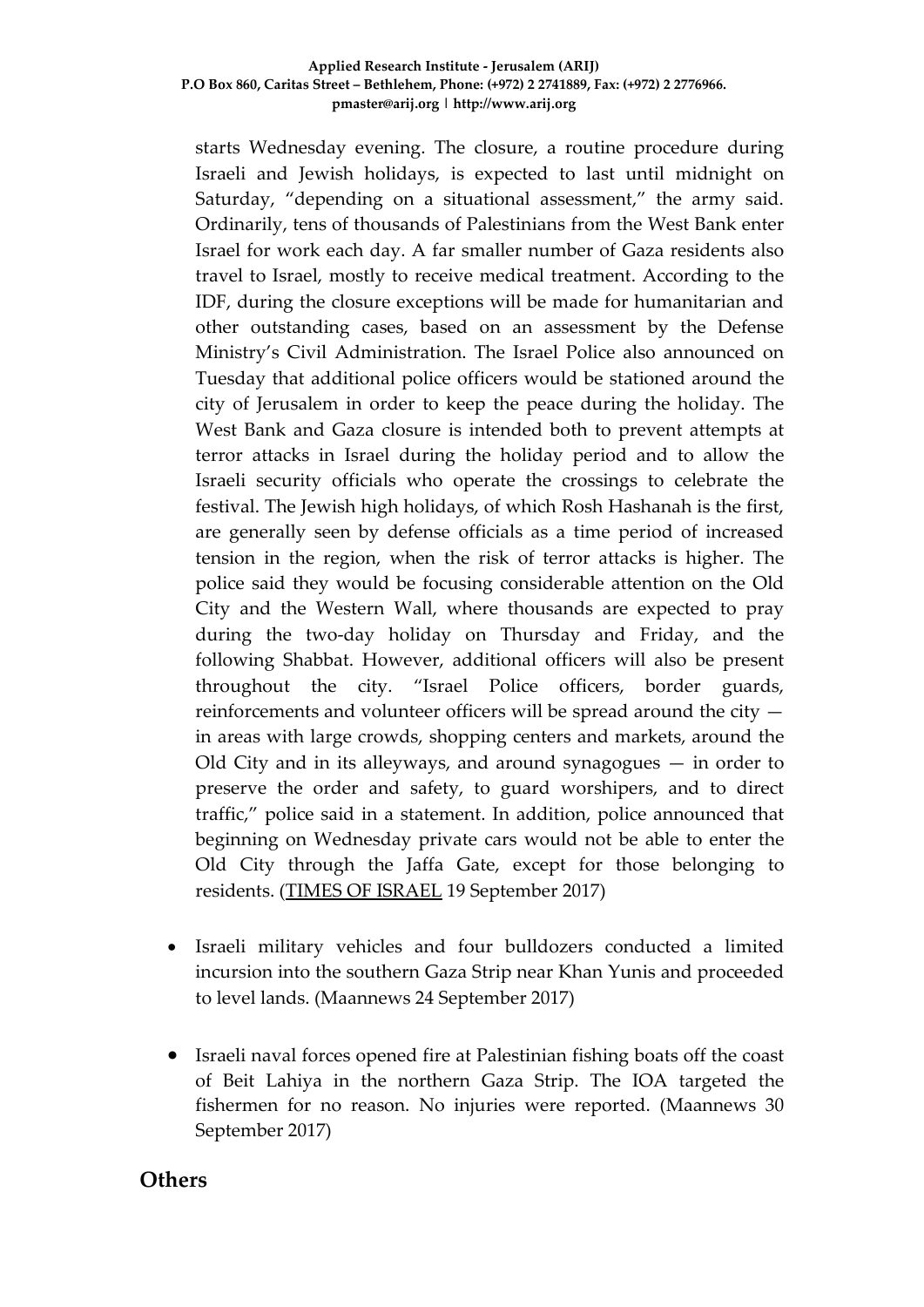- The Head of the Central Command, Major General Roni Numa, signed a military order establishing a municipal services administration for the Jewish settlers in Hebron. [The order](http://www.israelnationalnews.com/News/News.aspx/234826) was signed following administrative work by the Military Advocate General, the Civil Administration, the Ministry of Defense, the Ministry of Justice and the Ministry of the Interior. The order does not create a new local authority or a new community within a regional authority, but rather a settler body with a certain degree of administrative power. 1) Although the settlers already treat specific areas in the city as their own, this split in local governance formalizes the apartheid system in Hebron, with the approval of Minister of Defense Lieberman. 2) It is still unclear whether the new "municipal services administration" will have authority on infrastructure in the area, but if so, this would constitute a violation of the Hebron Protocol from 1997, according to which the responsibility and authority over infrastructure are in the hands of the Palestinians. 3) The establishment of the "municipal services administration" will lead to the handling of budgets directly by the settlers, rather than by the Civil Administration, something which is also likely to result in less transparency in fund allocation. [\(PEACENOW](http://peacenow.org.il/en/official-status-granted-hebron-settlers-civil-administration) 6 September 2017)
- Fadwa Barghouthi, a Palestinian lawyer and the wife of imprisoned Fatah movement official Marwan Barghouthi, said that Israeli authorities have told her that she is banned from visiting her husband in prison until 2019. (Maannews 5 September 2017)
- Israel has suspended granting [work visas](https://www.ynetnews.com/articles/0,7340,L-5012942,00.html) for new foreign charity workers arriving in the country. Dozens of aid workers from major international NGOs have been unable to get work visas or faced delays in recent months. Israel says the matter is procedural, but has not found a permanent solution to the issue in more than a year. Since June, however, no new aid workers have been able to get a B1 work visa, the most common type for foreign NGO workers in the country. This followed similar suspensions from August to December 2016 and from March to April this year. Dozens of aid workers have been affected so far, with a number stuck outside the country waiting for their visas to come through. [\(PLO](http://www.dci.plo.ps/en/article/6440/September-5,-2017---AFP-Aid-workers-fear-fallout-from-Israel-visa-suspension) 5 September 2017)
- Israeli Occupation Army (IOA) arrested Ahmed Bassam Jadallah al-Jabari, 24, and took him to an unknown destination. (WAFA 6 September 2017)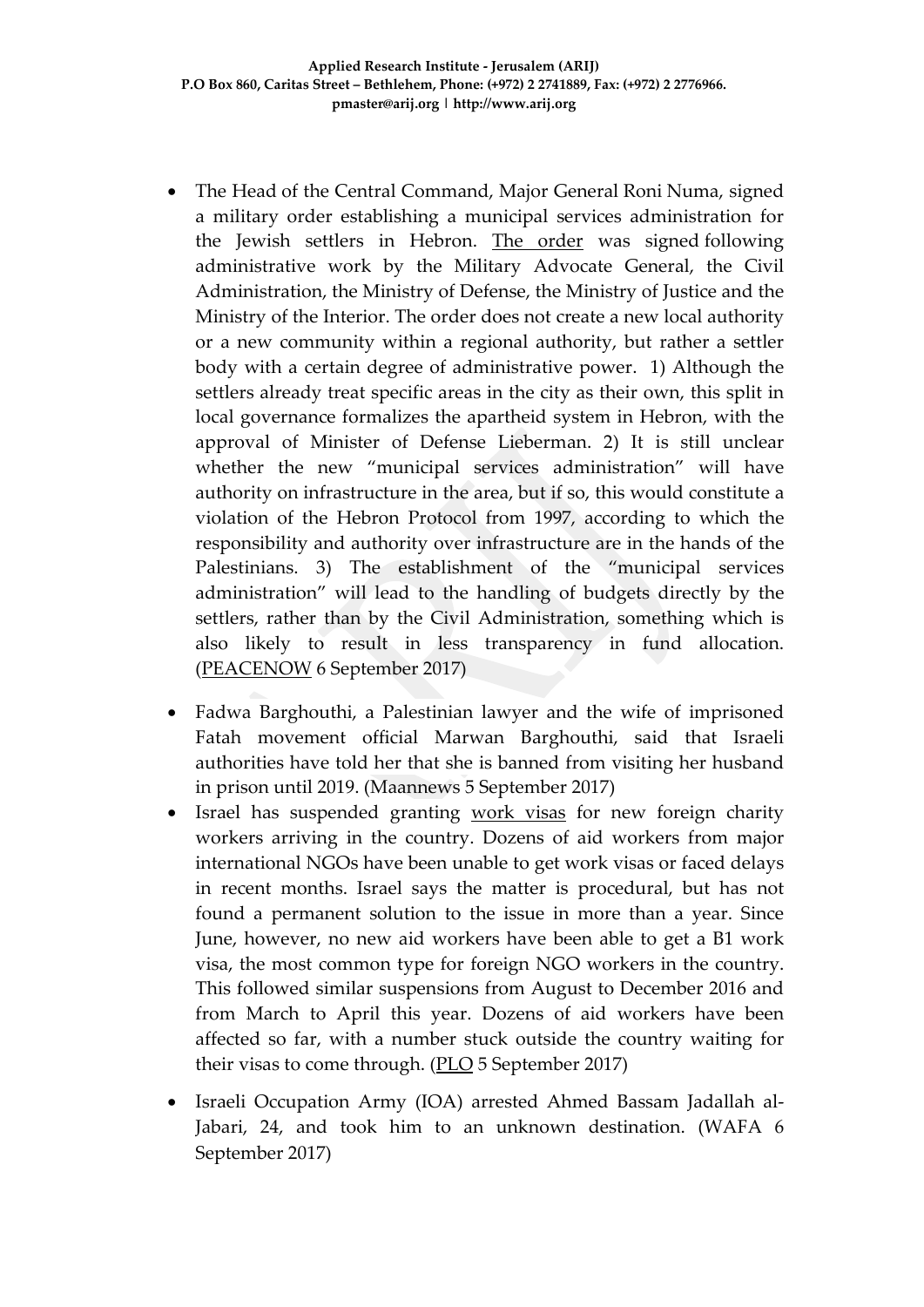- A Jewish Home MK has unveiled a plan to bolster Arab emigration from Israel, and ultimately end the Palestinian Authority. MK Bezalel Smotrich, a member of the National Union faction within the Jewish Home party, is calling on the State of Israel to provide financial benefits for Arabs who move abroad. "This is not transfer," said Smotrich, distancing his proposal from the platforms of MK Rabbi Meir Kahane's Kach party and slain Tourism Minister Rehavam Zeevi's Moledet party, which later joined the National Union faction. "Today, some 20,000 Palestinians leave Judea and Samaria every year," Smotrich told *Israel Hayom* in an interview published Wednesday. "Polls show that about 30% of [PA Arabs] would like to move out of the country," Smotrich said, **[citing a survey](http://www.israelnationalnews.com/News/News.aspx/232453)** published in July by the Palestinian Center for Police and Survey Research. According to the survey, 47% of Gaza Arabs would emigrate from the Strip if they had the means to do so, while 23% of PA residents in Judea and Samaria said they too would live elsewhere if they were furnished with the means. "I want to help them to [leave], on fair terms, with full financial compensation and without any coercion. It will be cheaper than to continue to fight wars and have military operations every few years."In addition to encouraging Arab emigration from Israel, Smotrich's proposal calls for the termination of the Palestinian Authority, the formal annexation by Israel of Judea and Samaria, and the doubling of the Jewish population in those areas. The goal, says Smotrich, is to "erase the paradigm of Palestinian statehood both on the ground and as a concept." In doing so, Smotrich suggested, terrorism against Israel would ultimately be reduced. "It isn't despair that drives terrorism but hope; the core expression of which is the establishment of a Palestinian state. And that's what I'm aiming to quash." Smotrich's plan also includes a provision offering Israeli residency to Arabs in Judea and Samaria who accept Israeli sovereignty. Full citizenship would also be available to those Arabs who are willing to enlist in the IDF. [\(INN](http://www.israelnationalnews.com/News/News.aspx/235111) 6 September 2017)
- Israeli occupation army units held training near residential tents in Hammamat al-Maleh in the northern Jordan Valley causing panic and terrifying children. The training was so close to the tents where Palestinian residents of the village live to a point that children and women were kept awake all night fearing of what could happen. (WAFA 7 September 2017)
- Israeli occupation authorities (IOA) sentenced 18 Palestinians to administrative detention -- imprisonment without charge or trial-- at Israel's Ofer military court. 10 Palestinian prisoners were ordered to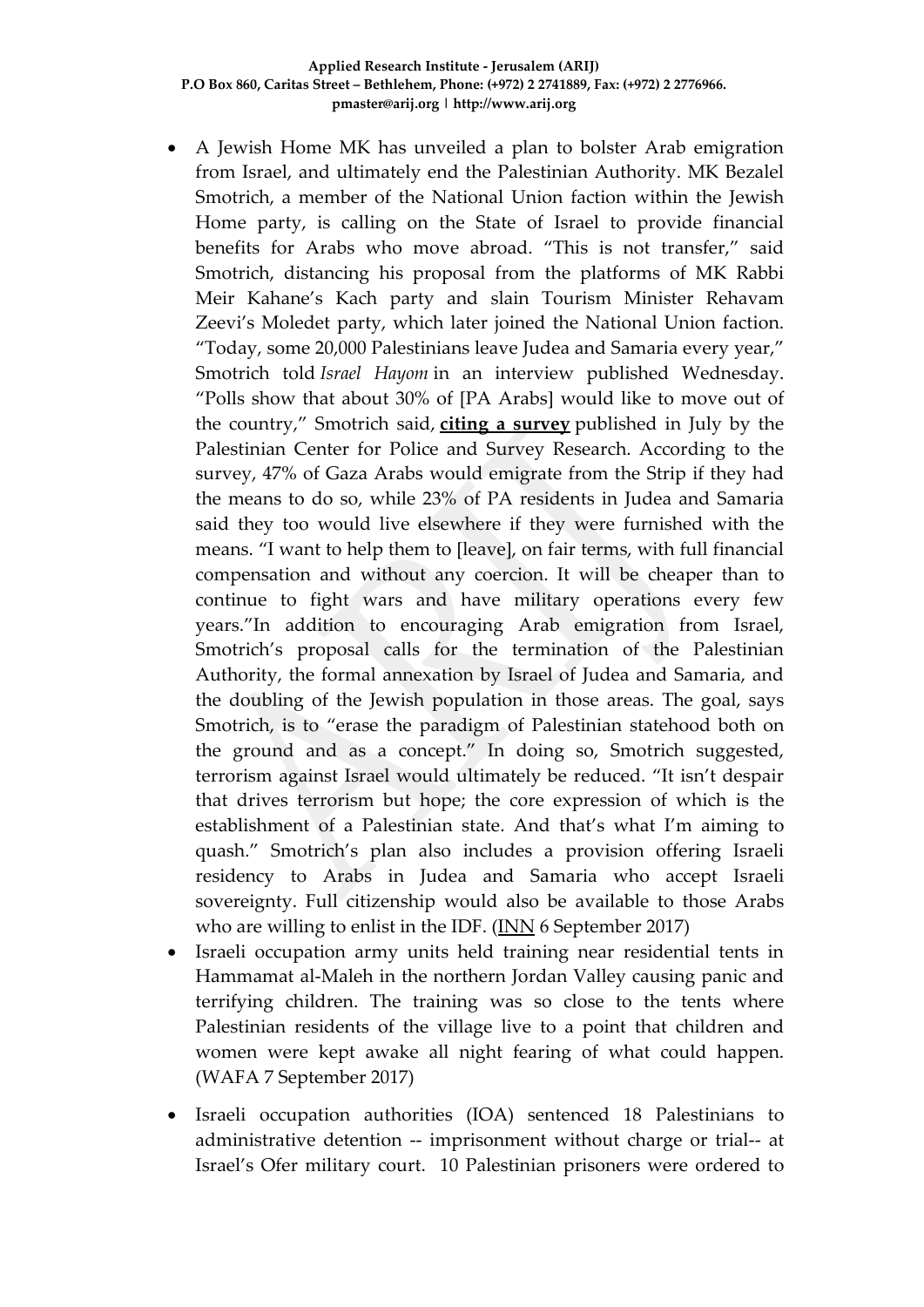administrative detention for four months and were identified as follows: 1. Mahmoud Ali Saada 2. Sadi Muhammad Khdirat 3. Mousa Ahmad Balbul 4. Jihad Wadah Qutab 5. Hamza Jabir Kawazba 6. Ayman Muhammad Abu Ebied 7. Yazan Waleed Ayyash 8. Azzam Hassan Rabi 9. Nour al-Din al-Talahma 10. Jamal Musalamani . Six prisoners were sentenced to administrative detention for six months, identified as follows: 1. Murad Maamoun Awawda 2. Taimor Hisham Barghouthi 3. Nour al-Din al-Qadi 4. Abd al-Nasser Rabi 5. Muhamad Omar Qanna6. Tamer Abd al-Karim al-Haj Ali. Israeli authorities also issued three-month sentences for Yousif Muhammad al-Haq and Mahmoud Abd al-Latif Deik. (Maannews 7 September 2017)

- From today on, 12 minutes of travel will separate between the so-called "Tunnel Road -" Route 60 from Gush Etzion to southern Jerusalem and Route 443, starting north of Jerusalem and heading northwest towards Modiin. The "Rosemarin Interchange" on the Begin Highway, that cuts through Jerusalem in the north-south direction, was unveiled today in a ceremony that saw the participation of Prime Minister Binyamin Netanyahu and Transportation Minister Yisrael Katz. The interchange includes two levels and a 77-yard long tunnel. The lower level will provide a direct connection to the Tunnel Road from the Begin Highway. Now, it will be possible to cross Jerusalem with continuous travel - without having to stop for traffic signals - from Route 60 south of Jerusalem to Route 443 north of Jerusalem. The interchange will open to drivers tonight.Gush Etzion Regional Council head Shlomo Ne'eman blessed the new interchange, asserting that "The issue of traffic jams and travel time for Gush Etzion residents is something we have to deal with on a daily basis. Thank G-d, Gush Etzion is today at the center of the transportation revolution which is gaining strength. We praise the building of the interchange and hope that the momentum in building will only become stronger, whether with respect to infrastructure or new housing units and the blossoming of businesses and tourism." [\(INN](http://www.israelnationalnews.com/News/News.aspx/235192) 7 September 2017)
- The east Jerusalem school year started in spite of strikes in several schools, classroom overcrowding and poor infrastructures. Four new schools were opened, including an arts institution—the first of its kind in the Arab sector. As Eid al-Adha concluded, the school year in east Jerusalem was officially opened, but only partially. No less than 4,000 students from the Dar al-Marefa school in the Kafr 'Aqab neighborhood stayed home. The Ministry of Education wanted to shut down the school, identified with Hamas, last year. Ownership of the school was transferred before the current school year started. The owners of the buildings housing it, however, refused to rent them to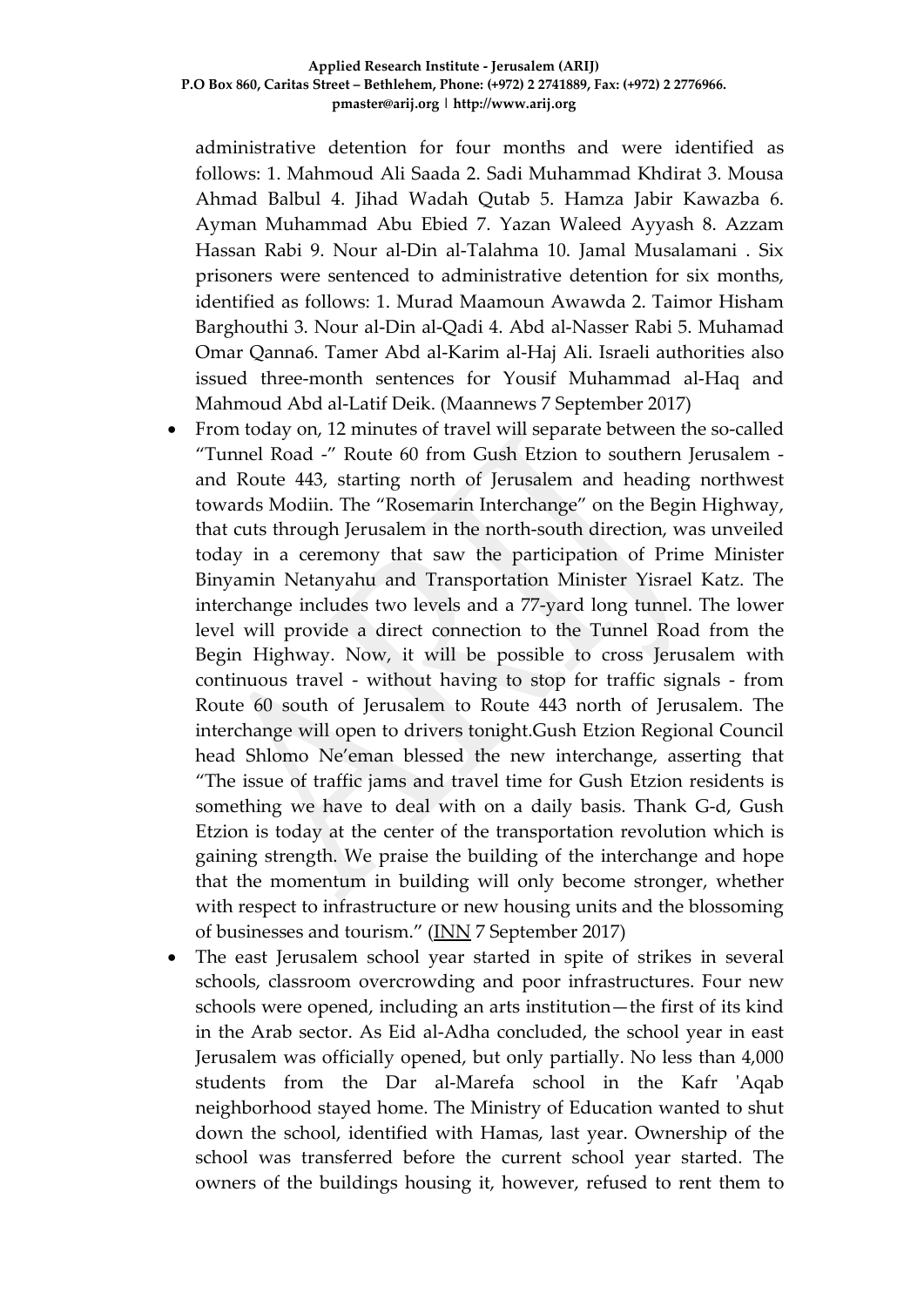the new administration. In addition, 600 pupils from Shuafat's boys' school remained home as their parents protested a principal switch every year in the past four years, each of them failing to put the school back on track. Parents demonstrated in front of the school Tuesday morning, locked its gates and barred entry. Police were called to disperse them. A school in the Abu Tor neighborhood also failed to open the new school year amid claims from parents its infrastructures are in poor shape and won't allow studying throughout the entire year. Apart from the strikes, the school year is also hampered by a large shortage in available classrooms, which stands at 2,000. A petition on the matter was submitted to the High Court after a previous one made in 2011—produced no results to speak of, despite the fact the court instructed the municipality to build the missing classrooms within five years. Four new schools were built, however, including the Abda'a school for music and the arts. 5,800 east Jerusalem students will be studying in a program entitling them to an Israeli high school diploma this school year. This marks a 14 percent increase from last year. In addition, the municipality launched a concentrated equal opportunity and gap reduction program for its east Jerusalem residents at an investment of NIS 25 million. The program will include enrichment and additional tutoring hours as well as learning centers, and will be put into practice in all post-primary—and some elementary— schools in east Jerusalem as part of a long school day. [\(YNETNEWS](https://www.ynetnews.com/articles/0,7340,L-5012912,00.html) 7September 2017)

- Israeli occupation Army (IOA) raided the house of Beit Fajar Mayor, Akram Tqaqqa, and the houses of his two brothers, Samir and Osama, searched them and ransacked the contents. (WAFA 9 September 2017)
- Work on the planned town of Amichai in Samaria will resume Monday morning, ending a month-long hiatus on building in what will be Israel's first officially sanctioned new town in Judea and Samaria in a quarter century. Amichai, which was planned as a replacement town for the 42 families evicted during the [demolition of Amona](http://www.israelnationalnews.com/News/News.aspx/224209) in February, was [authorized by the Civil Administration](http://www.israelnationalnews.com/News/News.aspx/230629) in June. Two [weeks later,](http://www.israelnationalnews.com/News/News.aspx/231301) workers broke ground at the site of Amichai, near the community of Shiloh. [In early August,](http://www.israelnationalnews.com/News/News.aspx/233410) however, construction was halted in Amichai, representatives of the former Amona residents said, "due to bureaucratic complications and budgetary constraints." On Sunday, however, Interior Minister Aryeh Deri (Shas) informed representatives of the evicted Amona residents that work on Amichai would be resumed Monday morning. The move comes exactly one week after the cabinet allocated funds for Amichai's construction.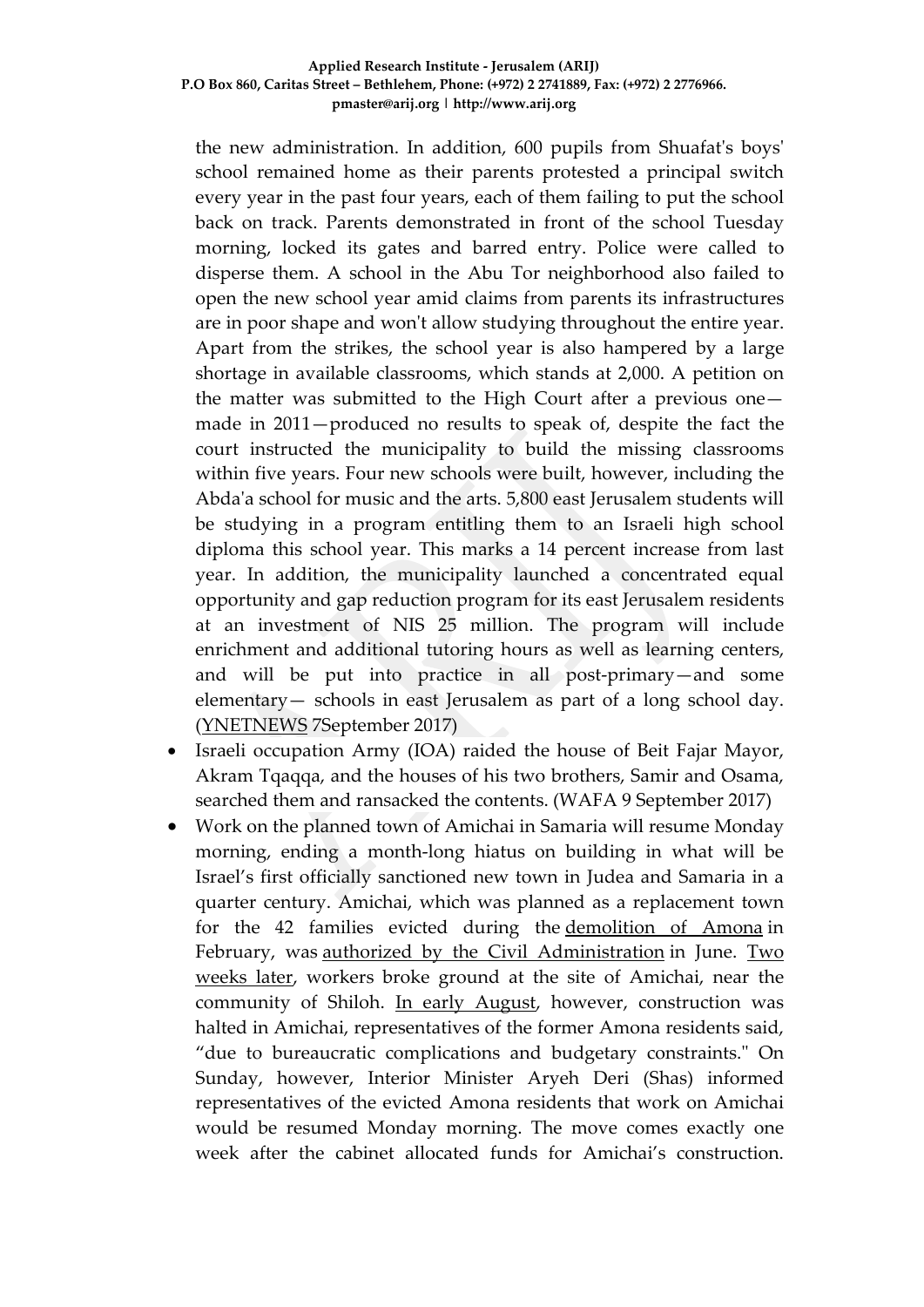Funding for Amichai will be provided to the Binyamin Regional Council through the Interior Ministry. [\(INN](http://www.israelnationalnews.com/News/News.aspx/235315) 10 September 2017)

- The Israeli public prosecutor issued an order to shut down the Golden Gate, one of the gates of the al-Aqsa Mosque compound in Jerusalem. (WAFA 10 September 2017)
- Israeli authorities delayed or denied two out of every five patients in the Gaza Strip access to medical care outside of the besieged coastal enclave over the month of July, the World Health Organization (WHO) said Friday. During that period, two Palestinians -- a five-year-old boy and a 22-year-old man -- died while waiting to receive permission to leave the blockaded territory for treatment. Yousef Zourub, a 22-yearold man with Gaucher's disease, had severe case of pneumonia and missed several appointments at Makassed Hospital in occupied East Jerusalem after his application for Israeli exit permit was delayed. Following his application for the hospital appointment on July 16, Israeli General Security Services requested that Zourub appear for security interrogation at Israel's Erez border crossing on that day. However, he died at the European Gaza Hospital on the day of the appointment. In its [monthly](http://www.emro.who.int/images/stories/palestine/WHO_monthly_Gaza_access_report_July_2017.pdf?ua=1) report on the referral of Gaza patients, the WHO said that 42.6 percent of patients saw their permits either delayed or denied -- 45 out of the total 1,847 applications were denied, while 742 were delayed with no response from Israel by the time of the patient's hospital appointment. Among those delayed were 153 minors and 89 people over 60 years old. Meanwhile, the majority of permits for patients companions were either delayed or denied in June, with just 47.7 percent of the 2,013 applicants getting approval to accompany their loved ones to the hospital. The report said 94 patients (57 males; 37 females) were requested for interrogation by the Israeli General Security Services at Erez during July. Only five were approved permits to travel for health care. The WHO also reported an increase in July in the number of referrals issued by the Palestinian Ministry of Health for Gaza patients, which in June reached its lowest [number](http://www.emro.who.int/images/stories/palestine/documents/WHO_monthly_Gaza_access_report_June-2017-Final.pdf?ua=1) since WHO started to monitor referrals in 2009, marking an 80 percent drop from the monthly average in 2016. [\(WHO,](http://www.emro.who.int/images/stories/palestine/WHO_monthly_Gaza_access_report_July_2017.pdf?ua=1) Maannews 10 September 2017)
- The police have taken an exceptional step and asked Jerusalem Magistrate's Court to permanently close a building on the Temple Mount they believe is linked to Hamas. The Muslim religious trust (Waqf) that controls the Temple Mount complex refused to appear in court on the matter, following instructions from the Jordanian government. Leading Jerusalem Muslims on Thursday published a letter harshly condemning the police's actions. The building is located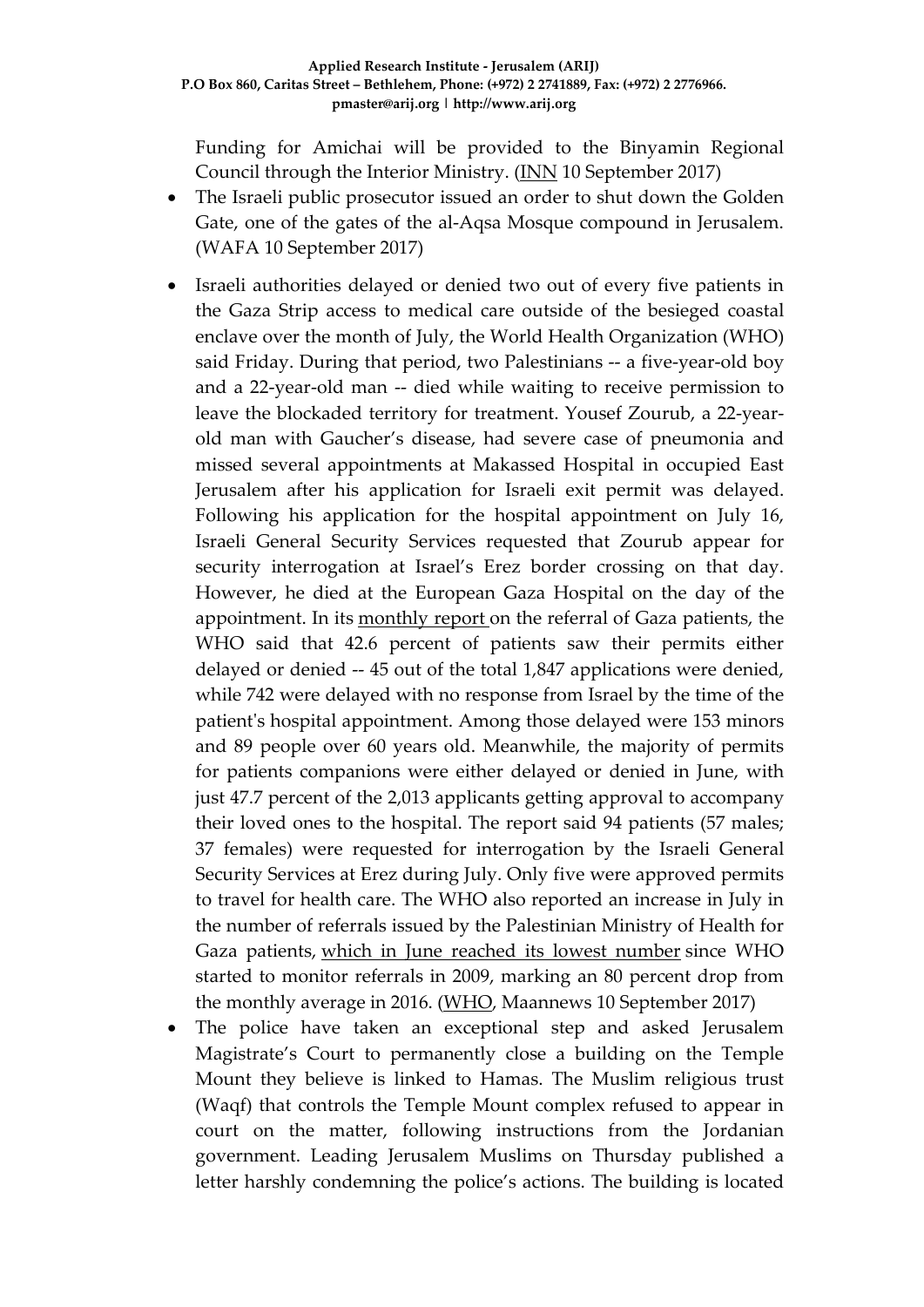near the Old City's Golden Gate, on the eastern side of the Temple Mount. An organization named the Heritage Committee operated in the building until 2003. It said its activities were of a social, cultural and religious nature, but Israeli security forces say the group has very strong ties to Hamas. In 2003, Israel closed the building using a closure order that was renewed periodically. The organization's leaders were arrested, the organization ceased to exist and the building belongs to the Waqf, sources told Haaretz. Judge Miriam Lifshits issued a temporary injunction last week ordering the building to remain closed until a further decision is made. The State Prosecutor's Office (Jerusalem District) had filed the request in the name of Police Commissioner Roni Alsheich. Last year, the Knesset passed the socalled anti-terrorism law. One of its clauses allows the police chief to ask a magistrate's court to issue a closure order for a building that is suspected of being used for terrorist activities. This appears to be the first time the police have used this authority. The Waqf filed an objection to the police request, saying the Heritage Committee had been disbanded and the building belongs to the Waqf, intended to be used by Muslims visiting the Temple Mount. Alsheich rejected its objection. The closure order request was based on intelligence information. The request said there was a reasonable basis to believe the building would continue to be used for such activities if it is not closed down, and would be used by Hamas for its activities. The Jordanian government, which controls the Waqf on the Temple Mount, instructed the religious trust not to attend the court sessions or defend its position concerning the closure order. This is a continuation of the Waqf's long-standing policy not to recognize the authority of the Israeli authorities and courts over the Temple Mount. The leaders of the Muslim community in Jerusalem harshly criticized the closure order request in their letter on Thursday. Such an order would change the status quo on the Temple Mount and harm the standing of the Waqf, as well as being a violation of the peace agreement between Israel and Jordan, the letter stated. The signatories – including the director of the Waqf, the grand mufti of Jerusalem and his predecessor – were among the leaders of the protests against installing metal detectors at the entrances to the Temple Mount in July, following a terror attack that killed two Israeli policemen. The metal detectors were removed after a week of largely peaceful protests by Palestinians in the Old City, after they refused to enter the holy site. (Haaretz 10 September 2017)

• The Israeli state prosecution has asked the Israeli Supreme Court for another week to prepare its case over a Palestinian home in the Old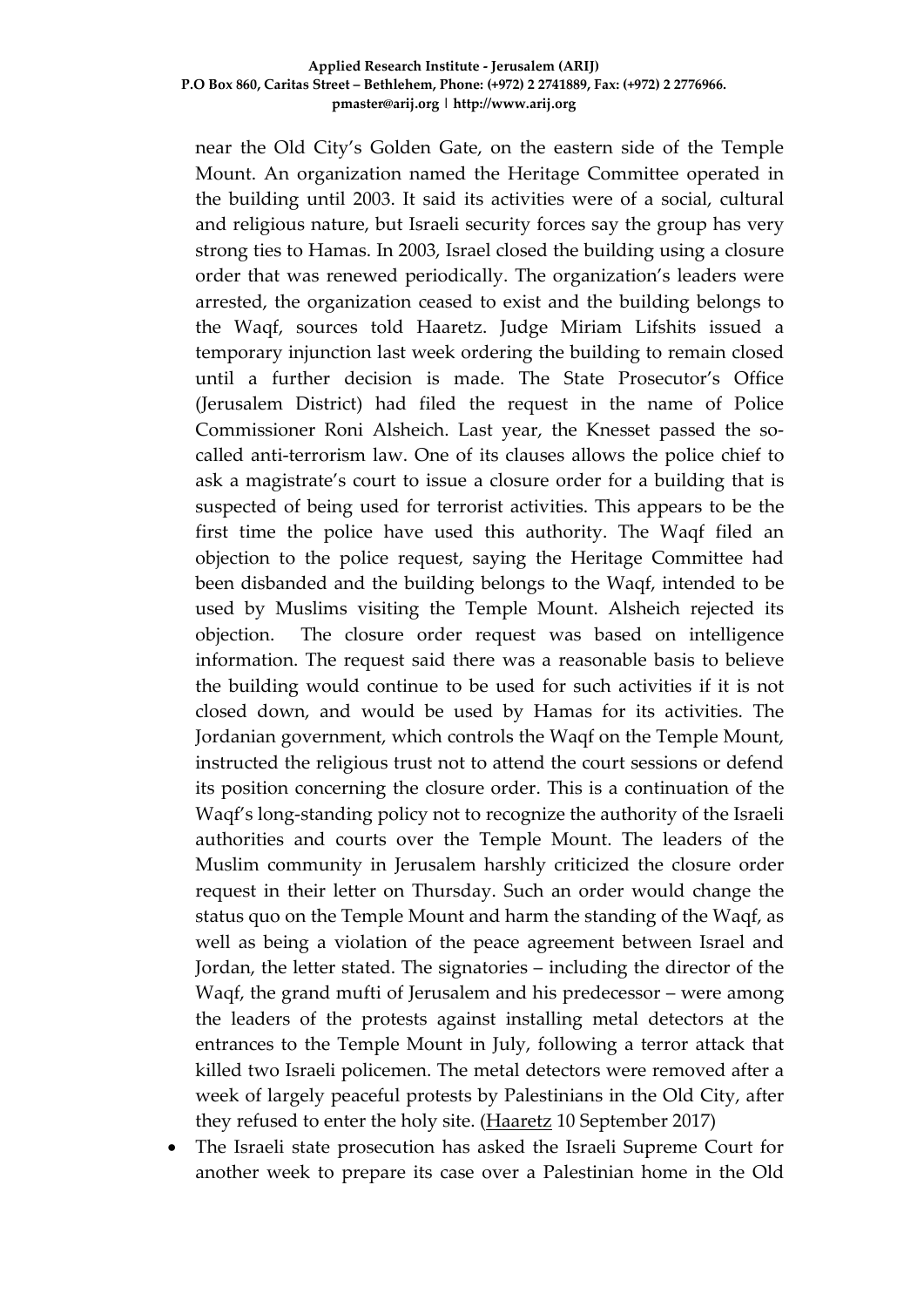City of Hebron that was forcibly taken over by [extremist](http://www.maannews.com/Content.aspx?id=778457) Israeli settlers in Late [July,](http://www.maannews.com/Content.aspx?id=778457) according to Israeli news daily Haaretz. The settlers claimed that they purchased the rights to the home, though the Palestinian homeowners -- the Abu Rajab family -- and the Israeli state have maintained that the settlers forged the documents. The state of Israel ordered the 15 settlers families living in the Abu Rajab house to evacuate last month, however, the Israeli [Supreme](http://www.maannews.com/Content.aspx?id=778961) Court ordered last [week](http://www.maannews.com/Content.aspx?id=778961) to delay the evacuation based on an appeal submitted by the settlers. According to Israeli media reports, the settlers' appeal was based on the same erroneous ownership claims to the property - which is referred to as Beit HaMachpela by the settlers -- that have already been debunked in previous legal proceedings. When the court agreed to delay the eviction, Israeli settlement watchdog Peace Now wrote: "The settlers' petition is absolutely outrageous and its baseless arguments have been rejected again and again in previous legal proceedings. After having been granted an independent administration a few days ago, it is no wonder the Hebron settlers feel empowered to do as they wish, while ignoring the law and on the expense of Palestinians." On Saturday, Hazem Abu Rajab told Ma'an that the Israeli settlers who were occupying his family's home [hurled](http://www.maannews.com/Content.aspx?id=779042) stones at his [55-year-old](http://www.maannews.com/Content.aspx?id=779042) mother while she was on the stairs, on the ground floor of three-story building. She was evacuated to Hebron's governmental hospital for treatment, suffering from a cut on her face. Located in the center of Hebron -- one of the largest cities in the occupied West Bank - - the Old City was divided into Palestinian and Israeli-controlled areas, H1 and H2, following the Ibrahimi Mosque massacre. The Abu Rajab home is located near to this mosque. Some 800 notoriously aggressive Israeli settlers now live under the protection of the Israeli military in the Old City, surrounded by more than 30,000 Palestinians. Palestinian residents of the Old City face a large Israeli military presence on a daily basis, with at least 20 checkpoints set up at the entrances of many streets, as well as the entrance of the Ibrahimi Mosque itself. (Haaretz, Maannews 11 September 2017)

The State informed the Supreme Court that it supported the petition of the residents of six houses slated for demolition in the neighborhood of Netiv Ha'avot in Gush Etzion. The houses were found to be partially built on private land. The court had previously **[ruled that the entire](http://www.israelnationalnews.com/News/News.aspx/217245)  [structures be demolished](http://www.israelnationalnews.com/News/News.aspx/217245)** despite the majority of each house being built on state land. The petitioners sought to have only the small sections of their homes which were built on privately owned land demolished. The State noted that it supports the proposal to destroy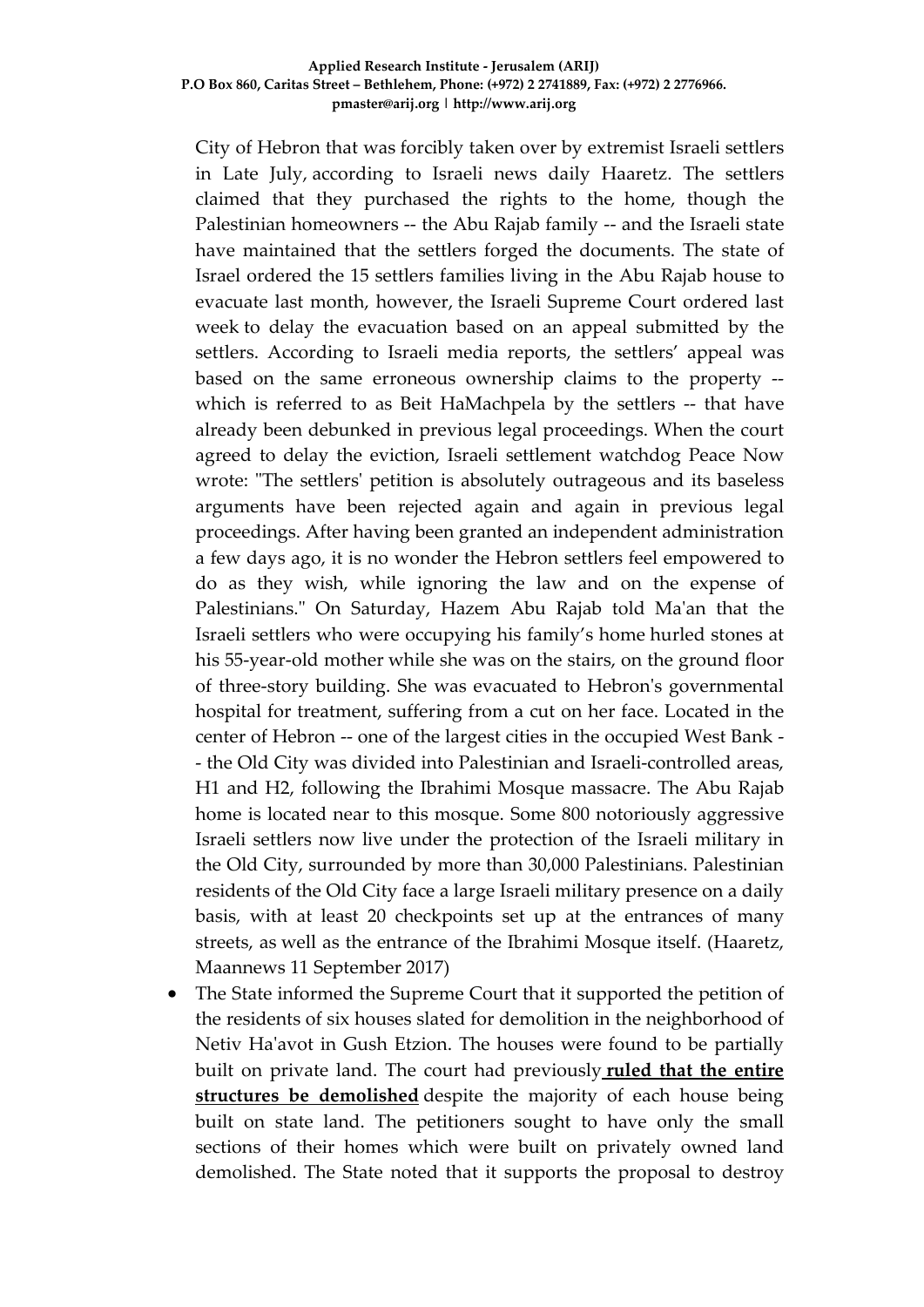only a small part of the homes, but stated that the residents would have to remove the sections built on private land themselves. However, the state still intends to destroy nine other houses in Netiv Haavot, and is seeking alternative solutions for the residents. Defense Minister Avigdor Liberman said about a week and a half ago that the defense establishment is preparing an alternative area near the Nativ Ha'avot neighborhood, which will enable the residents to preserve the community. [\(INN](http://www.israelnationalnews.com/News/News.aspx/235383) 11 September 2017)

Despite their claims, [Israel's](https://www.hrw.org/middle-east/n-africa/israel/palestine) largest banks are not required by domestic law to provide many of the services and financing that help support, maintain, and expand unlawful settlements in the occupied West Bank, Human Rights Watch said in a [report](https://www.hrw.org/news/2017/09/13/israeli-law-and-banking-west-bank-settlements) released today. In doing so, these banks violate their international law responsibilities to avoid contributing to human rights and other abuses, including unlawful land seizures, discrimination against Palestinians, and de facto annexation of the West Bank by Israel. Without these banking activities, settlement maintenance and expansion would be more difficult. "Israeli banks are financing settlement construction and facilitating settlement expansion as a matter of choice, not because they are somehow required to do so under domestic law," said [Sari Bashi,](https://www.hrw.org/about/people/sari-bashi) Israel and Palestine advocacy director at Human Rights Watch. "Institutional investors should insist that the banks clarify the extent of their settlement activities and which if any laws would prevent them from ending these activities." For years, some foreign investors have raised concerns about the involvement of Israeli banks in furthering settlement maintenance and expansion, including by financing construction projects, providing loans to settlement councils, which are similar to municipalities, and mortgage loans to home-buyers in settlements, and operating bank branches there. Investors such as the [United Methodist Church pension fund](http://www.umc.org/news-and-media/israeli-banks-on-ineligible-list-for-pensions-agency) and the [Dutch pension](https://www.pggm.nl/english/who-we-are/press/Pages/Statement-regarding-exclusion-of-Israeli-banks.aspx)  [fund PGGM](https://www.pggm.nl/english/who-we-are/press/Pages/Statement-regarding-exclusion-of-Israeli-banks.aspx) have divested from Israel's five largest banks, citing their involvement in settlements as being inconsistent with those funds' human rights policies. Settlements are unlawful under international humanitarian law. They contribute to the Israeli authorities' discriminatory regime in the occupied West Bank, restricting and stunting Palestinian development while subsidizing and supporting Israeli settlements built on land unlawfully seized from Palestinians. International humanitarian law forbids an occupying power from using land except for military purposes or for the benefit of the local population living under occupation. Human Rights Watch reviewed arguments made by Israeli banks that they are obliged by Israeli domestic law to provide these services and therefore cannot cease their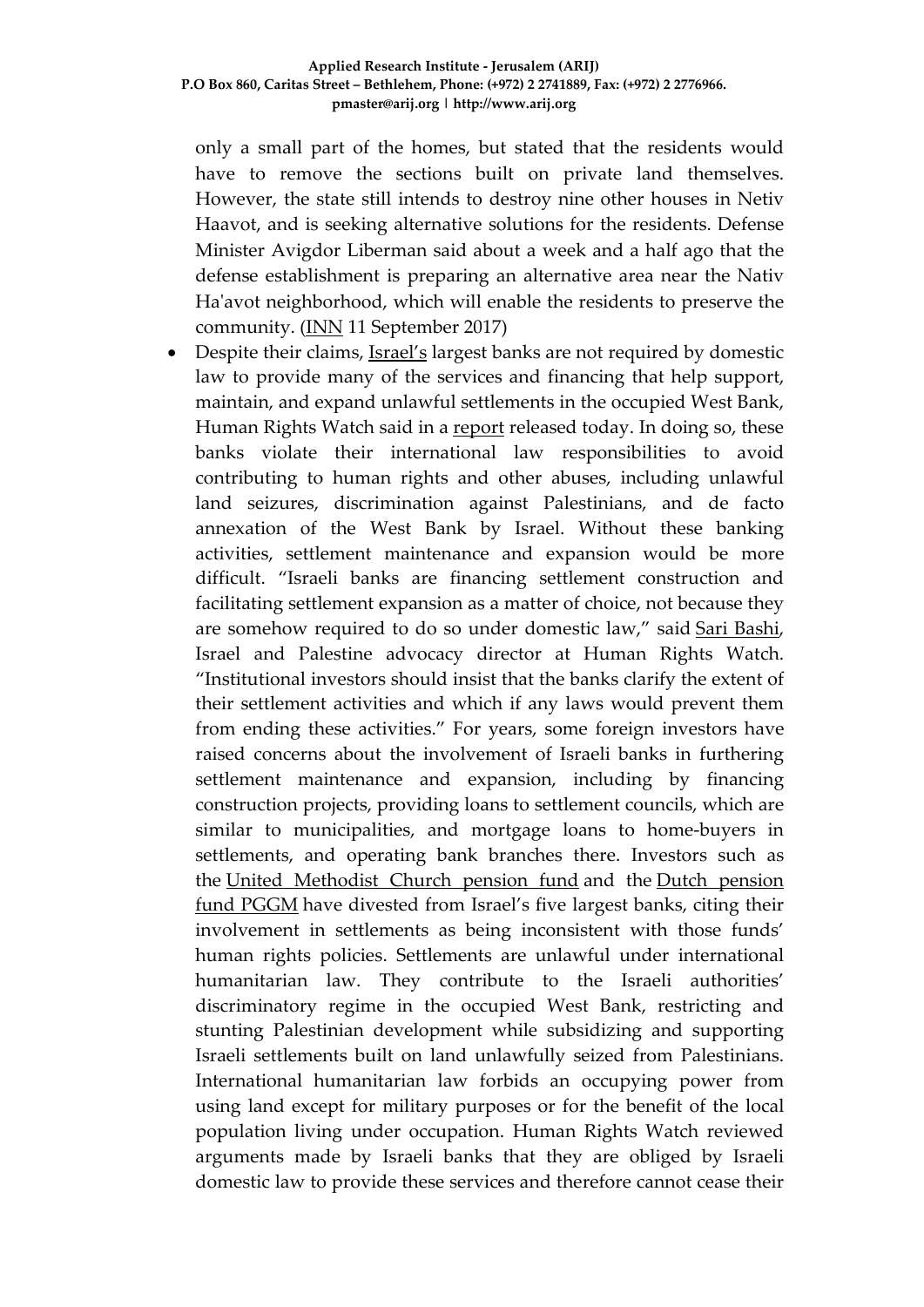activities in settlements. While Israeli law does require banks to open accounts for qualifying settlement businesses and institutions that apply and requires some service provision to settlers inside bank branches, Human Rights Watch found no domestic law obligating them to provide many of the services they provide inside and to settlements, including providing financing and mortgage loans that facilitate building homes for Israelis, on land unlawfully seized from Palestinians and off-limits to them. Settlements [inherently contribute to](https://www.hrw.org/report/2016/01/19/occupation-inc/how-settlement-businesses-contribute-israels-violations-palestinian)  [serious human rights abuses.](https://www.hrw.org/report/2016/01/19/occupation-inc/how-settlement-businesses-contribute-israels-violations-palestinian) The transfer of an occupying power's civilians into occupied territory constitutes a war crime. Because these abuses are inherent in Israel's settlement enterprise – businesses do not have the ability to give back the land, allow Palestinians to access it, or dismantle the roadblocks set up to protect settlers – businesses have a responsibility to cease doing businesses in or with Israeli settlements, including locating or carrying out activities inside settlements; financing, administering, or otherwise supporting settlements or settlement-related activities and infrastructure; and contracting to purchase settlement-manufactured goods or produce. The United Nations Guiding Principles on Business and Human Rights, which most large companies accept, require businesses to refrain from contributing to or benefiting from serious violations of human rights or international humanitarian law. Israeli banks should cease their settlement-related activities. Institutional investors should engage the Israeli banks in which they invest on their settlement-related activities as part of their responsibility to conduct human rights due diligence, Human Rights Watch said. They should determine the extent of the banks' involvement in settlement-related activities, their future plans, their understanding of the domestic legal framework, and their willingness to ensure that investor funds are not used for these activities. These institutional investors should ensure that their business relationships are free from settlement-related products or investments. "Israeli banks are making business decisions that contribute to serious human rights abuses," Bashi said. "Their investors should insist on getting answers about the activities their money is funding." [\(HRW](https://www.hrw.org/news/2017/09/12/israel/palestine-israeli-banks-supporting-settlements) 12 September 2017)

• Israel plans to punish Amnesty International for its recent campaign, which encourages people to lobby companies and governments to boycott settlement products, by denying tax benefits to Israelis who donate to the human rights organization. It is the first time the government will apply the so-called anti-boycott law, which penalizes organizations and individuals calling for a boycott of Israel or the settlements. The controversial law was passed in 2011. Free daily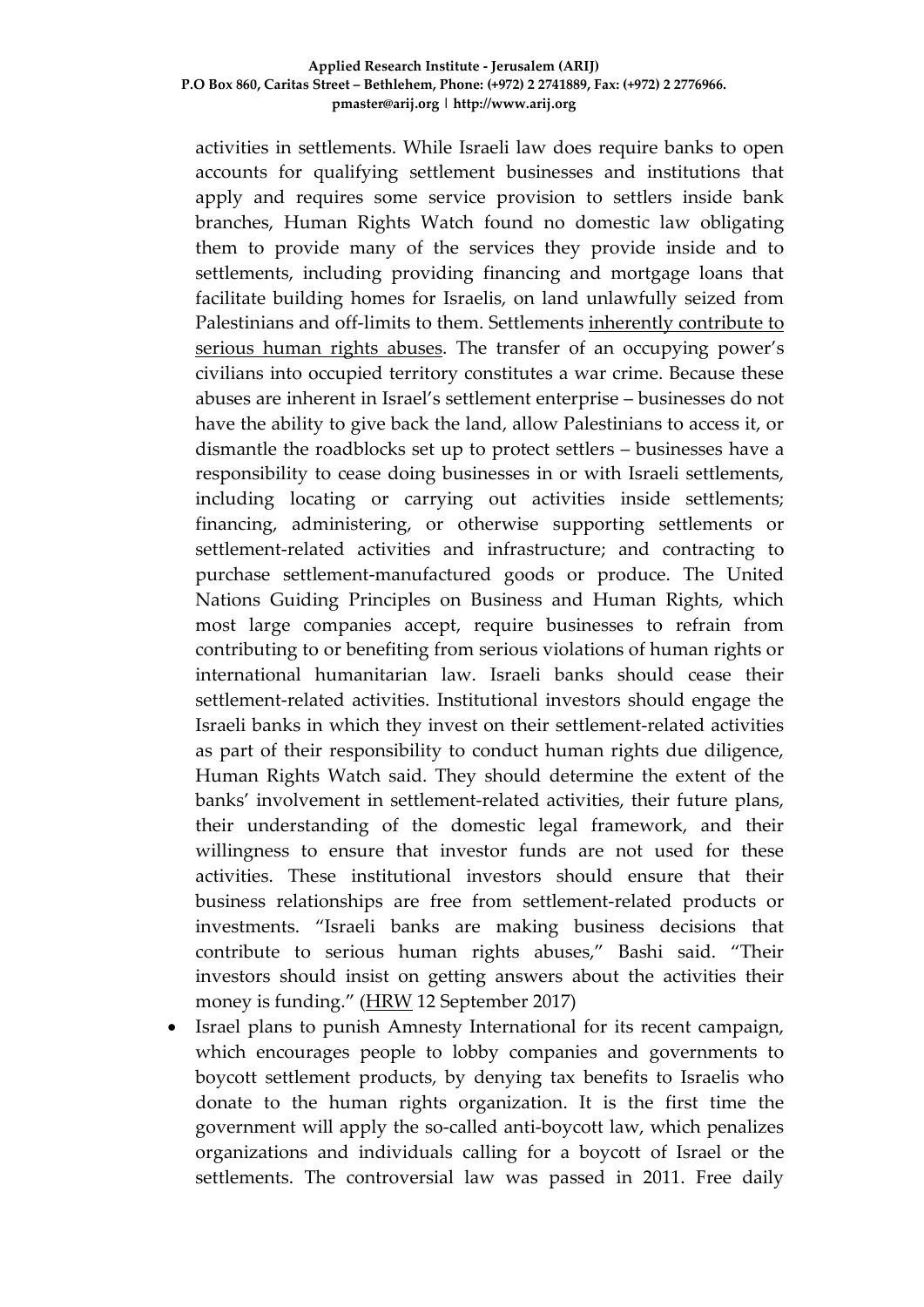newspaper Israel Hayom, which is widely seen as a mouthpiece of Prime Minister Benjamin Netanyahu, reported in its main story Tuesday that Finance Minister Moshe Kahlon has resolved to take action against Amnesty International for its summer campaign "Israel's Occupation: 50 Years of Dispossession," marking the 50th anniversary of the occupation of the West Bank and East Jerusalem. The campaign urges people to call on foreign companies and governments to end their trade ties with the settlements. Haaretz has confirmed that representatives of the organization will be summoned to a hearing at the Finance Ministry. At press time, a spokesman for Kahlon did not respond to a request by Haaretz for comment. The campaign's website states: "We want governments to stop enabling the economy that keeps these illegal settlements growing and fuels the suffering of Palestinians: and you can help. "The issue is not just about Israel taking Palestinian land and resources illegally. Governments around the world are letting goods produced in these settlements into their markets, and are allowing companies in their countries to operate in settlements. All of this helps the illegal settlements profit and thrive. "Call on your government now to ban Israeli settlement goods from entering your markets, and to stop companies based in your country operating in settlements or trading in their goods – and help put an end to the cycle of violations suffered by Palestinians living under Israel's occupation." Although many human rights organizations support a settlements boycott, none that fundraise in Israel have thus far made such an explicit boycott call. Under Clause 46 (a) of the Israeli Income Tax Ordinance, donations to approved nonprofits are tax deductible. The law stipulates that any donation larger than 180 shekels (\$51) and up to a ceiling of 9 million shekels (\$2.55 million) to an approved nonprofit is eligible for a 35 percent tax deduction each year. Amnesty International's Israel office only became eligible for the tax benefit last October. Most Israeli human rights organizations do not qualify for this status. Clause 46 (a) status is approved by the Knesset Finance Committee and typically applies for a period of three years before being reassessed. In the case of Amnesty's Israel office, the Knesset Finance Committee decided that the special status would be reassessed after only one year, in response to pressure from far-right MK Bezalel Smotrich, from the pro-settler Habayit Hayehudi party. According to Amnesty International Israel spokesman Gil Naveh, the organization has upward of 2,500 donors in the country. In the past year, he said, barely a handful had inquired about the tax deductions, suggesting it was not critical for most of them. "Since the report was published [Tuesday] morning about the Finance Ministry's plan to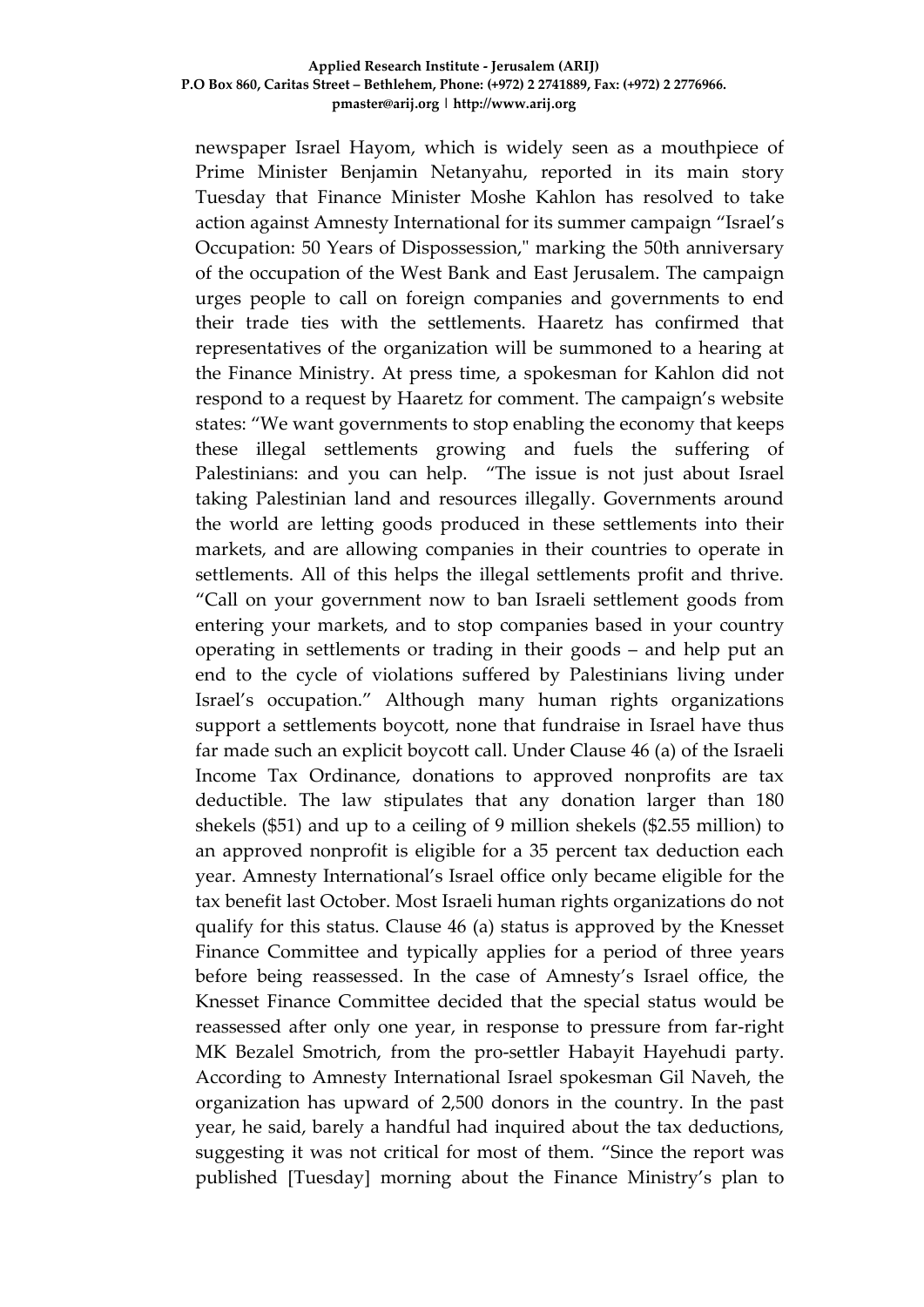eliminate our special tax status, we have been inundated with calls from supporters who want to donate money to us," he added. Naveh said that, to the best of his knowledge, the Finance Ministry has yet to notify Amnesty International of its decision. The latest available financial report for Amnesty International's Israel office shows that it raised 61,303 shekels from local donors in 2015 and 112,738 shekels in 2014. Responding to the Israel Hayom report, Naveh said: "This story goes beyond one tax break or another. It is part of a systematic persecution of human rights organizations and activists who criticize the Israeli government for its actions inside Israel and the occupied Palestinian territories. Israel should think carefully whether it wants to be in the same company as countries whose governments are persecuting human rights activists – including those from Amnesty International – such as Turkey, Iran and Thailand." Mickey Gitzin, executive director of the Israel office of the New Israel Fund, which supports progressive organizations and causes in the country, said the Finance Ministry's reported move was clearly not aimed at hurting the organization financially, since the benefits Amnesty International receives under the income tax ordinance are not significant. "It is simply a publicity stunt aimed at terrorizing and silencing those who legitimately criticize the Israeli occupation," Gitzin said. "Those who don't distinguish between the settlements and the rest of Israel are effectively collaborating with the BDS movement, because neither do they," he said, referring to the boycott, divestment and sanctions activists. Even the Israeli government differentiates between the occupied territories and the rest of Israel, he added, noting, "The fact is that it does not apply Israeli law in the West Bank." [\(Haaretz](http://www.haaretz.com/israel-news/.premium-1.811892?utm_source=dlvr.it&utm_medium=twitter) 12 September 2017)

- The Israeli prosecutor informed the High Court that four Palestinians recently killed by Israeli occupation Army (IOA) have been buried in the numbered cemeteries in the north of the country apparently at the requested of the political leadership. The four were identified as Mohammad Faqih, Abdul Hamid Abu Srour, Mohammad Tarayreh and Rami Awartani. The High Court, which convened in West Jerusalem on Wednesday to look into a petition calling on the police and army to release the corpses of nine Palestinians they have been holding for weeks and months, postponed its decision until a later date. (WAFA 13 September 2017)
- Hundreds of people took part on Tuesday evening at the National Union conference which was held at the Leonardo Hotel in Jerusalem. At the conference, the "One Hope" plan, [formulated by MK Bezalel](http://www.israelnationalnews.com/News/News.aspx/235311)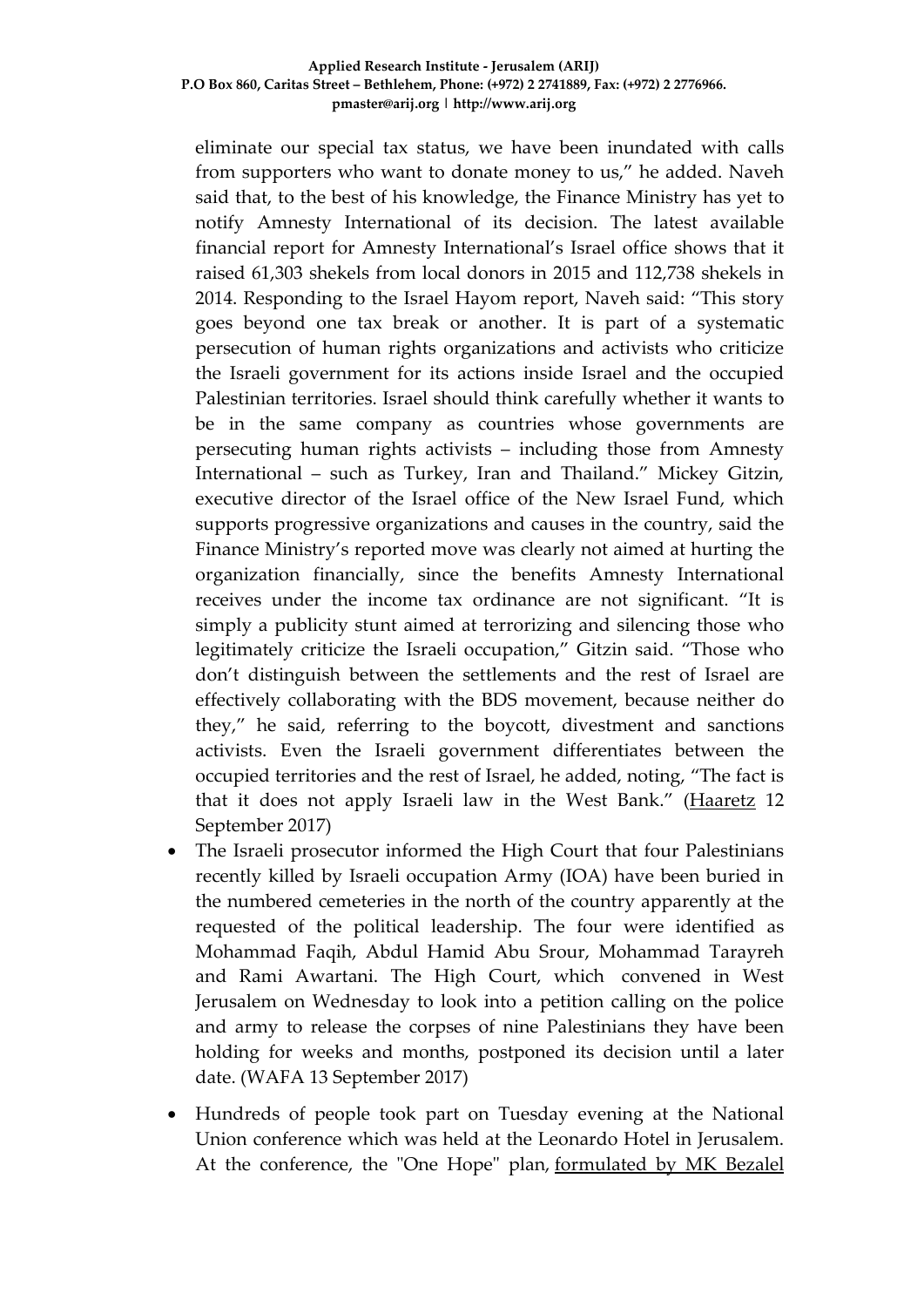[Smotrich,](http://www.israelnationalnews.com/News/News.aspx/235311) was presented. The main goal of the plan is to change the discourse and present a real alternative to all the current political plans that are on the table and which are based on dividing the land and agreeing to an Arab state in the land of Israel. The party conference, which adopted the plan, believes that it will receive support among the Israeli public and will soon become the operative plan of the State of Israel. National Union chairman and Agriculture Minister Uri Ariel said at the conference, "The international reality requires us to initiate diplomatic moves that will benefit the State of Israel. We all know how important it is to build a home and establish a neighborhood and return to the land of Israel, but it is equally important that we promote a comprehensive diplomatic plan that will protect the towns and neighborhoods in the coming decades." "I am glad that [the Prime](http://www.israelnationalnews.com/News/News.aspx/235409)  [Minister announces](http://www.israelnationalnews.com/News/News.aspx/235409) at the National Union conference that he is building the land of Israel, but he must also say this at the UN plenum and to U.S. President Donald Trump. This should not be a specific statement but a national and strategic plan," Ariel stressed. The minister also attacked the plan for the establishment of a Palestinian state, saying, "This foolishness of the establishment of a Hamas state alongside Israel must stop because there never has been a Palestinian state and there never will be one. There has to be one state between the Jordan and the sea - the State of Israel." MK Smotrich said at Tuesday's conference, "After a hundred years of conflict, the time has come to decide. Israeli society is ripe for rethinking. It is tired of delusions, and it yearns for another vision – one which is more believable and trusting, which reconnects itself to its values and to its God. One which lifts our heads, which lifts our national pride and honor." Referring to the Israeli-Palestinian Arab conflict, Smotrich stressed that "there will never be an Arab state between the sea and the Jordan River." He also turned to Palestinian Authority chairman Mahmoud Abbas and to PA residents in his remarks, saying, "You, our Arab neighbors, have to study the plan we approved today. It is very important to you too. Good neighborliness, with rights and quality of life for you and your children and grandchildren will be yours only after you separate yourselves from the illusion of realizing your national aspirations here in the land of Israel. " The secretary-general of the National Union, Ofir Sofer, said that "these days are days of soul searching and are worthy of renewed thinking and the revival of Israel. The plan is the first step toward changing the political discourse and toward the final elimination of the Oslo Accords." [\(INN](http://www.israelnationalnews.com/News/News.aspx/235438) 13 September 2017)

The conference of the National Union faction, which has MKs in the Habayit Hayehudi Knesset party, approved a plan Tuesday for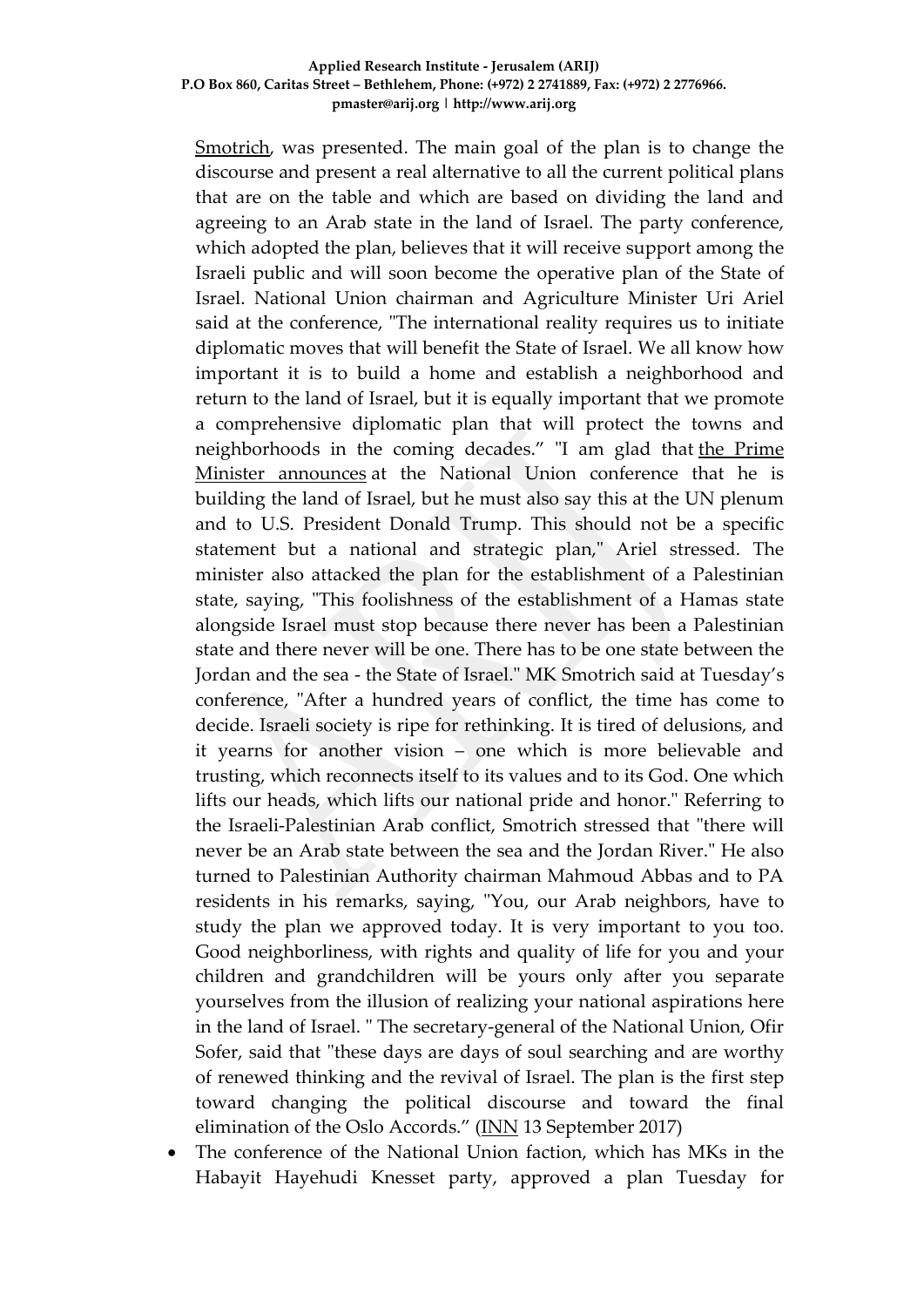essentially annexing the territories while either facilitating the exit of Palestinian residents or allowing them to remain but without voting rights. The approval of the plan, dubbed by its supporters "The Decision Plan," has been actively promoted by Habayit Hayehudi MK Bezalel Smotrich. It aims to "alter the discourse and present a true alternative to any plan based on dividing the land," according to a National Union statement. For more information, click to read full article [\(Haaretz](http://www.haaretz.com/israel-news/.premium-1.812011) 13 September 2017)

- Residents of Nablus lack sufficient water all year round and especially in summer. The shortage has grown worse in recent years due to low rainfall. Israel prevents the Palestinians from digging new wells and refuses to sell them more water to ease the suffering. As a result of this policy, in summer residents must purchase water privately, at high costs, and use it for essential needs only. Israel abuses its control of all water sources between the Jordan River and the Mediterranean by subjecting Palestinians to a permanent shortage of water. [\(BTSELEM](http://www.btselem.org/water/20170913_acute_water_shortage_in_nablus) 13 September 2017)
- Israeli Settlers residing in the outpost that was recently established on lands of Al Himmah area in the northern Jordan valleys have chased Palestinian sheep herders in the area in an attempt to prevent them from coming back again to the area. (WAFA 14 September 2017)
- Representatives of the Israeli military and the Civil Administration (CA) came to the Palestinian community of Khan al-Ahmar, which lies east of Jerusalem, and notified residents that their only remaining option is to move to al-Jabal West – a "relocation" site allocated to the community without consulting them next to the Adu Dis garbage dump. The community's lawyer, Att. Shlomo Lecker, had expressly informed the Civil Administration officer in charge that he is not permitted to meet with his clients without his consent and presence – yet the CA went ahead regardless. This came ahead of a High Court hearing scheduled for Monday, 25 Sept., on the community's petitions against the state's plan to [demolish all its structures](http://www.btselem.org/video/20170219_stop_work_orders_served_in_khan_al_ahmar) and on a petition by settlements in the area of Ma'ale Adumim to demolish the Khan al-Ahmar school. The CA's actions appear to be paving the way for the state to claim that it is acting in good will and has consulted the community. Demolition of an entire community in the Occupied Territories is virtually unprecedented since 1967. Under the Fourth Geneva Convention, which Israel is obliged to respect in all its actions in the West Bank, this amounts to forcible transfer of protected persons, which constitutes a war crime. [\(BTSELEM](http://www.btselem.org/press_releases/201700914_khan_al_ahmar) 14 September 2017)
- Israeli soldiers detained four people from Jerusalem, two from Qalqilya, other two from Hebron and one from Bethlehem. Israeli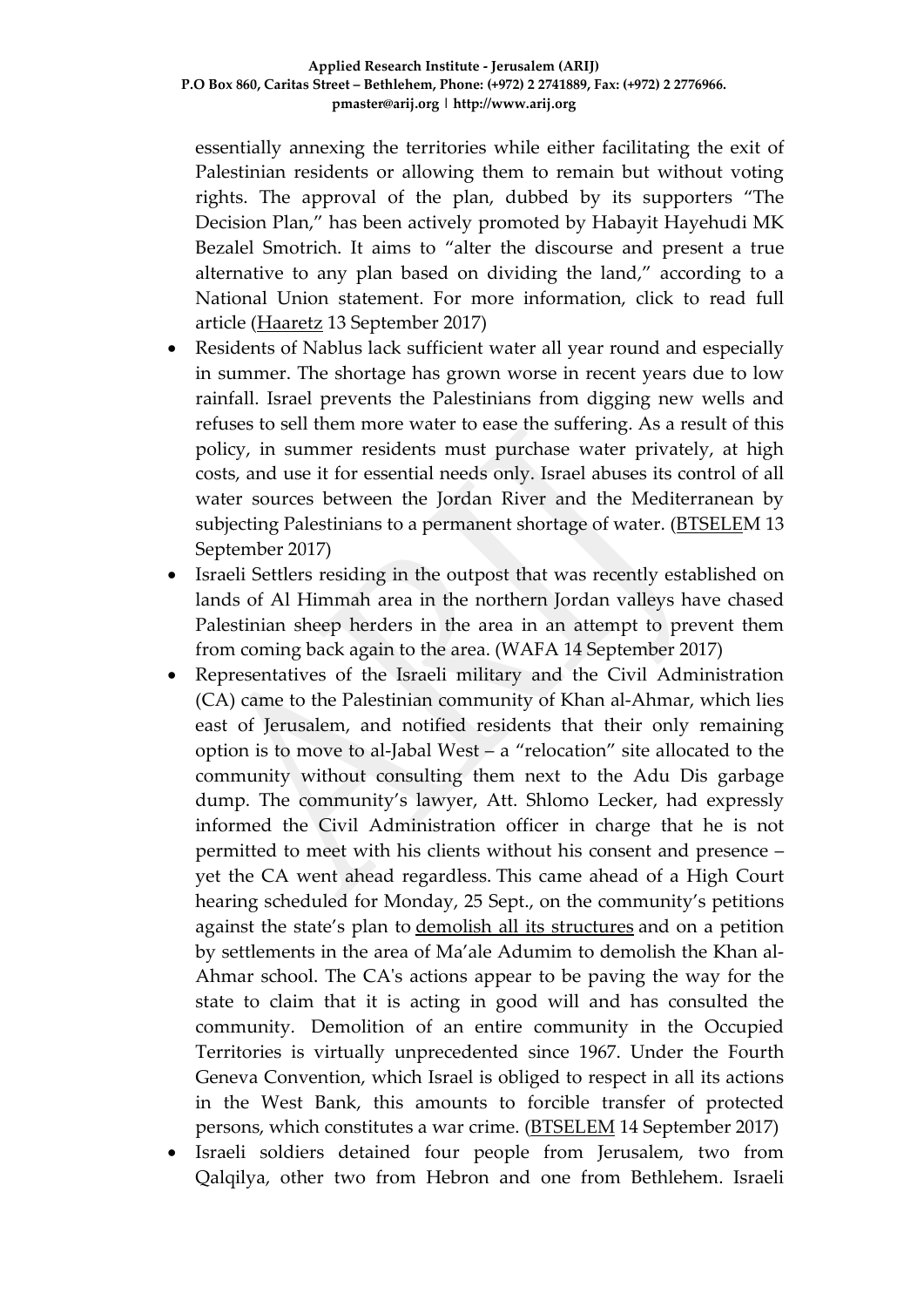forces also detained two Palestinians from several areas in Ramallah. (WAFA 17 September 2017)

• West Bank settlements ensure Israel's security even in the era when Israel is under threat from missile and cyber attacks, Defense Minister Avigdor Liberman said on Sunday evening. "From my perspective it's clear that the settlements in Judea and Samaria and those here in the area of Jericho and the Dead Sea are the State of Israel's true defensive wall," Liberman said. This is true "even in the cyber age and the missile era," Liberman said. He spoke during a Jewish New Year toast with settler leaders in the Vered Yeriho settlement, which overlooks the Palestinian city of Jericho. "At the end of the day, what is determinative is who is in the field. The settlements have always been the pioneers of the pioneers of [Israel's] security," Liberman said. "In this way, nothing has changed since the time of the 'tower and the stockade,'" Liberman said. Liberman gave a rousing speech in defense of the settlement movement on the eve of US [President](http://www.jpost.com/Israel-News/Politics-And-Diplomacy/Netanyahu-to-give-Trump-concrete-ideas-on-Iran-505367) Donald Trump's meeting with Prime Minister Benjamin [Netanyahu](http://www.jpost.com/Israel-News/Politics-And-Diplomacy/Netanyahu-to-give-Trump-concrete-ideas-on-Iran-505367) in New [York](http://www.jpost.com/Israel-News/Politics-And-Diplomacy/Netanyahu-to-give-Trump-concrete-ideas-on-Iran-505367) on Sunday. He spoke in the midst of a renewed push by the US to resume Israeli-Palestinian talks, which have been frozen for three years. The Palestinians have insisted that settlement activity is a stumbling block to peace and the US has frowned on such building. But Liberman, who himself lives in the Nokdim settlement in Gush Etzion, promised to continue supporting Jewish building in the West Bank. The minister explained that he had done more for settlement building than anyone else in the last 17 years, which includes [granting](http://www.jpost.com/Israel-News/Israel-declares-Hebron-an-official-Jewish-settlement-503705) official status to the municipal [committee](http://www.jpost.com/Israel-News/Israel-declares-Hebron-an-official-Jewish-settlement-503705) that governs Hebron's Jewish community. He said the "construction boom" also includes the marketing of 3,500 settler homes and the advancement of plans for 7,500 to 8,000 homes. Liberman mentioned the tension between him and a number of settler leaders, who feel that he and Prime Minister Benjamin Netanyahu have not done enough to support settler building or to demolish illegal Palestinian construction in Area C. Liberman in particular has spoken strongly against illegal settlement building and did so on Sunday evening as well. "There is no need for illegal construction here," he told the member of the Council of Jewish Communities of Judea and Samaria who had joined him for the event. "Even from here, I have heard council heads make all kinds of unreasonable and unacceptable accusations," Liberman said. Earlier in the day Jordan Valley Regional Council head David Elhayani called for the Civil Administration of Judea and Samaria to be abolished. Liberman spoke in defense of the branch of the IDF that administers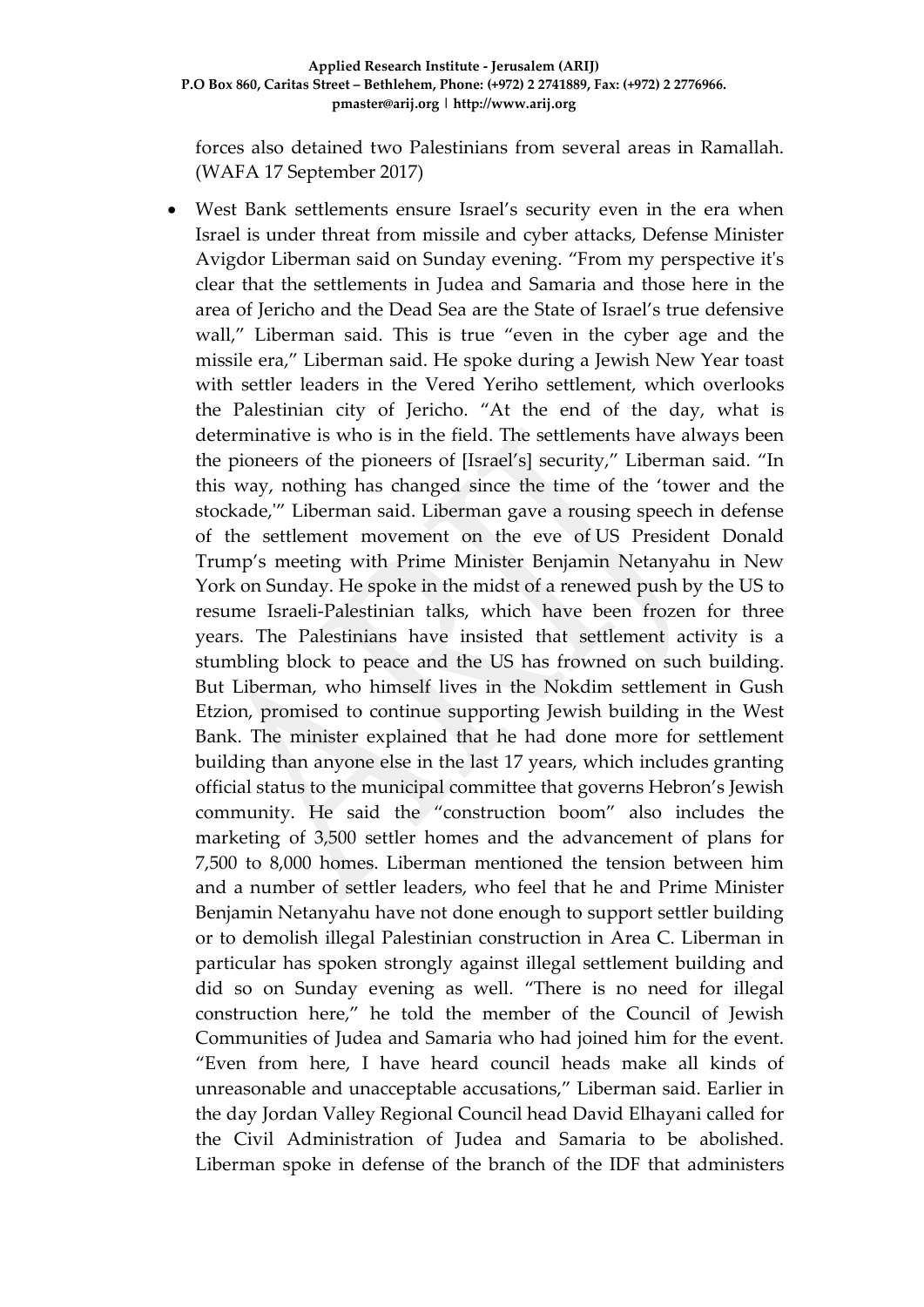civil rule in Area C, and said "you have no right to blame them." The Civil Administration staff is simply carrying out the orders of the Prime Minister and Defense Minister's offices, he said. "If you want to blame someone, blame the defense minister and the prime minister, we are responsible, not them," Liberman said. He also promised to complete a plan to protect all the settlements with smart fences and better access roads by November. There is no budget yet for the plan, Liberman said, but if it can be executed, it will provide security for many years to come. (JPOST 18 September 2017)

• On the eve of the new Jewish year, Israel's population numbers about 8,743,000 people, according to data released by the Central Bureau of Statistics (CBS) on Monday ahead of Rosh Hashanah. Since Rosh Hashanah last year, Israel's population has increased by some 156,000 people. According to the CBS, the Jewish population numbers 6,523,000 and makes up 74.6 percent of the population. The Arab population numbers about 1,824,000 people and makes up 20.9% of the population. Non-Arab Christians, me.mbers of other religious and those registered as having no religion number 396,000 and make up 4.5%.Examining Israelis' preferred places of residence, the CBS found that 74.2% of Israelis live in cities, 14.9% in local councils, 10.1% in regional councils, and 0.8% live in areas without an official municipal status. But while Israel's territory is relatively small, most of it is uninhabited. Only 5.6% of its area is built up, with 20% of the land used for agriculture, 2.4% comprised of water, and 7.3% made up of forests, groves and national parks. The remaining land is made up of open areas, rocky terrain, excavated areas and vegetation-covered land. The data further show there are some 2,470,200 households in Israel, with an average of 3.1 people per household. In 2016, 181,405 babies were born in Israel. The CBS found that the overall fertility rate, 3.11, is the highest among OECD countries. Israel's population also increased thanks to the immigration of 25,977 people in 2016, 57% of them from the former Soviet Union. The CBS also examined the quality of life in Israel. The average income per household stands at NIS 18,671 (\$5,300) a month before taxes and NIS 15,427 (\$4,380) after taxes. Most Israelis own their homes, with 67.6% living in an apartment they own and 39.9% paying mortgage. Some 2.2 million students learn in Israel's education system: 517,000 in pre-school education, about a million in elementary school and some 713,000 in high school. In general, 88% of Israelis said they were very satisfied or satisfied with their lives. Some 1.1 million (21%) feel stressed always or often. Some 340,000 (6%) feel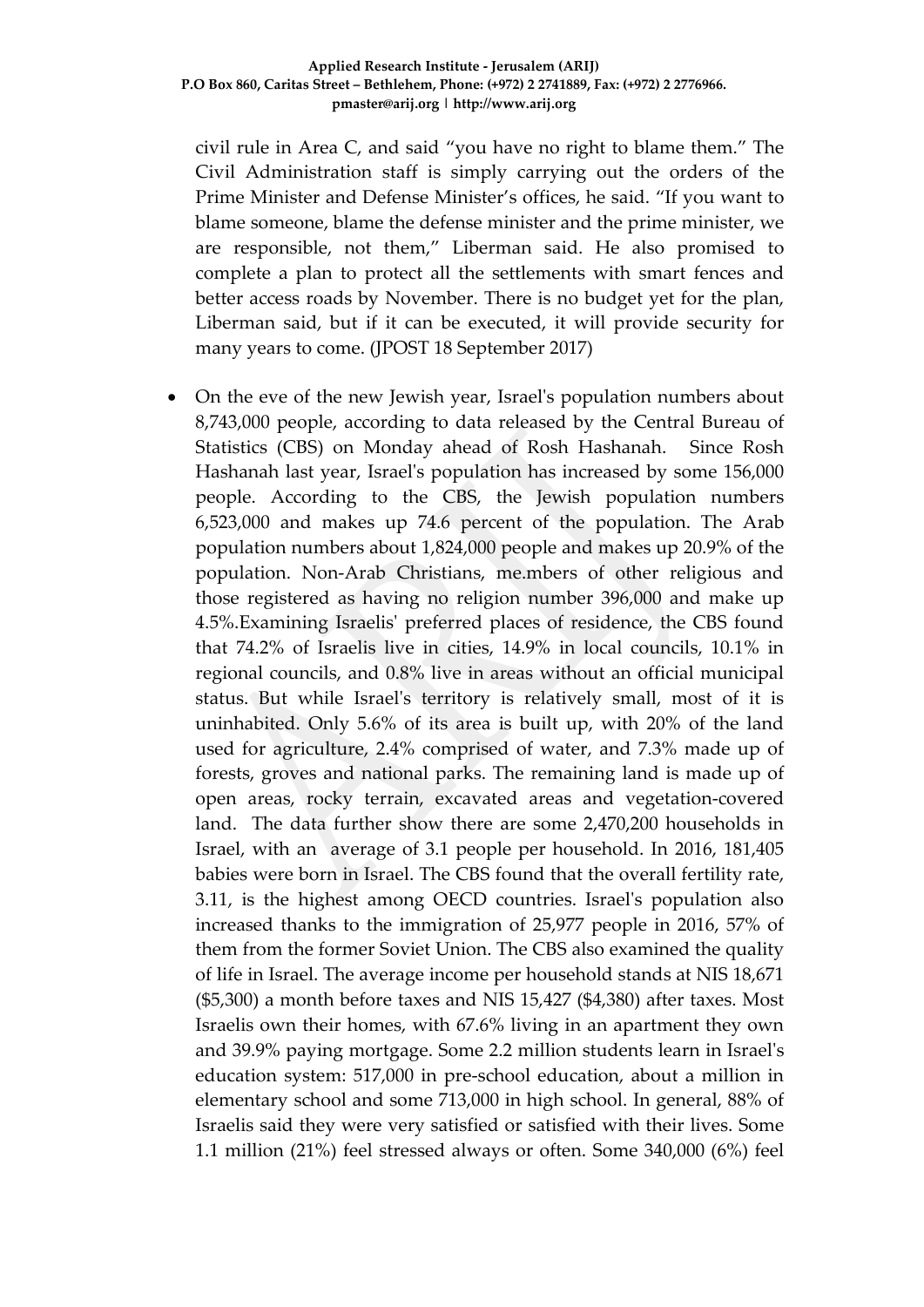lonely often. Thirty-four percent said they have a hard time covering their monthly expenses. [\(YNETNEWS](https://www.ynetnews.com/articles/0,7340,L-5018246,00.html) 18 September 2017)

• Knesset can legislate for the West Bank in certain cases, even though it is standard practice not to do so, its legal advisers told the High Court of Justice on Tuesday, as they threw their support behind the Settlements Regulation Law. The court is adjudicating the constitutionality of the legislation, which could likely authorize up to 4,000 illegal settler homes on private Palestinian property in exchange for compensation to the landowners. "There would be no need for such a law if there was a normal property dispute," the Knesset's chief legal adviser Eyal Yinon and legal assistant Avital Sompolinsky told the court in a 20-page brief. The law touches on the issue of the status of Judea and Samaria and the state's conduct within that region, which "concerns the most sensitive aspects of the diplomatic and political dispute regarding territory in Judea and Samaria," they wrote. "The topic of sovereignty and land ownership in Judea and Samaria is a charged issue which lies at the heart of the Israeli-Palestinian conflict and has been at the core of the Israeli public debate for past 50 years." Opponents of the legislation include a consortium of 13 nongovernmental organizations that petitioned the court, arguing that the Knesset has no legislative purview over the territory of Area C of the West Bank. The application of Israeli law in a region under IDF military and civil control is tantamount to de facto annexation, the NGOs argued. Yinon and Sompolinsky noted in their briefs that until now, the Knesset and the government have held that Israel's parliament does not legislate for Area C, where all the Israeli settlements are located. The Settlements Regulation Law "is unique within the landscape of Israeli legislation," the brief said. "It's unconventional because the Knesset has issued territorial legislation for Judea and Samaria." But such a law is necessary in this case because no other legal tools exist by which to authorize the homes. The scope of the law is extremely limited and only applies to homes that are already built. It cannot be applied to illegal homes that would be built in the future, the legal advisers wrote. Further, it only authorizes homes built with government support and in good faith. At present, the Palestinians have no option for compensation. Neither can they access their property, even in situations where the Civil Administration has razed the illegal settler homes. Moreover, the land expropriation is not permanent and is only until such a time as there is a resolution of the Israeli-Palestinian conflict, the brief stated. The law is also applicable to illegal Palestinian building on private priority in Area C,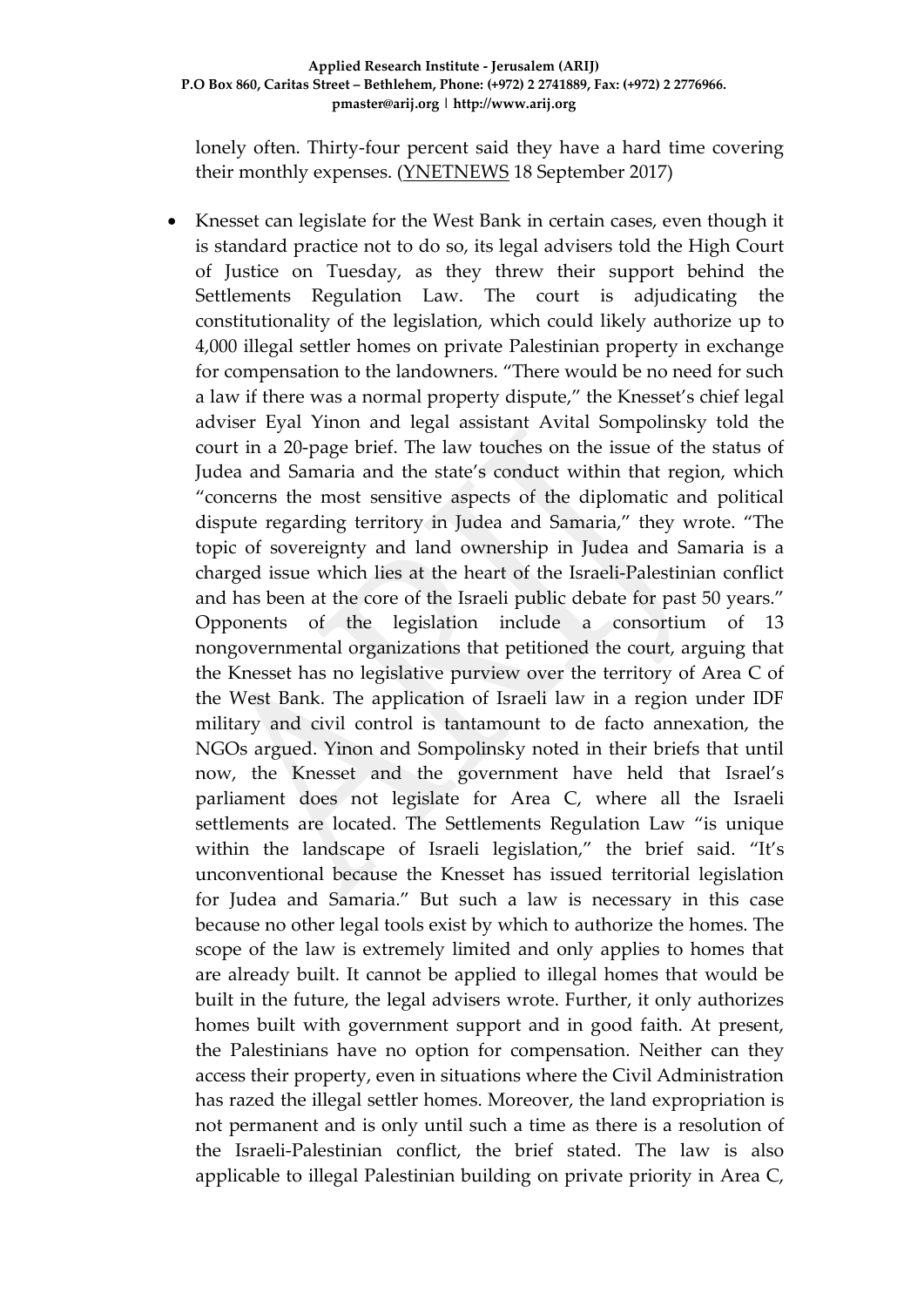the legal advisers wrote. It "applies to all settlement [building in Area C] and does not distinguish between Israeli settlement and Palestinian settlement. The brief asked the High Court of Justice to reject the NGO petition and uphold the law. It also voiced support of the government's legal brief, which defended the legislation's legality as well, including the right of the Knesset to pass laws for Judea and Samara. In an unusual move, the government brief submitted in August was authored by a private attorney, legal expert Harel Arnon. Attorney-General Avichai Mandelblit would might typically have defended the legislation, has refused to do so, arguing that it is illegal. He is expected to submit an opinion to the court next month. [\(JPOST](http://www.jpost.com/Israel-News/Knesset-can-legislate-for-West-Bank-legal-team-tells-High-Court-505551) 19 September 2017)

- An Israeli military court sentenced a wounded 16-year-old Palestinian to three years and two months in Israeli prison . Lama al-Bakri was sentenced to prison and was ordered to pay a 6,000 shekel (\$1,715) fine. (ARIJ, Maannews 20 September 2017)
- Israeli occupation Army (IOA) detained Allam Amin Rayeq at the Allenby Bridge crossing between Jordan and the occupied West Bank overnight, on his way to receive medical treatment in Jordan. (Maannews 22 September 2017)
- The Knesset has called on the Israeli Supreme Court to uphold a controversial law that would retroactively legalize thousands of illegal Israeli settlement homes that have been built on Palestinian land, in response to petitions filed by human rights groups demanding the law's annulment. According to a press release, the Knesset, Israel's parliament, urged the court to reject the petitions against the so-called Regularization law, on the grounds that individual Palestinian landowners will be financially compensated for their land that was stolen by Israeli settlers, and because the law concerns outposts established in the past only. The Knesset's legal adviser attorney Eyal Yinon and attorney Avital Sompulinsky submitted the petition on Tuesday. "The Regulation law creates an unusual solution to a difficult and unusual problem which allows for the regulation of lands and their distribution for settlement while providing adequate compensation to the landowners," the 20-page brief states. "The majority of Knesset members believe it creates a balance between all the circumstances, rights and interests related to this issue. In this regard, it is important to keep in mind that the law does not seek to change the 'rules of the game' and it does not pretend to change the existing local law, which will continue to be applied on all construction henceforth, because the law applies only to the past." The Israeli state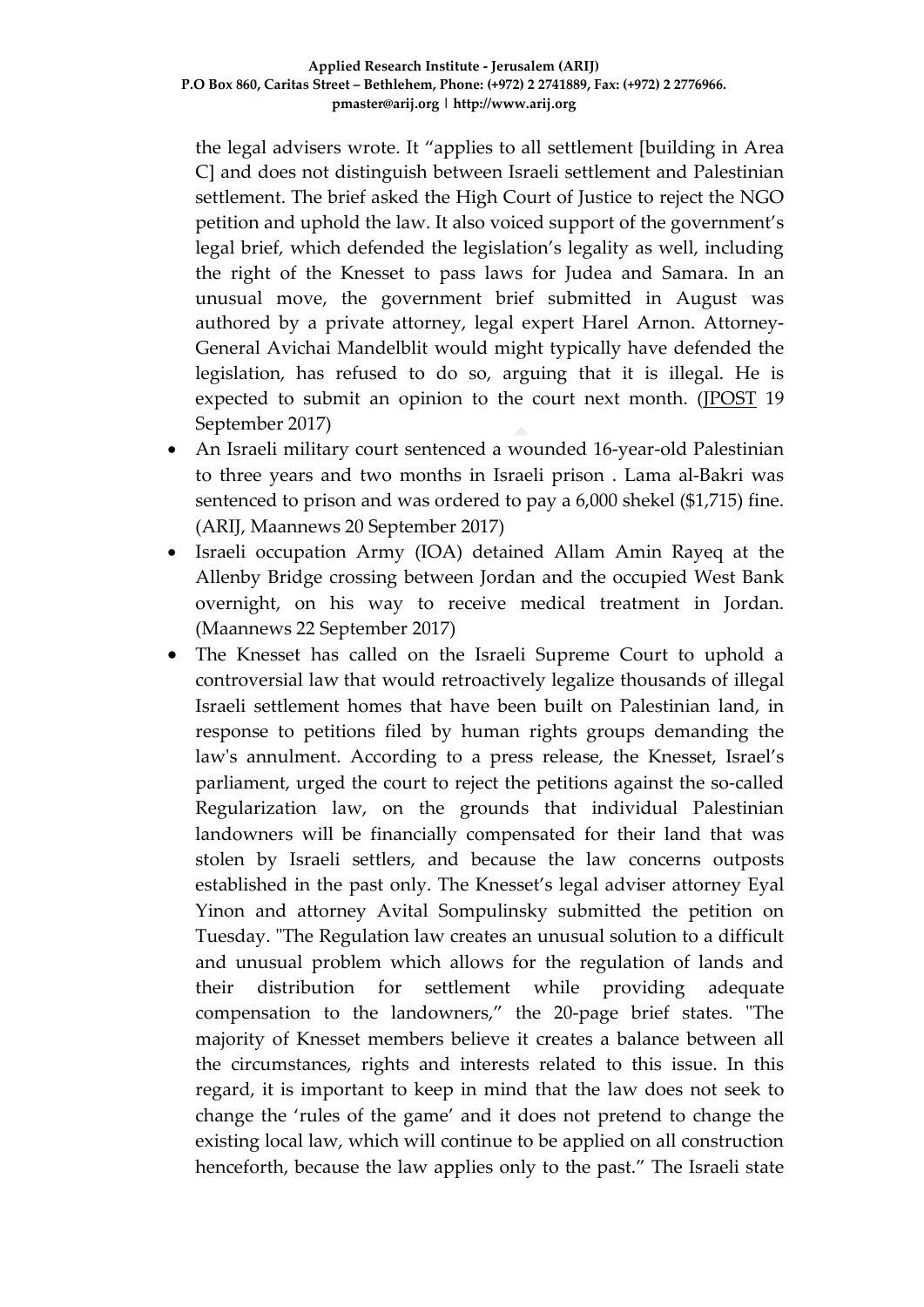has also defended the legality of the [Regularization](http://www.maannews.com/Content.aspx?id=778791) law by saying Palestinians would benefit by being financially compensated, and also claimed that Palestinian laws that prohibit selling land to Israelis were "racist." The law, passed by the Knesset in February, states that any settlements built in the occupied West Bank "in good faith" -- without knowledge that the land upon which it was built was privately owned by Palestinians -- could be officially recognized by Israel pending minimal proof of governmental support in its establishment and some form of compensation to the Palestinian landowners.Israeli human rights groups Peace Now and Yesh Din have both submitted petitions against the law. The rights groups argued that the law was not just a contravention of international law but unconstitutional for Israel, as it "clearly violates the basic law: human dignity and liberty, while forcing authorities to expropriate rights of land ownership and usage from Palestinians for an unlimited time period." "The government attempts to present Israeli citizens, who are directly involved in land theft of Palestinians, as deserving a reward for their participation in the thievery," the Peace Now has said. "Additionally, the law violates international humanitarian law, the laws of occupation and other international conventions signed by Israel, which oblige the state of Israel to protect the rights of residents of the occupied territory and forbid the expropriation of their property for any use by an immediate security need," the petitioners wrote. Since the [occupation](http://www.maannews.com/Content.aspx?id=777489) of the West Bank, including East [Jerusalem,](http://www.maannews.com/Content.aspx?id=777489) in 1967, between 500,000 and 600,000 Israelis have moved into Israeli settlements in occupied Palestinian territory, in violation of international law.The estimated 196 government recognized Israeli settlements scattered across the Palestinian territory are all considered illegal under international law. (Maannews 24 September 2017)

The state informed the High Court of Justice on Sunday that it plans to evacuate an unauthorized Bedouin village by the middle of next year. Khan al-Amar was established without any permits and has become a symbol of the Bedouin presence in the Ma'aleh Adumin area of the West Bank. The Bedouin around Ma'aleh Adumim live in areas that Israel considers strategic for building and expanding settlements and establishing a territorial link between Ma'aleh Adumim and Jerusalem, which government and settler leaders have sought to reinforce Israel's hold on the populous settlement in any future peace negotiations. The government has long expressed its desire to evacuate Khan al-Amar, but has delayed doing so for fear of international criticism. Some 150 people live in Khan al-Amar in temporary dwellings not properly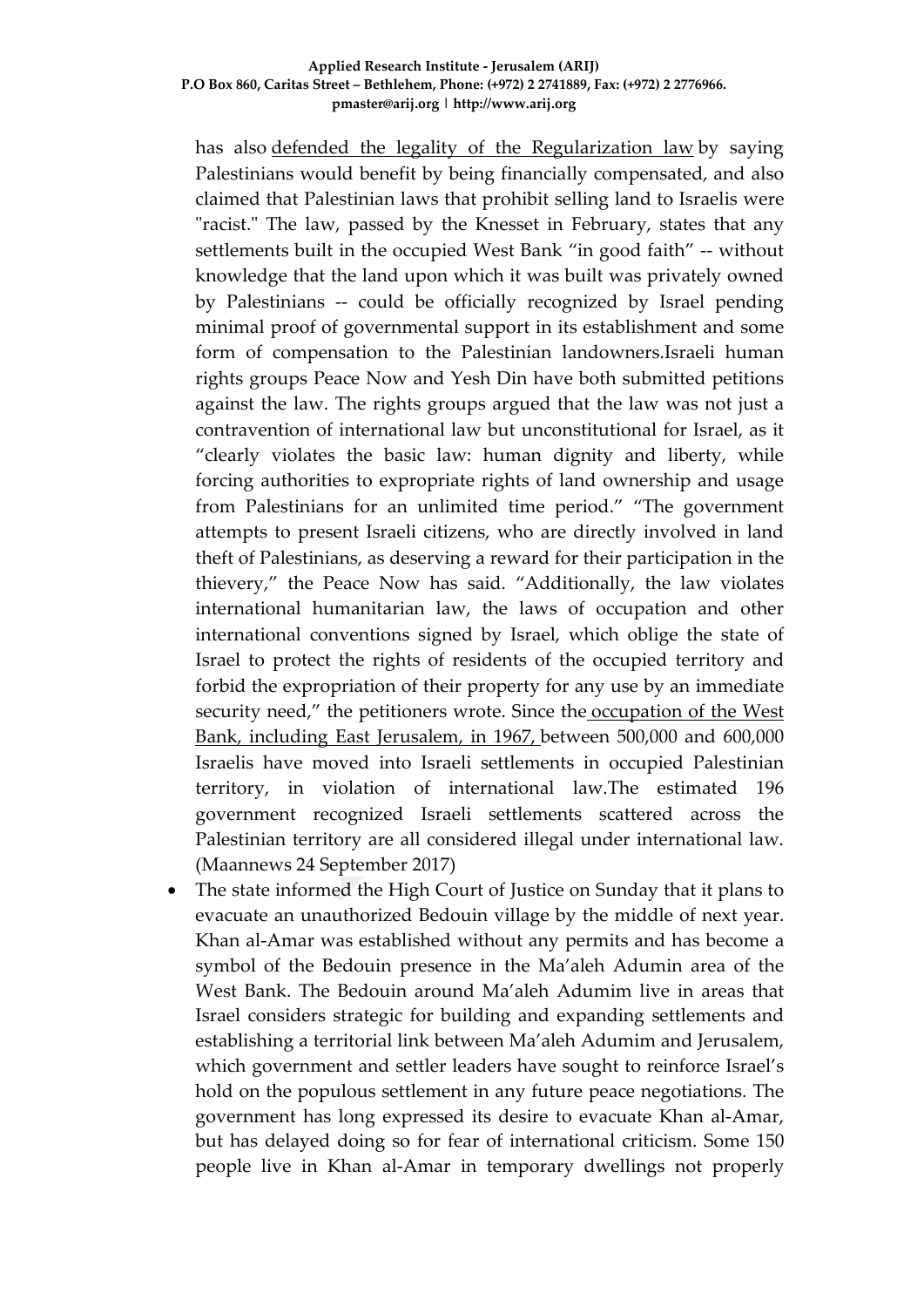connected to utilities. Foreign governments, including the Obama administration, have come out against the village's demolition. According to B'Tselem, demolition of an entire community in the territories has almost no precedent since 1967. Sunday's hearing touched on two petitions: the first from settlers in the area who have demanded that an ecological school in the village be demolished, the second from Bedouin residents against demolition orders on their homes. In response to the petitions, the state said residents of Khan al-Amar have been offered an alternative location about eight kilometers from their present one. This site is considered less strategic for the state since it is further from the area between Jerusalem and Ma'aleh Adumin in which the state hopes to create territorial contiguity. The Bedouin have rejected this suggestion in the past as they say it is inappropriate for their lifestyle and forces them into urban living. They have also argued that the area is already settled by other Bedouin factions in a manner that does not allow them to settle there. In yesterday's argument, the state claimed that the ecological school – built in 2009 out of tires and without permits, with money from an Italian NGO, and attended by Bedouin children throughout the region – will be reconstructed at the new site. "With the establishment of the school, which is the subject of the Kfar Adumim petition, in April 2018, and at the end of the period of reorganization that has been given the residents of Khan al-Amar to independently move their homes, the authorities plan to demolish the illegal structures," the state wrote. In light of this position, the state asked the court to reject both the Bedouin and the settlers' petitions. The state said it is taking a series of measures to provide realistic solutions for the school and the homes, and that the residents of the village violated zoning laws, and as such "their petition is somewhat tainted." [\(Haaretz](http://www.haaretz.com/israel-news/.premium-1.813996) 25 September 2017)

• What's the connection between collecting municipal taxes, the West Bank settlement of Kiryat Arba and weaponry? Ask the Israel Defense Forces. This is the second time in less than a year that our army, by rare coincidence, has seen fit to raid Abdul Karim Jabari's house in Hebron just a few days after Kiryat Arba failed in its invidious, brazen attempts to collect municipal tax from the family. Based on the exchange of comments by several soldiers who conducted the latest raid, and who were videotaped by a member of the family, one can conclude that they planted some kind of device in the house. Here is part of the conversation the soldiers held while walking through the Jabari house as if it were their own. Female soldier: So you'll hide it in the bathroom, okay? Male soldier: Too bad it doesn't reach everywhere. Male: In the bathroom, we have to think where we can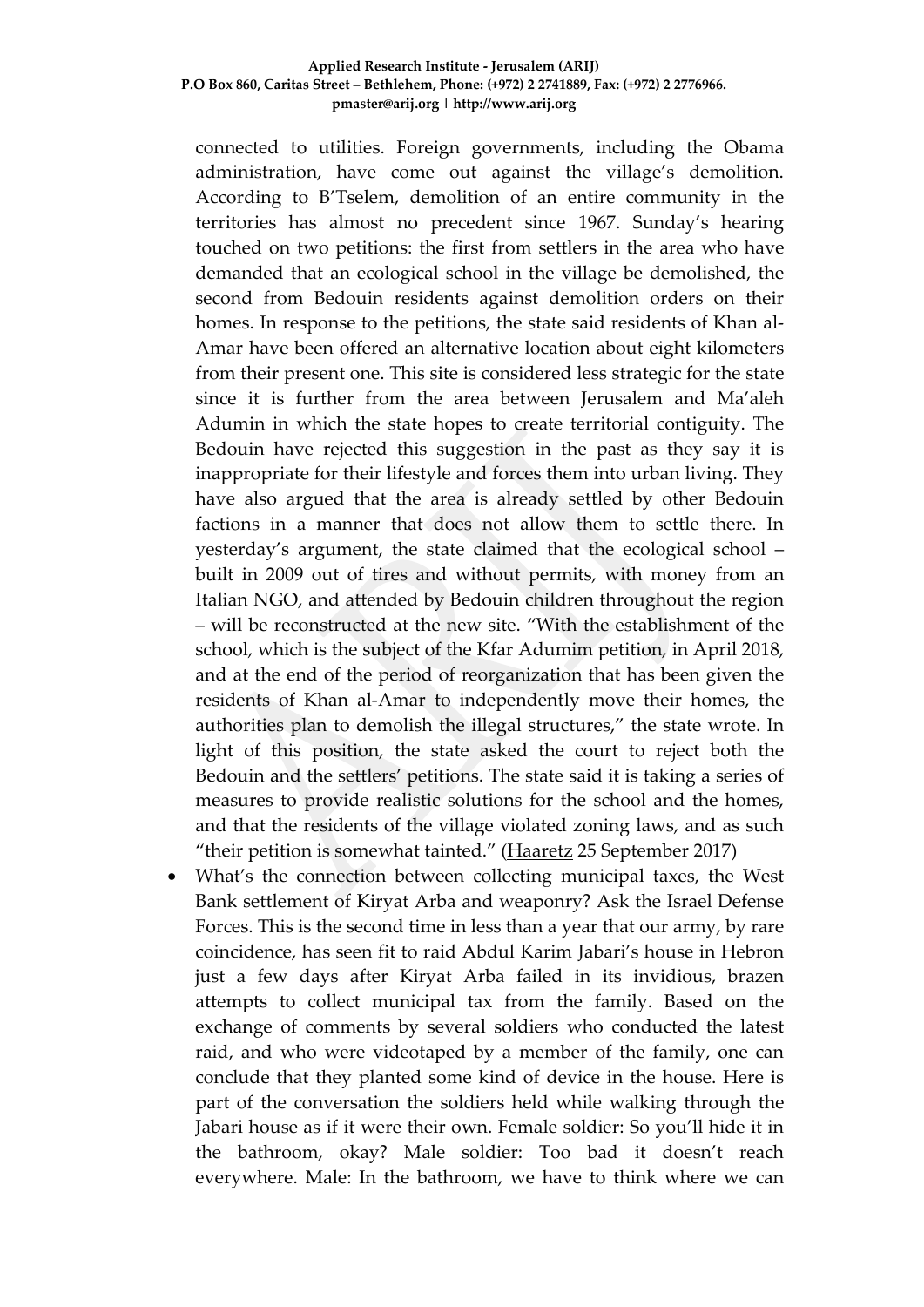bring it in from. As you said, we have to pass it under something. Male: Everything here is low. I could put it on the window, but ... Female: We're working here and she's filming it. It's completely forbidden for anybody from the house to see it. Male: Put it on the window. Male: Start over. You can close it. Do it again in a room with closed doors. Close it and work inside. What's the problem? I'll return to the question of whether the IDF planted a device in the Jabari house shortly. The most recent nighttime raid happened on August 9. About a week earlier, during a High Court hearing on the family's petition against Kiryat Arba, the settlement had withdrawn its demand that the brothers Abdul Karim and Zaidan Jabari pay the tax. The previous nighttime raid happened on the night between January 19 and January 20. Three weeks earlier, the State Prosecutor's Office had issued an unequivocal opinion that the settlement has no authority to collect municipal tax from the Palestinian brothers. The IDF said both raids were due to information alleging that weapons were hidden in the Jabari house. No weapons were found, in either the first raid or the second. Nor were any arrests made, in either the first raid or the second. Let me tell you what I think happened here. The Jabari family and its 25 dunams (five acres) of land, where the family has been living since long before the Gush Emunim settlement movement was founded, are obstructing Kiryat Arba's expansion aspirations. Someone is using Israel's sons and daughters in compulsory military service to harass the family until they leave. Naïve or stupid. I don't know who exactly is planting rumors about weapons in the home of a family where several children have been disabled since birth. I don't know if it's being done with a wink that army commanders understand very well, or if the commanders are simply naïve and pure-minded, or ignorant and stupid, and therefore fell into the trap. A none-too-wide road separates the Jabari house from the western entrance to Kiryat Arba (where the grave of the murderer Baruch Goldstein has a place of honor. One of the 29 Muslim worshippers who were murdered in February 1994 by this doctor who immigrated from the United States was Abdul Hak Jabari, Abdul Karim's older brother). On the hill overlooking the Jabari house lies the honored settlement of Givat Avot and an Israeli police station. What haven't we done to get the family to leave? We've forbidden them to work their land, we've repeatedly built illegally on their land, we've prevented them from driving on the road. When, under pressure from a High Court petition, the ban on working their land was rescinded, we found other ways to keep them from plowing and planting or harvesting their olives. We've beaten, cursed, fought, abused, bullied, walked their land like masters and sent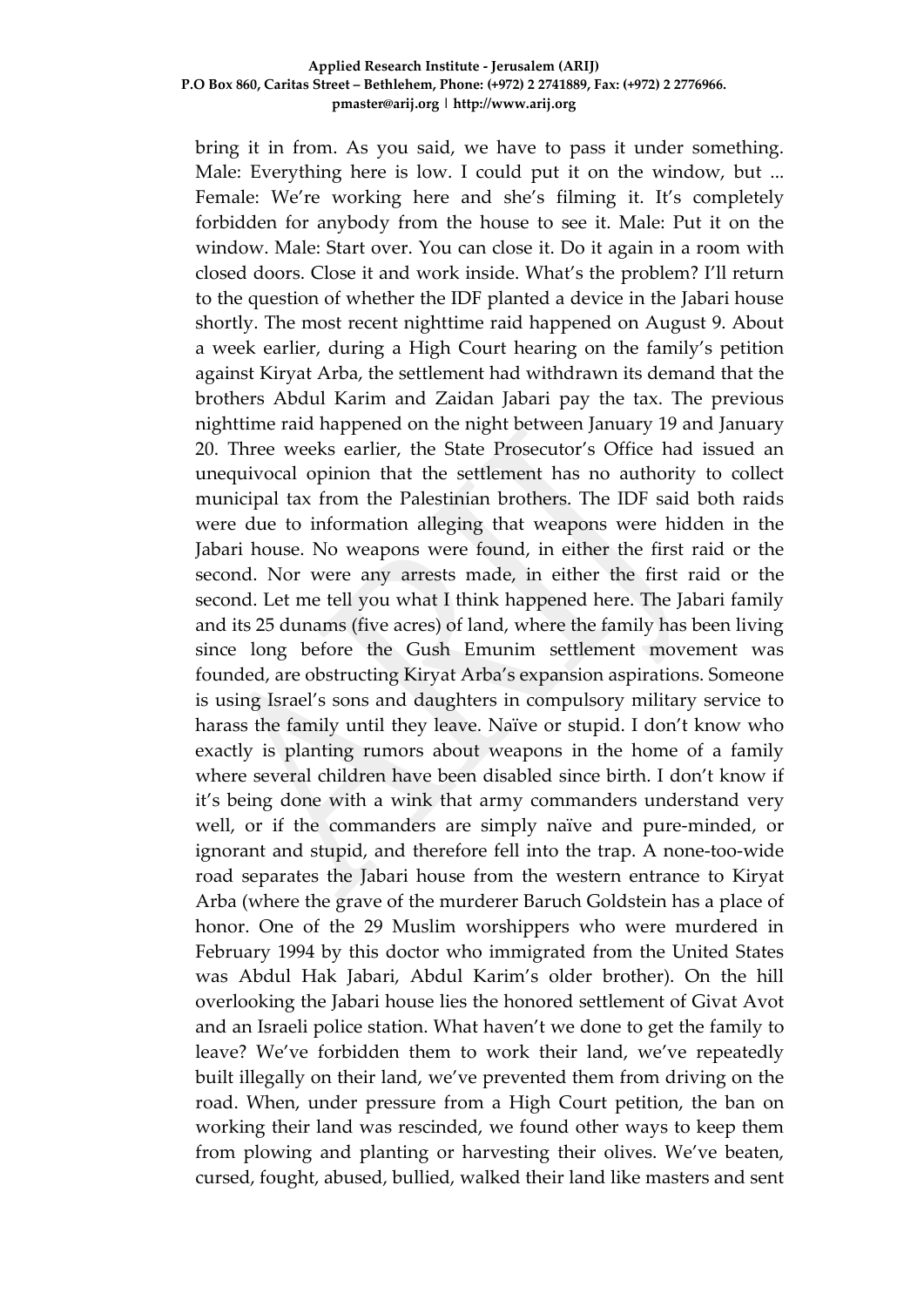children to harass them. To plow a mere two meters from their doorstep, they have to coordinate with Israel's Civil Administration in the West Bank. 'Security check' And the Jabari family? They didn't get the hint and didn't leave. So then we tried the municipal tax.In 2015, shortly after the family petitioned the High Court against a hut that the settlers had built for prayer services on the family's privately owned land, Kiryat Arba sent a brazen demand that they pay it municipal tax. Attorney Sliman Shahin then petitioned the High Court yet again against the tax.In the end, as noted, the settlement rescinded its tax bill. About a week later, also as noted, the IDF once again raided the house. The courageous Ayat Jabari, a volunteer with rights group B'Tselem, insisted on her right to film the soldiers while they raided her house. They staged a "security check" on her, in her own house, to prevent her from filming. According to the IDF Spokesman's Office, no device was planted in the house. According to the IDF, the raid was an "operation in the Al-Muhawal neighborhood whose purpose was to search for weaponry, which, according to our intelligence, was in the house. To conduct the search, the force was accompanied by a classified IDF unit that uses dogs trained to search for weapons by methods we cannot elaborate on. During the searches, security checks were performed on everyone present in the house, as standard procedure, while preserving the dignity of family members and the house." No weapons were found, but the goal was partly achieved. Once again, the family awoke in fear in the middle of the night to the sound of soldiers knocking on their doors. Once again, rifles were pointed at the frightened children, all the drawers were overturned and their new router was broken during the search. And they understood that this could happen again and again because their house and land are a wonderful place for Kiryat Arba to expand. [\(Haaretz](http://www.haaretz.com/opinion/.premium-1.813934) 25 September 2017)

- The Israeli occupation authorities prevented a cultural event in the allegedly for being organized by the Palestinian National Authority. The Israeli occupation army (IOA) have placed the ban order on the entrance of the National Theater. (WAFA 27 September 2017)
- The pro-settlement Yesha Council presented Prime Minister Benjamin Netanyahu Wednesday with a list of grievances against his "discriminatory" policy against settlements, demanding he commit to approving 10,000 new housing units in the West Bank. Netanyahu held a meeting with members of the Yesha Council during which they made a series of demands for improving the process of receiving building permits in the West Bank, and claimed they were being subjected to unfair treatment. "Let's call a spade a spade," they told him. "While in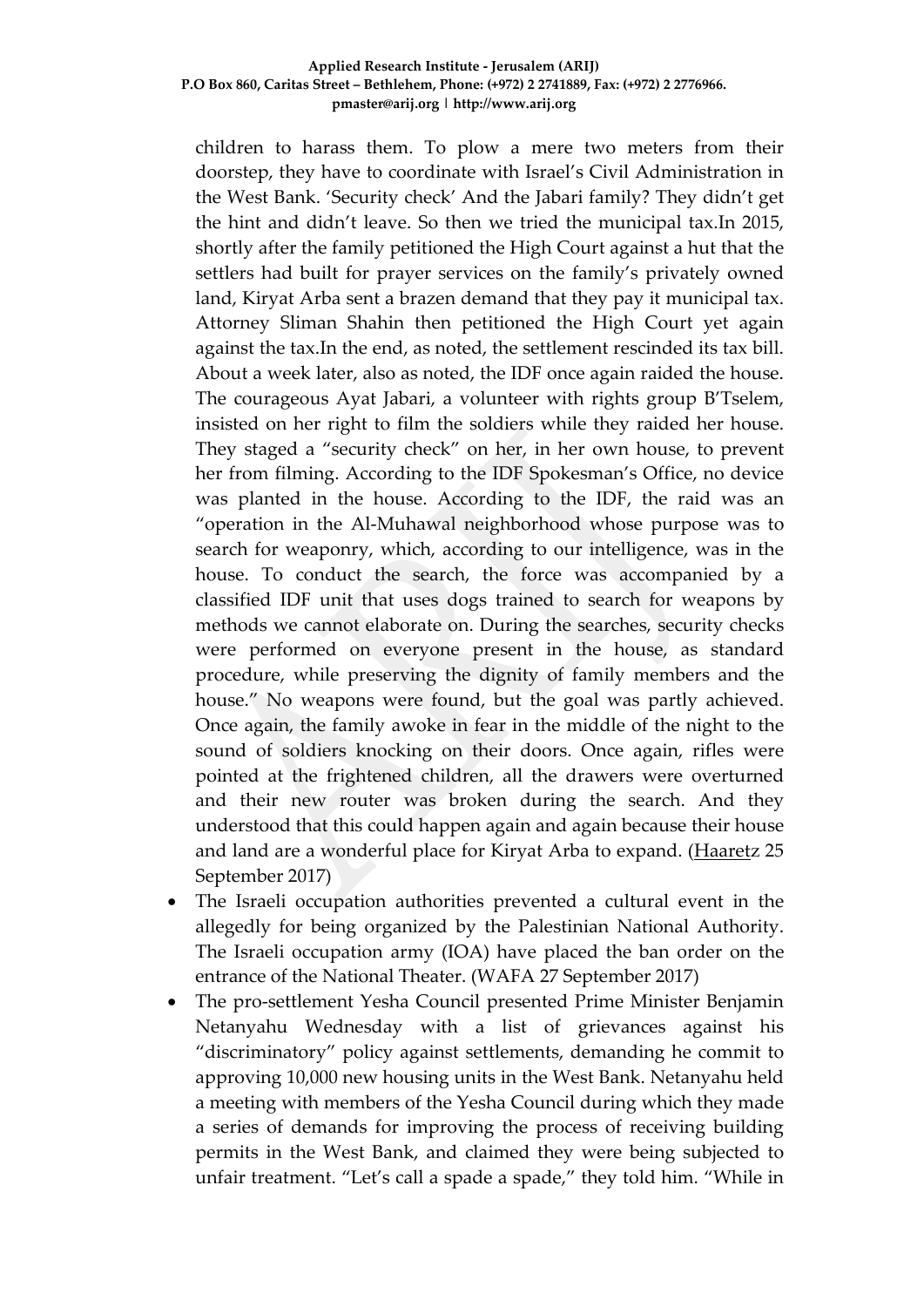small Israel, both in the urban centers and in the periphery, huge investments are being made, in Judea and Samaria there is neglect that has been going on for years of everything related to the development of transportation, water, electricity and gas infrastructure," the Yesha representatives complained. Beseeching Netanyahu to stop announcing settlement freezes, which they said were imposed on Israel by the Obama administration, the representatives asked him to countenance the construction of tens of thousands of housing units. Among other grievances presented before the prime minister, the settlers expressed reservations about the [postponement](https://www.ynetnews.com/articles/0,7340,L-5020487,00.html) of the [meeting](https://www.ynetnews.com/articles/0,7340,L-5020487,00.html) scheduled this week with the West Bank Civil Administration's higher planning committee following a request by US President Donald Trump. They further insisted that he move forward with a program to approve permits for homes for former residents of the illegal outpost of Migron, which was evacuated five years ago, and in Negohot. But the Yesha representatives were disappointed that Netanyahu fell far short of their expectations in the meeting when he promised the construction of 3,000 units. While the figure they were seeking was unrealistic for the time being, the representatives were dismayed by Netanyahu's ability to capitalize on what he himself apparently admitted was now a better situation than under the previous US administration. "With Obama, every balcony I would build in Gilo was condemned. Today the situation is different," he reportedly told them. In a letter detailing the demands, head of the Yesha Council Avi Roeh asserted the time had come for the government to change its perception of the West Bank. "The national government under your authority must lead the process of equal investments in the infrastructures in Judea and Samaria," Roeh wrote. "In Judea and Samaria, there are a number of plans ready for immediate implementation that will massively improve the quality of life for the residents of the area," he continued. These plans, he claimed, had already gone through all necessary stages and were only waiting for budgetary approval. "We ask you to act immediately to find a solution for the allocation of the budget for the paving of roads in this fiscal year," he said. A few months ago, the government announced that NIS 116 billion from the state budget would be invested into a multi-year plan aimed at developing infrastructure. The plan, which was supposed to be implemented between 2017 and 2021, includes 147 projects throughout the state. However, settlers were disheartened by the fact that according to the figures of the plans, the West Bank, which comprises an area equal to one-quarter of the size of the State of Israel and which has about 2.5 million inhabitants, is to be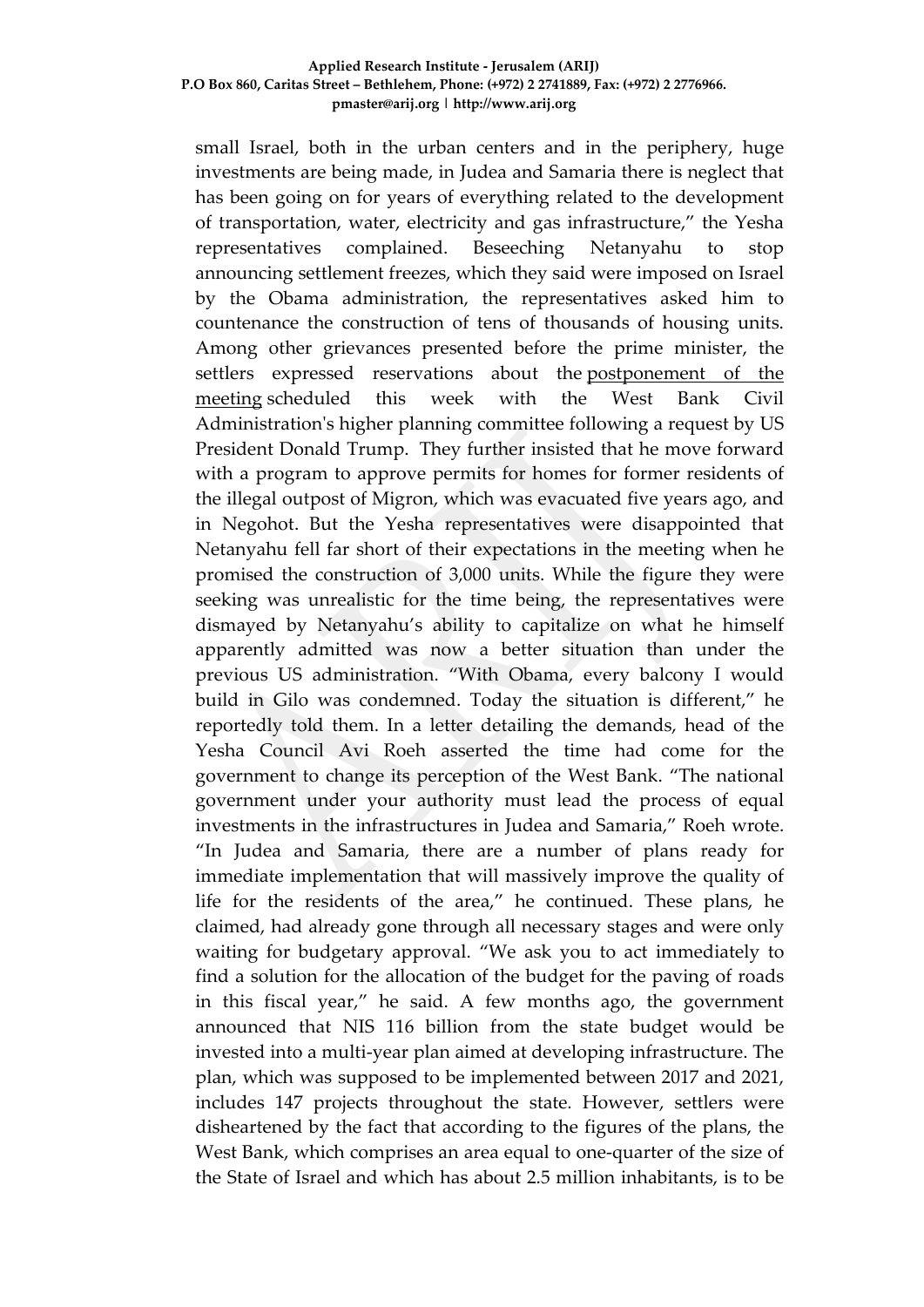the recipient of a mere NIS 70 million, constituting 0.6 percent of the total budget. [\(YNETNEWS](https://www.ynetnews.com/articles/0,7340,L-5021967,00.html) 27 September 2017)

• The pro-settlement Yesha Council presented Prime Minister Benjamin Netanyahu Wednesday with a list of grievances against his "discriminatory" policy against settlements, demanding he commit to approving 10,000 new housing units in the West Bank. Netanyahu held a meeting with members of the Yesha Council during which they made a series of demands for improving the process of receiving building permits in the West Bank, and claimed they were being subjected to unfair treatment. "Let's call a spade a spade," they told him. "While in small Israel, both in the urban centers and in the periphery, huge investments are being made, in Judea and Samaria there is neglect that has been going on for years of everything related to the development of transportation, water, electricity and gas infrastructure," the Yesha representatives complained. Beseeching Netanyahu to stop announcing settlement freezes, which they said were imposed on Israel by the Obama administration, the representatives asked him to countenance the construction of tens of thousands of housing units. Among other grievances presented before the prime minister, the settlers expressed reservations about the [postponement](https://www.ynetnews.com/articles/0,7340,L-5020487,00.html) of the [meeting](https://www.ynetnews.com/articles/0,7340,L-5020487,00.html) scheduled this week with the West Bank Civil Administration's higher planning committee following a request by US President Donald Trump. They further insisted that he move forward with a program to approve permits for homes for former residents of the illegal outpost of Migron, which was evacuated five years ago, and in Negohot. But the Yesha representatives were disappointed that Netanyahu fell far short of their expectations in the meeting when he promised the construction of 3,000 units. While the figure they were seeking was unrealistic for the time being, the representatives were dismayed by Netanyahu's ability to capitalize on what he himself apparently admitted was now a better situation than under the previous US administration. "With Obama, every balcony I would build in Gilo was condemned. Today the situation is different," he reportedly told them. In a letter detailing the demands, head of the Yesha Council Avi Roeh asserted the time had come for the government to change its perception of the West Bank. "The national government under your authority must lead the process of equal investments in the infrastructures in Judea and Samaria," Roeh wrote. "In Judea and Samaria, there are a number of plans ready for immediate implementation that will massively improve the quality of life for the residents of the area," he continued. These plans, he claimed, had already gone through all necessary stages and were only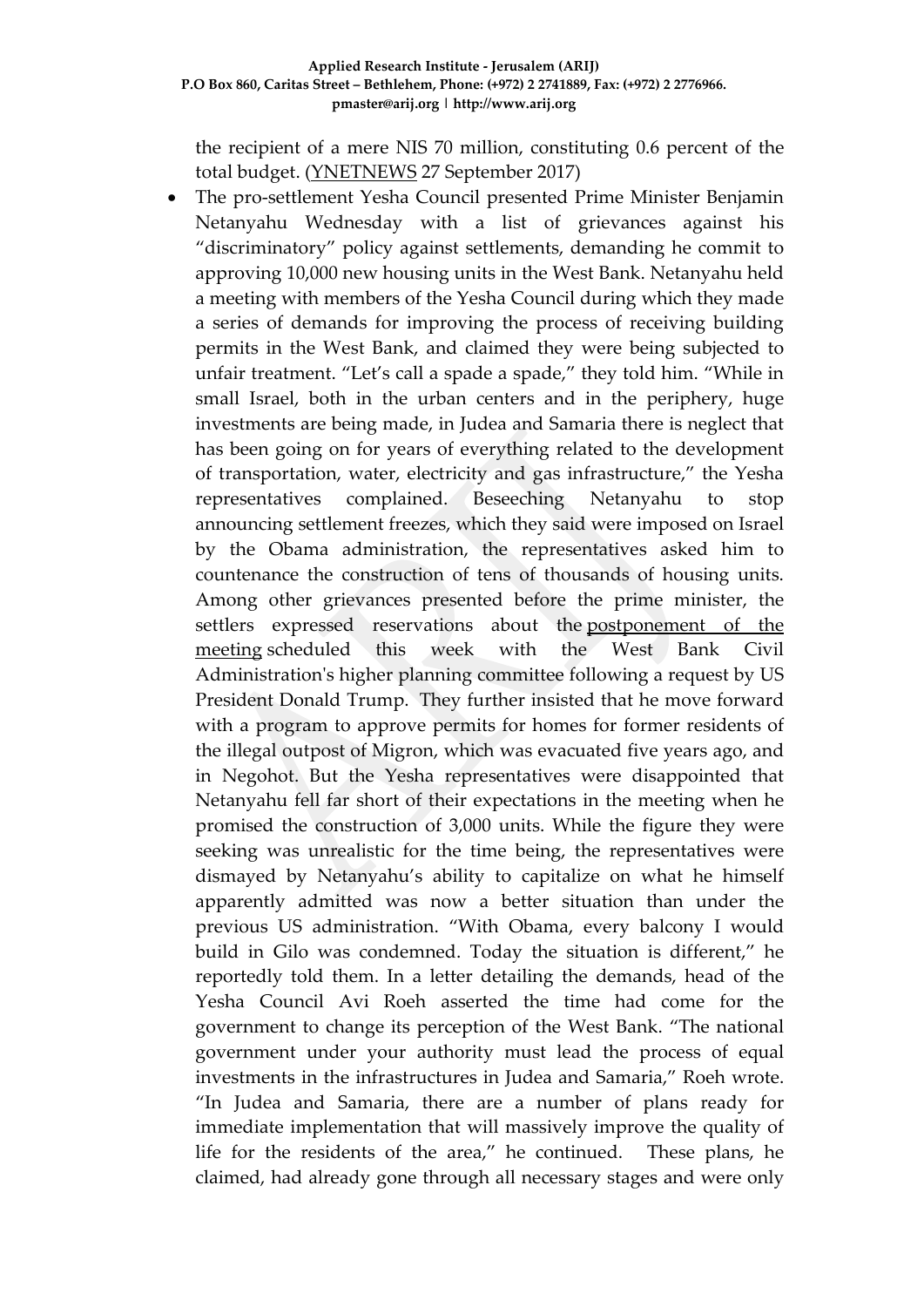waiting for budgetary approval. "We ask you to act immediately to find a solution for the allocation of the budget for the paving of roads in this fiscal year," he said. A few months ago, the government announced that NIS 116 billion from the state budget would be invested into a multi-year plan aimed at developing infrastructure. The plan, which was supposed to be implemented between 2017 and 2021, includes 147 projects throughout the state. However, settlers were disheartened by the fact that according to the figures of the plans, the West Bank, which comprises an area equal to one-quarter of the size of the State of Israel and which has about 2.5 million inhabitants, is to be the recipient of a mere NIS 70 million, constituting 0.6 percent of the total budget. [\(YNETNEWS](https://www.ynetnews.com/articles/0,7340,L-5021967,00.html) 27 September 2017)

• The US ambassador to Israel raised eyebrows on Thursday by saying that Israel occupies just two percent of the West Bank and that settlements there are part of the Jewish state proper. The comments angered the Palestinians and are at odds with decades of US policy in the Mideast. "I think the settlements are part of Israel," American Ambassador David Friedman said in an interview with an Israeli news site. He refrained from answering when asked if settlements would be removed in a peace agreement with the Palestinians. "They (Israelis) are only occupying 2 percent of the West Bank," he said. Israel captured the West Bank in the 1967 Six-Day War. The Palestinians have limited autonomy in 40 percent of the area, with Israel in full control over the remaining 60 percent. Palestinians demand the West Bank as part of a future state. The Palestinians, along with much of the international community, view Israel's West Bank settlements as illegal and an obstacle to peace. Israel disputes this, saying the fate of the settlements must be resolved through negotiations with the Palestinians. "Obviously, there is important security considerations to those settlements, there's important nationalistic, historical and religious significance to those settlements, and I think the settlers view themselves as Israelis, and Israel views the settlers as Israelis," Friedman said. Friedman is a member of President Donald Trump's team spearheading efforts to restart Israeli-Palestinian peace talks. Friedman, Trump's former bankruptcy attorney, was appointed ambassador earlier this year, a move that was opposed by Democrats and some Jewish groups because of donations to Israeli settlements, opposition to Palestinian statehood and vocal support for hard-line Israeli government positions. In an interview to with an Israeli newspaper earlier this month, Friedman referred to the "alleged occupation" of Palestinian territories. The State Department later clarified that his comments did not reflect a change in US policy.